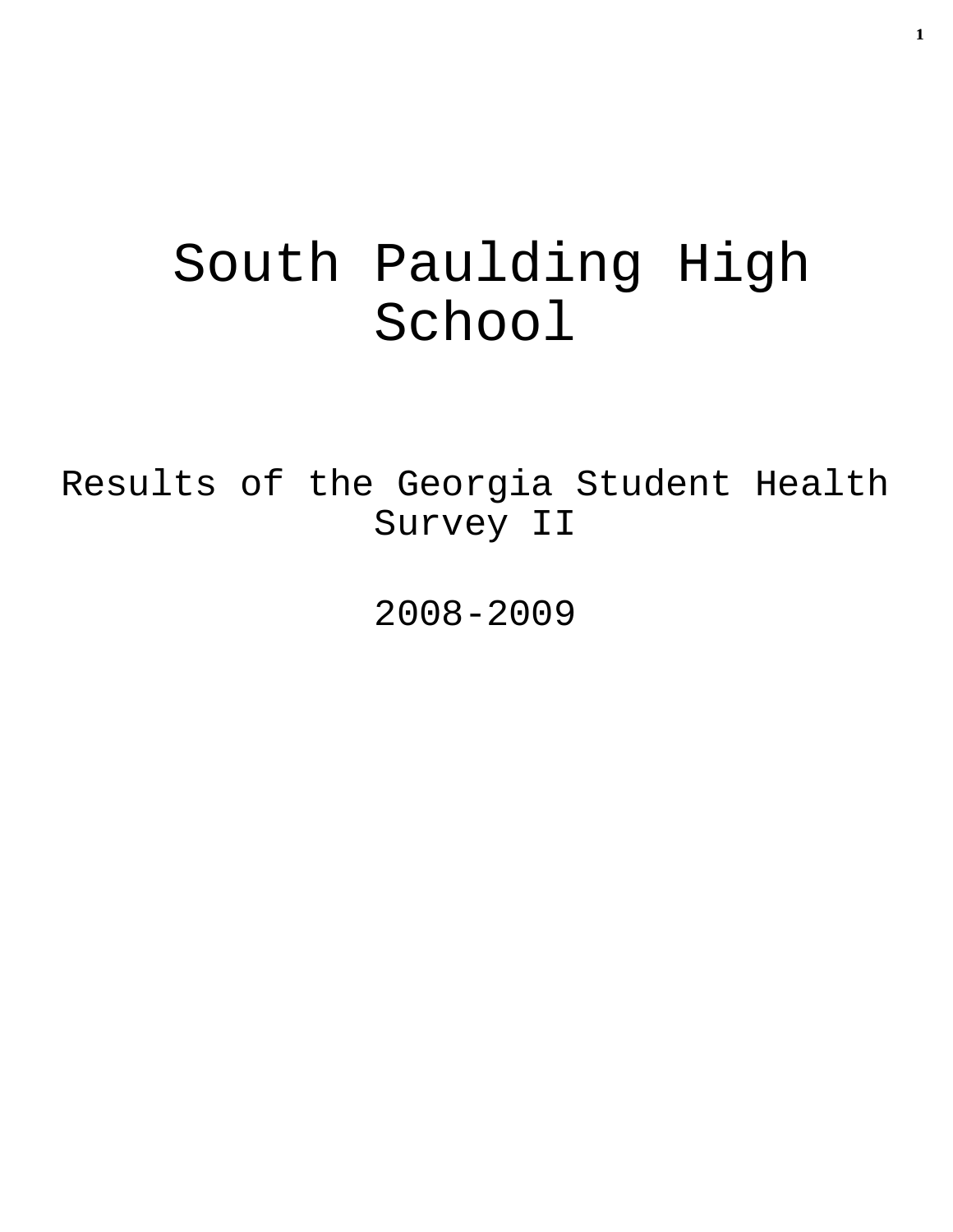# *Demographics* **2**

| Grade                    |     |  |  |  |
|--------------------------|-----|--|--|--|
| <b>Grade   Frequency</b> |     |  |  |  |
| 10                       | 208 |  |  |  |
| 12                       | 39  |  |  |  |

| <b>Frequency</b> | <b>Table of Gender by Grade</b> |              |             |              |  |  |
|------------------|---------------------------------|--------------|-------------|--------------|--|--|
| <b>Col Pct</b>   |                                 | Grade(Grade) |             |              |  |  |
|                  | Gender(Gender)                  | 10           | 12          | <b>Total</b> |  |  |
|                  | <b>Female</b>                   | 105<br>50.48 | 25<br>64.10 | 130          |  |  |
|                  | <b>Male</b>                     | 103<br>49.52 | 14<br>35.90 | 117          |  |  |
|                  | <b>Total</b>                    | 208          | 39          | 247          |  |  |

| <b>Frequency</b><br>Col Pct |
|-----------------------------|
|                             |

| <b>Table of Ethnicity by Grade</b> |              |             |              |  |  |  |
|------------------------------------|--------------|-------------|--------------|--|--|--|
|                                    | Grade(Grade) |             |              |  |  |  |
| <b>Ethnicity</b> (Ethnicity)       | 10           | 12          | <b>Total</b> |  |  |  |
| <b>Black</b>                       | 32<br>15.38  | 7<br>17.95  | 39           |  |  |  |
| <b>Hispanic</b>                    | 0.48         | 0<br>0.00   | 1            |  |  |  |
| White                              | 166<br>79.81 | 30<br>76.92 | 196          |  |  |  |
| <b>Asian</b>                       | 3<br>1.44    | 2.56        | 4            |  |  |  |
| <b>Other</b>                       | 6<br>2.88    | 1<br>2.56   | 7            |  |  |  |
| <b>Total</b>                       | 208          | 39          | 247          |  |  |  |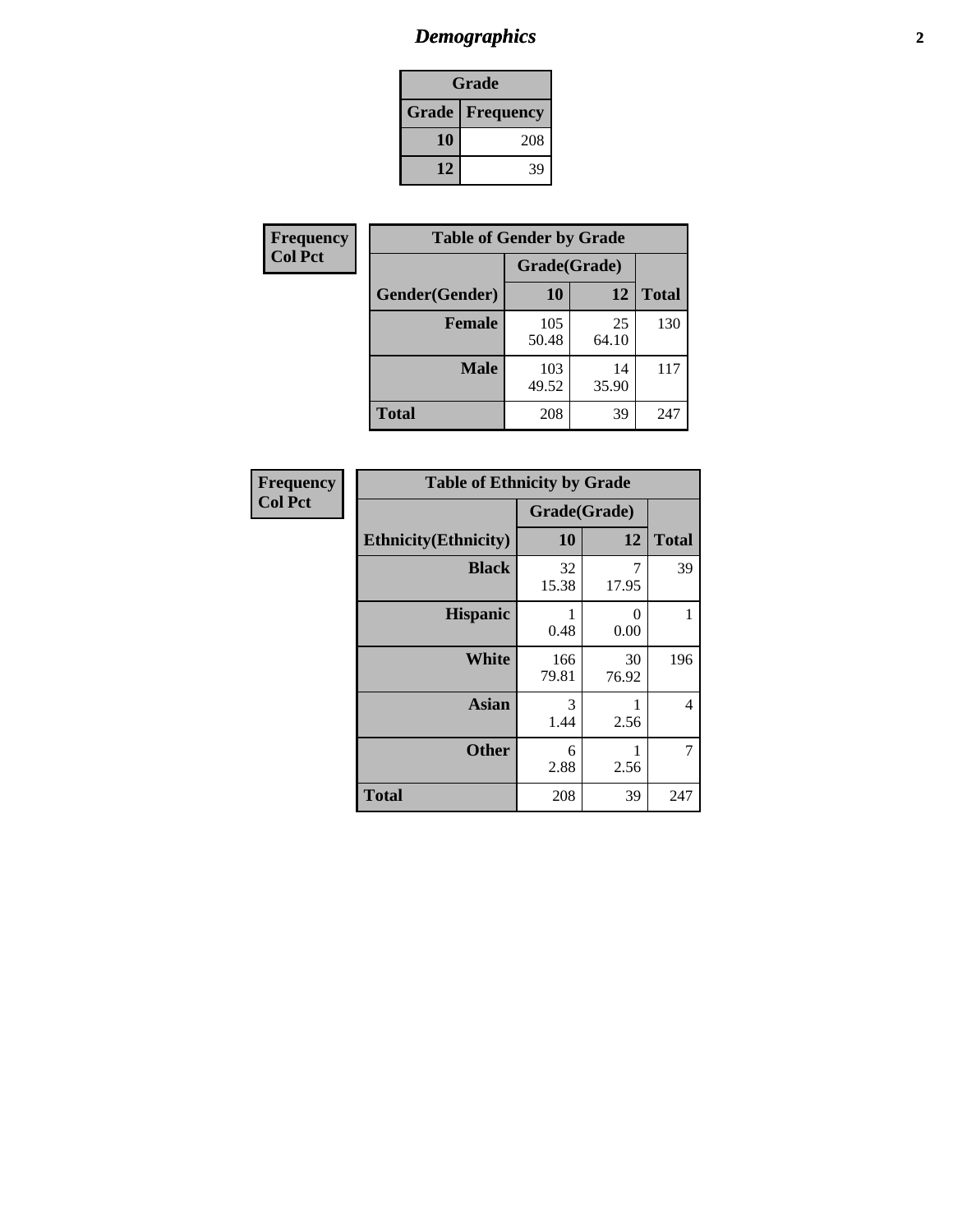#### *Title IV, Part A, Schedule A* **3** *Goal 1: Ensure that all schools are drug-free Baseline Data: Year 2008-2009 Prevalence of Drug Use*

| Frequency<br><b>Col Pct</b> | <b>Table of AlcoholAlt by Grade</b> |              |             |              |  |
|-----------------------------|-------------------------------------|--------------|-------------|--------------|--|
|                             | AlcoholAlt(Alcohol                  | Grade(Grade) |             |              |  |
|                             | use, past 30 days)                  | <b>10</b>    | 12          | <b>Total</b> |  |
|                             | Yes                                 | 44<br>21.15  | 14<br>35.90 | 58           |  |
|                             | N <sub>0</sub>                      | 164<br>78.85 | 25<br>64.10 | 189          |  |
|                             | Total                               | 208          | 39          | 247          |  |

| Frequency      | <b>Table of TobaccoAny by Grade</b> |              |             |              |  |  |
|----------------|-------------------------------------|--------------|-------------|--------------|--|--|
| <b>Col Pct</b> | TobaccoAny(Tobacco                  | Grade(Grade) |             |              |  |  |
|                | use, past 30 days)                  | 10           | 12          | <b>Total</b> |  |  |
|                | Yes                                 | 34<br>16.35  | 13<br>33.33 | 47           |  |  |
|                | N <sub>0</sub>                      | 174<br>83.65 | 26<br>66.67 | 200          |  |  |
|                | <b>Total</b>                        | 208          | 39          | 247          |  |  |

| Frequency<br><b>Col Pct</b> | <b>Table of MarijuanaAlt by Grade</b> |              |             |              |  |
|-----------------------------|---------------------------------------|--------------|-------------|--------------|--|
|                             | MarijuanaAlt(Marijuana                | Grade(Grade) |             |              |  |
|                             | use, past 30 days)                    | <b>10</b>    | 12          | <b>Total</b> |  |
|                             | Yes                                   | 21<br>10.10  | 17.95       | 28           |  |
|                             | N <sub>0</sub>                        | 187<br>89.90 | 32<br>82.05 | 219          |  |
|                             | <b>Total</b>                          | 208          | 39          | 247          |  |

| Frequency      | <b>Table of OtherDrugAny by Grade</b>  |              |             |              |  |
|----------------|----------------------------------------|--------------|-------------|--------------|--|
| <b>Col Pct</b> | <b>OtherDrugAny(Other</b><br>drug use, | Grade(Grade) |             |              |  |
|                | past 30 days)                          | 10           | 12          | <b>Total</b> |  |
|                | Yes                                    | 16<br>7.69   | 6<br>15.38  | 22           |  |
|                | N <sub>0</sub>                         | 192<br>92.31 | 33<br>84.62 | 225          |  |
|                | <b>Total</b>                           | 208          | 39          | 247          |  |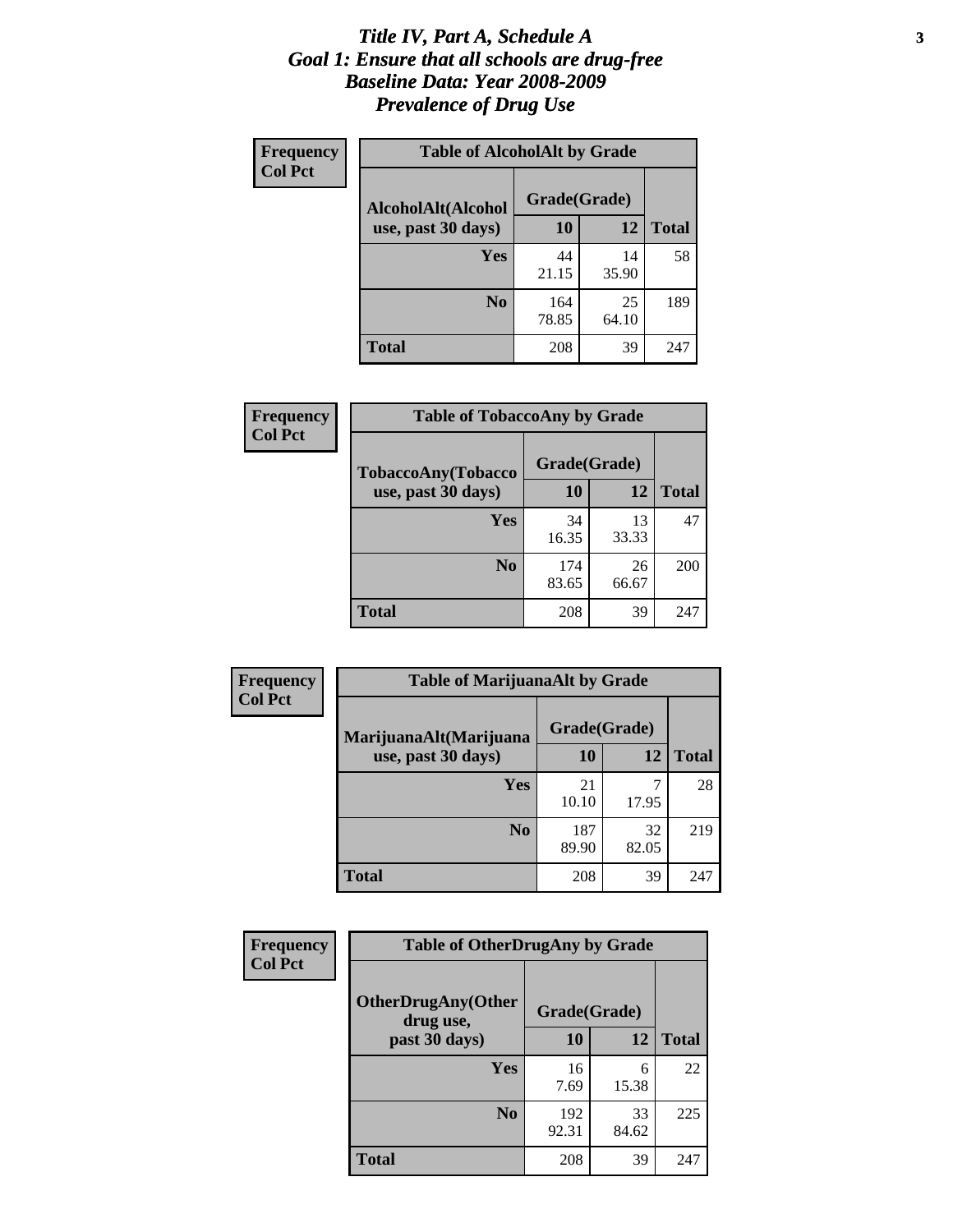#### *Average Age of Onset of Use* **4** *Results for "Average Age of Onset of Use" questions exclude students who said they did not use that substance*

| <b>Variable</b>    | Label                                                              | <b>Mean</b> |
|--------------------|--------------------------------------------------------------------|-------------|
| Alcoholinit2       | I started using alcohol when I was                                 | 13.44       |
| Cigarettesinit2    | I started smoking tobacco when I was                               | 12.96       |
| Smokelessinit2     | I started chewing tobacco when I was                               | 13.03       |
| Marijuanainit2     | I started using marijuana when I was                               | 13.45       |
| Cocaineinit2       | I started using cocaine when I was                                 | 12.80       |
| Inhalantsinit2     | I started using inhalants when I was                               | 11.17       |
| Steroidsinit2      | I started using steroids when I was                                | 9.75        |
| Ecstasyinit2       | I started using ecstasy when I was                                 | 11.17       |
| Methinit2          | I started using methamphetamines when I was                        | 11.00       |
| Hallucinogensinit2 | I started using hallucinogens when I was                           | 13.40       |
| Prescriptioninit2  | I started using prescription drugs not prescribed to me when I was | 13.73       |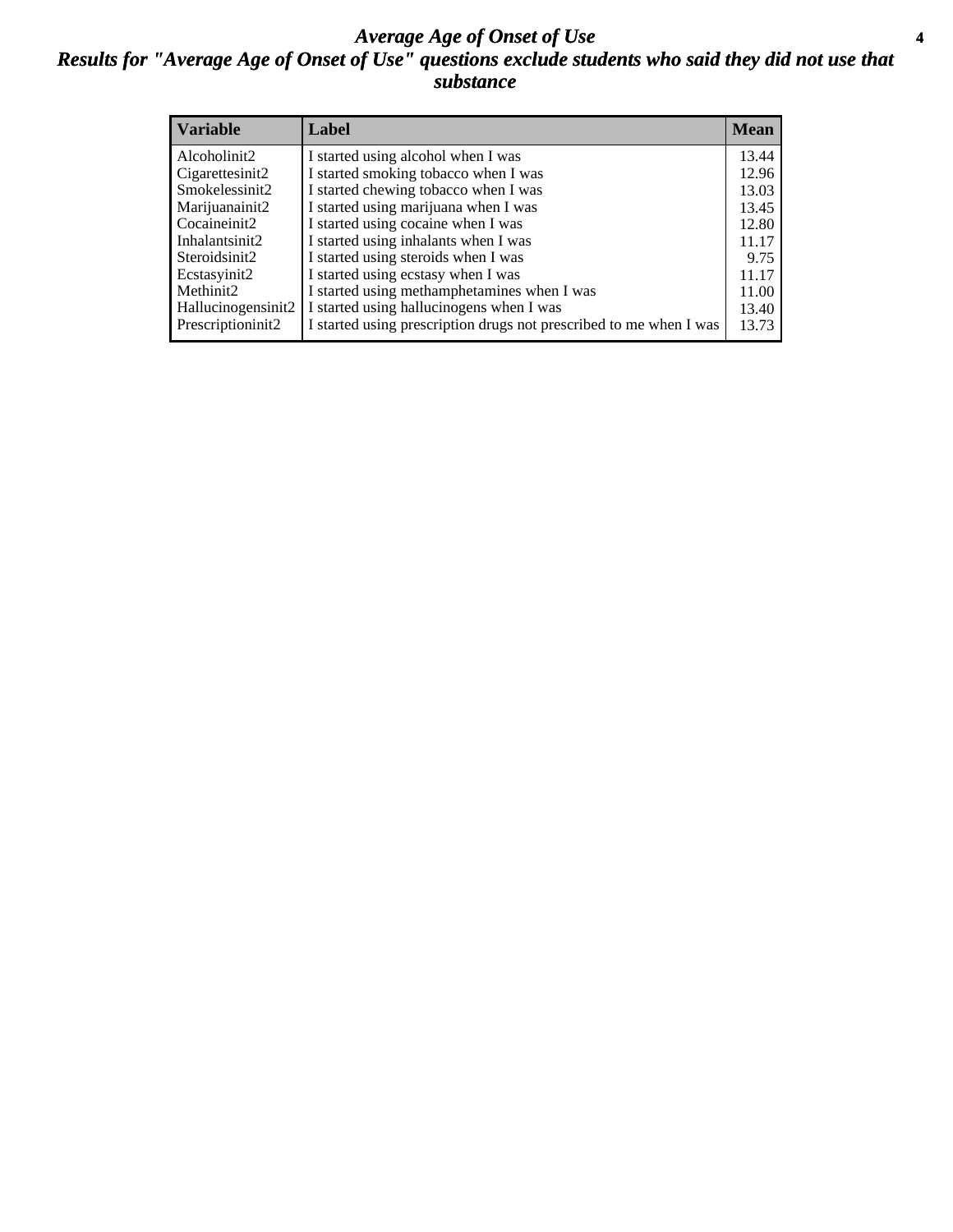# *Perception of Health Risk* **5**

| <b>Frequency</b> | <b>Table of Alcoholharmdich by Grade</b> |              |             |              |  |
|------------------|------------------------------------------|--------------|-------------|--------------|--|
| <b>Col Pct</b>   | Alcoholharmdich(I<br>think alcohol is    | Grade(Grade) |             |              |  |
|                  | harmful)                                 | 10           | 12          | <b>Total</b> |  |
|                  | Yes                                      | 167<br>80.29 | 32<br>82.05 | 199          |  |
|                  | N <sub>0</sub>                           | 41<br>19.71  | 17.95       | 48           |  |
|                  | <b>Total</b>                             | 208          | 39          | 247          |  |

| <b>Frequency</b> |                                                   | <b>Table of Tobaccoharmdich by Grade</b> |             |              |  |
|------------------|---------------------------------------------------|------------------------------------------|-------------|--------------|--|
| <b>Col Pct</b>   | Tobaccoharmdich(I<br>think tobacco is<br>harmful) | Grade(Grade)                             |             |              |  |
|                  |                                                   | 10                                       | 12          | <b>Total</b> |  |
|                  | Yes                                               | 189<br>90.87                             | 37<br>94.87 | 226          |  |
|                  | N <sub>0</sub>                                    | 19<br>9.13                               | 2<br>5.13   | 21           |  |
|                  | <b>Total</b>                                      | 208                                      | 39          | 247          |  |

| Frequency<br><b>Col Pct</b> | <b>Table of Marijuanaharmdich by Grade</b> |              |             |              |  |  |
|-----------------------------|--------------------------------------------|--------------|-------------|--------------|--|--|
|                             | Marijuanaharmdich(I<br>think marijuana is  | Grade(Grade) |             |              |  |  |
|                             | harmful)                                   | 10           | 12          | <b>Total</b> |  |  |
|                             | <b>Yes</b>                                 | 171<br>82.21 | 30<br>76.92 | 201          |  |  |
|                             | N <sub>0</sub>                             | 37<br>17.79  | 9<br>23.08  | 46           |  |  |
|                             | <b>Total</b>                               | 208          | 39          | 247          |  |  |

| Frequency      | <b>Table of Otherdrugharmdich by Grade</b>                   |              |             |              |  |  |  |  |
|----------------|--------------------------------------------------------------|--------------|-------------|--------------|--|--|--|--|
| <b>Col Pct</b> | Otherdrugharmdich(I<br>Grade(Grade)<br>think other drugs are |              |             |              |  |  |  |  |
|                | harmful)                                                     | 10           | 12          | <b>Total</b> |  |  |  |  |
|                | <b>Yes</b>                                                   | 190<br>91.35 | 37<br>94.87 | 227          |  |  |  |  |
|                | N <sub>0</sub>                                               | 18<br>8.65   | 5.13        | 20           |  |  |  |  |
|                | <b>Total</b>                                                 | 208          | 39          | 247          |  |  |  |  |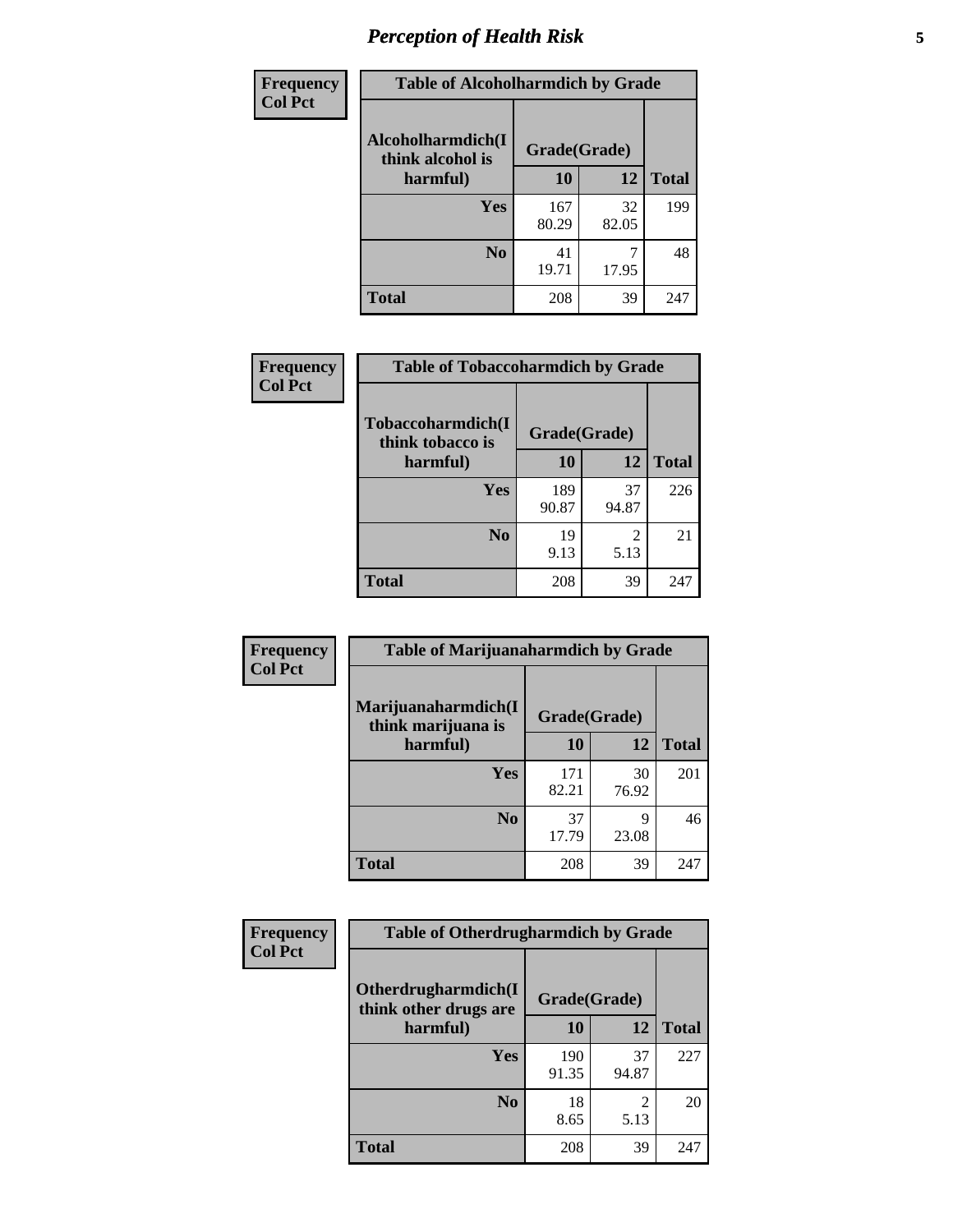# *Social Disapproval* **6**

| Frequency      | <b>Table of Alcoholpeerdich by Grade</b>                    |              |              |     |
|----------------|-------------------------------------------------------------|--------------|--------------|-----|
| <b>Col Pct</b> | Alcoholpeerdich(My<br>friends would<br>disapprove if I used | Grade(Grade) |              |     |
|                | alcohol)                                                    | 10           | <b>Total</b> |     |
|                | <b>Yes</b>                                                  | 115<br>55.29 | 12<br>30.77  | 127 |
|                | N <sub>0</sub>                                              | 93<br>44.71  | 27<br>69.23  | 120 |
|                | <b>Total</b>                                                | 208          | 39           | 247 |

| <b>Frequency</b> |
|------------------|
| <b>Col Pct</b>   |

| <b>Table of Tobaccopeerdich by Grade</b>                            |              |             |              |  |  |  |  |
|---------------------------------------------------------------------|--------------|-------------|--------------|--|--|--|--|
| <b>Tobaccopeerdich</b> (My<br>friends would<br>disapprove if I used | Grade(Grade) |             |              |  |  |  |  |
| tobacco)                                                            | 10           | 12          | <b>Total</b> |  |  |  |  |
| Yes                                                                 | 131<br>62.98 | 19<br>48.72 | 150          |  |  |  |  |
| N <sub>0</sub>                                                      | 77<br>37.02  | 20<br>51.28 | 97           |  |  |  |  |
| <b>Total</b>                                                        | 208          | 39          | 247          |  |  |  |  |

| Frequency      | <b>Table of Marijuanapeerdich by Grade</b>                    |              |              |              |  |  |  |  |
|----------------|---------------------------------------------------------------|--------------|--------------|--------------|--|--|--|--|
| <b>Col Pct</b> | Marijuanapeerdich(My<br>friends would<br>disapprove if I used |              | Grade(Grade) |              |  |  |  |  |
|                | marijuana)                                                    | 10           | 12           | <b>Total</b> |  |  |  |  |
|                | <b>Yes</b>                                                    | 145<br>69.71 | 20<br>51.28  | 165          |  |  |  |  |
|                | N <sub>0</sub>                                                | 63<br>30.29  | 19<br>48.72  | 82           |  |  |  |  |
|                | <b>Total</b>                                                  | 208          | 39           | 247          |  |  |  |  |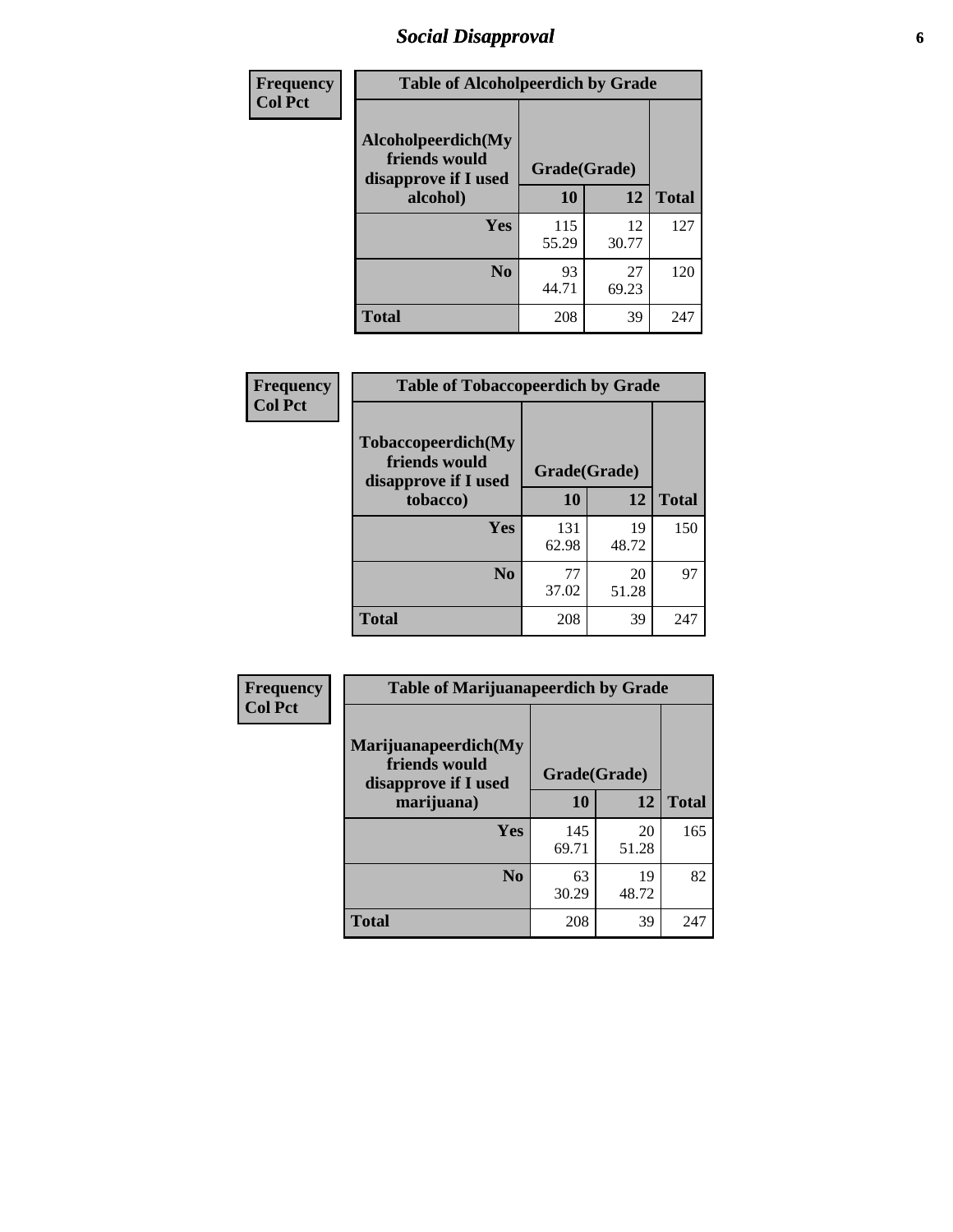# *Social Disapproval* **7**

| Frequency      | <b>Table of Otherdrugpeerdich by Grade</b>                    |              |              |     |  |  |  |  |
|----------------|---------------------------------------------------------------|--------------|--------------|-----|--|--|--|--|
| <b>Col Pct</b> | Otherdrugpeerdich(My<br>friends would<br>disapprove if I used | Grade(Grade) |              |     |  |  |  |  |
|                | other drugs)                                                  | 10           | <b>Total</b> |     |  |  |  |  |
|                | Yes                                                           | 171<br>82.21 | 28<br>71.79  | 199 |  |  |  |  |
|                | N <sub>0</sub>                                                | 37<br>17.79  | 11<br>28.21  | 48  |  |  |  |  |
|                | <b>Total</b>                                                  | 208          | 39           | 247 |  |  |  |  |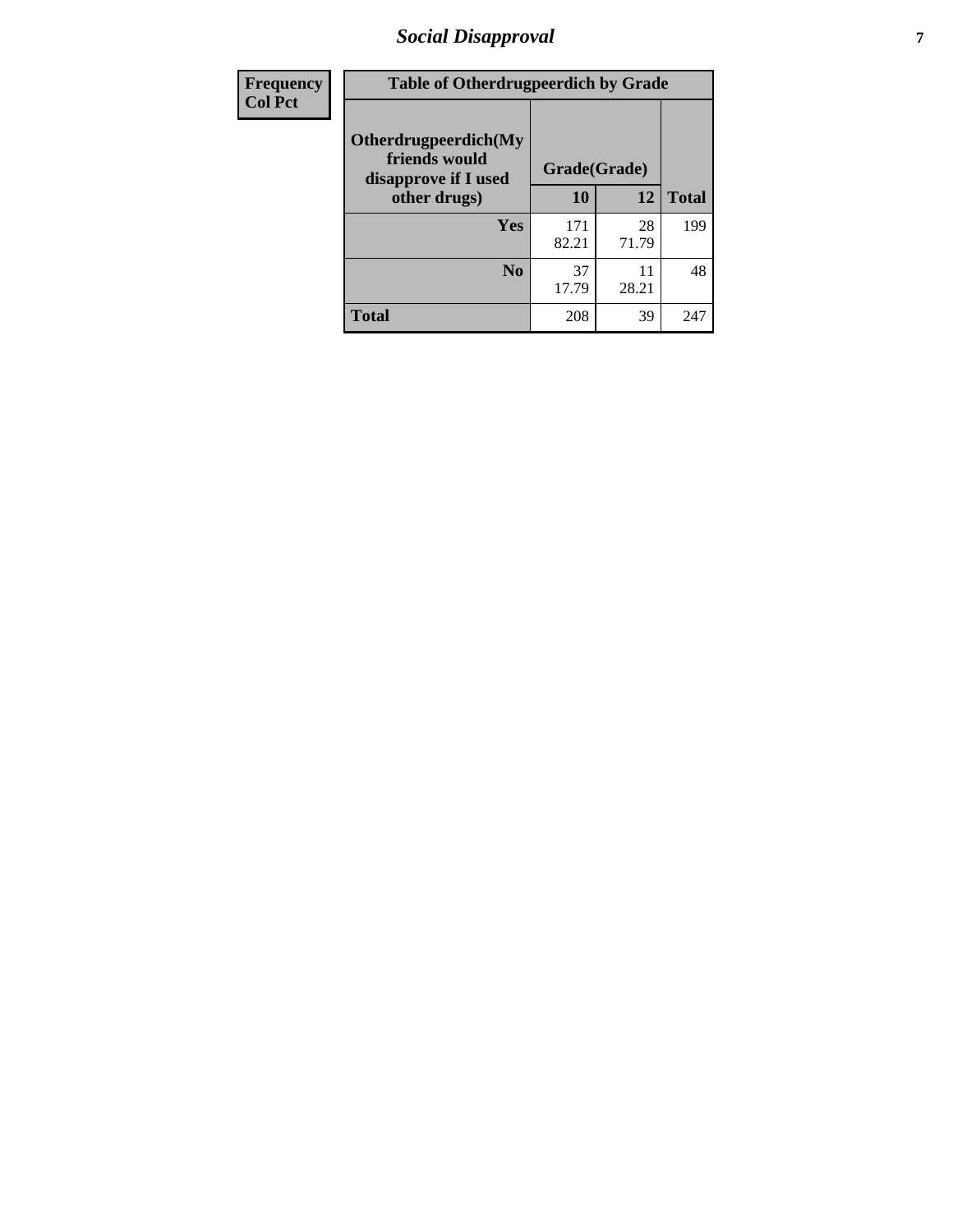#### Title IV, Part A, Schedule A **8** *Goal 2: To help ensure that all schools are safe and disciplined Baseline Data: Year 2008-2009 Student Involvement in Gang Activity*

| Frequency      | <b>Table of Gangself by Grade</b>                                                                 |                    |             |              |  |  |
|----------------|---------------------------------------------------------------------------------------------------|--------------------|-------------|--------------|--|--|
| <b>Col Pct</b> | Gangself(I<br>have<br>participated<br>in illegal<br>gang<br>activities in<br>the past 30<br>days) | Grade(Grade)<br>10 | 12          | <b>Total</b> |  |  |
|                | Yes                                                                                               | 13<br>6.25         | 1<br>2.56   | 14           |  |  |
|                | N <sub>0</sub>                                                                                    | 195<br>93.75       | 38<br>97.44 | 233          |  |  |
|                | Total                                                                                             | 208                | 39          | 247          |  |  |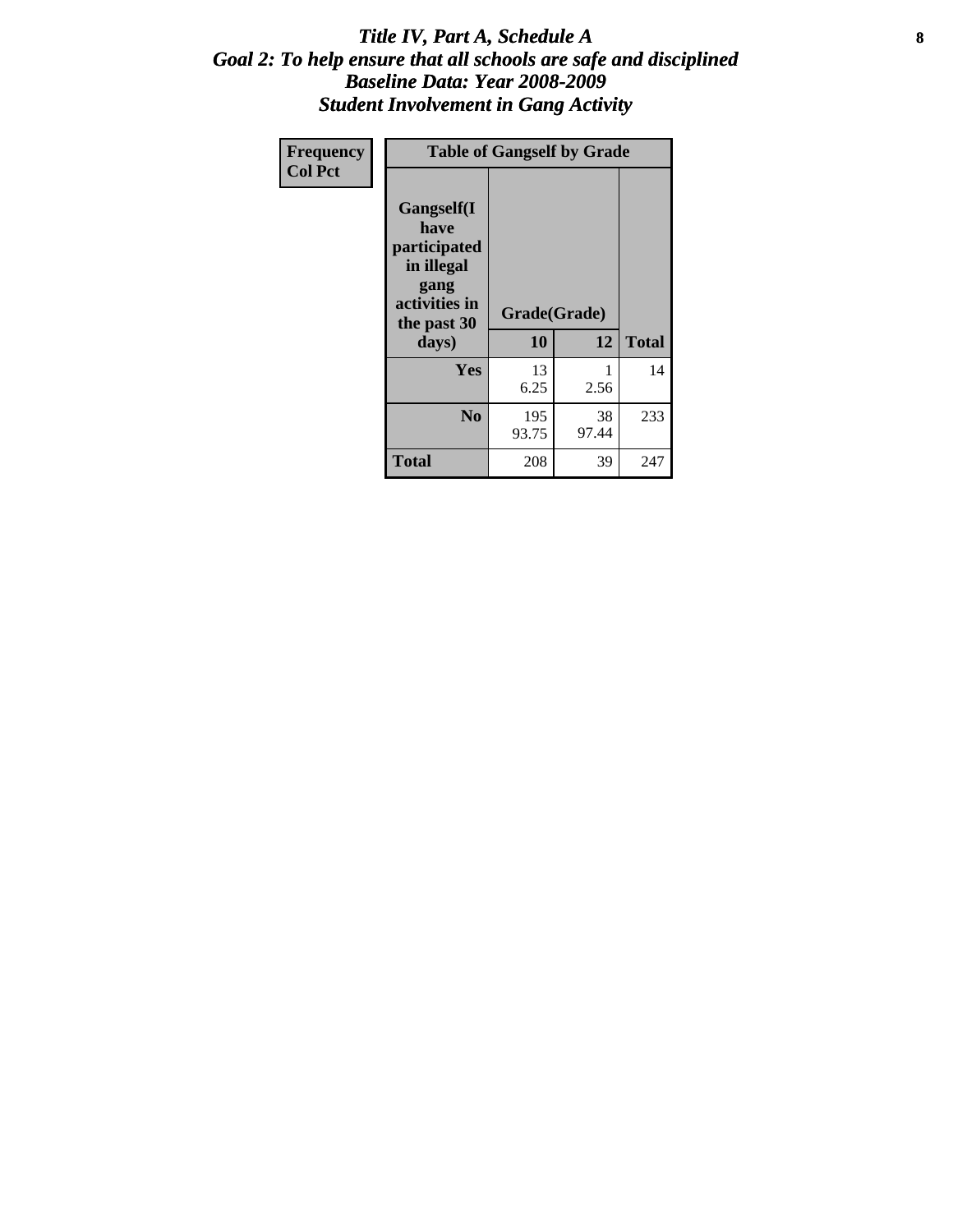# *Student Perception of School Safety* **9**

| <b>Frequency</b><br>Row Pct |
|-----------------------------|
|                             |

| <b>Table of Grade by Safeschool</b> |                          |                                                                                              |             |            |     |  |  |  |
|-------------------------------------|--------------------------|----------------------------------------------------------------------------------------------|-------------|------------|-----|--|--|--|
|                                     |                          | Safeschool (School is a place at which I feel<br>safe)                                       |             |            |     |  |  |  |
| Grade(Grade)                        | <b>Strongly</b><br>Agree | Somewhat Somewhat<br><b>Strongly</b><br><b>Disagree</b><br>Disagree<br><b>Total</b><br>Agree |             |            |     |  |  |  |
| 10                                  | 41<br>19.71              | 107<br>51.44                                                                                 | 42<br>20.19 | 18<br>8.65 | 208 |  |  |  |
| 12                                  | 6<br>15.38               | 17<br>43.59                                                                                  | ┑<br>17.95  | 9<br>23.08 | 39  |  |  |  |
| <b>Total</b>                        | 47                       | 124                                                                                          | 49          | 27         | 247 |  |  |  |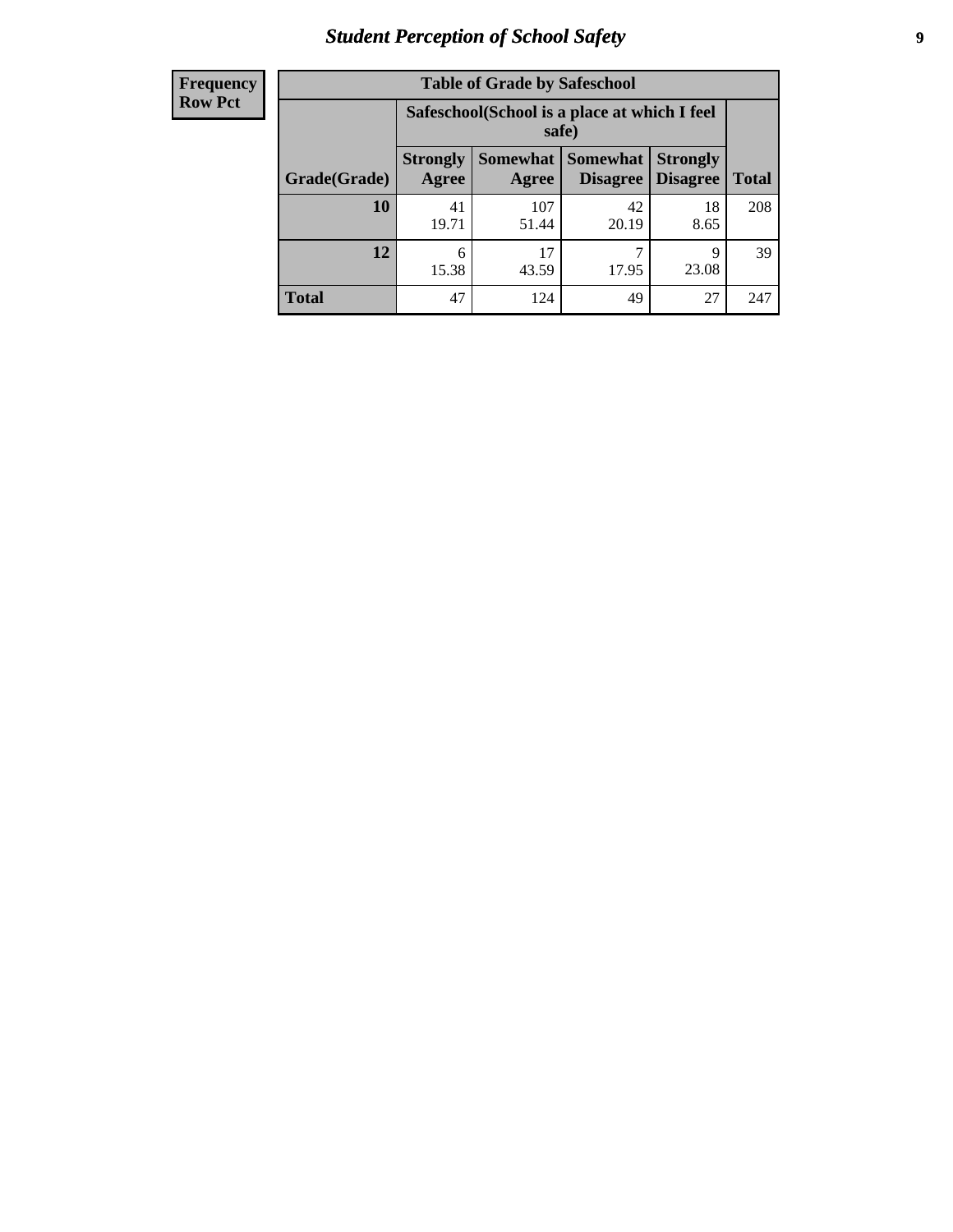#### *Students Who Have Been Bullied* **10**

| <b>Frequency</b> |
|------------------|
| Row Pct          |

| <b>Table of Grade by Bullied</b> |                            |                                                                               |                              |                   |                               |                               |                          |              |
|----------------------------------|----------------------------|-------------------------------------------------------------------------------|------------------------------|-------------------|-------------------------------|-------------------------------|--------------------------|--------------|
|                                  |                            | <b>Bullied</b> (I have been bullied by other<br>students in the past 30 days) |                              |                   |                               |                               |                          |              |
| Grade(Grade)                     | $\mathbf 0$<br><b>Days</b> | 1 or<br>2<br>days                                                             | 3 <sub>to</sub><br>5<br>days | 6 to<br>9<br>days | <b>10</b><br>to<br>19<br>days | <b>20</b><br>to<br>29<br>days | <b>All</b><br>30<br>days | <b>Total</b> |
| 10                               | 170<br>81.73               | 9<br>4.33                                                                     | 10<br>4.81                   | 0.48              | 12<br>5.77                    | 4<br>1.92                     | 2<br>0.96                | 208          |
| 12                               | 33<br>84.62                | 3<br>7.69                                                                     | $\Omega$<br>0.00             | $\theta$<br>0.00  | $\theta$<br>0.00              | 2.56                          | $\mathfrak{D}$<br>5.13   | 39           |
| <b>Total</b>                     | 203                        | 12                                                                            | 10                           |                   | 12                            | 5                             | 4                        | 247          |

 $\blacksquare$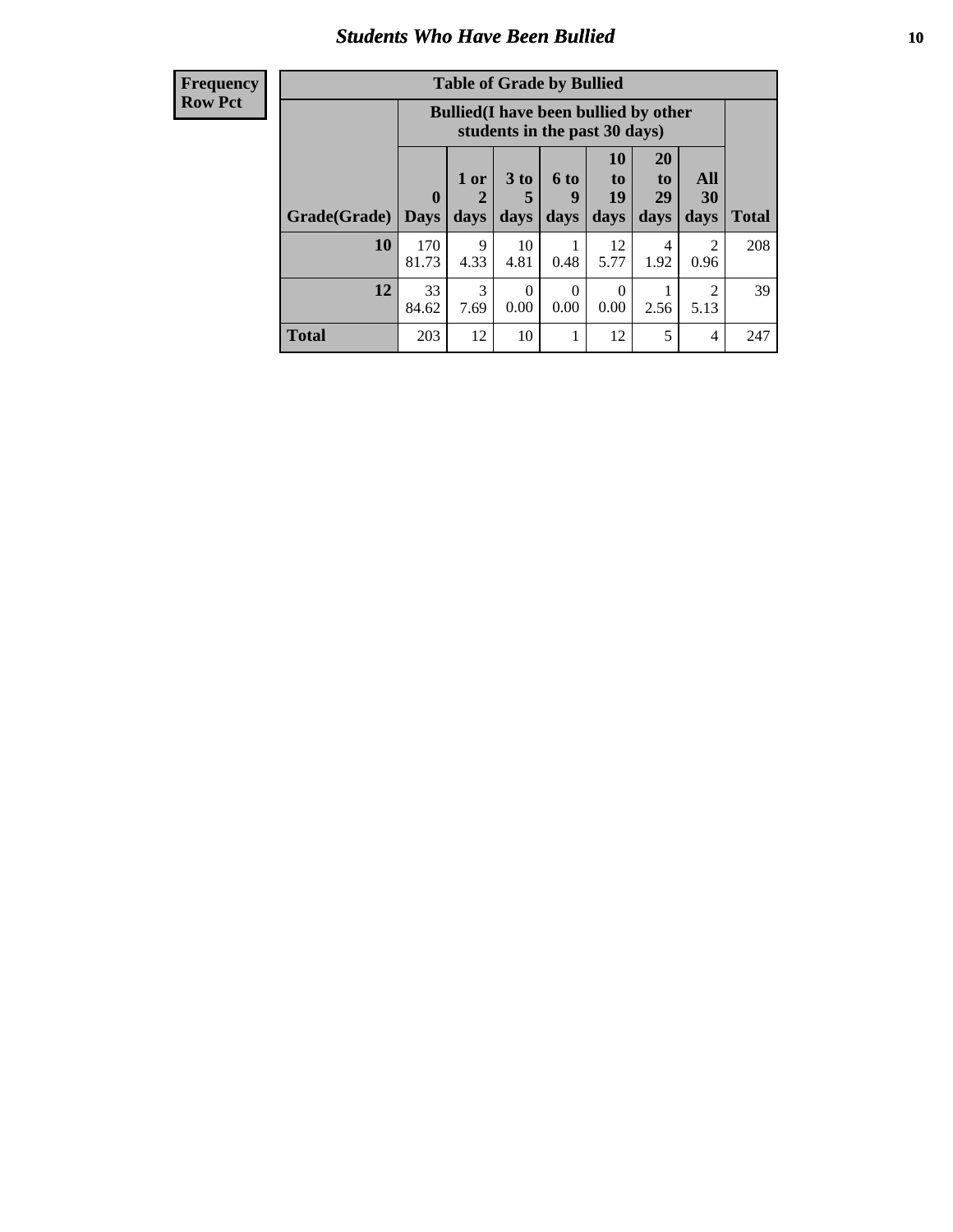### *School Climate* **11**

| Frequency      | <b>Table of SchoolClimate1 by Grade</b> |                    |             |              |  |  |  |
|----------------|-----------------------------------------|--------------------|-------------|--------------|--|--|--|
| <b>Col Pct</b> | SchoolClimate1(I<br>like school)        | Grade(Grade)<br>10 | 12          | <b>Total</b> |  |  |  |
|                | <b>Strongly Agree</b>                   | 24<br>11.54        | 3<br>7.69   | 27           |  |  |  |
|                | <b>Somewhat Agree</b>                   | 132<br>63.46       | 25<br>64.10 | 157          |  |  |  |
|                | <b>Somewhat Disagree</b>                | 35<br>16.83        | 3<br>7.69   | 38           |  |  |  |
|                | <b>Strongly Disagree</b>                | 17<br>8.17         | 8<br>20.51  | 25           |  |  |  |
|                | <b>Total</b>                            | 208                | 39          | 247          |  |  |  |

| Frequency      | <b>Table of SchoolClimate2 by Grade</b>           |                    |             |              |
|----------------|---------------------------------------------------|--------------------|-------------|--------------|
| <b>Col Pct</b> | SchoolClimate2(I<br>feel successful at<br>school) | Grade(Grade)<br>10 | 12          | <b>Total</b> |
|                | <b>Strongly Agree</b>                             | 42<br>20.19        | 14<br>35.90 | 56           |
|                | <b>Somewhat Agree</b>                             | 132<br>63.46       | 19<br>48.72 | 151          |
|                | <b>Somewhat Disagree</b>                          | 27<br>12.98        | 3<br>7.69   | 30           |
|                | <b>Strongly Disagree</b>                          | 7<br>3.37          | 3<br>7.69   | 10           |
|                | <b>Total</b>                                      | 208                | 39          | 247          |

| Frequency      | <b>Table of SchoolClimate3 by Grade</b>                      |              |             |              |  |
|----------------|--------------------------------------------------------------|--------------|-------------|--------------|--|
| <b>Col Pct</b> | <b>SchoolClimate3(My</b><br>school has high<br>standards for | Grade(Grade) |             |              |  |
|                | achievement)                                                 | 10           | 12          | <b>Total</b> |  |
|                | <b>Strongly Agree</b>                                        | 80<br>38.46  | 13<br>33.33 | 93           |  |
|                | <b>Somewhat Agree</b>                                        | 102<br>49.04 | 19<br>48.72 | 121          |  |
|                | <b>Somewhat Disagree</b>                                     | 11<br>5.29   | 4<br>10.26  | 15           |  |
|                | <b>Strongly Disagree</b>                                     | 15<br>7.21   | 3<br>7.69   | 18           |  |
|                | Total                                                        | 208          | 39          | 247          |  |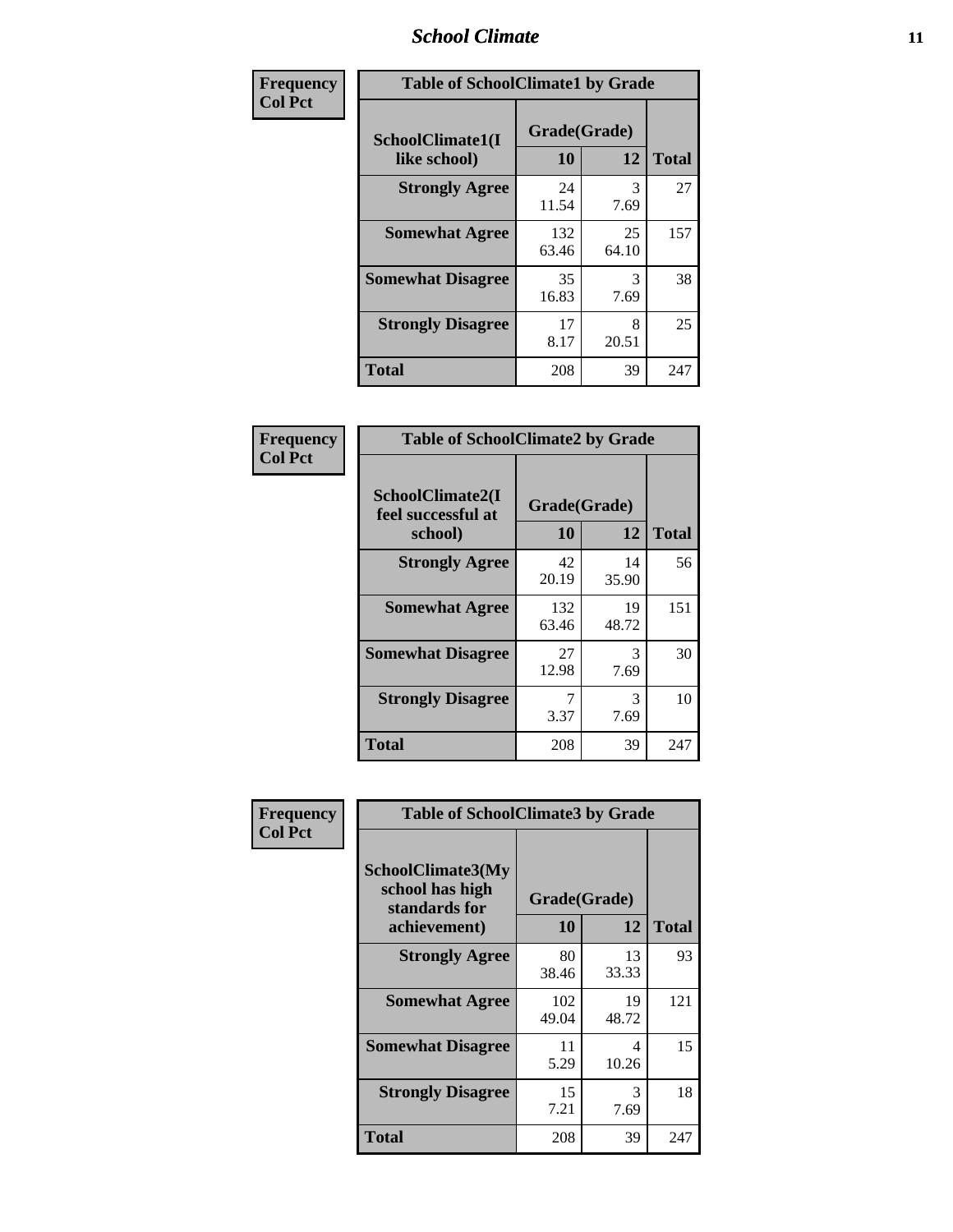### *School Climate* **12**

| Frequency      |                                                               | <b>Table of SchoolClimate4 by Grade</b> |             |              |  |
|----------------|---------------------------------------------------------------|-----------------------------------------|-------------|--------------|--|
| <b>Col Pct</b> | SchoolClimate4(My<br>school sets clear<br>rules for behavior) | Grade(Grade)<br>10                      | 12          | <b>Total</b> |  |
|                | <b>Strongly Agree</b>                                         | 89<br>42.79                             | 16<br>41.03 | 105          |  |
|                | <b>Somewhat Agree</b>                                         | 85<br>40.87                             | 14<br>35.90 | 99           |  |
|                | <b>Somewhat Disagree</b>                                      | 24<br>11.54                             | 4<br>10.26  | 28           |  |
|                | <b>Strongly Disagree</b>                                      | 10<br>4.81                              | 5<br>12.82  | 15           |  |
|                | <b>Total</b>                                                  | 208                                     | 39          | 247          |  |

| <b>Table of SchoolClimate5 by Grade</b>                   |              |             |              |  |  |
|-----------------------------------------------------------|--------------|-------------|--------------|--|--|
| SchoolClimate5(I<br>know what to do in<br>an emergency at | Grade(Grade) |             |              |  |  |
| school)                                                   | 10           | 12          | <b>Total</b> |  |  |
| <b>Strongly Agree</b>                                     | 109<br>52.40 | 21<br>53.85 | 130          |  |  |
| <b>Somewhat Agree</b>                                     | 68<br>32.69  | 11<br>28.21 | 79           |  |  |
| <b>Somewhat Disagree</b>                                  | 17<br>8.17   | 3<br>7.69   | 20           |  |  |
| <b>Strongly Disagree</b>                                  | 14<br>6.73   | 4<br>10.26  | 18           |  |  |
| <b>Total</b>                                              | 208          | 39          | 247          |  |  |

| Frequency      | <b>Table of SchoolClimate6 by Grade</b>                  |                    |             |              |
|----------------|----------------------------------------------------------|--------------------|-------------|--------------|
| <b>Col Pct</b> | <b>SchoolClimate6(Teachers</b><br>treat me with respect) | Grade(Grade)<br>10 | 12          | <b>Total</b> |
|                | <b>Strongly Agree</b>                                    | 51<br>24.52        | 10<br>25.64 | 61           |
|                | <b>Somewhat Agree</b>                                    | 90<br>43.27        | 17<br>43.59 | 107          |
|                | <b>Somewhat Disagree</b>                                 | 37<br>17.79        | 17.95       | 44           |
|                | <b>Strongly Disagree</b>                                 | 30<br>14.42        | 5<br>12.82  | 35           |
|                | <b>Total</b>                                             | 208                | 39          | 247          |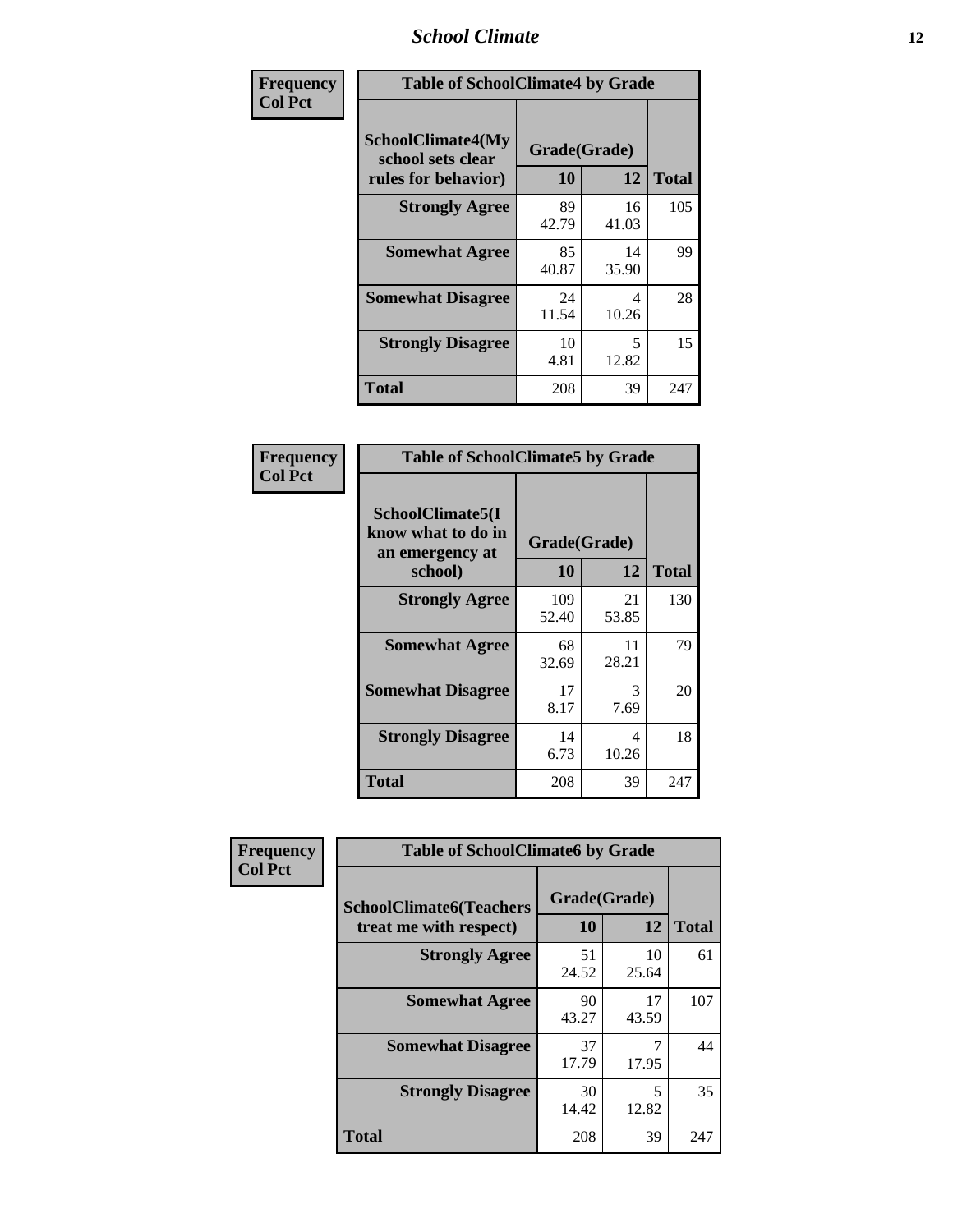### *School Climate* **13**

| Frequency      |                                                                               | <b>Table of SchoolClimate7 by Grade</b> |                      |              |  |
|----------------|-------------------------------------------------------------------------------|-----------------------------------------|----------------------|--------------|--|
| <b>Col Pct</b> | <b>SchoolClimate7(Behaviors</b><br>in my class allow the<br>teacher to teach) | Grade(Grade)<br><b>10</b>               | 12                   | <b>Total</b> |  |
|                | <b>Strongly Agree</b>                                                         | 33<br>15.87                             | 4<br>10.26           | 37           |  |
|                | <b>Somewhat Agree</b>                                                         | 94<br>45.19                             | 18<br>46.15          | 112          |  |
|                | <b>Somewhat Disagree</b>                                                      | 54<br>25.96                             | $\mathbf Q$<br>23.08 | 63           |  |
|                | <b>Strongly Disagree</b>                                                      | 27<br>12.98                             | 8<br>20.51           | 35           |  |
|                | <b>Total</b>                                                                  | 208                                     | 39                   | 247          |  |

| Frequency      | <b>Table of SchoolClimate8 by Grade</b>                                              |                    |             |              |
|----------------|--------------------------------------------------------------------------------------|--------------------|-------------|--------------|
| <b>Col Pct</b> | <b>SchoolClimate8(Students</b><br>are frequently<br>recognized for good<br>behavior) | Grade(Grade)<br>10 | 12          | <b>Total</b> |
|                | <b>Strongly Agree</b>                                                                | 25<br>12.02        | 17.95       | 32           |
|                | <b>Somewhat Agree</b>                                                                | 90<br>43.27        | 13<br>33.33 | 103          |
|                | <b>Somewhat Disagree</b>                                                             | 47<br>22.60        | 12<br>30.77 | 59           |
|                | <b>Strongly Disagree</b>                                                             | 46<br>22.12        | 7<br>17.95  | 53           |
|                | <b>Total</b>                                                                         | 208                | 39          | 247          |

| Frequency      | <b>Table of SchoolClimate9 by Grade</b>                                                  |                    |                       |              |
|----------------|------------------------------------------------------------------------------------------|--------------------|-----------------------|--------------|
| <b>Col Pct</b> | <b>SchoolClimate9(School</b><br>counselor would be<br>helpful if I needed<br>assistance) | Grade(Grade)<br>10 | 12                    | <b>Total</b> |
|                | <b>Strongly Agree</b>                                                                    | 84<br>40.38        | 19<br>48.72           | 103          |
|                | <b>Somewhat Agree</b>                                                                    | 88<br>42.31        | 13<br>33.33           | 101          |
|                | <b>Somewhat Disagree</b>                                                                 | 18<br>8.65         | 4<br>10.26            | 22           |
|                | <b>Strongly Disagree</b>                                                                 | 18<br>8.65         | $\mathcal{R}$<br>7.69 | 21           |
|                | Total                                                                                    | 208                | 39                    | 247          |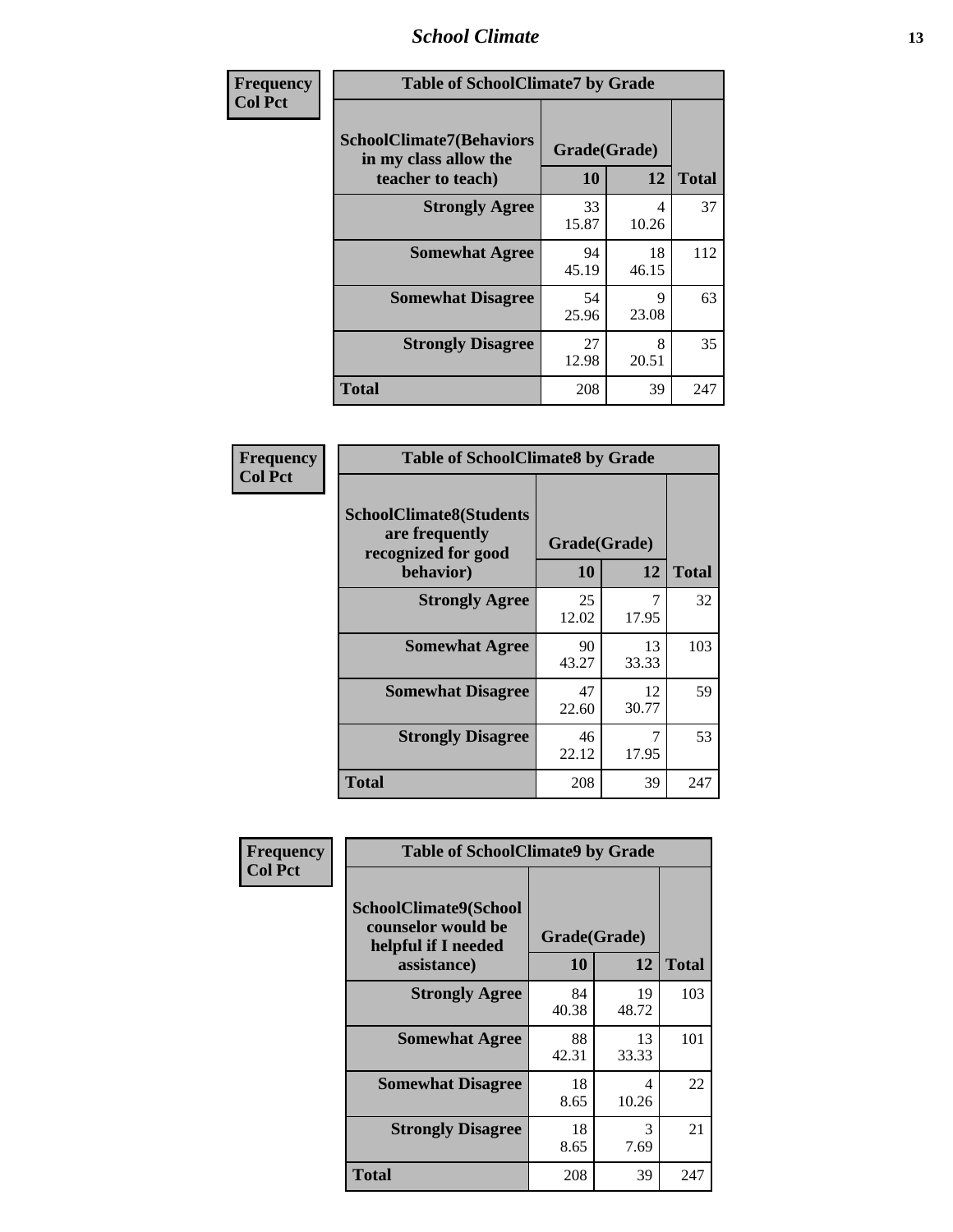### *Reasons for Dropping Out* **14**

| Frequency      | <b>Table of Dropoutreason by Grade</b>                                   |                    |             |              |
|----------------|--------------------------------------------------------------------------|--------------------|-------------|--------------|
| <b>Col Pct</b> | Dropoutreason(If<br>I dropped out the<br>reason would<br>most likely be) | Grade(Grade)<br>10 | 12          | <b>Total</b> |
|                | <b>Won't Drop out</b>                                                    | 114<br>54.81       | 21<br>53.85 | 135          |
|                | <b>Bored</b>                                                             | 36<br>17.31        | 6<br>15.38  | 42           |
|                | <b>Family Reasons</b>                                                    | 17<br>8.17         | 2.56        | 18           |
|                | <b>Being Bullied</b>                                                     | 4<br>1.92          | 0<br>0.00   | 4            |
|                | <b>Other</b>                                                             | 37<br>17.79        | 11<br>28.21 | 48           |
|                | <b>Total</b>                                                             | 208                | 39          | 247          |

| Frequency      | <b>Table of Dropout by Grade</b>                                       |                    |              |     |  |
|----------------|------------------------------------------------------------------------|--------------------|--------------|-----|--|
| <b>Col Pct</b> | Dropout(I<br>have<br>thought<br>about<br>dropping<br>out of<br>school) | Grade(Grade)<br>10 | <b>Total</b> |     |  |
|                |                                                                        |                    | 12           |     |  |
|                | Yes                                                                    | 53<br>25.48        | 10<br>25.64  | 63  |  |
|                | N <sub>0</sub>                                                         | 155<br>74.52       | 29<br>74.36  | 184 |  |
|                | <b>Total</b>                                                           | 208                | 39           | 247 |  |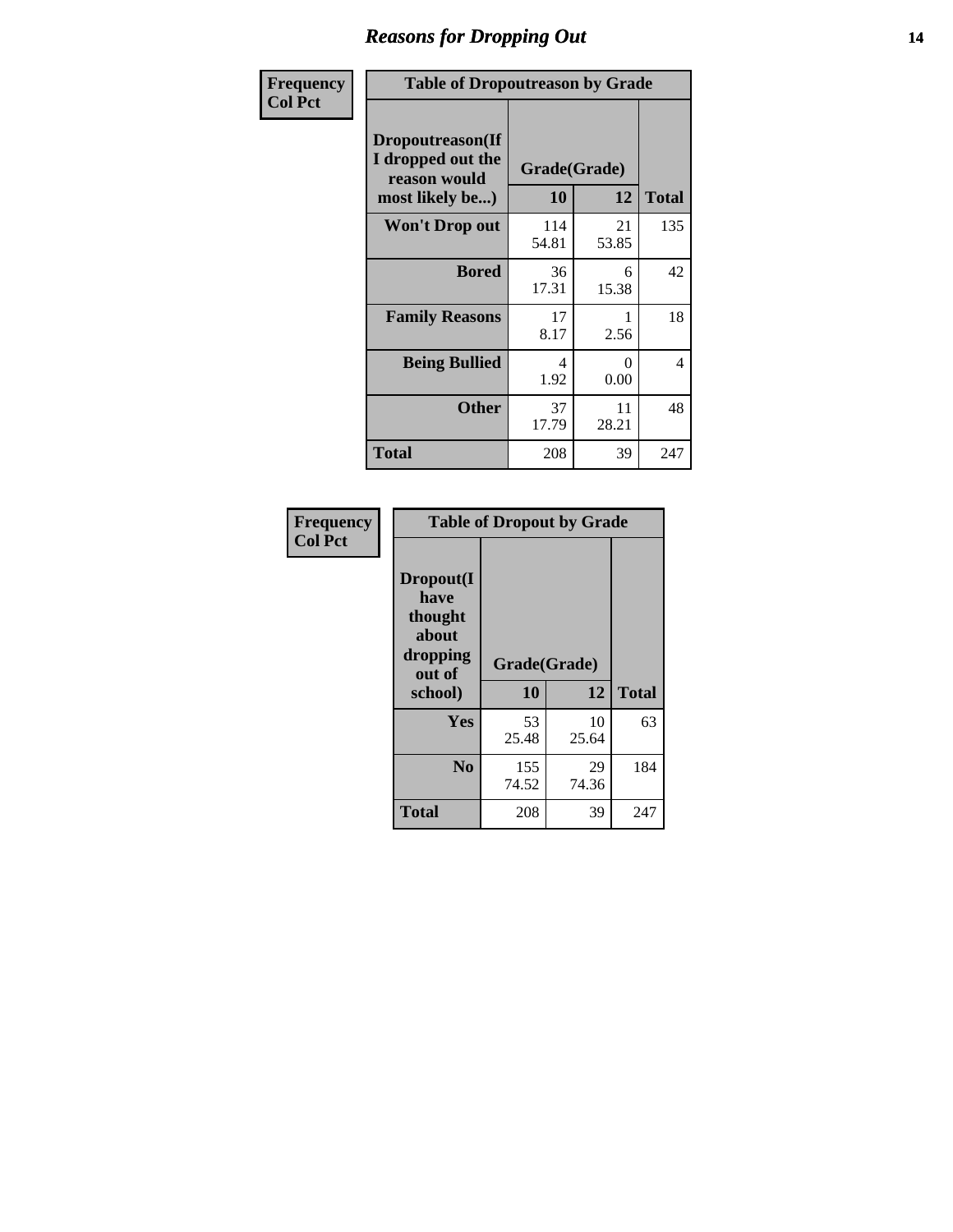*School Safety* **15**

| Frequency      | <b>Table of Gangself by Grade</b>                                                                 |                          |             |              |
|----------------|---------------------------------------------------------------------------------------------------|--------------------------|-------------|--------------|
| <b>Col Pct</b> | Gangself(I<br>have<br>participated<br>in illegal<br>gang<br>activities in<br>the past 30<br>days) | Grade(Grade)<br>10<br>12 |             | <b>Total</b> |
|                | Yes                                                                                               | 13<br>6.25               | 1<br>2.56   | 14           |
|                | N <sub>0</sub>                                                                                    | 195<br>93.75             | 38<br>97.44 | 233          |
|                | <b>Total</b>                                                                                      | 208                      | 39          | 247          |

| Frequency<br><b>Col Pct</b> | <b>Table of Gangpeers by Grade</b>                                                                                             |                    |             |              |
|-----------------------------|--------------------------------------------------------------------------------------------------------------------------------|--------------------|-------------|--------------|
|                             | <b>Gangpeers</b> (I<br>have friends<br>who have<br>participated<br>in illegal<br>gang<br>activities in<br>the past 30<br>days) | Grade(Grade)<br>10 | 12          | <b>Total</b> |
|                             | <b>Yes</b>                                                                                                                     | 50<br>24.04        | 7<br>17.95  | 57           |
|                             | N <sub>0</sub>                                                                                                                 | 158<br>75.96       | 32<br>82.05 | 190          |
|                             | <b>Total</b>                                                                                                                   | 208                | 39          | 247          |

| Frequency      |                                                                    | <b>Table of Pickedon by Grade</b> |            |              |  |  |  |  |  |  |
|----------------|--------------------------------------------------------------------|-----------------------------------|------------|--------------|--|--|--|--|--|--|
| <b>Col Pct</b> | <b>Pickedon(I have</b><br>been picked on or<br>teased at school in | Grade(Grade)                      |            |              |  |  |  |  |  |  |
|                | the past 30 days)                                                  | 10                                | 12         | <b>Total</b> |  |  |  |  |  |  |
|                | <b>Strongly Agree</b>                                              | 26<br>12.50                       | 2.56       | 27           |  |  |  |  |  |  |
|                | <b>Somewhat Agree</b>                                              | 36<br>17.31                       | 6<br>15.38 | 42           |  |  |  |  |  |  |
|                | <b>Somewhat Disagree</b>                                           | 41<br>19.71                       | 9<br>23.08 | 50           |  |  |  |  |  |  |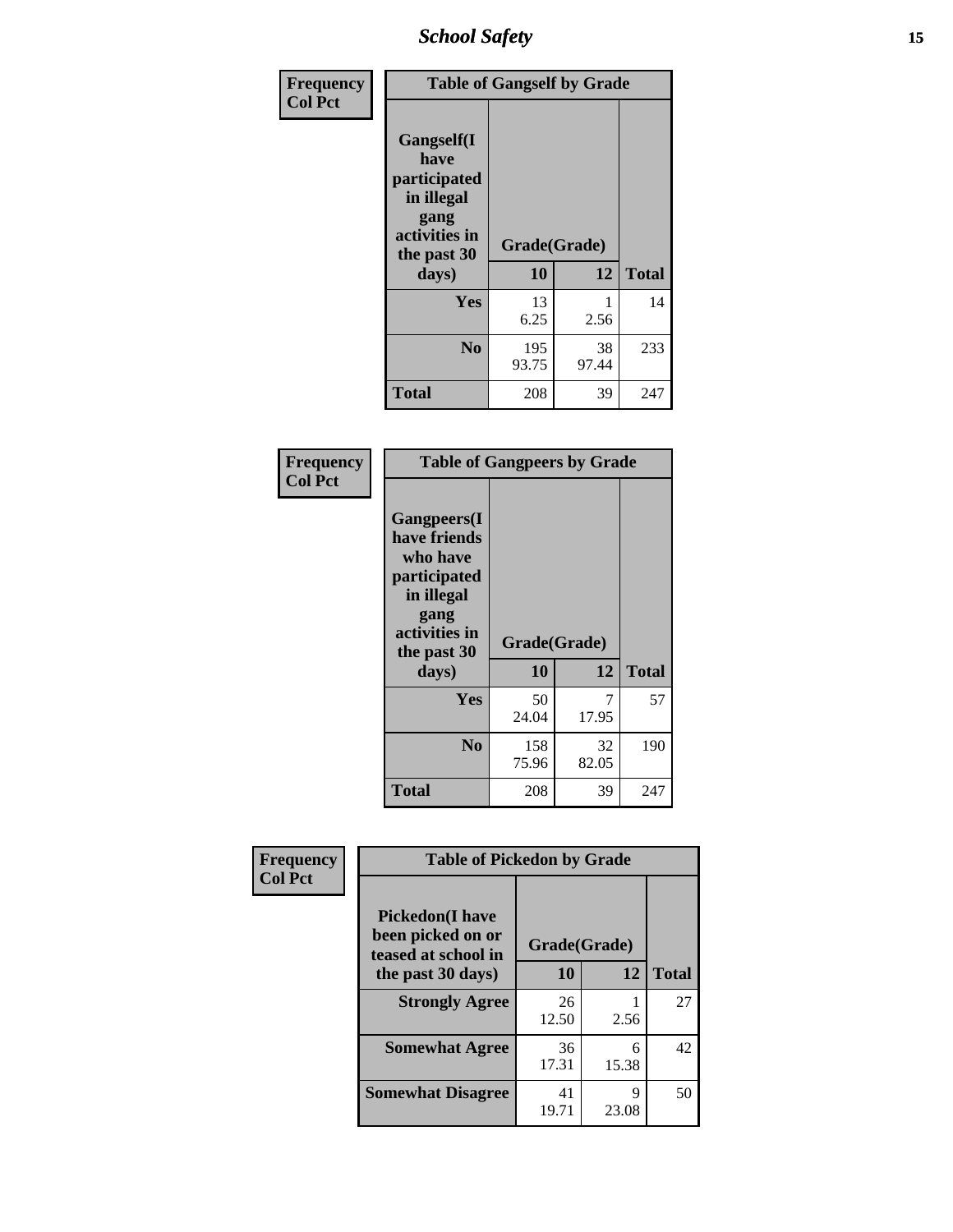# *School Safety* **16**

| Frequency      | <b>Table of Pickedon by Grade</b>                                                        |                    |             |              |
|----------------|------------------------------------------------------------------------------------------|--------------------|-------------|--------------|
| <b>Col Pct</b> | <b>Pickedon</b> (I have<br>been picked on or<br>teased at school in<br>the past 30 days) | Grade(Grade)<br>10 | 12          | <b>Total</b> |
|                | <b>Strongly Disagree</b>                                                                 | 105<br>50.48       | 23<br>58.97 | 128          |
|                | Total                                                                                    | 208                | 39          | 241          |

| Frequency      | <b>Table of Safeschool by Grade</b>                      |                    |              |     |  |  |  |  |  |
|----------------|----------------------------------------------------------|--------------------|--------------|-----|--|--|--|--|--|
| <b>Col Pct</b> | Safeschool(School<br>is a place at which I<br>feel safe) | Grade(Grade)<br>10 | <b>Total</b> |     |  |  |  |  |  |
|                | <b>Strongly Agree</b>                                    | 41<br>19.71        | 6<br>15.38   | 47  |  |  |  |  |  |
|                | <b>Somewhat Agree</b>                                    | 107<br>51.44       | 17<br>43.59  | 124 |  |  |  |  |  |
|                | <b>Somewhat Disagree</b>                                 | 42<br>20.19        | 17.95        | 49  |  |  |  |  |  |
|                | <b>Strongly Disagree</b>                                 | 18<br>8.65         | 9<br>23.08   | 27  |  |  |  |  |  |
|                | <b>Total</b>                                             | 208                | 39           | 247 |  |  |  |  |  |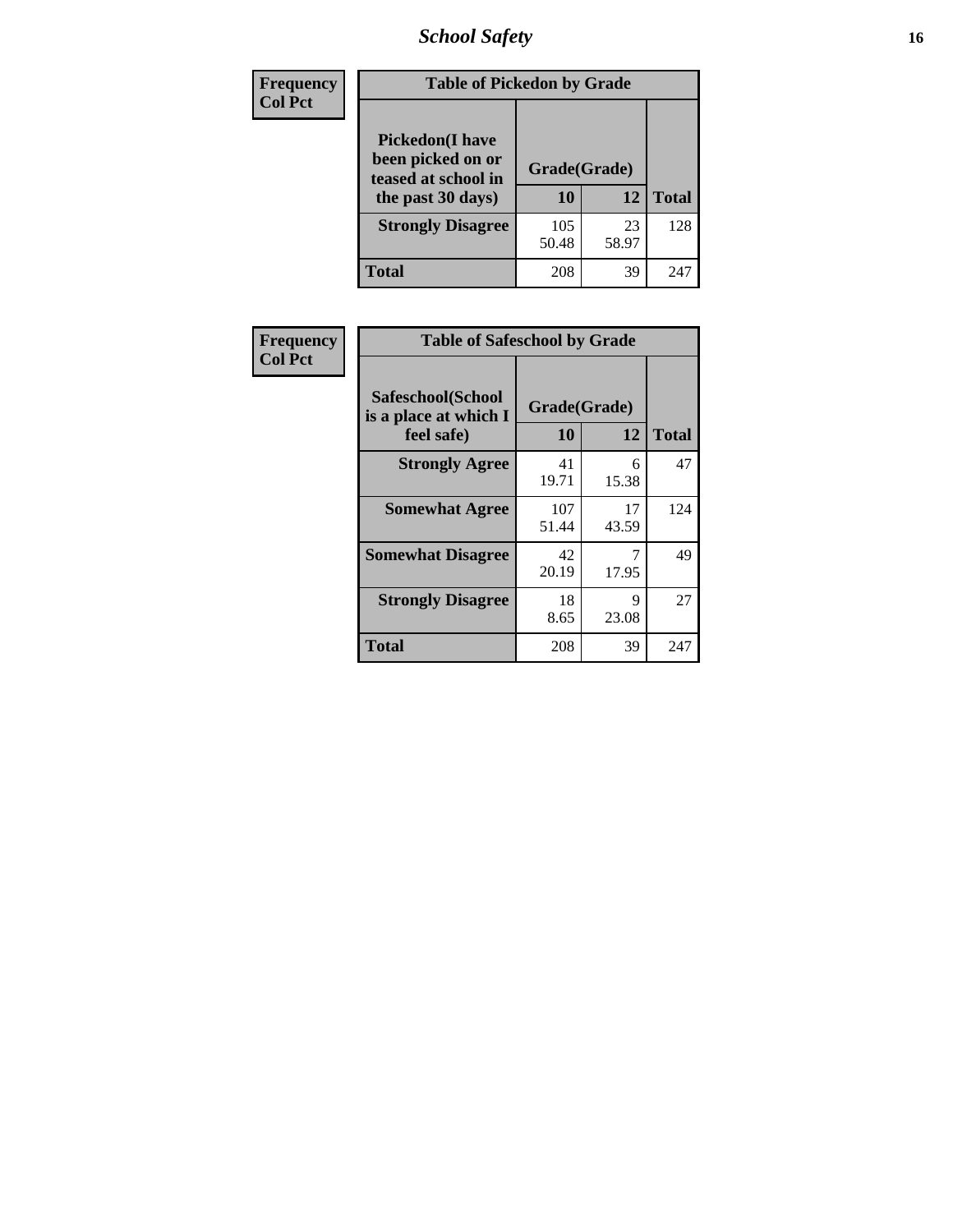*School Safety* **17**

**Frequency Row Pct**

|              | <b>Table of Grade by Bullied</b> |                                                                               |                              |                   |                        |                               |                                  |              |  |
|--------------|----------------------------------|-------------------------------------------------------------------------------|------------------------------|-------------------|------------------------|-------------------------------|----------------------------------|--------------|--|
|              |                                  | <b>Bullied</b> (I have been bullied by other<br>students in the past 30 days) |                              |                   |                        |                               |                                  |              |  |
| Grade(Grade) | 0<br>  Days                      | 1 or<br>2<br>days                                                             | 3 <sub>to</sub><br>5<br>days | 6 to<br>q<br>days | 10<br>to<br>19<br>days | <b>20</b><br>to<br>29<br>days | All<br><b>30</b><br>days         | <b>Total</b> |  |
| <b>10</b>    | 170<br>81.73                     | 9<br>4.33                                                                     | 10<br>4.81                   | 0.48              | 12<br>5.77             | 4<br>1.92                     | 2<br>0.96                        | 208          |  |
| 12           | 33<br>84.62                      | 3<br>7.69                                                                     | $\Omega$<br>0.00             | 0<br>0.00         | 0<br>0.00              | 2.56                          | $\overline{\mathcal{L}}$<br>5.13 | 39           |  |
| <b>Total</b> | 203                              | 12                                                                            | 10                           |                   | 12                     | 5                             | 4                                | 247          |  |

| <b>Frequency</b> |
|------------------|
| <b>Row Pct</b>   |

| <b>Table of Grade by Bulliedothers</b> |                             |                                                                         |                              |                   |                               |                               |                          |              |  |
|----------------------------------------|-----------------------------|-------------------------------------------------------------------------|------------------------------|-------------------|-------------------------------|-------------------------------|--------------------------|--------------|--|
|                                        |                             | <b>Bulliedothers</b> (I bullied others in the past<br>$30 \text{ days}$ |                              |                   |                               |                               |                          |              |  |
| Grade(Grade)                           | $\mathbf{0}$<br><b>Days</b> | 1 or<br>days                                                            | 3 <sub>to</sub><br>5<br>days | 6 to<br>q<br>days | <b>10</b><br>to<br>19<br>days | <b>20</b><br>to<br>29<br>days | <b>All</b><br>30<br>days | <b>Total</b> |  |
| <b>10</b>                              | 187<br>89.90                | 8<br>3.85                                                               | 4<br>1.92                    | 2<br>0.96         | 4<br>1.92                     | 2<br>0.96                     | 0.48                     | 208          |  |
| 12                                     | 33<br>84.62                 | 2<br>5.13                                                               | 2.56                         | 0<br>0.00         | 0<br>0.00                     | 2.56                          | $\mathfrak{D}$<br>5.13   | 39           |  |
| <b>Total</b>                           | 220                         | 10                                                                      | 5                            | $\mathfrak{D}$    | $\overline{4}$                | 3                             | 3                        | 247          |  |

| <b>Frequency</b> | <b>Table of Grade by Weaponschool</b> |                            |                                                                    |                         |                        |                                    |                   |              |  |  |
|------------------|---------------------------------------|----------------------------|--------------------------------------------------------------------|-------------------------|------------------------|------------------------------------|-------------------|--------------|--|--|
| <b>Row Pct</b>   |                                       |                            | Weaponschool (I brought a weapon<br>to school in the past 30 days) |                         |                        |                                    |                   |              |  |  |
|                  | Grade(Grade)                          | $\mathbf 0$<br><b>Days</b> | 1 or<br>days                                                       | 3 <sub>to</sub><br>days | 6 to<br>9<br>days      | 10<br>t <sub>0</sub><br>19<br>days | All<br>30<br>days | <b>Total</b> |  |  |
|                  |                                       |                            |                                                                    |                         |                        |                                    |                   |              |  |  |
|                  | 10                                    | 202<br>97.12               | 0.48                                                               | 0.48                    | $\mathfrak{D}$<br>0.96 | 0.48                               | 0.48              | 208          |  |  |
|                  | 12                                    | 38<br>97.44                | $\Omega$<br>0.00                                                   | ∩<br>0.00               | 0<br>0.00              | $\Omega$<br>0.00                   | 2.56              | 39           |  |  |
|                  | <b>Total</b>                          | 240                        |                                                                    |                         | $\mathfrak{D}$         |                                    | 2                 | 247          |  |  |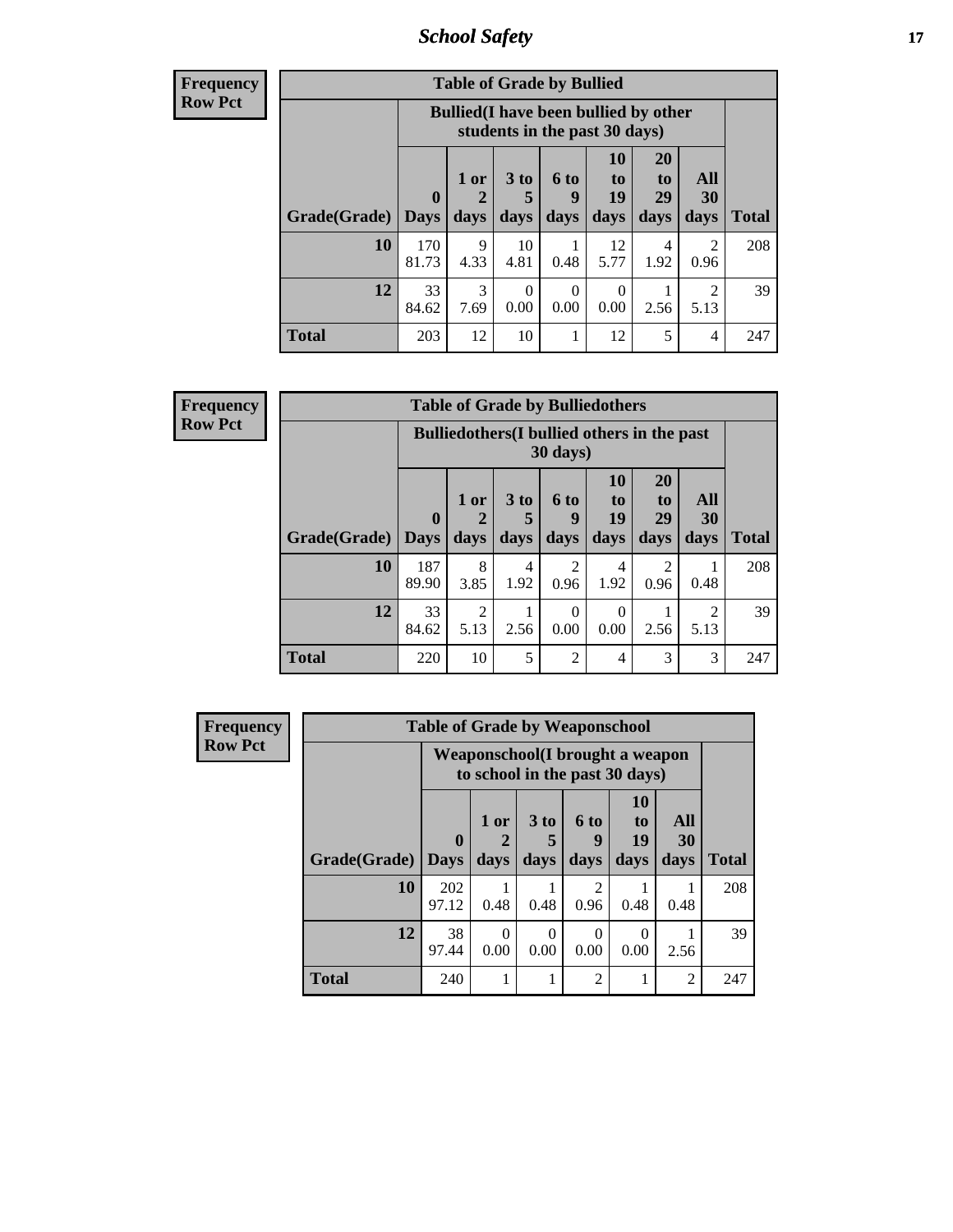*School Safety* **18**

| <b>Frequency</b> | <b>Table of Grade by Absentunsafe</b> |                         |                                                                      |                   |                        |                   |              |  |  |
|------------------|---------------------------------------|-------------------------|----------------------------------------------------------------------|-------------------|------------------------|-------------------|--------------|--|--|
| <b>Row Pct</b>   |                                       |                         | <b>Absentunsafe(I have missed</b><br>school because I felt unsafe in | the past 30 days) |                        |                   |              |  |  |
|                  | Grade(Grade)                          | $\bf{0}$<br><b>Days</b> | 1 or<br>2<br>days                                                    | 6 to<br>9<br>days | 20<br>to<br>29<br>days | All<br>30<br>days | <b>Total</b> |  |  |
|                  | 10                                    | 200<br>96.15            | 4<br>1.92                                                            | 0<br>0.00         | 0.48                   | 3<br>1.44         | 208          |  |  |
|                  | 12                                    | 38<br>97.44             | 0<br>0.00                                                            | 2.56              | 0<br>0.00              | $\Omega$<br>0.00  | 39           |  |  |
|                  | Total                                 | 238                     | $\overline{\mathcal{A}}$                                             |                   | 1                      | 3                 | 247          |  |  |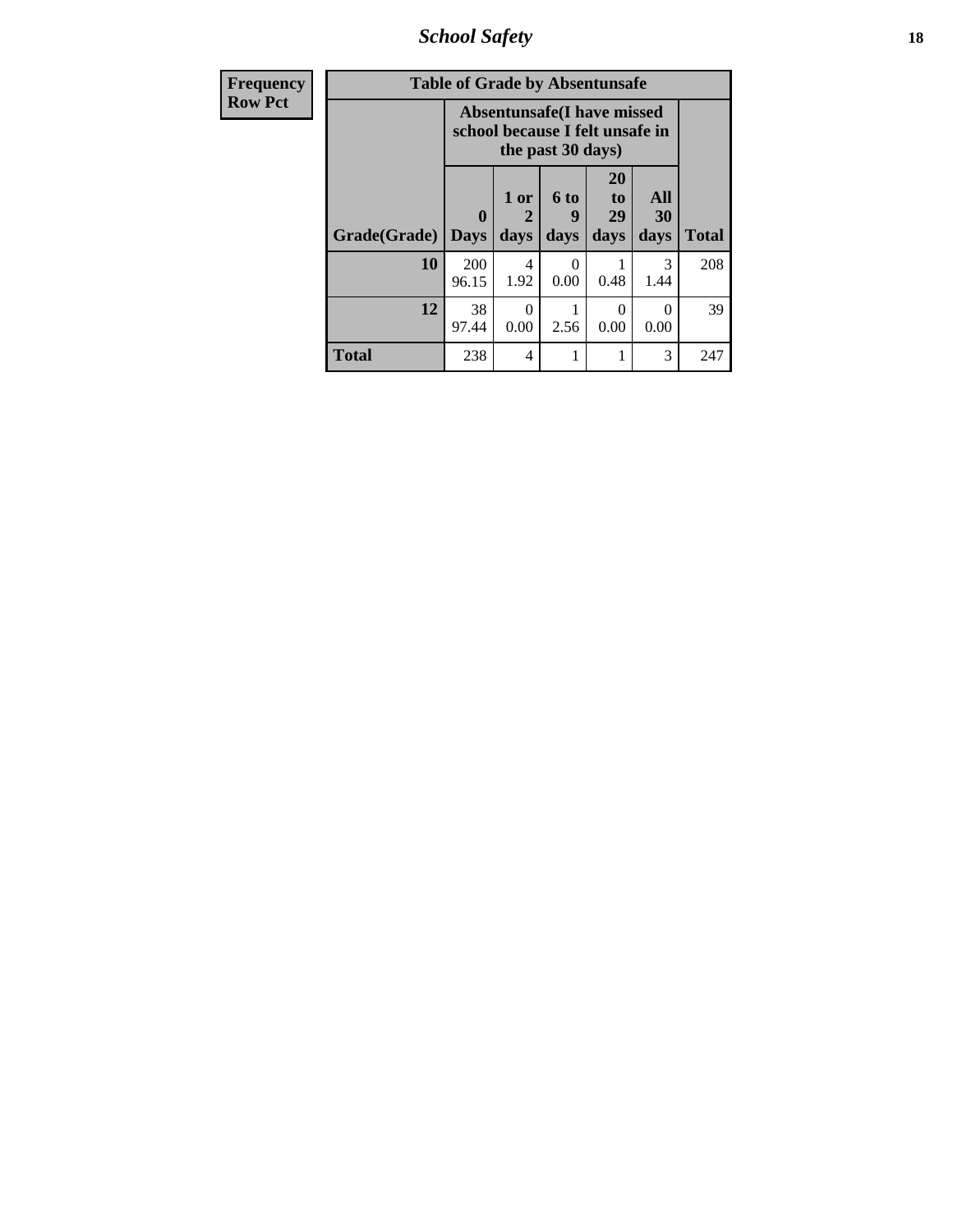# *Drug Use During Last 30 Days* **19**

#### **Frequency Row Pct**

| <b>Table of Grade by Alcohol</b> |                                    |               |                 |                        |                        |               |              |       |  |  |
|----------------------------------|------------------------------------|---------------|-----------------|------------------------|------------------------|---------------|--------------|-------|--|--|
|                                  | Alcohol(Alcohol use, past 30 days) |               |                 |                        |                        |               |              |       |  |  |
| Grade(Grade)                     | <b>Did</b><br>not<br>use           | $1-2$<br>days | $3 - 5$<br>days | $6-9$<br>days          | $10-19$<br>days        | 20-29<br>days | Every<br>day | Total |  |  |
| 10                               | 164<br>78.85                       | 9<br>4.33     | 13<br>6.25      | $\overline{2}$<br>0.96 | 6<br>2.88              | 12<br>5.77    | 2<br>0.96    | 208   |  |  |
| 12                               | 25<br>64.10                        | 6<br>15.38    | 2.56            | 2.56                   | $\overline{2}$<br>5.13 | 2.56          | 3<br>7.69    | 39    |  |  |
| <b>Total</b>                     | 189                                | 15            | 14              | 3                      | 8                      | 13            | 5            | 247   |  |  |

#### **Frequency Row Pct**

| <b>Table of Grade by Cigarettes</b>                                                                                                                                   |                                                |            |           |                  |      |                |           |       |  |  |
|-----------------------------------------------------------------------------------------------------------------------------------------------------------------------|------------------------------------------------|------------|-----------|------------------|------|----------------|-----------|-------|--|--|
|                                                                                                                                                                       | Cigarettes (Smoking tobacco use, past 30 days) |            |           |                  |      |                |           |       |  |  |
| <b>Did</b><br>$6 - 9$<br>$10-19$<br>$20 - 29$<br>$1-2$<br>$3 - 5$<br><b>Every</b><br>not<br>Grade(Grade)<br>days<br>days<br>days<br>day<br>days<br>days<br><b>use</b> |                                                |            |           |                  |      |                |           | Total |  |  |
| 10                                                                                                                                                                    | 185<br>88.94                                   | 12<br>5.77 | 3<br>1.44 | 0.48             | 0.48 | 0.96           | 4<br>1.92 | 208   |  |  |
| 12                                                                                                                                                                    | 28<br>71.79                                    | 4<br>10.26 | 2.56      | $\Omega$<br>0.00 | 2.56 | 0<br>0.00      | 12.82     | 39    |  |  |
| <b>Total</b>                                                                                                                                                          | 213                                            | 16         | 4         | 1                | 2    | $\mathfrak{D}$ | 9         | 247   |  |  |

| <b>Frequency</b> |
|------------------|
| <b>Row Pct</b>   |

Ť

| <b>Table of Grade by Smokeless</b> |                                 |                                                         |                        |                  |                  |                        |                        |              |  |
|------------------------------------|---------------------------------|---------------------------------------------------------|------------------------|------------------|------------------|------------------------|------------------------|--------------|--|
|                                    |                                 | <b>Smokeless</b> (Chewing tobacco use,<br>past 30 days) |                        |                  |                  |                        |                        |              |  |
| Grade(Grade)                       | <b>Did</b><br>not<br><b>use</b> | $1 - 2$<br>days                                         | $3 - 5$<br>days        | $6-9$<br>days    | $10-19$<br>days  | $20 - 29$<br>days      | Every<br>day           | <b>Total</b> |  |
| 10                                 | 187<br>89.90                    | 11<br>5.29                                              | 3<br>1.44              | 0.48             | 4<br>1.92        | 0<br>0.00              | $\mathfrak{D}$<br>0.96 | 208          |  |
| 12                                 | 31<br>79.49                     | $\overline{c}$<br>5.13                                  | $\overline{c}$<br>5.13 | $\Omega$<br>0.00 | $\theta$<br>0.00 | $\mathfrak{D}$<br>5.13 | $\mathfrak{D}$<br>5.13 | 39           |  |
| <b>Total</b>                       | 218                             | 13                                                      | 5                      |                  | 4                | $\overline{2}$         | 4                      | 247          |  |

| <b>Frequency</b> |
|------------------|
| <b>Row Pct</b>   |

| <b>Table of Grade by Marijuana</b>                                                                                                                         |              |                                         |           |           |                        |           |                        |              |
|------------------------------------------------------------------------------------------------------------------------------------------------------------|--------------|-----------------------------------------|-----------|-----------|------------------------|-----------|------------------------|--------------|
|                                                                                                                                                            |              | Marijuana (Marijuana use, past 30 days) |           |           |                        |           |                        |              |
| <b>Did</b><br>$6-9$<br>$10-19$<br>20-29<br>$3 - 5$<br>$1 - 2$<br>Every<br>not<br>Grade(Grade)<br>days<br>days<br>day<br>days<br>days<br>days<br><b>use</b> |              |                                         |           |           |                        |           |                        | <b>Total</b> |
| 10                                                                                                                                                         | 187<br>89.90 | 6<br>2.88                               | 4<br>1.92 | 0.48      | 0<br>0.00              | 6<br>2.88 | 4<br>1.92              | 208          |
| 12                                                                                                                                                         | 32<br>82.05  | 2.56                                    | 2<br>5.13 | 0<br>0.00 | $\overline{2}$<br>5.13 | 0.00      | $\mathfrak{D}$<br>5.13 | 39           |
| <b>Total</b>                                                                                                                                               | 219          | 7                                       | 6         | 1         | $\overline{2}$         | 6         | 6                      | 247          |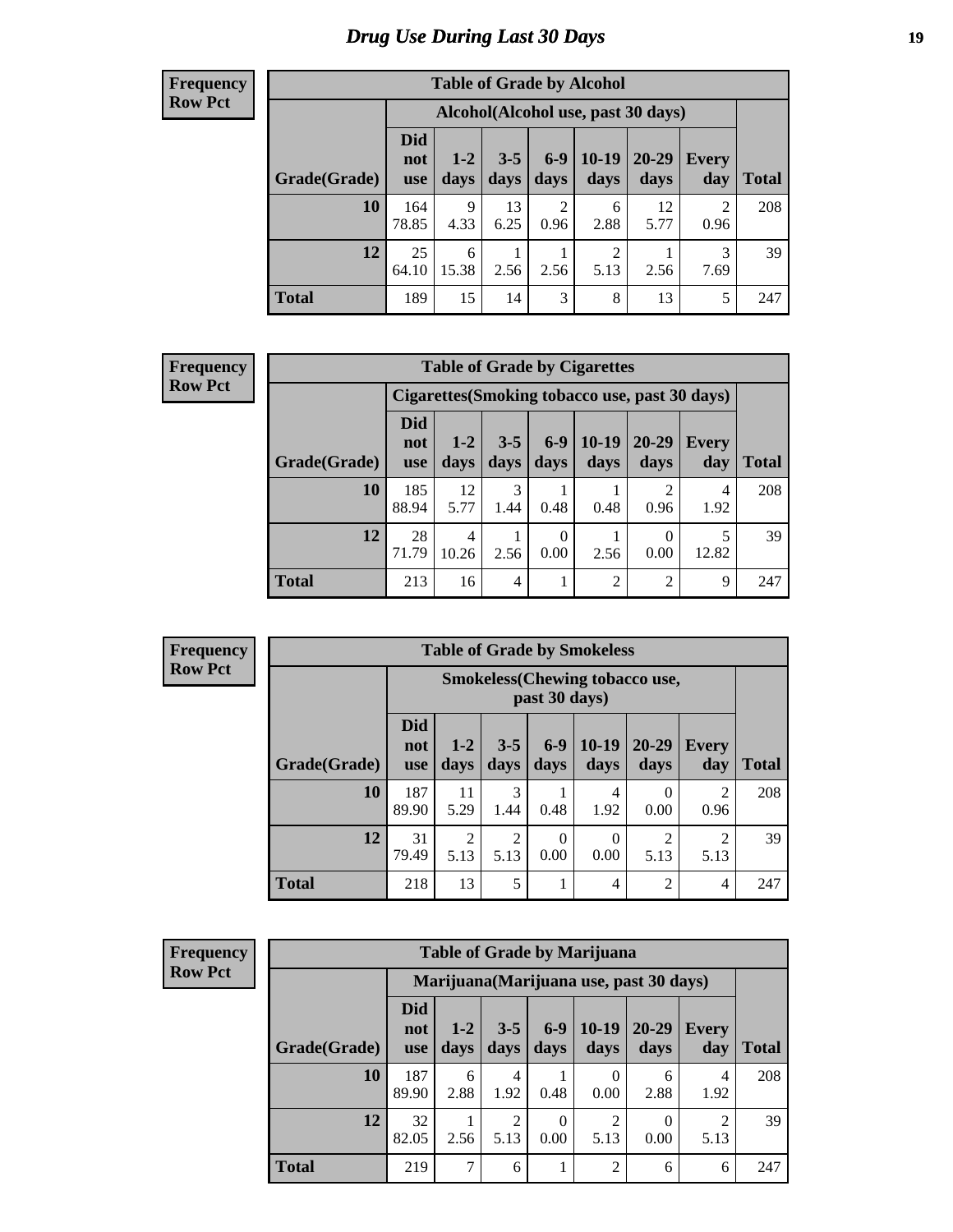# *Drug Use During Last 30 Days* 20

| <b>Frequency</b> | <b>Table of Grade by Cocaine</b> |                          |                                               |              |              |  |
|------------------|----------------------------------|--------------------------|-----------------------------------------------|--------------|--------------|--|
| <b>Row Pct</b>   |                                  |                          | <b>Cocaine</b> (Cocaine<br>use, past 30 days) |              |              |  |
|                  | Grade(Grade)                     | Did<br>not<br><b>use</b> | $20 - 29$<br>days                             | Every<br>day | <b>Total</b> |  |
|                  | 10                               | 207<br>99.52             | 0<br>0.00                                     | 0.48         | 208          |  |
|                  | 12                               | 37<br>94.87              | $\mathcal{D}_{\mathcal{A}}$<br>5.13           | 0<br>0.00    | 39           |  |
|                  | <b>Total</b>                     | 244                      | 2                                             |              | 247          |  |

| Frequency      |              | <b>Table of Grade by Inhalants</b> |                                        |               |                 |                   |                        |              |  |  |
|----------------|--------------|------------------------------------|----------------------------------------|---------------|-----------------|-------------------|------------------------|--------------|--|--|
| <b>Row Pct</b> |              |                                    | Inhalants (Inhalant use, past 30 days) |               |                 |                   |                        |              |  |  |
|                | Grade(Grade) | <b>Did</b><br>not<br><b>use</b>    | $3 - 5$<br>days                        | $6-9$<br>days | $10-19$<br>days | $20 - 29$<br>days | <b>Every</b><br>day    | <b>Total</b> |  |  |
|                | 10           | 203<br>97.60                       | 0.48                                   | 0.48          | 0.48            | 0.00              | $\overline{2}$<br>0.96 | 208          |  |  |
|                | 12           | 37<br>94.87                        | $\Omega$<br>0.00                       | 0<br>0.00     | 0<br>0.00       | 2.56              | 2.56                   | 39           |  |  |
|                | <b>Total</b> | 240                                |                                        |               |                 |                   | 3                      | 247          |  |  |

| <b>Frequency</b> | <b>Table of Grade by Steroids</b> |                                 |                  |                 |                        |                     |       |
|------------------|-----------------------------------|---------------------------------|------------------|-----------------|------------------------|---------------------|-------|
| <b>Row Pct</b>   |                                   |                                 |                  | past 30 days)   | Steroids (Steroid use, |                     |       |
|                  | Grade(Grade)                      | <b>Did</b><br>not<br><b>use</b> | $1 - 2$<br>days  | $3 - 5$<br>days | $20 - 29$<br>days      | <b>Every</b><br>day | Total |
|                  | 10                                | 204<br>98.08                    | 0.48             | 0.48            | 0.48                   | 0.48                | 208   |
|                  | 12                                | 37<br>94.87                     | $\theta$<br>0.00 | 0<br>0.00       | 2.56                   | 2.56                | 39    |
|                  | <b>Total</b>                      | 241                             |                  | 1               | $\overline{2}$         | $\overline{2}$      | 247   |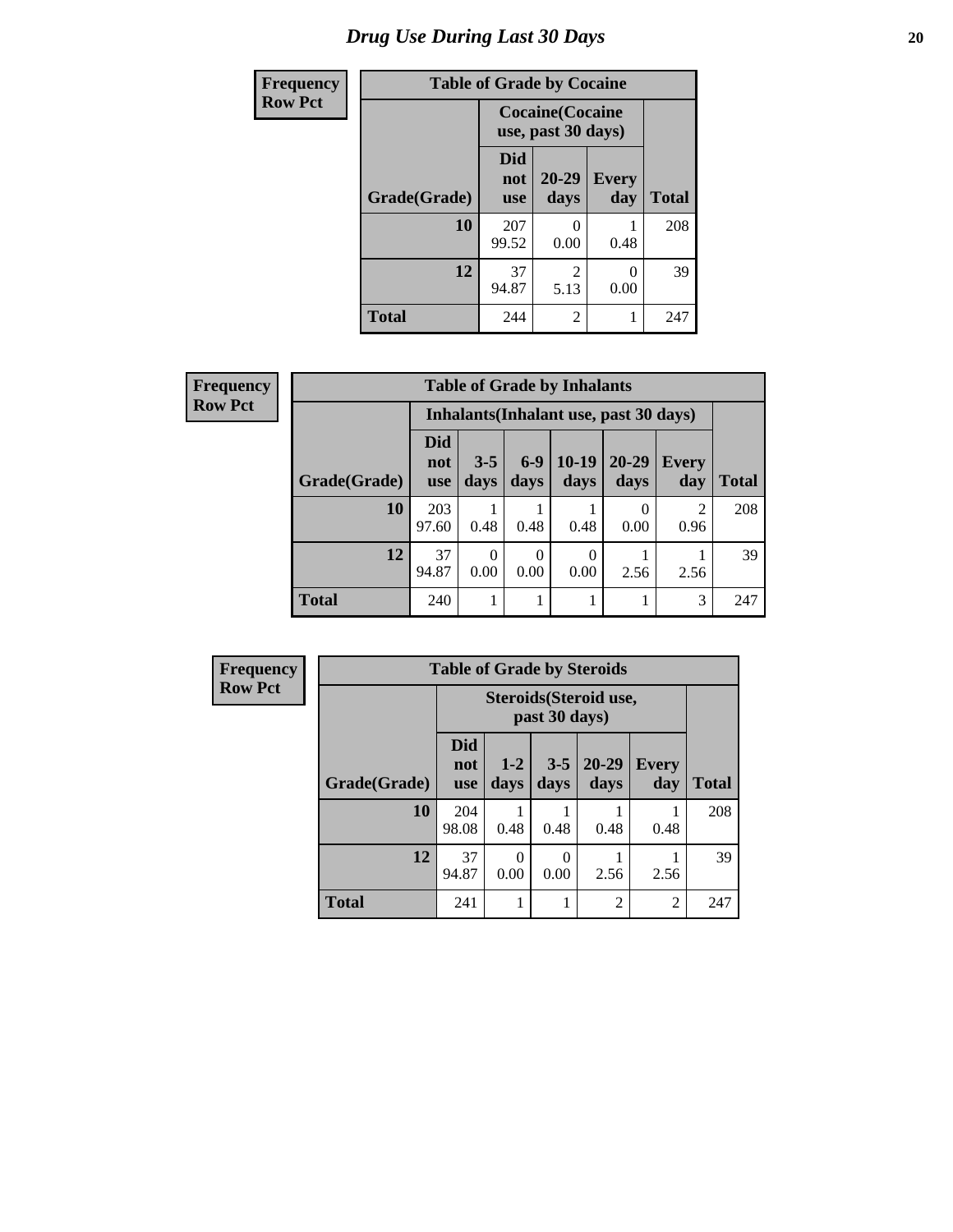# *Drug Use During Last 30 Days* **21**

| <b>Frequency</b> | <b>Table of Grade by Ecstasy</b> |                                 |                                        |                   |                     |              |  |  |  |
|------------------|----------------------------------|---------------------------------|----------------------------------------|-------------------|---------------------|--------------|--|--|--|
| <b>Row Pct</b>   |                                  |                                 | Ecstasy (Ecstasy use,<br>past 30 days) |                   |                     |              |  |  |  |
|                  | Grade(Grade)                     | <b>Did</b><br>not<br><b>use</b> | $3 - 5$<br>days                        | $20 - 29$<br>days | <b>Every</b><br>day | <b>Total</b> |  |  |  |
|                  | 10                               | 205<br>98.56                    | 0.48                                   | 0.48              | 0.48                | 208          |  |  |  |
|                  | 12                               | 37<br>94.87                     | 0<br>0.00                              | 2.56              | 2.56                | 39           |  |  |  |
|                  | <b>Total</b>                     | 242                             |                                        | $\overline{c}$    | $\overline{c}$      | 247          |  |  |  |

| <b>Frequency</b> | <b>Table of Grade by Meth</b> |                       |                                                    |                     |              |  |  |
|------------------|-------------------------------|-----------------------|----------------------------------------------------|---------------------|--------------|--|--|
| <b>Row Pct</b>   |                               |                       | <b>Meth</b> (Methamphetamine<br>use, past 30 days) |                     |              |  |  |
|                  | Grade(Grade)                  | Did not<br><b>use</b> | $10-19$<br>days                                    | <b>Every</b><br>day | <b>Total</b> |  |  |
|                  | 10                            | 206<br>99.04          | 0.48                                               | 0.48                | 208          |  |  |
|                  | 12                            | 37<br>94.87           | 2.56                                               | 2.56                | 39           |  |  |
|                  | <b>Total</b>                  | 243                   | $\overline{2}$                                     | 2                   | 247          |  |  |

| Frequency      | <b>Table of Grade by Hallucinogens</b> |                                                   |                   |                     |              |  |  |
|----------------|----------------------------------------|---------------------------------------------------|-------------------|---------------------|--------------|--|--|
| <b>Row Pct</b> |                                        | Hallucinogens (Hallucinogen<br>use, past 30 days) |                   |                     |              |  |  |
|                | Grade(Grade)                           | Did not<br><b>use</b>                             | $20 - 29$<br>days | <b>Every</b><br>day | <b>Total</b> |  |  |
|                | 10                                     | 206<br>99.04                                      | 0.48              | 0.48                | 208          |  |  |
|                | 12                                     | 37<br>94.87                                       | 2.56              | 2.56                | 39           |  |  |
|                | <b>Total</b>                           | 243                                               | 2                 | 2                   | 247          |  |  |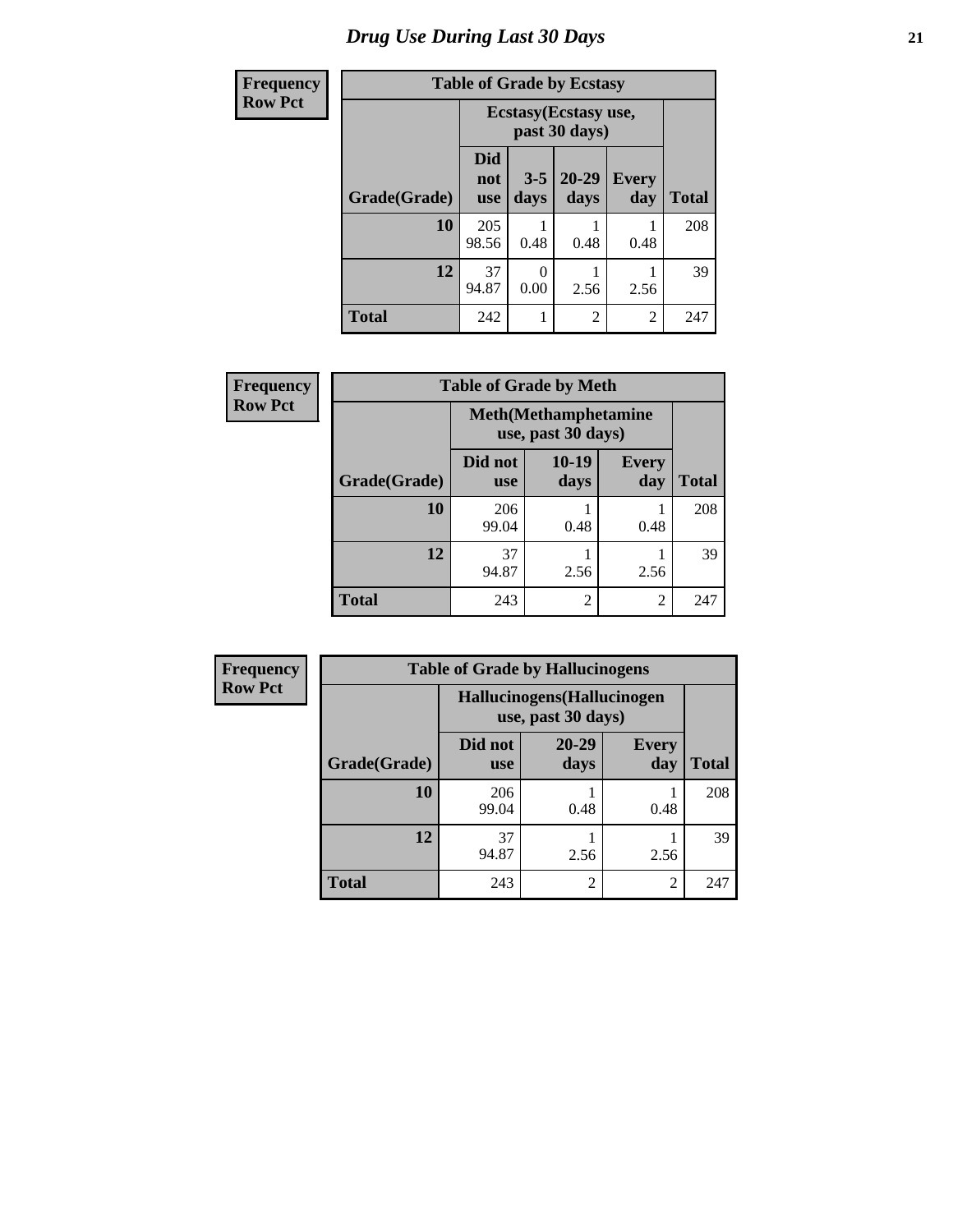#### **Frequency Row Pct**

| <b>Table of Grade by Prescription</b>                                                                                                         |              |                                                                                |      |                |                |           |              |  |
|-----------------------------------------------------------------------------------------------------------------------------------------------|--------------|--------------------------------------------------------------------------------|------|----------------|----------------|-----------|--------------|--|
|                                                                                                                                               |              | <b>Prescription</b> (Prescription drugs not<br>prescribed to me, past 30 days) |      |                |                |           |              |  |
| Did<br>$10-19$<br>$20 - 29$<br>$3 - 5$<br>$1 - 2$<br><b>Every</b><br>not<br>Grade(Grade)<br>days<br>days<br>day<br>days<br>days<br><b>use</b> |              |                                                                                |      |                |                |           | <b>Total</b> |  |
| 10                                                                                                                                            | 198<br>95.19 | 3<br>1.44                                                                      | 0.48 | 0.48           | 2<br>0.96      | 3<br>1.44 | 208          |  |
| 12<br>3<br>33<br>2<br>0<br>84.62<br>7.69<br>0.00<br>2.56<br>0.00<br>5.13                                                                      |              |                                                                                |      |                |                |           |              |  |
| <b>Total</b>                                                                                                                                  | 231          | 6                                                                              |      | $\overline{c}$ | $\overline{2}$ | 5         | 247          |  |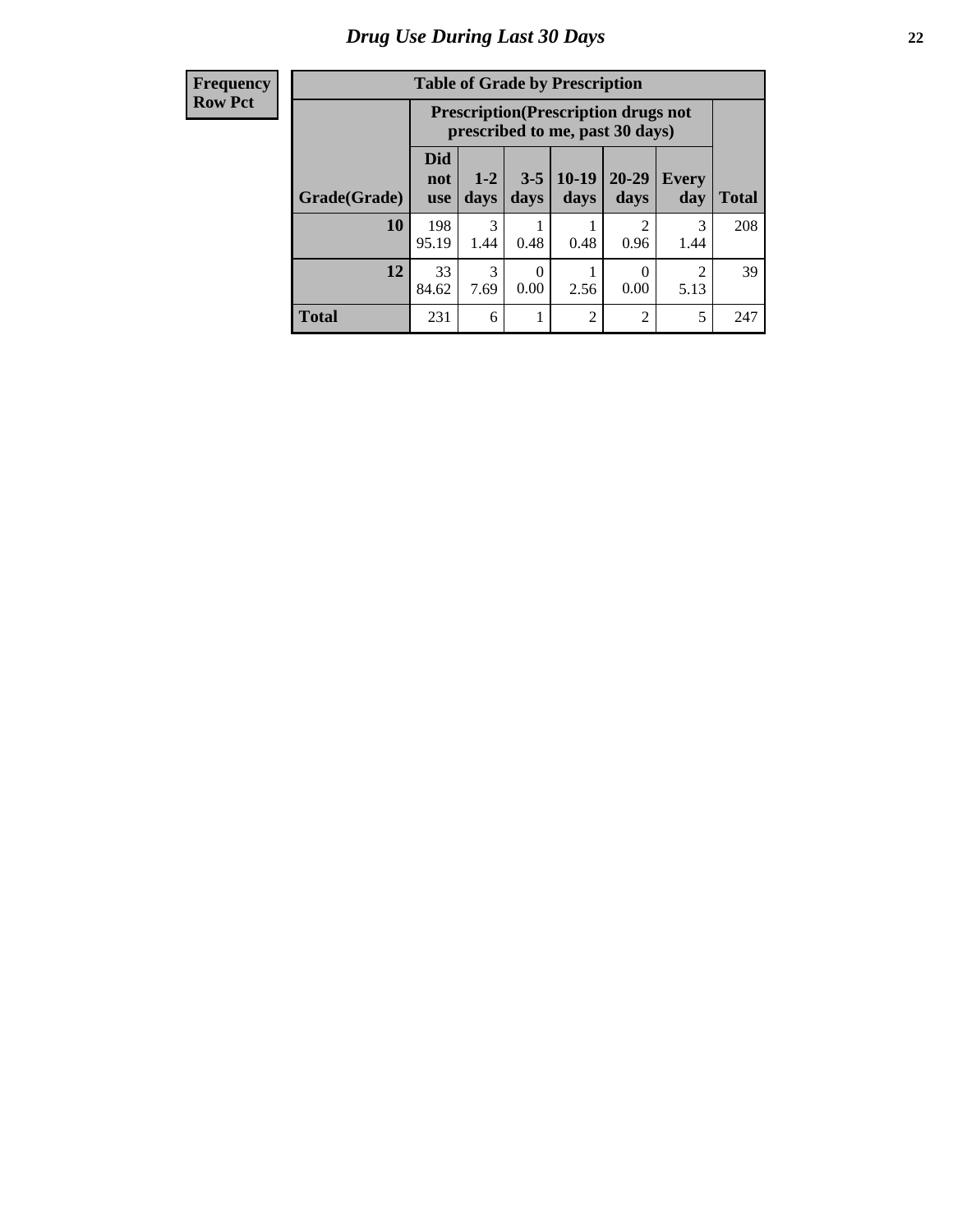| Frequency      | <b>Table of Alcoholease by Grade</b>              |                    |             |              |  |  |  |
|----------------|---------------------------------------------------|--------------------|-------------|--------------|--|--|--|
| <b>Col Pct</b> | <b>Alcoholease</b> (It is<br>easy to get alcohol) | Grade(Grade)<br>10 | 12          | <b>Total</b> |  |  |  |
|                | <b>Strongly Agree</b>                             | 58<br>27.88        | 15<br>38.46 | 73           |  |  |  |
|                | <b>Somewhat Agree</b>                             | 70<br>33.65        | 16<br>41.03 | 86           |  |  |  |
|                | <b>Somewhat Disagree</b>                          | 35<br>16.83        | 3<br>7.69   | 38           |  |  |  |
|                | <b>Strongly Disagree</b>                          | 45<br>21.63        | 5<br>12.82  | 50           |  |  |  |
|                | <b>Total</b>                                      | 208                | 39          | 247          |  |  |  |

| Frequency      | <b>Table of Cigarettesease by Grade</b>                 |                    |             |              |  |  |  |
|----------------|---------------------------------------------------------|--------------------|-------------|--------------|--|--|--|
| <b>Col Pct</b> | Cigarettesease(It is<br>easy to get smoking<br>tobacco) | Grade(Grade)<br>10 | 12          | <b>Total</b> |  |  |  |
|                | <b>Strongly Agree</b>                                   | 69<br>33.17        | 25<br>64.10 | 94           |  |  |  |
|                | <b>Somewhat Agree</b>                                   | 63<br>30.29        | Q<br>23.08  | 72           |  |  |  |
|                | <b>Somewhat Disagree</b>                                | 24<br>11.54        | 2.56        | 25           |  |  |  |
|                | <b>Strongly Disagree</b>                                | 52<br>25.00        | 4<br>10.26  | 56           |  |  |  |
|                | <b>Total</b>                                            | 208                | 39          | 247          |  |  |  |

| Frequency      | <b>Table of Smokelessease by Grade</b>                         |             |                    |              |
|----------------|----------------------------------------------------------------|-------------|--------------------|--------------|
| <b>Col Pct</b> | <b>Smokelessease</b> (It is<br>easy to get chewing<br>tobacco) | 10          | Grade(Grade)<br>12 | <b>Total</b> |
|                | <b>Strongly Agree</b>                                          | 83<br>39.90 | 27<br>69.23        | 110          |
|                | <b>Somewhat Agree</b>                                          | 51<br>24.52 | 17.95              | 58           |
|                | <b>Somewhat Disagree</b>                                       | 21<br>10.10 | 2.56               | 22           |
|                | <b>Strongly Disagree</b>                                       | 53<br>25.48 | 4<br>10.26         | 57           |
|                | <b>Total</b>                                                   | 208         | 39                 | 247          |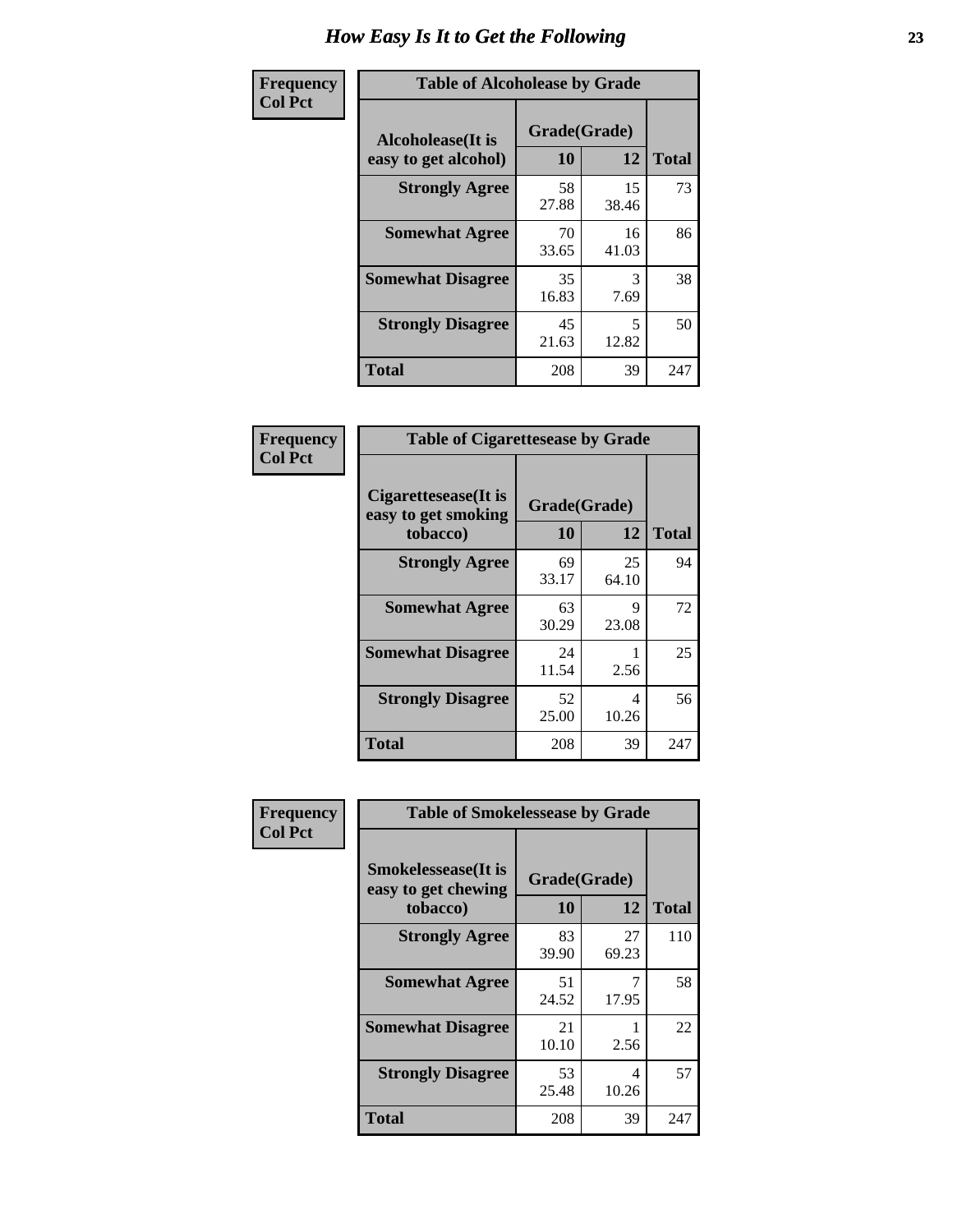| Frequency      | <b>Table of Marijuanaease by Grade</b>           |                    |              |     |  |  |  |  |  |
|----------------|--------------------------------------------------|--------------------|--------------|-----|--|--|--|--|--|
| <b>Col Pct</b> | Marijuanaease(It is<br>easy to get<br>marijuana) | Grade(Grade)<br>10 | <b>Total</b> |     |  |  |  |  |  |
|                | <b>Strongly Agree</b>                            | 52<br>25.00        | 17<br>43.59  | 69  |  |  |  |  |  |
|                | <b>Somewhat Agree</b>                            | 48<br>23.08        | 10<br>25.64  | 58  |  |  |  |  |  |
|                | <b>Somewhat Disagree</b>                         | 33<br>15.87        | 6<br>15.38   | 39  |  |  |  |  |  |
|                | <b>Strongly Disagree</b>                         | 75<br>36.06        | 6<br>15.38   | 81  |  |  |  |  |  |
|                | <b>Total</b>                                     | 208                | 39           | 247 |  |  |  |  |  |

| <b>Table of Cocaineease by Grade</b> |              |             |              |  |  |  |  |  |  |  |
|--------------------------------------|--------------|-------------|--------------|--|--|--|--|--|--|--|
| <b>Cocaineease</b> (It is            | Grade(Grade) |             |              |  |  |  |  |  |  |  |
| easy to get cocaine)                 | 10           | 12          | <b>Total</b> |  |  |  |  |  |  |  |
| <b>Strongly Agree</b>                | 22<br>10.58  | 5<br>12.82  | 27           |  |  |  |  |  |  |  |
| <b>Somewhat Agree</b>                | 23<br>11.06  | 10<br>25.64 | 33           |  |  |  |  |  |  |  |
| <b>Somewhat Disagree</b>             | 40<br>19.23  | 10<br>25.64 | 50           |  |  |  |  |  |  |  |
| <b>Strongly Disagree</b>             | 123<br>59.13 | 14<br>35.90 | 137          |  |  |  |  |  |  |  |
| <b>Total</b>                         | 208          | 39          | 247          |  |  |  |  |  |  |  |

| Frequency      | <b>Table of Inhalantsease by Grade</b>                   |                          |             |     |  |  |  |  |  |
|----------------|----------------------------------------------------------|--------------------------|-------------|-----|--|--|--|--|--|
| <b>Col Pct</b> | <b>Inhalantsease</b> (It is<br>easy to get<br>inhalants) | Grade(Grade)<br>10<br>12 |             |     |  |  |  |  |  |
|                | <b>Strongly Agree</b>                                    | 52<br>25.00              | 15<br>38.46 | 67  |  |  |  |  |  |
|                | <b>Somewhat Agree</b>                                    | 33<br>15.87              | 3<br>7.69   | 36  |  |  |  |  |  |
|                | <b>Somewhat Disagree</b>                                 | 26<br>12.50              | 9<br>23.08  | 35  |  |  |  |  |  |
|                | <b>Strongly Disagree</b>                                 | 97<br>46.63              | 12<br>30.77 | 109 |  |  |  |  |  |
|                | <b>Total</b>                                             | 208                      | 39          | 247 |  |  |  |  |  |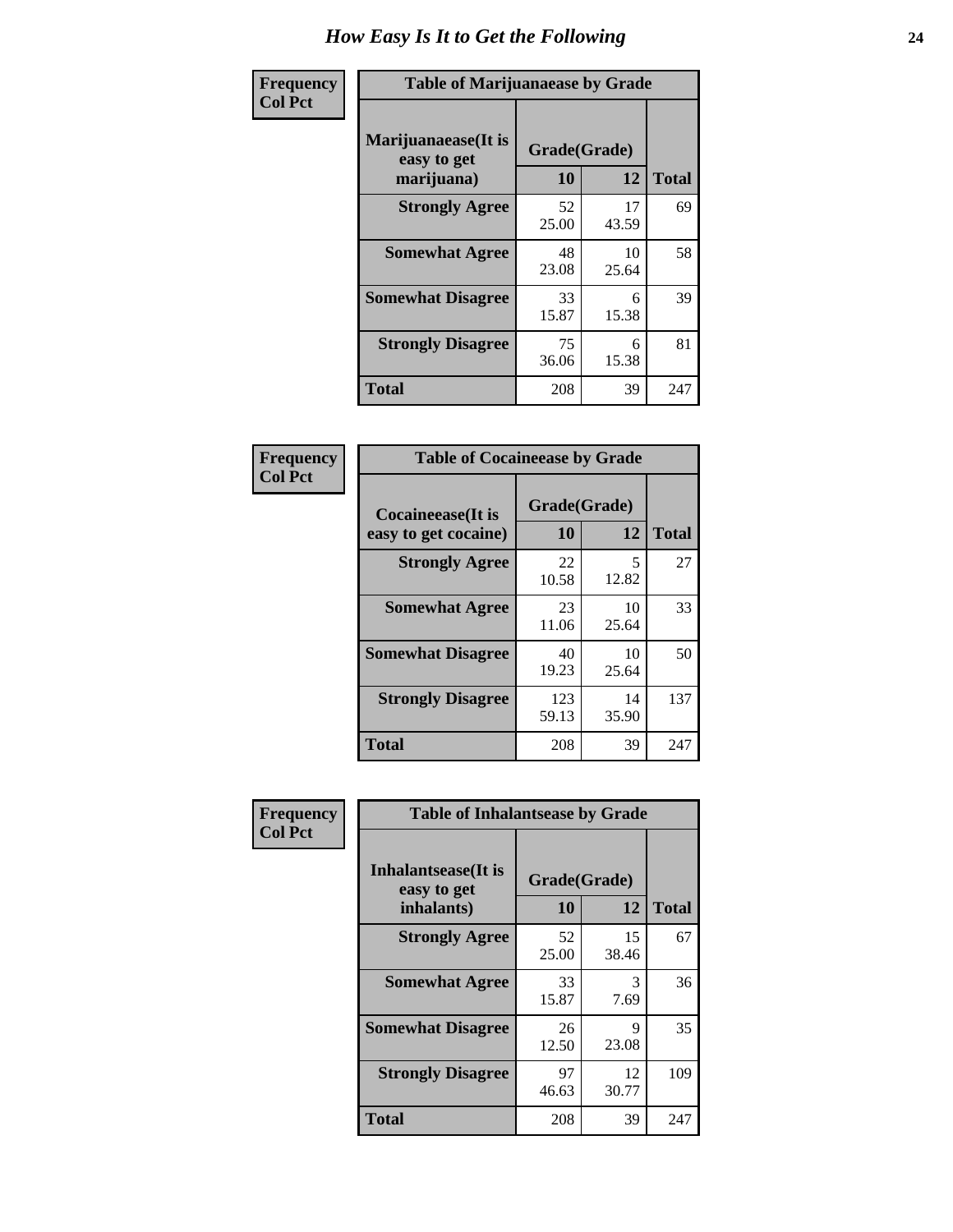| Frequency      | <b>Table of Steroidsease by Grade</b>               |                    |             |              |  |  |  |  |  |
|----------------|-----------------------------------------------------|--------------------|-------------|--------------|--|--|--|--|--|
| <b>Col Pct</b> | <b>Steroidsease</b> (It is<br>easy to get steroids) | Grade(Grade)<br>10 | 12          | <b>Total</b> |  |  |  |  |  |
|                | <b>Strongly Agree</b>                               | 24<br>11.54        | 4<br>10.26  | 28           |  |  |  |  |  |
|                | <b>Somewhat Agree</b>                               | 27<br>12.98        | 10<br>25.64 | 37           |  |  |  |  |  |
|                | <b>Somewhat Disagree</b>                            | 48<br>23.08        | 11<br>28.21 | 59           |  |  |  |  |  |
|                | <b>Strongly Disagree</b>                            | 109<br>52.40       | 14<br>35.90 | 123          |  |  |  |  |  |
|                | <b>Total</b>                                        | 208                | 39          | 247          |  |  |  |  |  |

| Frequency      | <b>Table of Ecstasyease by Grade</b>              |                    |              |     |  |  |  |  |  |
|----------------|---------------------------------------------------|--------------------|--------------|-----|--|--|--|--|--|
| <b>Col Pct</b> | <b>Ecstasyease</b> (It is<br>easy to get ecstasy) | Grade(Grade)<br>10 | <b>Total</b> |     |  |  |  |  |  |
|                | <b>Strongly Agree</b>                             | 22<br>10.58        | 17.95        | 29  |  |  |  |  |  |
|                | <b>Somewhat Agree</b>                             | 26<br>12.50        | 17.95        | 33  |  |  |  |  |  |
|                | <b>Somewhat Disagree</b>                          | 34<br>16.35        | 11<br>28.21  | 45  |  |  |  |  |  |
|                | <b>Strongly Disagree</b>                          | 126<br>60.58       | 14<br>35.90  | 140 |  |  |  |  |  |
|                | <b>Total</b>                                      | 208                | 39           | 247 |  |  |  |  |  |

| Frequency      | <b>Table of Methease by Grade</b>     |              |              |              |  |  |  |  |  |  |
|----------------|---------------------------------------|--------------|--------------|--------------|--|--|--|--|--|--|
| <b>Col Pct</b> |                                       |              |              |              |  |  |  |  |  |  |
|                |                                       |              |              |              |  |  |  |  |  |  |
|                | <b>Methease</b> (It is easy<br>to get |              | Grade(Grade) |              |  |  |  |  |  |  |
|                | methamphetamines)                     | 10           | 12           | <b>Total</b> |  |  |  |  |  |  |
|                | <b>Strongly Agree</b>                 | 21<br>10.10  | 6<br>15.38   | 27           |  |  |  |  |  |  |
|                | <b>Somewhat Agree</b>                 | 28<br>13.46  | 4<br>10.26   | 32           |  |  |  |  |  |  |
|                | <b>Somewhat Disagree</b>              | 34<br>16.35  | 11<br>28.21  | 45           |  |  |  |  |  |  |
|                | <b>Strongly Disagree</b>              | 125<br>60.10 | 18<br>46.15  | 143          |  |  |  |  |  |  |
|                | Total                                 | 208          | 39           | 247          |  |  |  |  |  |  |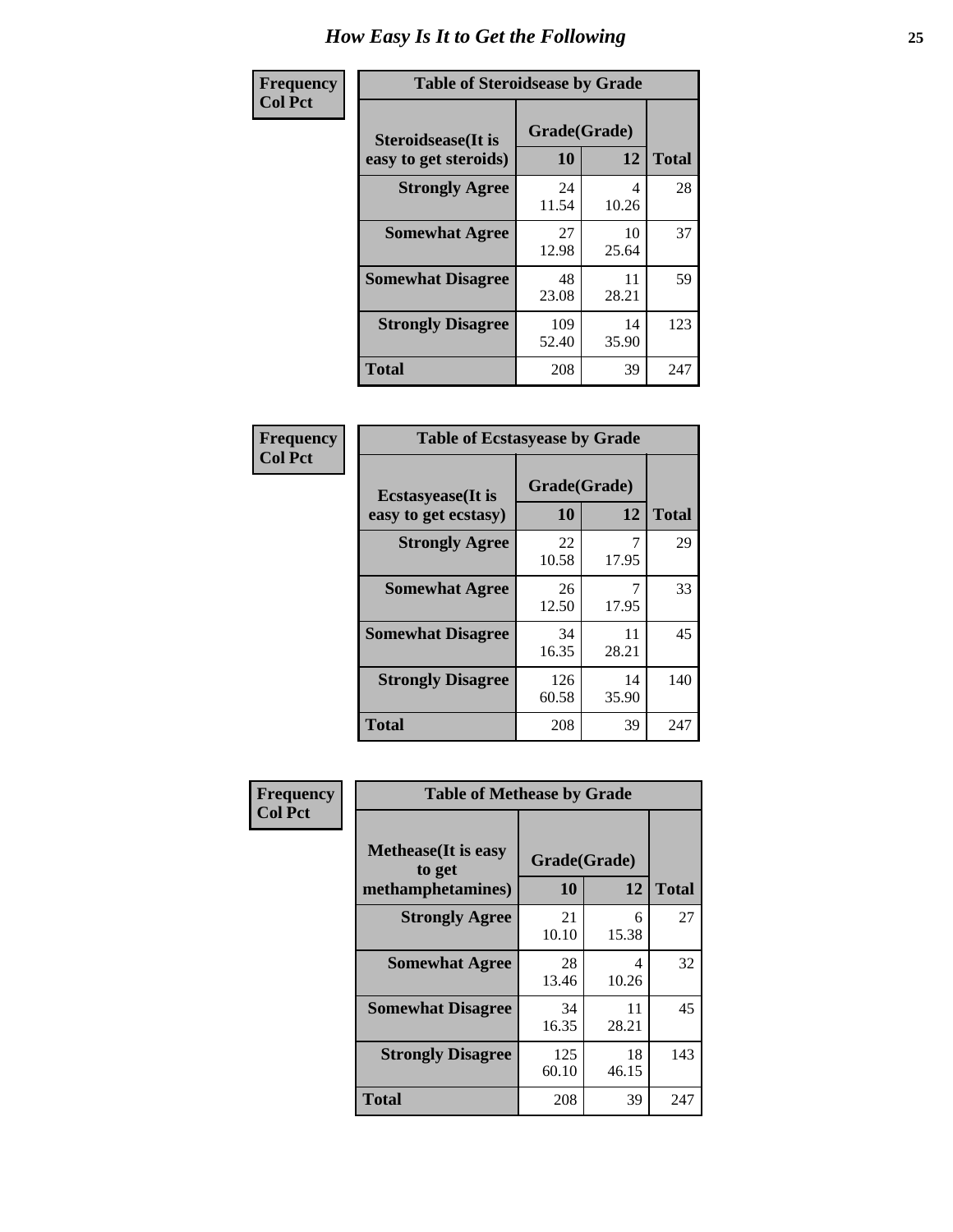| <b>Frequency</b> | <b>Table of Hallucinogensease by Grade</b>               |                    |             |              |  |  |  |  |
|------------------|----------------------------------------------------------|--------------------|-------------|--------------|--|--|--|--|
| <b>Col Pct</b>   | Hallucinogensease(It<br>is easy to get<br>hallucinogens) | Grade(Grade)<br>10 | 12          | <b>Total</b> |  |  |  |  |
|                  | <b>Strongly Agree</b>                                    | 24<br>11.54        | 6<br>15.38  | 30           |  |  |  |  |
|                  | <b>Somewhat Agree</b>                                    | 27<br>12.98        | 10<br>25.64 | 37           |  |  |  |  |
|                  | <b>Somewhat Disagree</b>                                 | 39<br>18.75        | 11<br>28.21 | 50           |  |  |  |  |
|                  | <b>Strongly Disagree</b>                                 | 118<br>56.73       | 12<br>30.77 | 130          |  |  |  |  |
|                  | <b>Total</b>                                             | 208                | 39          | 247          |  |  |  |  |

| Frequency<br>Col Pct |
|----------------------|
|                      |

| <b>Table of Prescriptionease by Grade</b>                                               |             |              |              |  |  |  |  |  |  |
|-----------------------------------------------------------------------------------------|-------------|--------------|--------------|--|--|--|--|--|--|
| <b>Prescriptionease(It</b><br>is easy to get<br>prescription drugs<br>not prescribed to |             | Grade(Grade) |              |  |  |  |  |  |  |
| me)                                                                                     | 10          | 12           | <b>Total</b> |  |  |  |  |  |  |
| <b>Strongly Agree</b>                                                                   | 70<br>33.65 | 18<br>46.15  | 88           |  |  |  |  |  |  |
| <b>Somewhat Agree</b>                                                                   | 40<br>19.23 | 5<br>12.82   | 45           |  |  |  |  |  |  |
| <b>Somewhat Disagree</b>                                                                | 26<br>12.50 | 8<br>20.51   | 34           |  |  |  |  |  |  |
| <b>Strongly Disagree</b>                                                                | 72<br>34.62 | 8<br>20.51   | 80           |  |  |  |  |  |  |
| Total                                                                                   | 208         | 39           | 247          |  |  |  |  |  |  |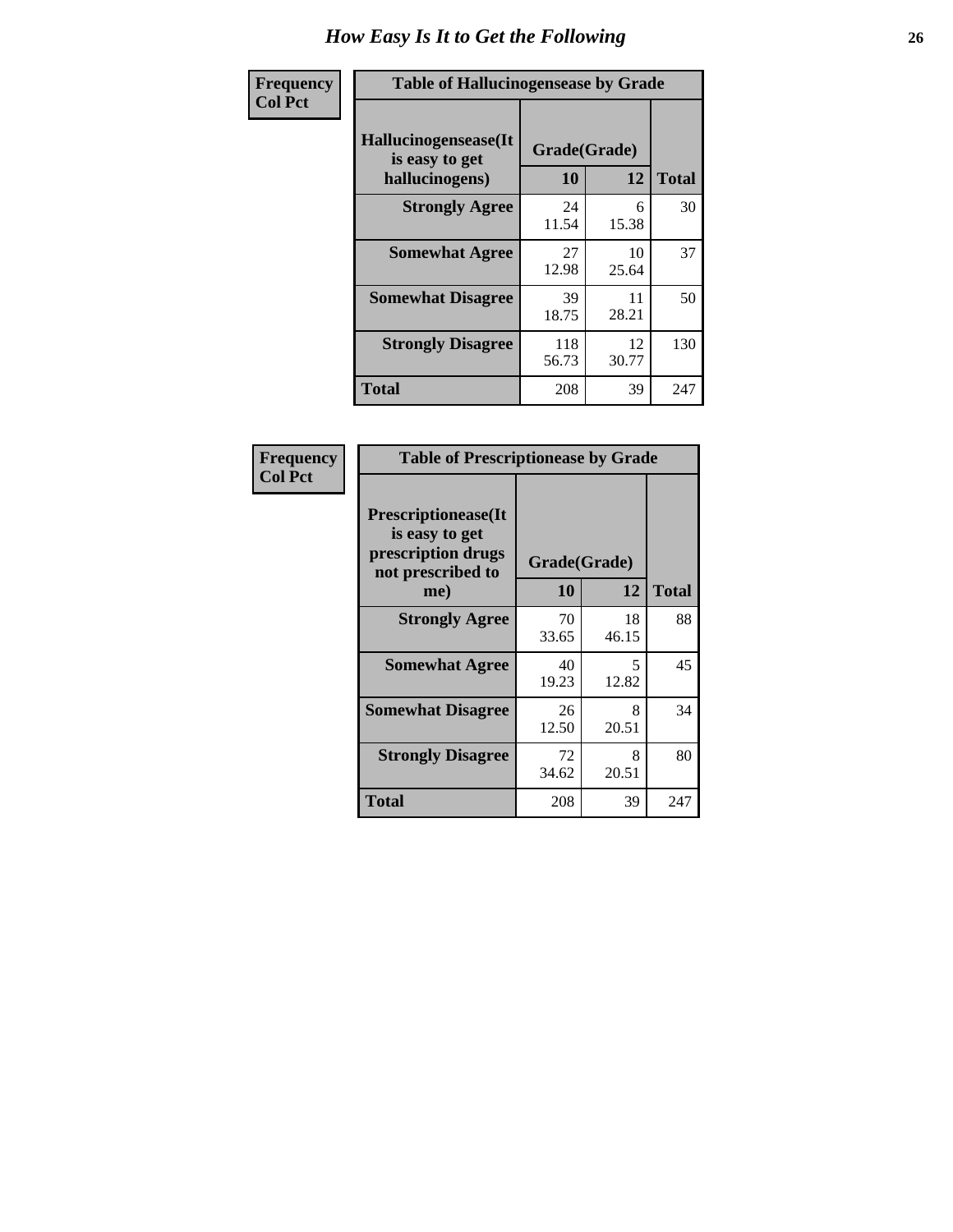#### *Age at Onset of Use* **27** *Results for "Age at Onset of Use" questions exclude students who said they did not use that substance*

| <b>Frequency</b> | <b>Table of Grade by Alcoholinit</b> |                      |                                                  |                        |                |                           |                           |             |                         |                        |                        |              |
|------------------|--------------------------------------|----------------------|--------------------------------------------------|------------------------|----------------|---------------------------|---------------------------|-------------|-------------------------|------------------------|------------------------|--------------|
| <b>Row Pct</b>   |                                      |                      | Alcoholinit (I started using alcohol when I was) |                        |                |                           |                           |             |                         |                        |                        |              |
|                  | Grade(Grade)   younger               | 8 or                 | 9                                                | 10                     | 11             | 12                        | 13                        | 14          | 15                      | 16                     | 17                     | <b>Total</b> |
|                  | 10                                   | ℸ<br>11.11           | 0<br>0.00                                        | 3<br>4.76              | 1.59           | $\overline{4}$<br>6.35    | 10<br>15.87               | 24<br>38.10 | 12<br>19.05             | $\mathfrak{D}$<br>3.17 | $\overline{0}$<br>0.00 | 63           |
|                  | 12                                   | $\mathbf{0}$<br>0.00 | 5.26                                             | $\overline{0}$<br>0.00 | 5.26           | $\theta$<br>$0.00\degree$ | 2<br>10.53                | 2<br>10.53  | $\overline{4}$<br>21.05 | 8<br>42.11             | 5.26                   | 19           |
|                  | <b>Total</b>                         | 7                    |                                                  | 3                      | $\overline{2}$ | $\overline{4}$            | 12                        | 26          | 16                      | 10                     | 1                      | 82           |
|                  |                                      |                      |                                                  |                        |                |                           | Frequency Missing $= 165$ |             |                         |                        |                        |              |

| <b>Frequency</b> |
|------------------|
| <b>Row Pct</b>   |

| <b>Table of Grade by Cigarettesinit</b> |                           |                                                      |                      |                         |                         |           |             |            |            |                |                       |              |
|-----------------------------------------|---------------------------|------------------------------------------------------|----------------------|-------------------------|-------------------------|-----------|-------------|------------|------------|----------------|-----------------------|--------------|
|                                         |                           | Cigarettesinit(I started smoking tobacco when I was) |                      |                         |                         |           |             |            |            |                |                       |              |
| Grade(Grade)                            | <b>8 or</b><br>vounger    | 9                                                    | 10                   | 11                      | 12                      | 13        | 14          | 15         | <b>16</b>  | 17             | <b>18 or</b><br>older | <b>Total</b> |
| 10                                      | ↑<br>5.13                 | 5.13                                                 | 2.56                 | 4<br>10.26              | 5<br>12.82              | 2<br>5.13 | 16<br>41.03 | 4<br>10.26 | 2.56       | 2.56           | 2.56                  | 39           |
| 12                                      | 7.14                      | 7.14                                                 | $\mathbf{0}$<br>0.00 | $\overline{2}$<br>14.29 | $\overline{4}$<br>28.57 | 7.14      | 7.14        | 7.14       | 2<br>14.29 | 7.14           | $\Omega$<br>0.00      | 14           |
| <b>Total</b>                            | 3                         | 3                                                    |                      | 6                       | 9                       | 3         | 17          | 5          | 3          | $\overline{2}$ |                       | 53           |
|                                         | Frequency Missing $= 194$ |                                                      |                      |                         |                         |           |             |            |            |                |                       |              |

**Frequency Row Pct**

|              | <b>Table of Grade by Smokelessinit</b> |                                                      |                           |            |                        |             |       |           |                       |              |
|--------------|----------------------------------------|------------------------------------------------------|---------------------------|------------|------------------------|-------------|-------|-----------|-----------------------|--------------|
|              |                                        | Smokelessinit (I started chewing tobacco when I was) |                           |            |                        |             |       |           |                       |              |
| Grade(Grade) | 8 or<br>younger                        | 9                                                    | <b>10</b>                 | 12         | 13                     | 14          | 15    | <b>16</b> | <b>18 or</b><br>older | <b>Total</b> |
| 10           | $\overline{c}$<br>6.90                 | 3.45                                                 | 3.45                      | 3<br>10.34 | $\overline{2}$<br>6.90 | 10<br>34.48 | 24.14 | 6.90      | 3.45                  | 29           |
| 12           | 11.11                                  | 22.22                                                | $\gamma$<br>22.22         | 11.11      | $\Omega$<br>0.00       | 11.11       |       |           | 0.00                  | $\mathbf Q$  |
| <b>Total</b> | 3                                      | 3                                                    | 3                         | 4          | $\overline{2}$         | 11          | 8     | 3         |                       | 38           |
|              |                                        |                                                      | Frequency Missing $= 209$ |            |                        |             |       |           |                       |              |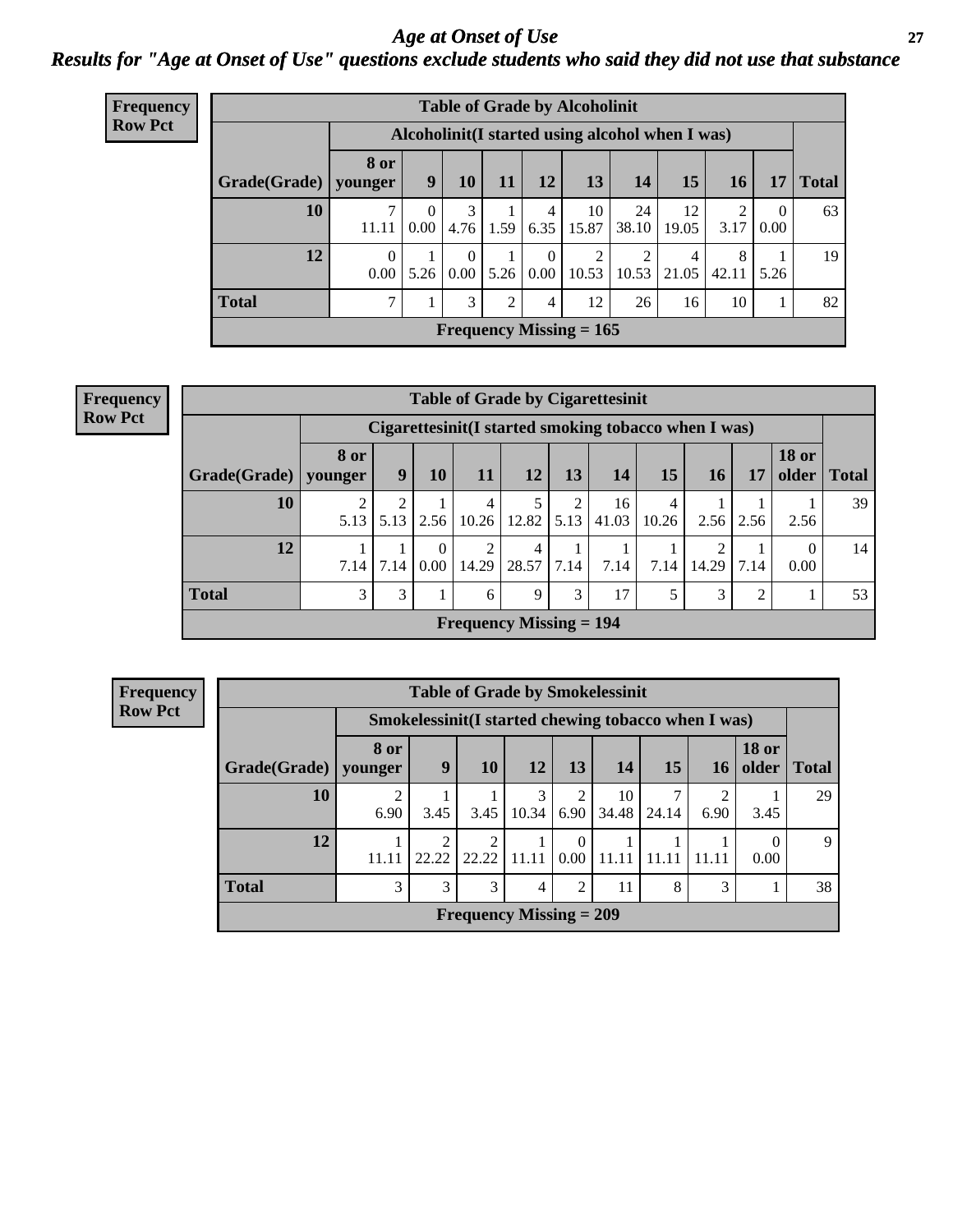#### *Age at Onset of Use* **28**

### *Results for "Age at Onset of Use" questions exclude students who said they did not use that substance*

| <b>Frequency</b> |                        |             |                                                         |                        | <b>Table of Grade by Marijuanainit</b> |             |                  |                  |                  |              |
|------------------|------------------------|-------------|---------------------------------------------------------|------------------------|----------------------------------------|-------------|------------------|------------------|------------------|--------------|
| <b>Row Pct</b>   |                        |             | Marijuanainit (I started using marijuana when I<br>was) |                        |                                        |             |                  |                  |                  |              |
|                  | Grade(Grade)   younger | <b>8 or</b> | 11                                                      | <b>12</b>              | 13                                     | 14          | 15               | 16               | 17               | <b>Total</b> |
|                  | 10                     | 3<br>9.68   | 3.23                                                    | $\mathfrak{D}$<br>6.45 | 4<br>12.90                             | 10<br>32.26 | 8<br>25.81       | 3<br>9.68        | $\Omega$<br>0.00 | 31           |
|                  | 12                     | 14.29       | $\theta$<br>0.00                                        | 14.29                  | 14.29                                  | 3<br>42.86  | $\Omega$<br>0.00 | $\theta$<br>0.00 | 14.29            | 7            |
|                  | <b>Total</b>           | 4           |                                                         | 3                      | 5                                      | 13          | 8                | 3                |                  | 38           |
|                  |                        |             |                                                         |                        | Frequency Missing $= 209$              |             |                  |                  |                  |              |

| Frequency      |              | <b>Table of Grade by Cocaineinit</b> |                     |       |                |                |
|----------------|--------------|--------------------------------------|---------------------|-------|----------------|----------------|
| <b>Row Pct</b> |              | Cocaineinit (I started using         | cocaine when I was) |       |                |                |
|                | Grade(Grade) | 8 or<br>younger                      | <b>12</b>           | 14    | <b>15</b>      | <b>Total</b>   |
|                | 10           | 33.33                                | 0.00                | 33.33 | 33.33          | 3              |
|                | 12           | 0<br>0.00                            | 50.00               | 0.00  | 50.00          | $\mathfrak{D}$ |
|                | <b>Total</b> |                                      |                     |       | $\overline{2}$ | 5              |
|                |              | Frequency Missing $= 242$            |                     |       |                |                |

| Frequency      |                                                           | <b>Table of Grade by Inhalantsinit</b> |                                      |           |                |
|----------------|-----------------------------------------------------------|----------------------------------------|--------------------------------------|-----------|----------------|
| <b>Row Pct</b> | Inhalantsinit(I<br>started using<br>inhalants when I was) |                                        |                                      |           |                |
|                | <b>Grade(Grade)</b>                                       | 8 or<br>younger                        | 14                                   | 15        | <b>Total</b>   |
|                | 10                                                        | 25.00                                  | $\mathcal{D}_{\mathcal{L}}$<br>50.00 | 25.00     | 4              |
|                | 12                                                        | $\mathfrak{D}$<br>100.00               | 0.00                                 | 0<br>0.00 | $\overline{2}$ |
|                | <b>Total</b>                                              | 3                                      | $\mathfrak{D}$                       |           | 6              |
|                |                                                           | <b>Frequency Missing = 241</b>         |                                      |           |                |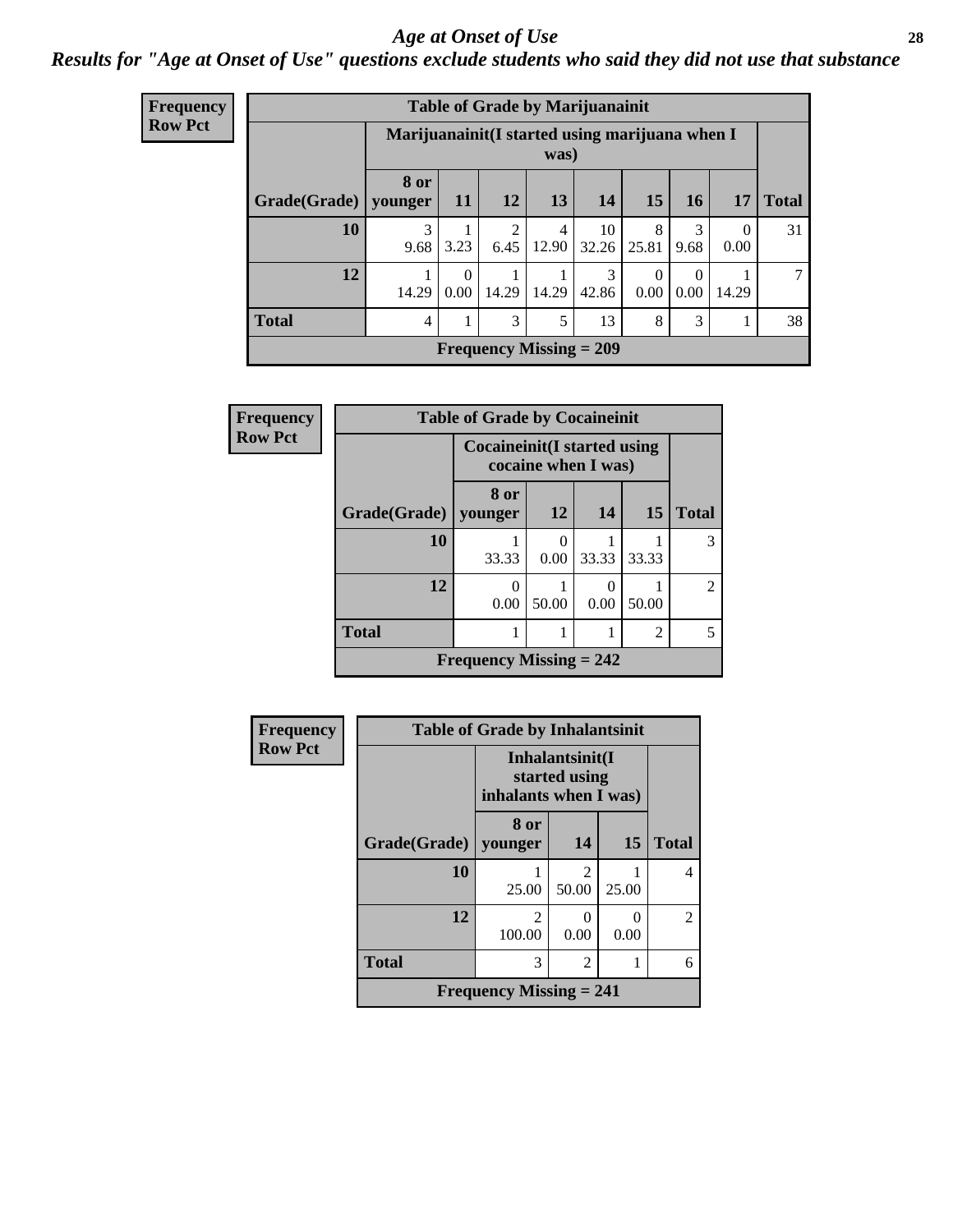#### *Age at Onset of Use* **29**

*Results for "Age at Onset of Use" questions exclude students who said they did not use that substance*

| Frequency      |                        | <b>Table of Grade by Steroidsinit</b>                          |        |           |                |
|----------------|------------------------|----------------------------------------------------------------|--------|-----------|----------------|
| <b>Row Pct</b> |                        | <b>Steroidsinit(I started</b><br>using steroids when I<br>was) |        |           |                |
|                | Grade(Grade)   younger | 8 or                                                           | 9      | 14        | <b>Total</b>   |
|                | 10                     | 2<br>66.67                                                     | 0.00   | 33.33     | 3              |
|                | 12                     | 0<br>0.00                                                      | 100.00 | 0<br>0.00 |                |
|                | <b>Total</b>           | 2                                                              |        |           | $\overline{4}$ |
|                |                        | Frequency Missing $= 243$                                      |        |           |                |

| Frequency      |              | <b>Table of Grade by Ecstasyinit</b>        |           |           |       |           |                |  |
|----------------|--------------|---------------------------------------------|-----------|-----------|-------|-----------|----------------|--|
| <b>Row Pct</b> |              | <b>Ecstasyinit</b> (I started using ecstasy |           |           |       |           |                |  |
|                | Grade(Grade) | 8 or<br>younger                             | <b>10</b> | <b>11</b> | 14    | <b>16</b> | <b>Total</b>   |  |
|                | 10           | $\overline{c}$<br>50.00                     | 0.00      | 25.00     | 25.00 | 0.00      | 4              |  |
|                | 12           | 0<br>0.00                                   | 50.00     | 0<br>0.00 | 0.00  | 50.00     | $\mathfrak{D}$ |  |
|                | <b>Total</b> | $\overline{c}$                              |           |           |       |           | 6              |  |
|                |              | Frequency Missing $= 241$                   |           |           |       |           |                |  |

| Frequency      |              | <b>Table of Grade by Methinit</b>                                      |                                      |              |  |  |  |  |  |
|----------------|--------------|------------------------------------------------------------------------|--------------------------------------|--------------|--|--|--|--|--|
| <b>Row Pct</b> |              | <b>Methinit</b> (I started<br>using<br>methamphetamines<br>when I was) |                                      |              |  |  |  |  |  |
|                | Grade(Grade) | 8 or<br>younger                                                        | 14                                   | <b>Total</b> |  |  |  |  |  |
|                | 10           | 33.33                                                                  | $\mathcal{D}_{\mathcal{A}}$<br>66.67 | 3            |  |  |  |  |  |
|                | 12           | 100.00                                                                 | ∩<br>0.00                            |              |  |  |  |  |  |
|                | <b>Total</b> | 2                                                                      | $\mathfrak{D}$                       | 4            |  |  |  |  |  |
|                |              | <b>Frequency Missing = 243</b>                                         |                                      |              |  |  |  |  |  |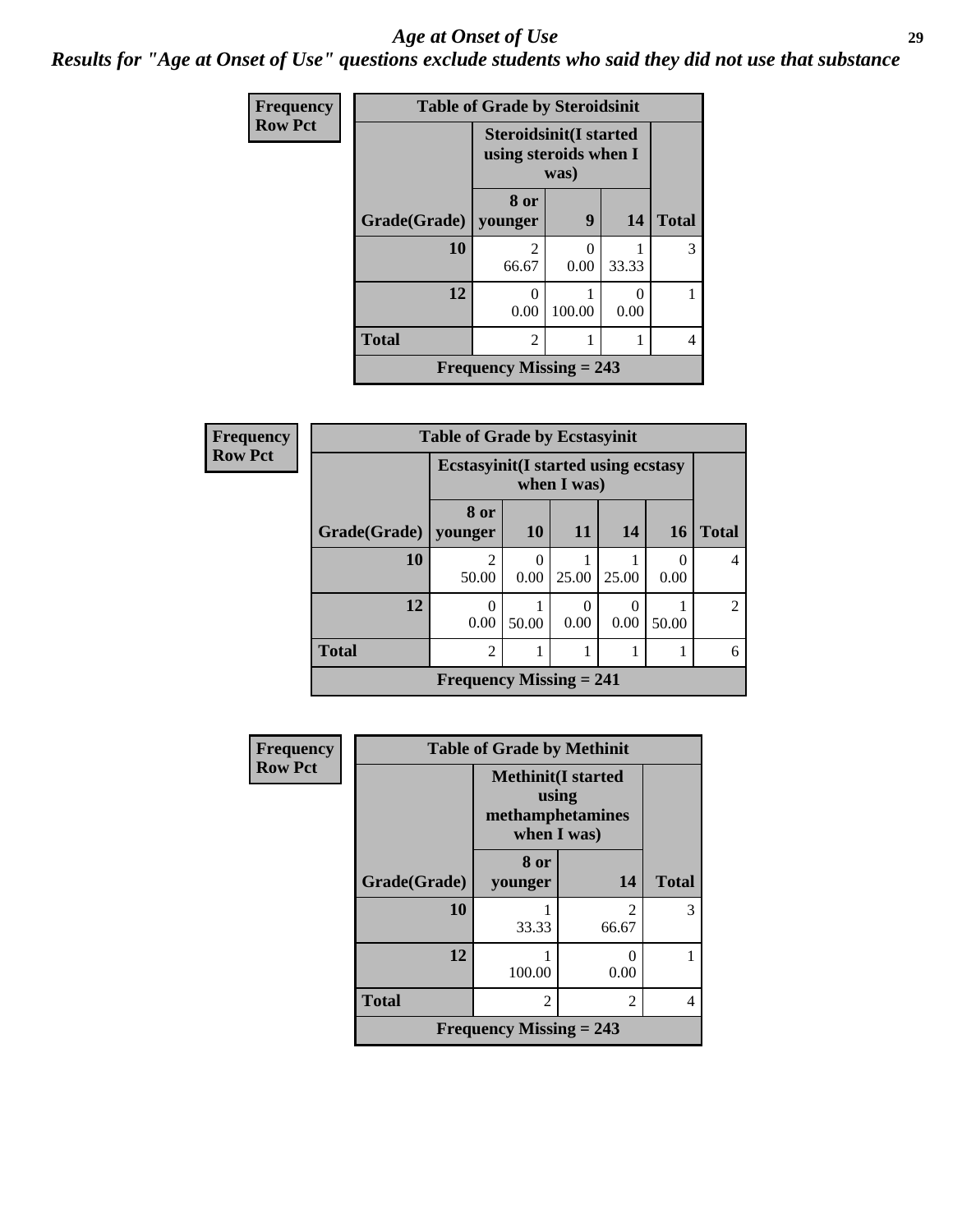#### Age at Onset of Use **30**

*Results for "Age at Onset of Use" questions exclude students who said they did not use that substance*

| Frequency      |              | <b>Table of Grade by Hallucinogensinit</b> |                                                                   |                  |                          |                |  |  |
|----------------|--------------|--------------------------------------------|-------------------------------------------------------------------|------------------|--------------------------|----------------|--|--|
| <b>Row Pct</b> |              |                                            | Hallucinogensinit(I started<br>using hallucinogens when I<br>was) |                  |                          |                |  |  |
|                | Grade(Grade) | 8 or<br>vounger                            | 13                                                                | 14               | <b>16</b>                | <b>Total</b>   |  |  |
|                | 10           | 33.33                                      | 33.33                                                             | 33.33            | 0.00                     | $\mathcal{R}$  |  |  |
|                | 12           | 0<br>0.00                                  | 0<br>0.00                                                         | $\Omega$<br>0.00 | $\mathfrak{D}$<br>100.00 | $\mathfrak{D}$ |  |  |
|                | <b>Total</b> |                                            |                                                                   |                  | 2                        | 5              |  |  |
|                |              | Frequency Missing $= 242$                  |                                                                   |                  |                          |                |  |  |

| Frequency      | <b>Table of Grade by Prescriptioninit</b> |                        |                                                                                         |                           |                  |                  |                  |            |            |                  |              |
|----------------|-------------------------------------------|------------------------|-----------------------------------------------------------------------------------------|---------------------------|------------------|------------------|------------------|------------|------------|------------------|--------------|
| <b>Row Pct</b> |                                           |                        | Prescriptioninit(I started using prescription drugs not<br>prescribed to me when I was) |                           |                  |                  |                  |            |            |                  |              |
|                | Grade(Grade)                              | <b>8 or</b><br>younger | <b>10</b>                                                                               | 11                        | 12               | 13               | 14               | 15         | <b>16</b>  | 17               | <b>Total</b> |
|                | 10                                        | 6.67                   | 3<br>20.00                                                                              | 6.67                      | 6.67             | 6.67             | 3<br>20.00       | 4<br>26.67 | 6.67       | $\theta$<br>0.00 | 15           |
|                | 12                                        | $\Omega$<br>0.00       | $\Omega$<br>0.00                                                                        | $\Omega$<br>0.00          | $\Omega$<br>0.00 | $\Omega$<br>0.00 | $\Omega$<br>0.00 | 3<br>42.86 | 3<br>42.86 | 14.29            | 7            |
|                | <b>Total</b>                              |                        | 3                                                                                       |                           |                  |                  | 3                | ⇁          | 4          |                  | 22           |
|                |                                           |                        |                                                                                         | Frequency Missing $= 225$ |                  |                  |                  |            |            |                  |              |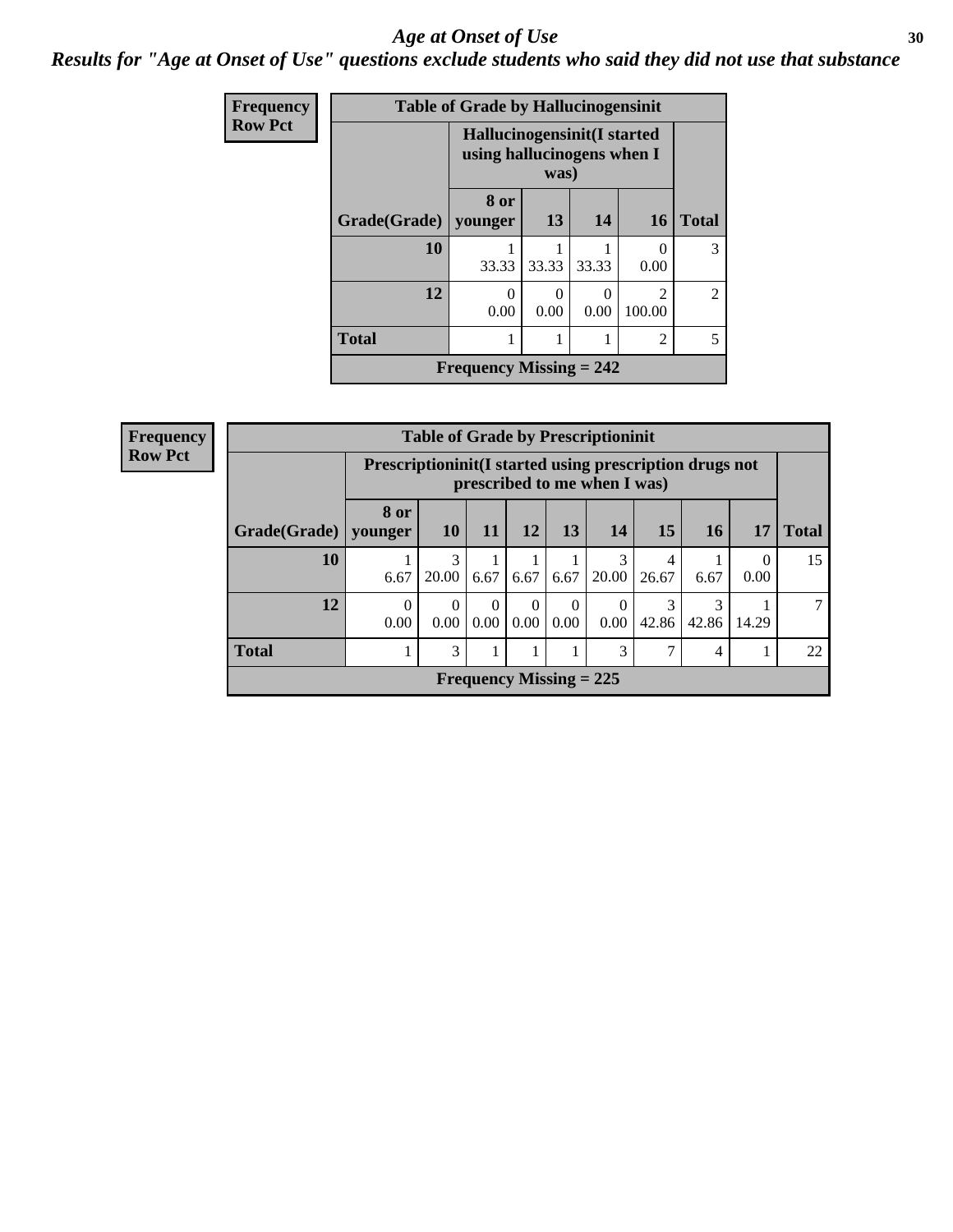| Frequency      |                                               | <b>Table of Alcoholharm by Grade</b> |             |              |  |  |  |  |  |
|----------------|-----------------------------------------------|--------------------------------------|-------------|--------------|--|--|--|--|--|
| <b>Col Pct</b> | Alcoholharm(I<br>think alcohol is<br>harmful) | Grade(Grade)<br>10                   | 12          | <b>Total</b> |  |  |  |  |  |
|                | <b>Strongly Agree</b>                         | 107<br>51.44                         | 18<br>46.15 | 125          |  |  |  |  |  |
|                | <b>Somewhat Agree</b>                         | 60<br>28.85                          | 14<br>35.90 | 74           |  |  |  |  |  |
|                | <b>Somewhat Disagree</b>                      | 18<br>8.65                           | 4<br>10.26  | 22           |  |  |  |  |  |
|                | <b>Strongly Disagree</b>                      | 23<br>11.06                          | 3<br>7.69   | 26           |  |  |  |  |  |
|                | <b>Total</b>                                  | 208                                  | 39          | 247          |  |  |  |  |  |

| <b>Table of Cigarettesharm by Grade</b>                  |                    |                        |              |  |  |  |  |  |  |
|----------------------------------------------------------|--------------------|------------------------|--------------|--|--|--|--|--|--|
| Cigarettesharm(I<br>think smoking<br>tobacco is harmful) | Grade(Grade)<br>10 | 12                     | <b>Total</b> |  |  |  |  |  |  |
| <b>Strongly Agree</b>                                    | 157<br>75.48       | 32<br>82.05            | 189          |  |  |  |  |  |  |
| <b>Somewhat Agree</b>                                    | 29<br>13.94        | 5<br>12.82             | 34           |  |  |  |  |  |  |
| <b>Somewhat Disagree</b>                                 | 3<br>1.44          | 0<br>0.00              | 3            |  |  |  |  |  |  |
| <b>Strongly Disagree</b>                                 | 19<br>9.13         | $\mathfrak{D}$<br>5.13 | 21           |  |  |  |  |  |  |
| <b>Total</b>                                             | 208                | 39                     | 247          |  |  |  |  |  |  |

| Frequency      | <b>Table of Smokelessharm by Grade</b>                  |                    |             |              |
|----------------|---------------------------------------------------------|--------------------|-------------|--------------|
| <b>Col Pct</b> | Smokelessharm(I<br>think chewing<br>tobacco is harmful) | Grade(Grade)<br>10 | 12          | <b>Total</b> |
|                | <b>Strongly Agree</b>                                   | 150<br>72.12       | 31<br>79.49 | 181          |
|                | <b>Somewhat Agree</b>                                   | 30<br>14.42        | 4<br>10.26  | 34           |
|                | <b>Somewhat Disagree</b>                                | 10<br>4.81         | 2<br>5.13   | 12           |
|                | <b>Strongly Disagree</b>                                | 18<br>8.65         | 2<br>5.13   | 20           |
|                | <b>Total</b>                                            | 208                | 39          | 247          |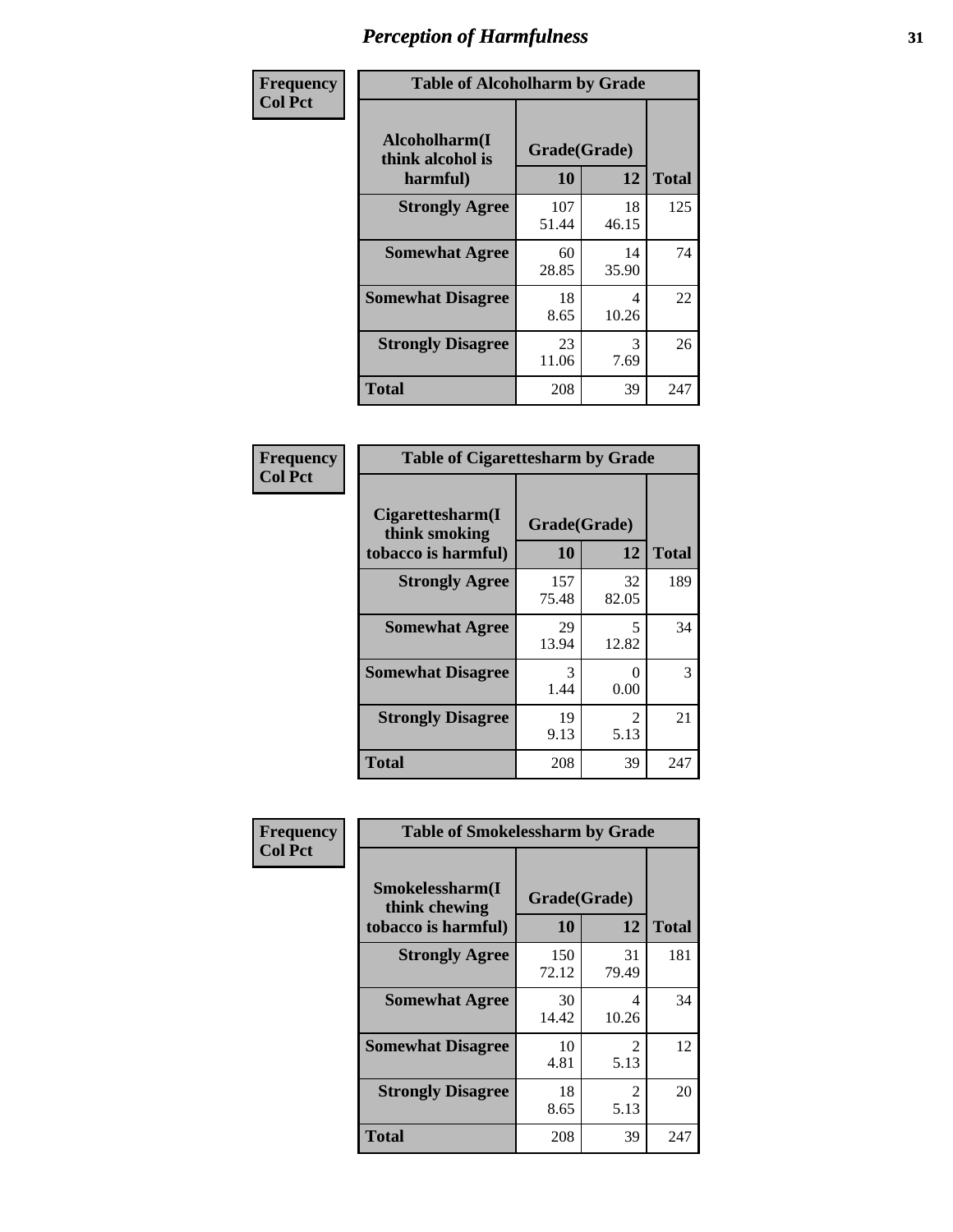| Frequency      | <b>Table of Marijuanaharm by Grade</b>            |                    |                        |              |
|----------------|---------------------------------------------------|--------------------|------------------------|--------------|
| <b>Col Pct</b> | Marijuanaharm(I<br>think marijuana is<br>harmful) | Grade(Grade)<br>10 | 12                     | <b>Total</b> |
|                | <b>Strongly Agree</b>                             | 146<br>70.19       | 29<br>74.36            | 175          |
|                | <b>Somewhat Agree</b>                             | 25<br>12.02        | 2.56                   | 26           |
|                | <b>Somewhat Disagree</b>                          | 8<br>3.85          | $\mathfrak{D}$<br>5.13 | 10           |
|                | <b>Strongly Disagree</b>                          | 29<br>13.94        | 17.95                  | 36           |
|                | <b>Total</b>                                      | 208                | 39                     | 247          |

| <b>Table of Cocaineharm by Grade</b>          |                    |                                     |                |  |  |
|-----------------------------------------------|--------------------|-------------------------------------|----------------|--|--|
| Cocaineharm(I<br>think cocaine is<br>harmful) | Grade(Grade)<br>10 | 12                                  | <b>Total</b>   |  |  |
| <b>Strongly Agree</b>                         | 175<br>84.13       | 36<br>92.31                         | 211            |  |  |
| <b>Somewhat Agree</b>                         | 12<br>5.77         | 0<br>0.00                           | 12             |  |  |
| <b>Somewhat Disagree</b>                      | 0.48               | 2.56                                | $\overline{2}$ |  |  |
| <b>Strongly Disagree</b>                      | 20<br>9.62         | $\mathcal{D}_{\mathcal{L}}$<br>5.13 | 22             |  |  |
| <b>Total</b>                                  | 208                | 39                                  | 247            |  |  |

| Frequency      | <b>Table of Inhalantsharm by Grade</b>             |                           |                        |              |
|----------------|----------------------------------------------------|---------------------------|------------------------|--------------|
| <b>Col Pct</b> | Inhalantsharm(I<br>think inhalants are<br>harmful) | Grade(Grade)<br><b>10</b> | 12                     | <b>Total</b> |
|                | <b>Strongly Agree</b>                              | 172<br>82.69              | 37<br>94.87            | 209          |
|                | <b>Somewhat Agree</b>                              | 11<br>5.29                | 0<br>0.00              | 11           |
|                | <b>Somewhat Disagree</b>                           | 4<br>1.92                 | 0<br>0.00              | 4            |
|                | <b>Strongly Disagree</b>                           | 21<br>10.10               | $\mathfrak{D}$<br>5.13 | 23           |
|                | <b>Total</b>                                       | 208                       | 39                     | 247          |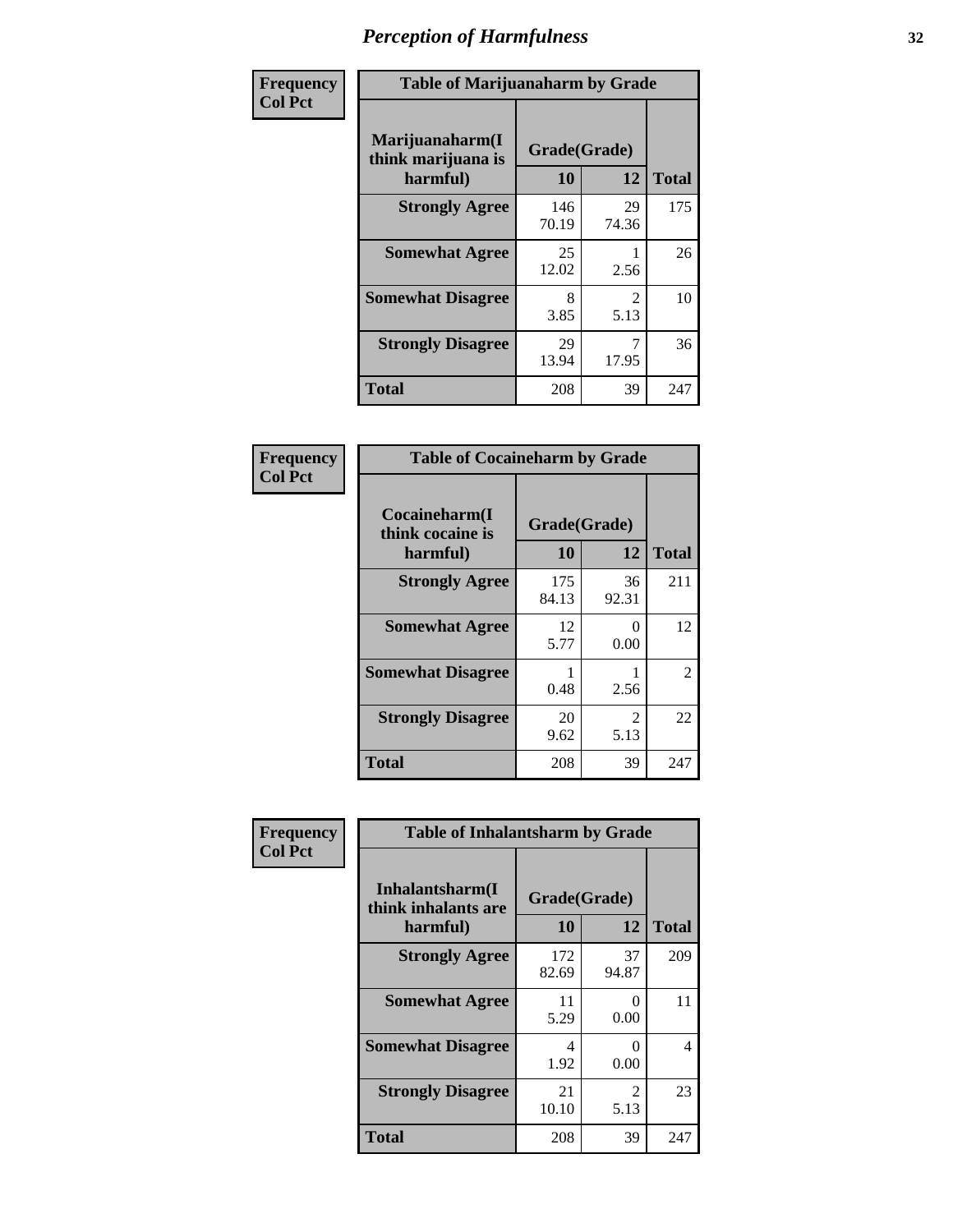| Frequency      | <b>Table of Steroidsharm by Grade</b>            |                    |                        |              |
|----------------|--------------------------------------------------|--------------------|------------------------|--------------|
| <b>Col Pct</b> | Steroidsharm(I<br>think steroids are<br>harmful) | Grade(Grade)<br>10 | 12                     | <b>Total</b> |
|                | <b>Strongly Agree</b>                            | 164<br>78.85       | 35<br>89.74            | 199          |
|                | <b>Somewhat Agree</b>                            | 22<br>10.58        | 0<br>0.00              | 22           |
|                | <b>Somewhat Disagree</b>                         | 3<br>1.44          | $\mathfrak{D}$<br>5.13 | 5            |
|                | <b>Strongly Disagree</b>                         | 19<br>9.13         | $\mathfrak{D}$<br>5.13 | 21           |
|                | <b>Total</b>                                     | 208                | 39                     | 247          |

| <b>Table of Ecstasyharm by Grade</b>          |                    |                        |              |  |
|-----------------------------------------------|--------------------|------------------------|--------------|--|
| Ecstasyharm(I<br>think ecstasy is<br>harmful) | Grade(Grade)<br>10 | 12                     | <b>Total</b> |  |
| <b>Strongly Agree</b>                         | 173<br>83.17       | 36<br>92.31            | 209          |  |
| <b>Somewhat Agree</b>                         | 12<br>5.77         | 2.56                   | 13           |  |
| <b>Somewhat Disagree</b>                      | 4<br>1.92          | 0<br>0.00              | 4            |  |
| <b>Strongly Disagree</b>                      | 19<br>9.13         | $\mathfrak{D}$<br>5.13 | 21           |  |
| <b>Total</b>                                  | 208                | 39                     | 247          |  |

| Frequency      | <b>Table of Methharm by Grade</b>                            |                           |                        |              |
|----------------|--------------------------------------------------------------|---------------------------|------------------------|--------------|
| <b>Col Pct</b> | <b>Methharm</b> (I think<br>methamphetamines<br>are harmful) | Grade(Grade)<br><b>10</b> | 12                     | <b>Total</b> |
|                | <b>Strongly Agree</b>                                        | 173<br>83.17              | 36<br>92.31            | 209          |
|                | <b>Somewhat Agree</b>                                        | 13<br>6.25                | 2.56                   | 14           |
|                | <b>Somewhat Disagree</b>                                     | 2<br>0.96                 | $\mathbf{0}$<br>0.00   | 2            |
|                | <b>Strongly Disagree</b>                                     | 20<br>9.62                | $\mathfrak{D}$<br>5.13 | 22           |
|                | <b>Total</b>                                                 | 208                       | 39                     | 247          |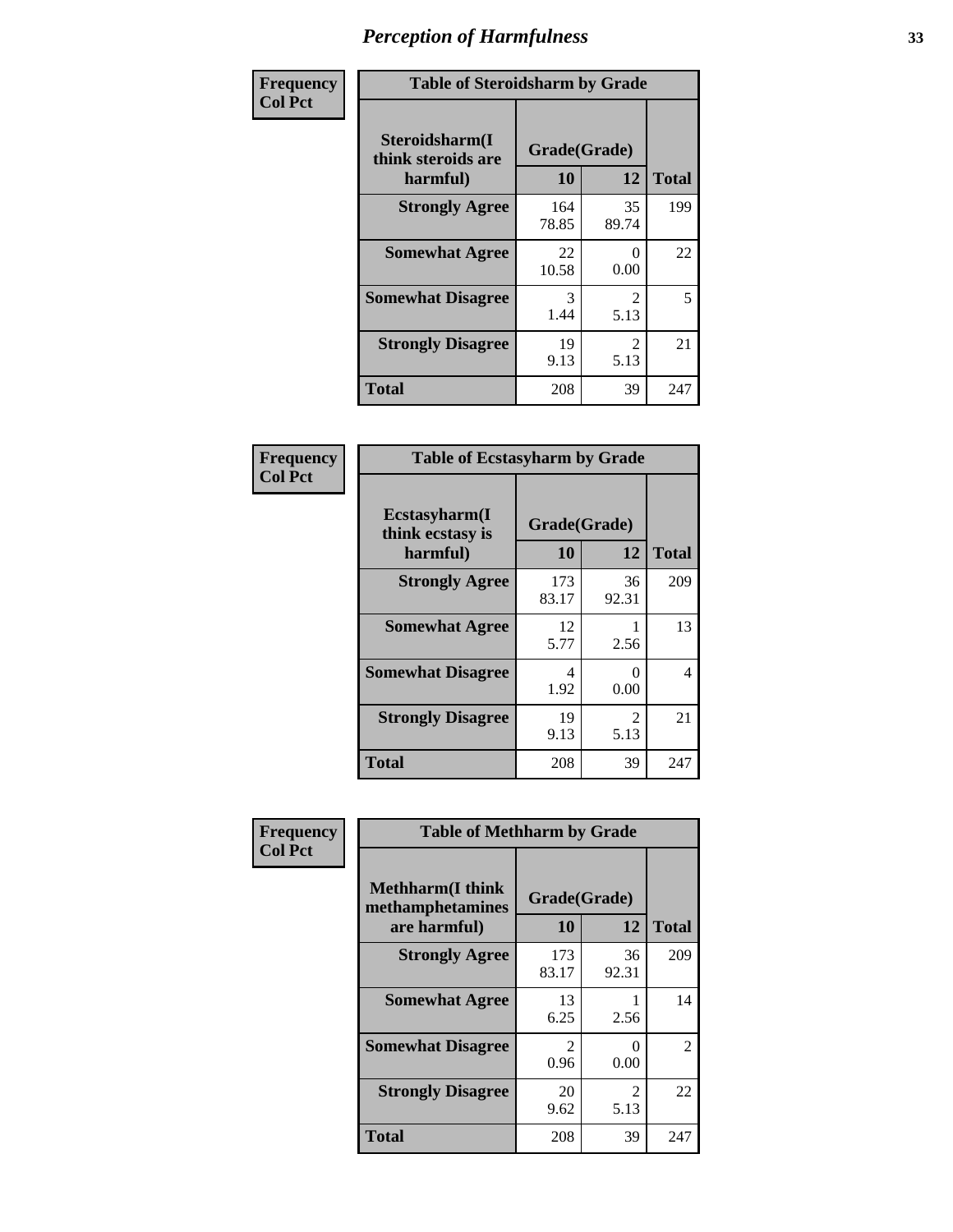| Frequency | <b>Table of Hallucinogensharm by Grade</b>                 |                    |             |              |
|-----------|------------------------------------------------------------|--------------------|-------------|--------------|
| Col Pct   | Hallucinogensharm(I<br>think hallucinogens<br>are harmful) | Grade(Grade)<br>10 | 12          | <b>Total</b> |
|           | <b>Strongly Agree</b>                                      | 174<br>83.65       | 34<br>87.18 | 208          |
|           | <b>Somewhat Agree</b>                                      | 13<br>6.25         | 2.56        | 14           |
|           | <b>Somewhat Disagree</b>                                   | 0<br>0.00          | 2.56        | 1            |
|           | <b>Strongly Disagree</b>                                   | 21<br>10.10        | 3<br>7.69   | 24           |
|           | <b>Total</b>                                               | 208                | 39          | 247          |

| <b>Table of Prescriptionharm by Grade</b>                                         |              |                       |              |  |
|-----------------------------------------------------------------------------------|--------------|-----------------------|--------------|--|
| <b>Prescriptionharm(I)</b><br>think prescription<br>drugs not<br>prescribed to me |              | Grade(Grade)          |              |  |
| are harmful)                                                                      | 10           | 12                    | <b>Total</b> |  |
| <b>Strongly Agree</b>                                                             | 153<br>73.56 | 29<br>74.36           | 182          |  |
| <b>Somewhat Agree</b>                                                             | 26<br>12.50  | 17.95                 | 33           |  |
| <b>Somewhat Disagree</b>                                                          | Q<br>4.33    | 2.56                  | 10           |  |
| <b>Strongly Disagree</b>                                                          | 20<br>9.62   | $\mathcal{L}$<br>5.13 | 22           |  |
| Total                                                                             | 208          | 39                    | 247          |  |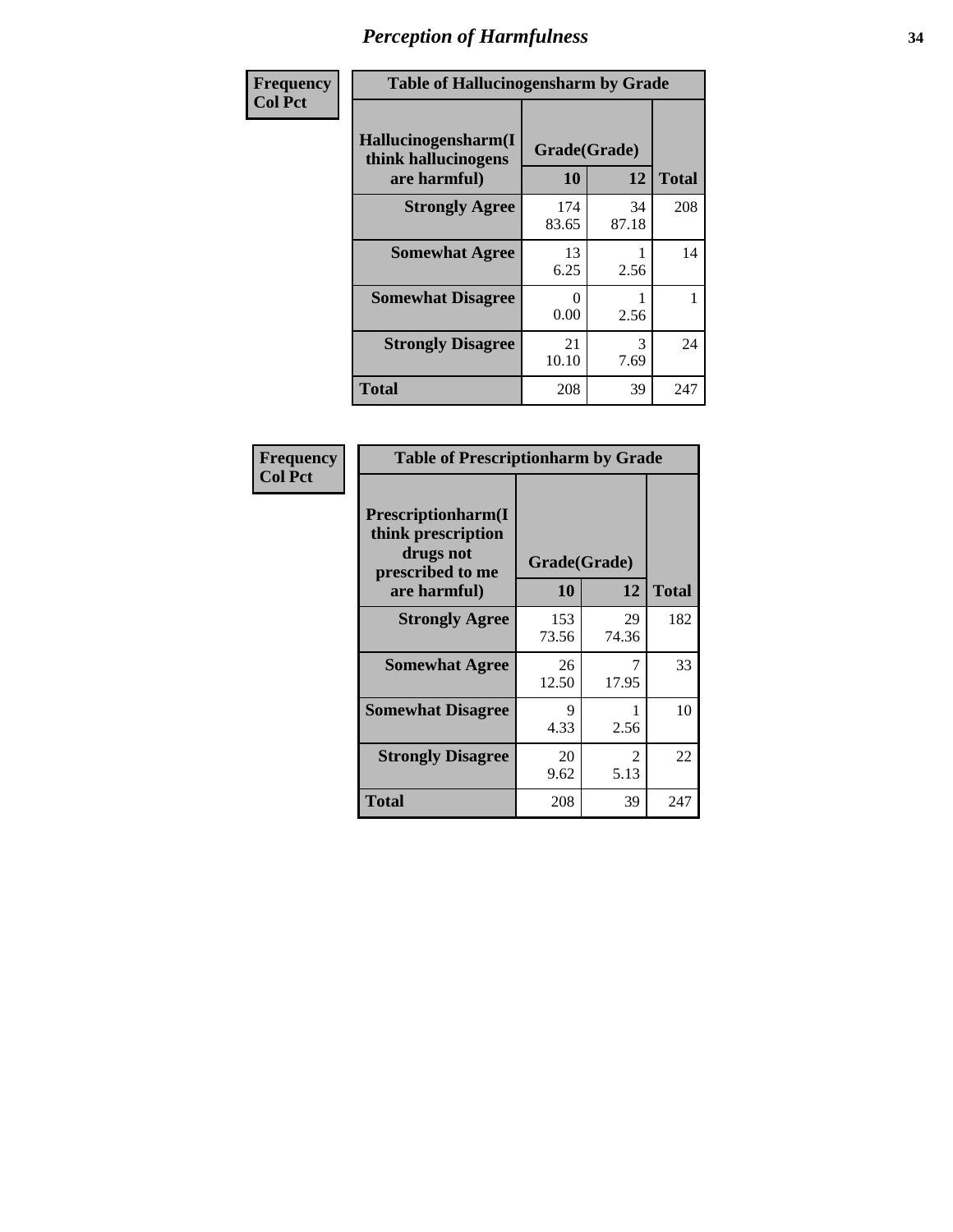# *Disapproval by Adults* **35**

| Frequency      | <b>Table of Alcoholadult by Grade</b>                                 |                    |                        |              |
|----------------|-----------------------------------------------------------------------|--------------------|------------------------|--------------|
| <b>Col Pct</b> | <b>Alcoholadult</b> (Adults<br>would disapprove if<br>I used alcohol) | Grade(Grade)<br>10 | 12                     | <b>Total</b> |
|                | <b>Strongly Agree</b>                                                 | 131<br>62.98       | 22<br>56.41            | 153          |
|                | <b>Somewhat Agree</b>                                                 | 41<br>19.71        | 11<br>28.21            | 52           |
|                | <b>Somewhat Disagree</b>                                              | 24<br>11.54        | 4<br>10.26             | 28           |
|                | <b>Strongly Disagree</b>                                              | 12<br>5.77         | $\mathfrak{D}$<br>5.13 | 14           |
|                | <b>Total</b>                                                          | 208                | 39                     | 247          |

| <b>Table of Tobaccoadult by Grade</b>                                 |              |                       |              |  |
|-----------------------------------------------------------------------|--------------|-----------------------|--------------|--|
| <b>Tobaccoadult</b> (Adults<br>would disapprove if<br>I used tobacco) | 10           | Grade(Grade)<br>12    | <b>Total</b> |  |
| <b>Strongly Agree</b>                                                 | 158<br>75.96 | 23<br>58.97           | 181          |  |
| <b>Somewhat Agree</b>                                                 | 28<br>13.46  | 9<br>23.08            | 37           |  |
| <b>Somewhat Disagree</b>                                              | 5<br>2.40    | 5<br>12.82            | 10           |  |
| <b>Strongly Disagree</b>                                              | 17<br>8.17   | $\mathcal{L}$<br>5.13 | 19           |  |
| Total                                                                 | 208          | 39                    | 247          |  |

| Frequency      | <b>Table of Marijuanaadult by Grade</b>                           |                    |             |              |
|----------------|-------------------------------------------------------------------|--------------------|-------------|--------------|
| <b>Col Pct</b> | Marijuanaadult(Adults<br>would disapprove if I<br>used marijuana) | Grade(Grade)<br>10 | 12          | <b>Total</b> |
|                | <b>Strongly Agree</b>                                             | 178<br>85.58       | 33<br>84.62 | 211          |
|                | <b>Somewhat Agree</b>                                             | 8<br>3.85          | 4<br>10.26  | 12           |
|                | <b>Somewhat Disagree</b>                                          | 8<br>3.85          | 0<br>0.00   | 8            |
|                | <b>Strongly Disagree</b>                                          | 14<br>6.73         | 2<br>5.13   | 16           |
|                | <b>Total</b>                                                      | 208                | 39          | 247          |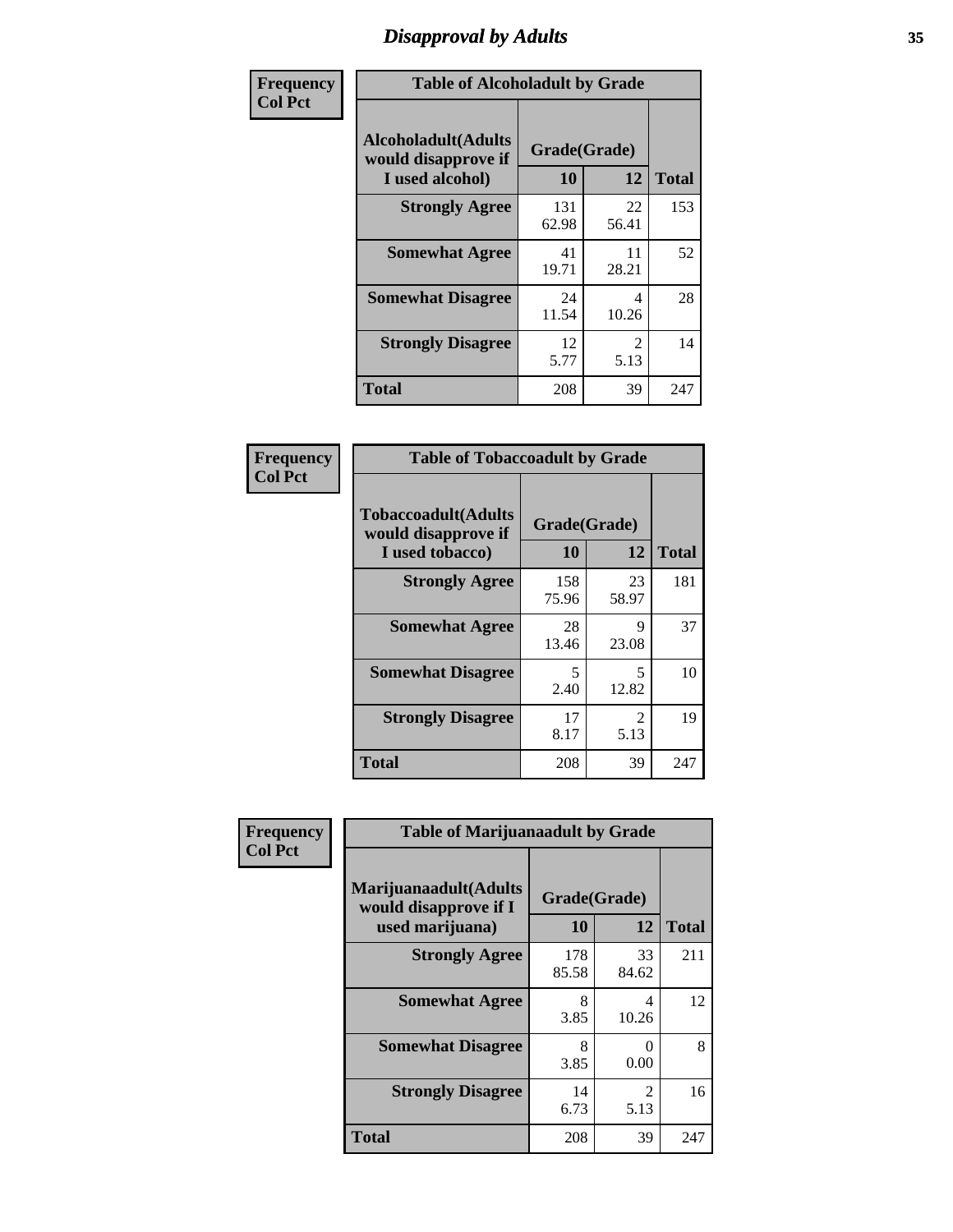### *Disapproval by Adults* **36**

| <b>Frequency</b> | <b>Table of Otherdrugadult by Grade</b>                                     |                    |                           |              |
|------------------|-----------------------------------------------------------------------------|--------------------|---------------------------|--------------|
| <b>Col Pct</b>   | <b>Otherdrugadult</b> (Adults<br>would disapprove if I<br>used other drugs) | Grade(Grade)<br>10 | 12                        | <b>Total</b> |
|                  | <b>Strongly Agree</b>                                                       | 186<br>89.42       | 35<br>89.74               | 221          |
|                  | <b>Somewhat Agree</b>                                                       | 6<br>2.88          | 3<br>7.69                 | 9            |
|                  | <b>Somewhat Disagree</b>                                                    | 4<br>1.92          | $\mathbf{\Omega}$<br>0.00 | 4            |
|                  | <b>Strongly Disagree</b>                                                    | 12<br>5.77         | 2.56                      | 13           |
|                  | <b>Total</b>                                                                | 208                | 39                        | 247          |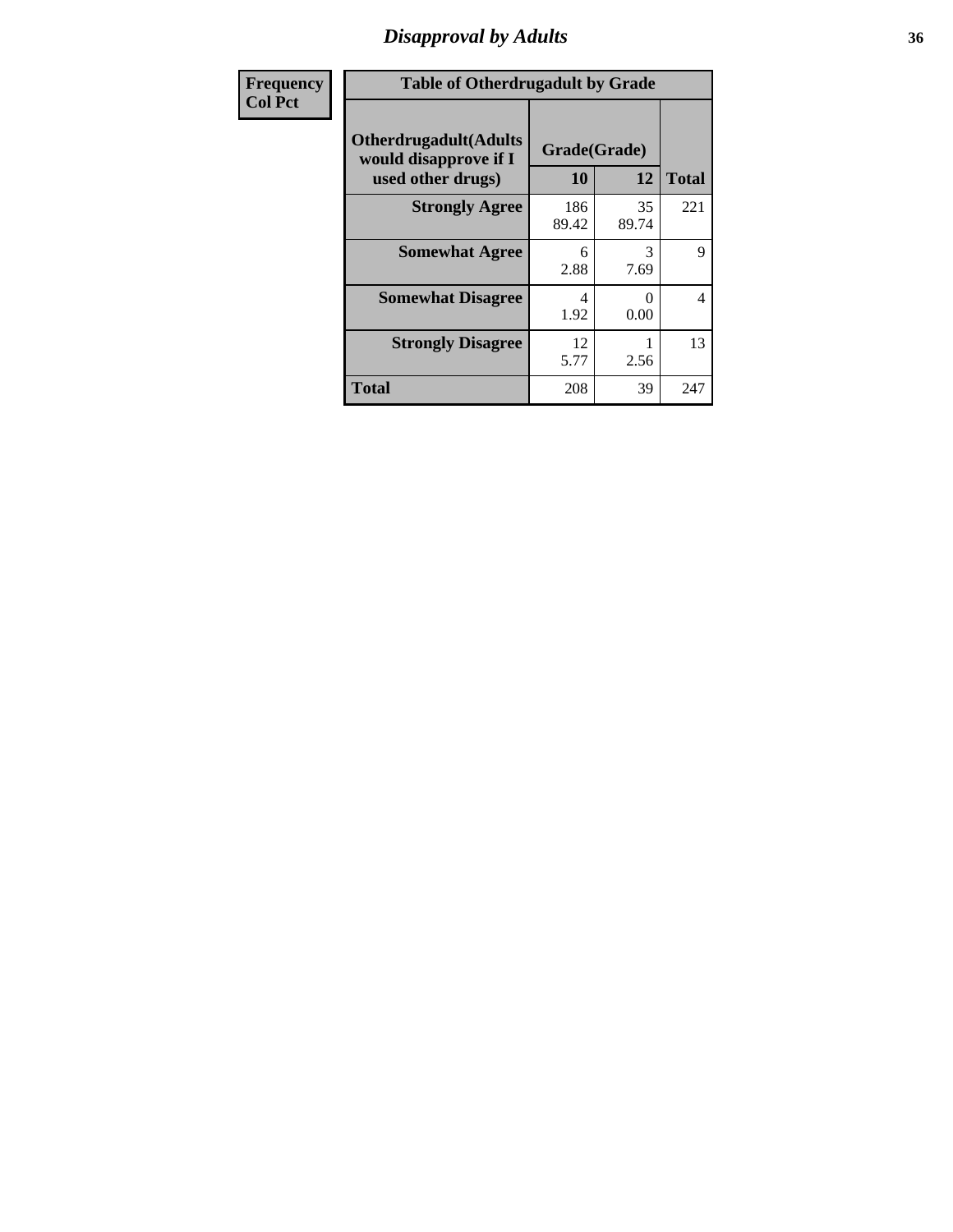# *Disapproval by Peers* **37**

| Frequency      | <b>Table of Alcoholpeer by Grade</b>                    |              |             |              |  |
|----------------|---------------------------------------------------------|--------------|-------------|--------------|--|
| <b>Col Pct</b> | Alcoholpeer(My<br>friends would<br>disapprove if I used | Grade(Grade) |             |              |  |
|                | alcohol)                                                | 10           | 12          | <b>Total</b> |  |
|                | <b>Strongly Agree</b>                                   | 67<br>32.21  | 5<br>12.82  | 72           |  |
|                | <b>Somewhat Agree</b>                                   | 48<br>23.08  | 17.95       | 55           |  |
|                | <b>Somewhat Disagree</b>                                | 46<br>22.12  | 14<br>35.90 | 60           |  |
|                | <b>Strongly Disagree</b>                                | 47<br>22.60  | 13<br>33.33 | 60           |  |
|                | Total                                                   | 208          | 39          | 247          |  |

| Frequency      | <b>Table of Tobaccopeer by Grade</b>                                |                    |             |              |
|----------------|---------------------------------------------------------------------|--------------------|-------------|--------------|
| <b>Col Pct</b> | Tobaccopeer(My<br>friends would<br>disapprove if I used<br>tobacco) | Grade(Grade)<br>10 | 12          | <b>Total</b> |
|                | <b>Strongly Agree</b>                                               | 91<br>43.75        | 14<br>35.90 | 105          |
|                | <b>Somewhat Agree</b>                                               | 40<br>19.23        | 5.<br>12.82 | 45           |
|                | <b>Somewhat Disagree</b>                                            | 33<br>15.87        | 17.95       | 40           |
|                | <b>Strongly Disagree</b>                                            | 44<br>21.15        | 13<br>33.33 | 57           |
|                | Total                                                               | 208                | 39          | 247          |

| Frequency      | <b>Table of Marijuanapeer by Grade</b>                    |              |             |              |
|----------------|-----------------------------------------------------------|--------------|-------------|--------------|
| <b>Col Pct</b> | Marijuanapeer(My<br>friends would<br>disapprove if I used | Grade(Grade) |             |              |
|                | marijuana)                                                | 10           | 12          | <b>Total</b> |
|                | <b>Strongly Agree</b>                                     | 114<br>54.81 | 18<br>46.15 | 132          |
|                | <b>Somewhat Agree</b>                                     | 31<br>14.90  | 2<br>5.13   | 33           |
|                | <b>Somewhat Disagree</b>                                  | 24<br>11.54  | Q<br>23.08  | 33           |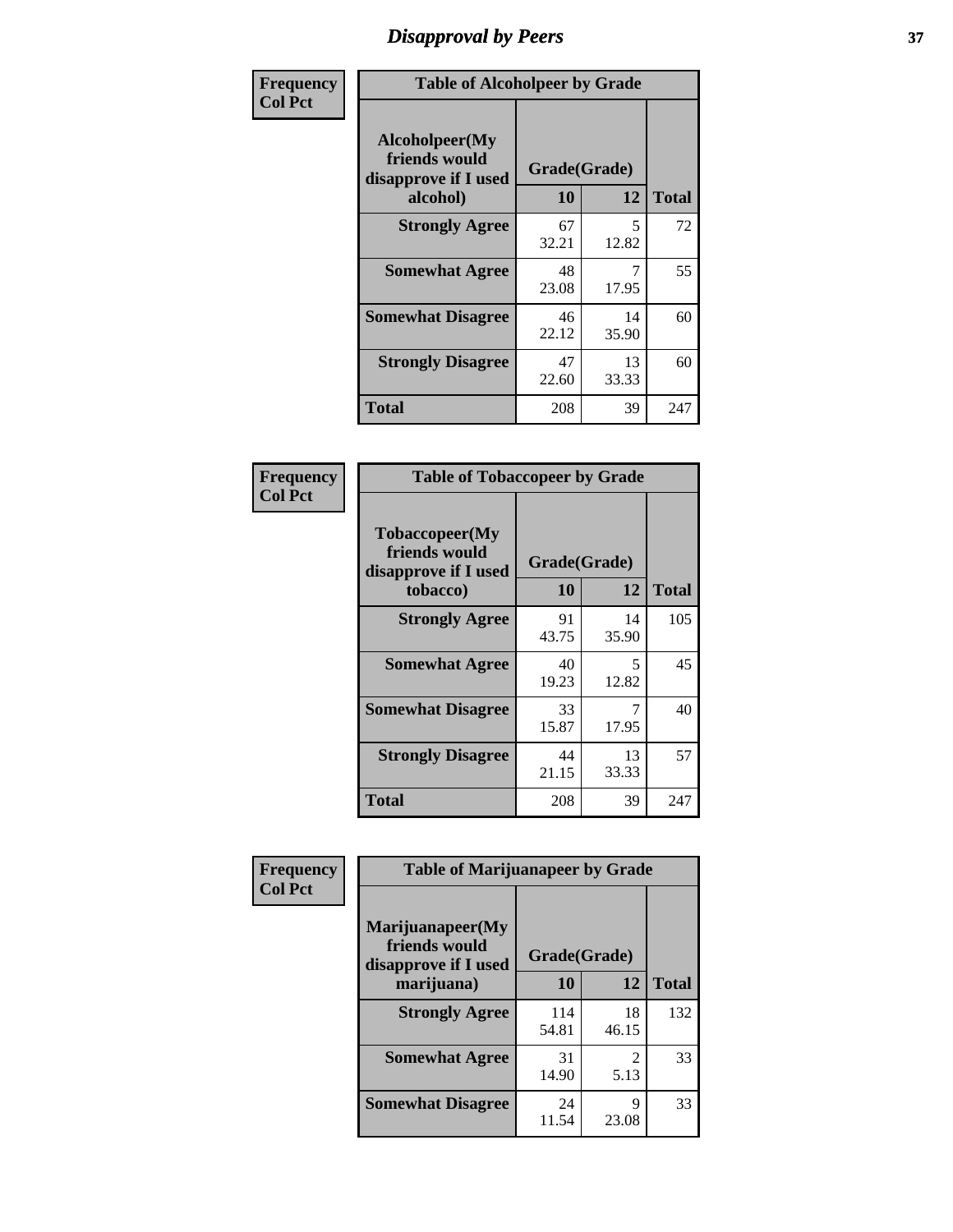# *Disapproval by Peers* **38**

| Frequency<br><b>Col Pct</b> | <b>Table of Marijuanapeer by Grade</b>                                  |                    |             |              |
|-----------------------------|-------------------------------------------------------------------------|--------------------|-------------|--------------|
|                             | Marijuanapeer(My<br>friends would<br>disapprove if I used<br>marijuana) | Grade(Grade)<br>10 | 12          | <b>Total</b> |
|                             | <b>Strongly Disagree</b>                                                | 39<br>18.75        | 10<br>25.64 | 49           |
|                             | Total                                                                   | 208                | 39          | 247          |

| <b>Frequency</b> | <b>Table of Otherdrugpeer by Grade</b>                                    |                    |                                   |              |
|------------------|---------------------------------------------------------------------------|--------------------|-----------------------------------|--------------|
| <b>Col Pct</b>   | Otherdrugpeer(My<br>friends would<br>disapprove if I used<br>other drugs) | Grade(Grade)<br>10 | 12                                | <b>Total</b> |
|                  | <b>Strongly Agree</b>                                                     | 135                | 22                                | 157          |
|                  |                                                                           | 64.90              | 56.41                             |              |
|                  | <b>Somewhat Agree</b>                                                     | 36<br>17.31        | 6<br>15.38                        | 42           |
|                  | <b>Somewhat Disagree</b>                                                  | 12<br>5.77         | $\overline{\phantom{0}}$<br>12.82 | 17           |
|                  | <b>Strongly Disagree</b>                                                  | 25<br>12.02        | 6<br>15.38                        | 31           |
|                  | Total                                                                     | 208                | 39                                | 247          |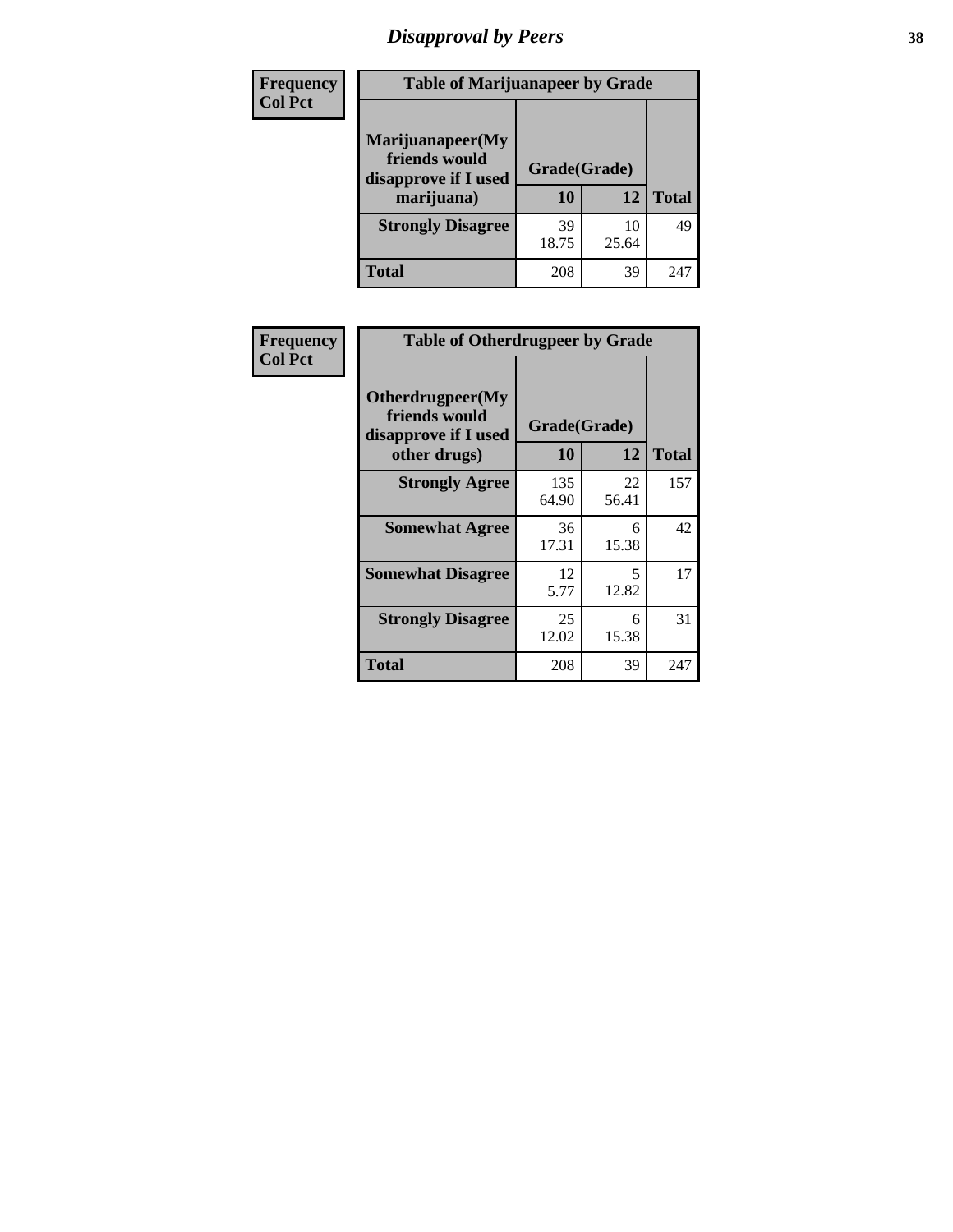| Frequency      | <b>Table of Alcohollocation1 by Grade</b> |              |             |              |
|----------------|-------------------------------------------|--------------|-------------|--------------|
| <b>Col Pct</b> | <b>Alcohollocation1(Places</b>            | Grade(Grade) |             |              |
|                | <b>Friends Use Alcohol)</b>               | 10           | 12          | <b>Total</b> |
|                |                                           | 103<br>49.52 | 28<br>71.79 | 131          |
|                | Do Not Use                                | 105<br>50.48 | 11<br>28.21 | 116          |
|                | <b>Total</b>                              | 208          | 39          | 247          |

| <b>Frequency</b> | <b>Table of Alcohollocation2 by Grade</b>                     |                           |             |              |
|------------------|---------------------------------------------------------------|---------------------------|-------------|--------------|
| <b>Col Pct</b>   | <b>Alcohollocation2(Places</b><br><b>Friends Use Alcohol)</b> | Grade(Grade)<br><b>10</b> | 12          | <b>Total</b> |
|                  |                                                               | 129<br>62.02              | 16<br>41.03 | 145          |
|                  | Home                                                          | 79<br>37.98               | 23<br>58.97 | 102          |
|                  | <b>Total</b>                                                  | 208                       | 39          | 247          |

| Frequency<br><b>Col Pct</b> | <b>Table of Alcohollocation 3 by Grade</b>                    |                    |             |              |
|-----------------------------|---------------------------------------------------------------|--------------------|-------------|--------------|
|                             | <b>Alcohollocation3(Places</b><br><b>Friends Use Alcohol)</b> | Grade(Grade)<br>10 | 12          | <b>Total</b> |
|                             |                                                               | 195<br>93.75       | 37<br>94.87 | 232          |
|                             | <b>School</b>                                                 | 13<br>6.25         | 2<br>5.13   | 15           |
|                             | Total                                                         | 208                | 39          | 247          |

| <b>Frequency</b> | <b>Table of Alcohollocation4 by Grade</b> |              |             |              |
|------------------|-------------------------------------------|--------------|-------------|--------------|
| <b>Col Pct</b>   | <b>Alcohollocation4(Places</b>            | Grade(Grade) |             |              |
|                  | <b>Friends Use Alcohol)</b>               | 10           | 12          | <b>Total</b> |
|                  |                                           | 189<br>90.87 | 33<br>84.62 | 222          |
|                  | Car                                       | 19<br>9.13   | 6<br>15.38  | 25           |
|                  | Total                                     | 208          | 39          | 247          |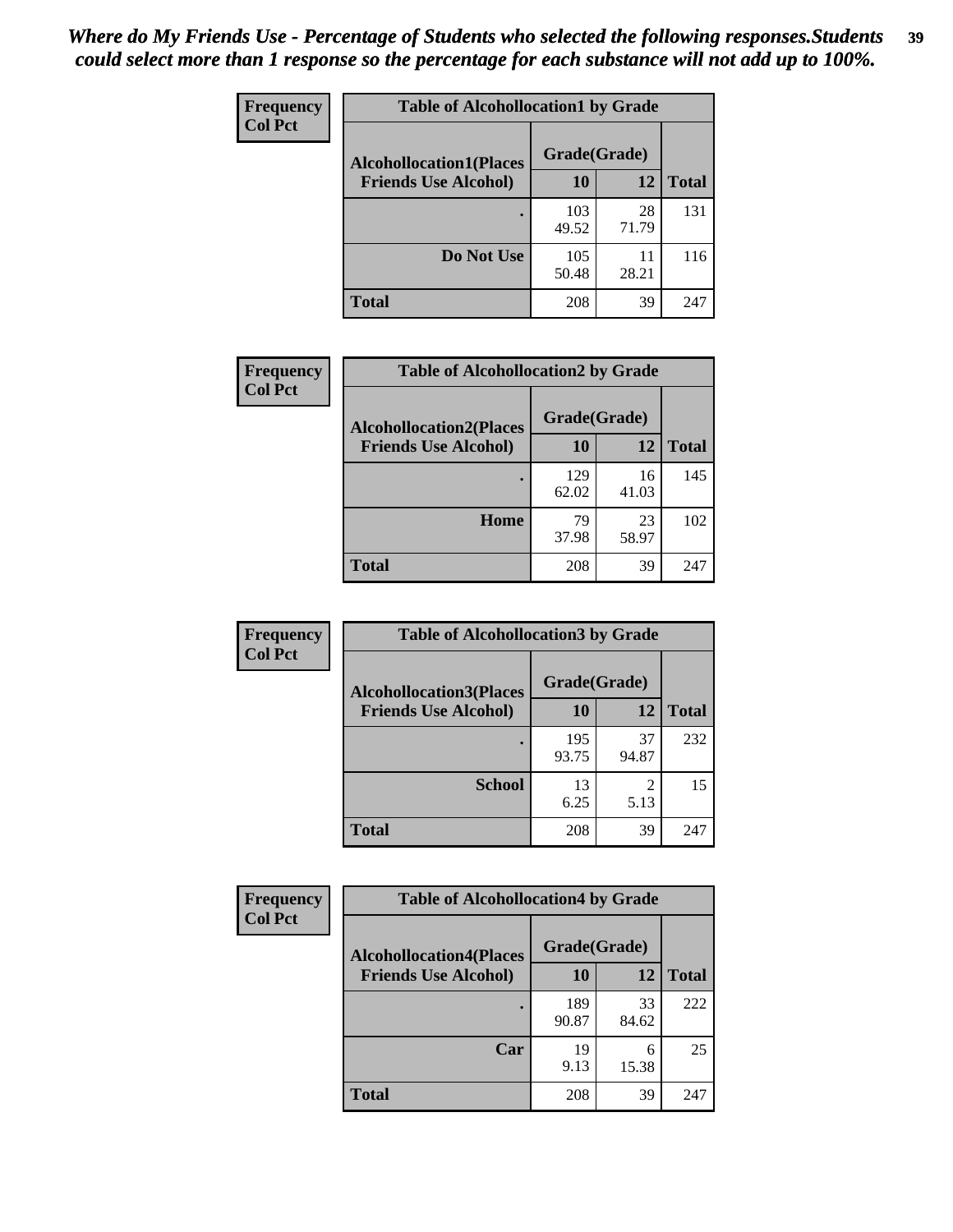| Frequency<br><b>Col Pct</b> | <b>Table of Alcohollocation5 by Grade</b><br>Grade(Grade)<br><b>Alcohollocation5(Places</b> |              |             |              |
|-----------------------------|---------------------------------------------------------------------------------------------|--------------|-------------|--------------|
|                             |                                                                                             |              |             |              |
|                             | <b>Friends Use Alcohol)</b>                                                                 | 10           | 12          | <b>Total</b> |
|                             |                                                                                             | 123<br>59.13 | 17<br>43.59 | 140          |
|                             | <b>Friend's House</b>                                                                       | 85<br>40.87  | 22<br>56.41 | 107          |
|                             | <b>Total</b>                                                                                | 208          | 39          | 247          |

| <b>Frequency</b> | <b>Table of Alcohollocation6 by Grade</b> |              |             |              |
|------------------|-------------------------------------------|--------------|-------------|--------------|
| <b>Col Pct</b>   | <b>Alcohollocation6(Places</b>            | Grade(Grade) |             |              |
|                  | <b>Friends Use Alcohol)</b>               | 10           | 12          | <b>Total</b> |
|                  |                                           | 162<br>77.88 | 20<br>51.28 | 182          |
|                  | <b>Other</b>                              | 46<br>22.12  | 19<br>48.72 | 65           |
|                  | <b>Total</b>                              | 208          | 39          | 247          |

| Frequency      | <b>Table of Tobaccolocation1 by Grade</b> |              |             |              |
|----------------|-------------------------------------------|--------------|-------------|--------------|
| <b>Col Pct</b> | <b>Tobaccolocation1(Places</b>            | Grade(Grade) |             |              |
|                | <b>Friends Use Tobacco)</b>               | 10           | 12          | <b>Total</b> |
|                |                                           | 103<br>49.52 | 22<br>56.41 | 125          |
|                | Do Not Use                                | 105<br>50.48 | 17<br>43.59 | 122          |
|                | <b>Total</b>                              | 208          | 39          | 247          |

| <b>Frequency</b> | <b>Table of Tobaccolocation2 by Grade</b> |              |             |              |  |
|------------------|-------------------------------------------|--------------|-------------|--------------|--|
| <b>Col Pct</b>   | <b>Tobaccolocation2(Places</b>            | Grade(Grade) |             |              |  |
|                  | <b>Friends Use Tobacco)</b>               | 10           | 12          | <b>Total</b> |  |
|                  |                                           | 130<br>62.50 | 20<br>51.28 | 150          |  |
|                  | Home                                      | 78<br>37.50  | 19<br>48.72 | 97           |  |
|                  | <b>Total</b>                              | 208          | 39          | 247          |  |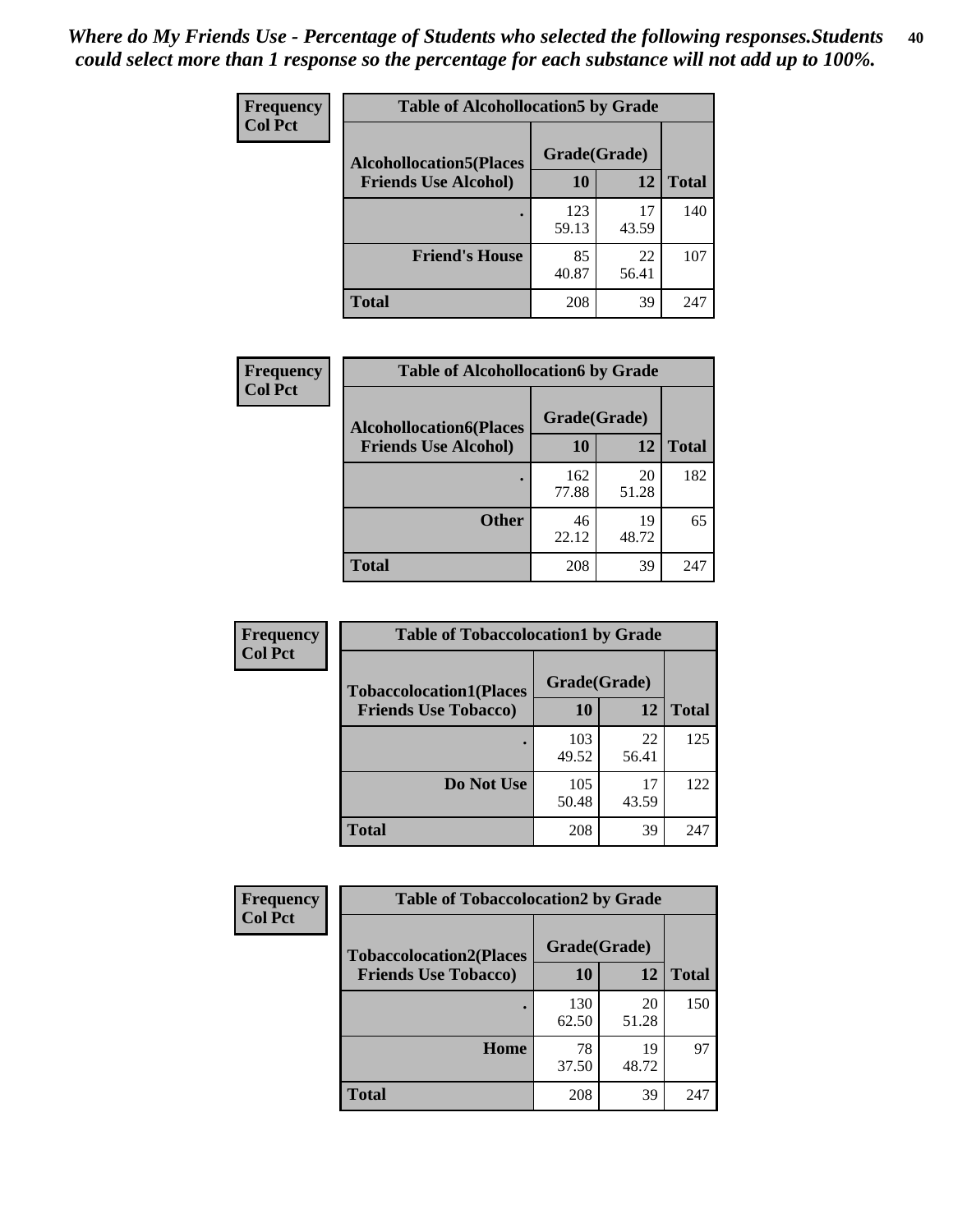| Frequency      | <b>Table of Tobaccolocation 3 by Grade</b> |              |             |              |  |
|----------------|--------------------------------------------|--------------|-------------|--------------|--|
| <b>Col Pct</b> | <b>Tobaccolocation3(Places</b>             | Grade(Grade) |             |              |  |
|                | <b>Friends Use Tobacco)</b>                | 10           | <b>12</b>   | <b>Total</b> |  |
|                |                                            | 154<br>74.04 | 25<br>64.10 | 179          |  |
|                | <b>School</b>                              | 54<br>25.96  | 14<br>35.90 | 68           |  |
|                | <b>Total</b>                               | 208          | 39          | 247          |  |

| Frequency      | <b>Table of Tobaccolocation4 by Grade</b> |              |             |              |
|----------------|-------------------------------------------|--------------|-------------|--------------|
| <b>Col Pct</b> | <b>Tobaccolocation4(Places</b>            | Grade(Grade) |             |              |
|                | <b>Friends Use Tobacco)</b>               | 10           | 12          | <b>Total</b> |
|                |                                           | 158<br>75.96 | 18<br>46.15 | 176          |
|                | Car                                       | 50<br>24.04  | 21<br>53.85 | 71           |
|                | <b>Total</b>                              | 208          | 39          | 247          |

| Frequency      | <b>Table of Tobaccolocation5 by Grade</b> |                    |             |              |
|----------------|-------------------------------------------|--------------------|-------------|--------------|
| <b>Col Pct</b> | <b>Tobaccolocation5(Places</b>            | Grade(Grade)<br>10 |             |              |
|                | <b>Friends Use Tobacco)</b>               |                    | 12          | <b>Total</b> |
|                |                                           | 144<br>69.23       | 17<br>43.59 | 161          |
|                | <b>Friend's House</b>                     | 64<br>30.77        | 22<br>56.41 | 86           |
|                | <b>Total</b>                              | 208                | 39          | 247          |

| <b>Frequency</b> | <b>Table of Tobaccolocation6 by Grade</b> |              |             |              |  |
|------------------|-------------------------------------------|--------------|-------------|--------------|--|
| <b>Col Pct</b>   | <b>Tobaccolocation6(Places</b>            | Grade(Grade) |             |              |  |
|                  | <b>Friends Use Tobacco)</b>               | 10           | 12          | <b>Total</b> |  |
|                  |                                           | 155<br>74.52 | 21<br>53.85 | 176          |  |
|                  | <b>Other</b>                              | 53<br>25.48  | 18<br>46.15 | 71           |  |
|                  | <b>Total</b>                              | 208          | 39          | 247          |  |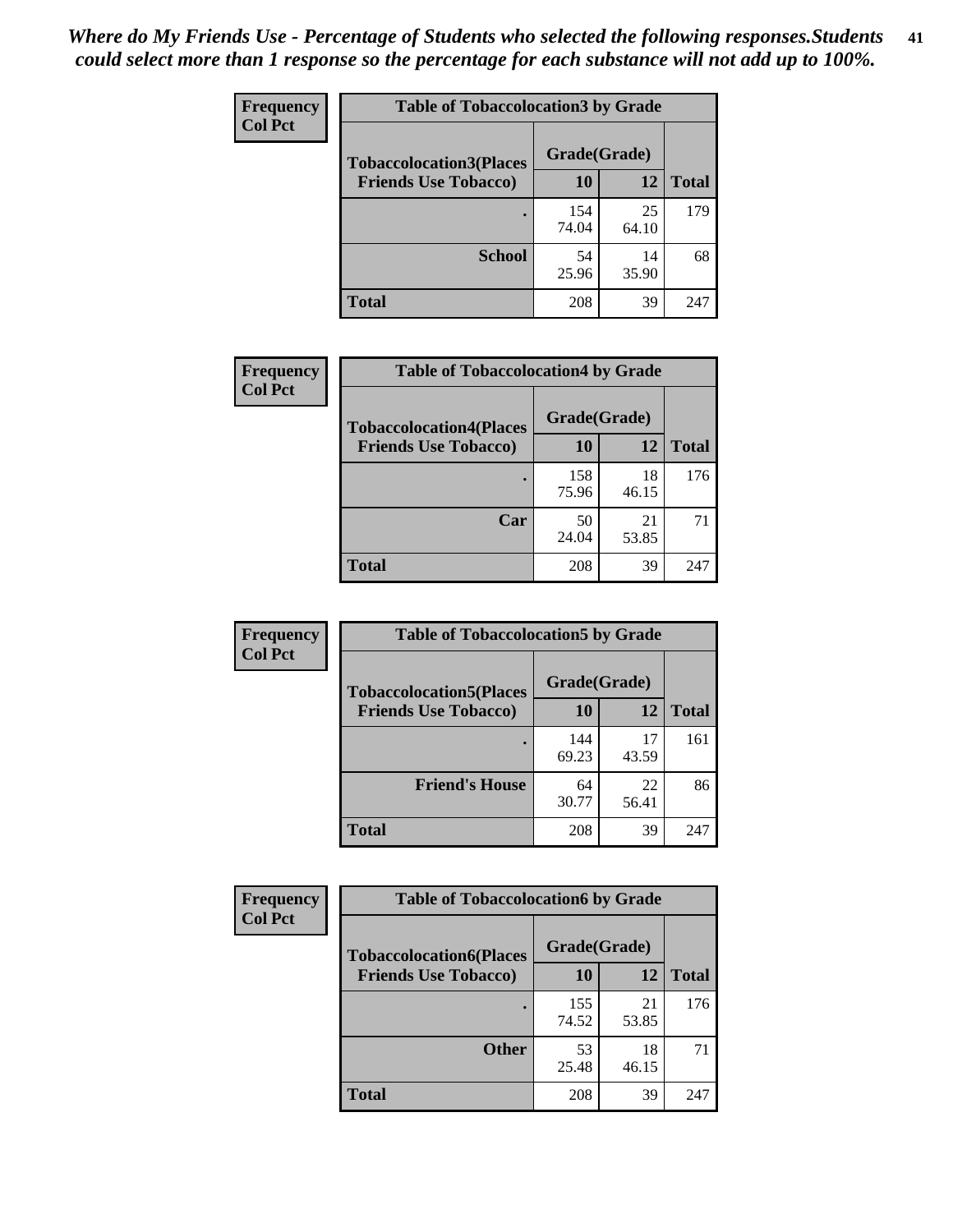| <b>Frequency</b> | <b>Table of Marijuanalocation1 by Grade</b> |              |             |              |
|------------------|---------------------------------------------|--------------|-------------|--------------|
| <b>Col Pct</b>   | <b>Marijuanalocation1(Places</b>            | Grade(Grade) |             |              |
|                  | <b>Friends Use Marijuana</b> )              | 10           | 12          | <b>Total</b> |
|                  |                                             | 76<br>36.54  | 15<br>38.46 | 91           |
|                  | Do Not Use                                  | 132<br>63.46 | 24<br>61.54 | 156          |
|                  | <b>Total</b>                                | 208          | 39          | 247          |

| <b>Frequency</b> | <b>Table of Marijuanalocation2 by Grade</b>                        |                           |             |              |
|------------------|--------------------------------------------------------------------|---------------------------|-------------|--------------|
| <b>Col Pct</b>   | <b>Marijuanalocation2(Places</b><br><b>Friends Use Marijuana</b> ) | Grade(Grade)<br><b>10</b> | 12          | <b>Total</b> |
|                  |                                                                    | 147<br>70.67              | 24<br>61.54 | 171          |
|                  | Home                                                               | 61<br>29.33               | 15<br>38.46 | 76           |
|                  | <b>Total</b>                                                       | 208                       | 39          | 247          |

| Frequency<br><b>Col Pct</b> | <b>Table of Marijuanalocation3 by Grade</b>                         |                    |             |              |
|-----------------------------|---------------------------------------------------------------------|--------------------|-------------|--------------|
|                             | <b>Marijuanalocation3</b> (Places<br><b>Friends Use Marijuana</b> ) | Grade(Grade)<br>10 | 12          | <b>Total</b> |
|                             |                                                                     |                    |             |              |
|                             |                                                                     | 194<br>93.27       | 33<br>84.62 | 227          |
|                             | <b>School</b>                                                       | 14<br>6.73         | 6<br>15.38  | 20           |
|                             | <b>Total</b>                                                        | 208                | 39          | 247          |

| <b>Frequency</b> | <b>Table of Marijuanalocation4 by Grade</b> |              |             |              |  |
|------------------|---------------------------------------------|--------------|-------------|--------------|--|
| <b>Col Pct</b>   | <b>Marijuanalocation4(Places</b>            | Grade(Grade) |             |              |  |
|                  | <b>Friends Use Marijuana</b> )              | <b>10</b>    | 12          | <b>Total</b> |  |
|                  |                                             | 175<br>84.13 | 26<br>66.67 | 201          |  |
|                  | Car                                         | 33<br>15.87  | 13<br>33.33 | 46           |  |
|                  | <b>Total</b>                                | 208          | 39          | 247          |  |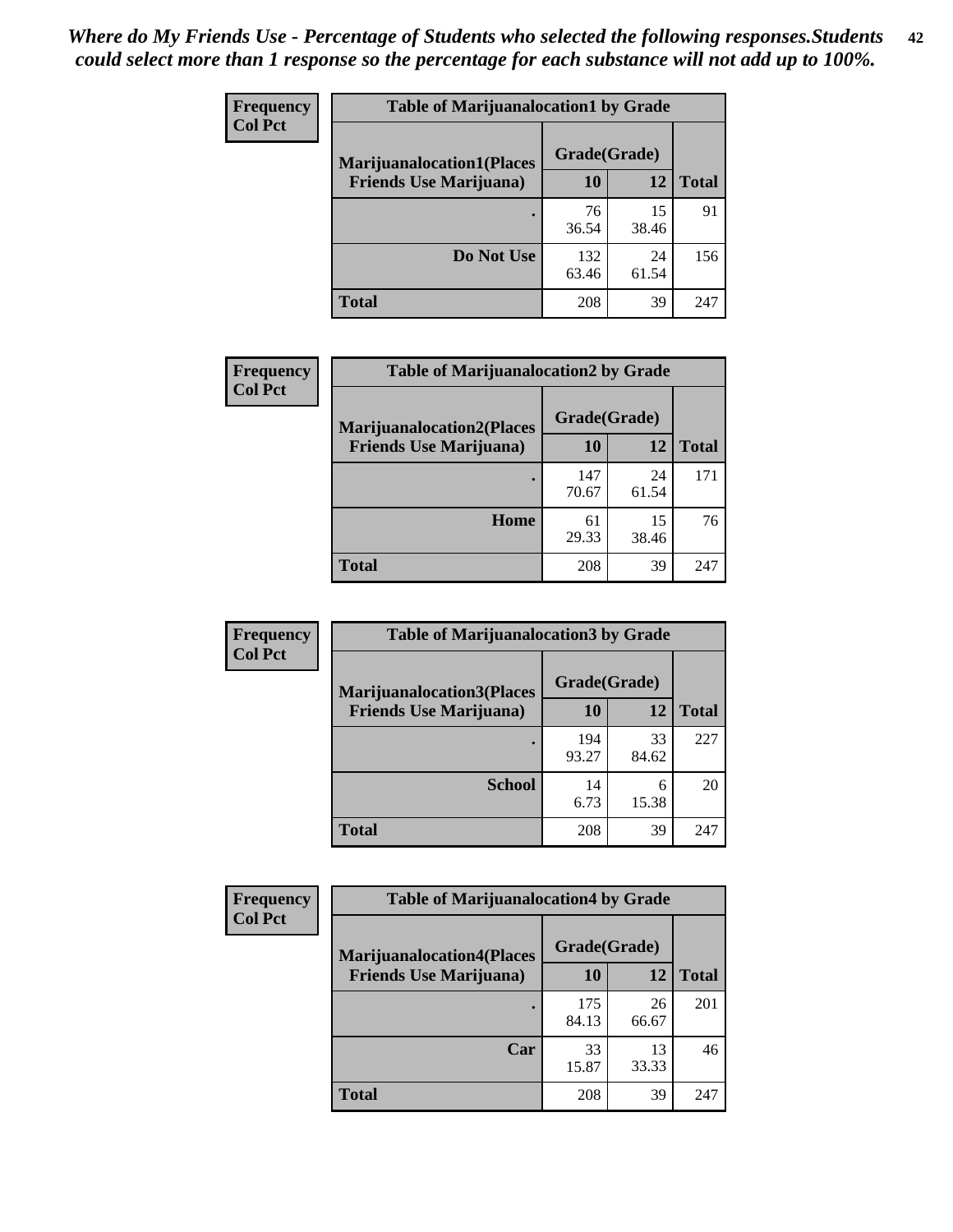| <b>Frequency</b> | <b>Table of Marijuanalocation5 by Grade</b> |              |             |              |
|------------------|---------------------------------------------|--------------|-------------|--------------|
| <b>Col Pct</b>   | <b>Marijuanalocation5</b> (Places           | Grade(Grade) |             |              |
|                  | <b>Friends Use Marijuana</b> )              | 10           | 12          | <b>Total</b> |
|                  |                                             | 152<br>73.08 | 24<br>61.54 | 176          |
|                  | <b>Friend's House</b>                       | 56<br>26.92  | 15<br>38.46 | 71           |
|                  | <b>Total</b>                                | 208          | 39          | 247          |

| <b>Frequency</b> | <b>Table of Marijuanalocation6 by Grade</b>                        |                    |             |              |
|------------------|--------------------------------------------------------------------|--------------------|-------------|--------------|
| <b>Col Pct</b>   | <b>Marijuanalocation6(Places</b><br><b>Friends Use Marijuana</b> ) | Grade(Grade)<br>10 | 12          | <b>Total</b> |
|                  |                                                                    | 167<br>80.29       | 27<br>69.23 | 194          |
|                  | <b>Other</b>                                                       | 41<br>19.71        | 12<br>30.77 | 53           |
|                  | <b>Total</b>                                                       | 208                | 39          | 247          |

| Frequency      | <b>Table of Otherdruglocation1 by Grade</b>                          |              |             |              |
|----------------|----------------------------------------------------------------------|--------------|-------------|--------------|
| <b>Col Pct</b> | <b>Otherdruglocation1(Places</b><br><b>Friends Use Other Illegal</b> | Grade(Grade) |             |              |
|                | Drugs)                                                               | 10           | 12          | <b>Total</b> |
|                |                                                                      | 45<br>21.63  | 10<br>25.64 | 55           |
|                | Do Not Use                                                           | 163<br>78.37 | 29<br>74.36 | 192          |
|                | <b>Total</b>                                                         | 208          | 39          | 247          |

| Frequency      | <b>Table of Otherdruglocation2 by Grade</b>                          |              |             |              |
|----------------|----------------------------------------------------------------------|--------------|-------------|--------------|
| <b>Col Pct</b> | <b>Otherdruglocation2(Places</b><br><b>Friends Use Other Illegal</b> | Grade(Grade) |             |              |
|                | Drugs)                                                               | 10           | 12          | <b>Total</b> |
|                |                                                                      | 170<br>81.73 | 30<br>76.92 | 200          |
|                | Home                                                                 | 38<br>18.27  | 9<br>23.08  | 47           |
|                | <b>Total</b>                                                         | 208          | 39          | 247          |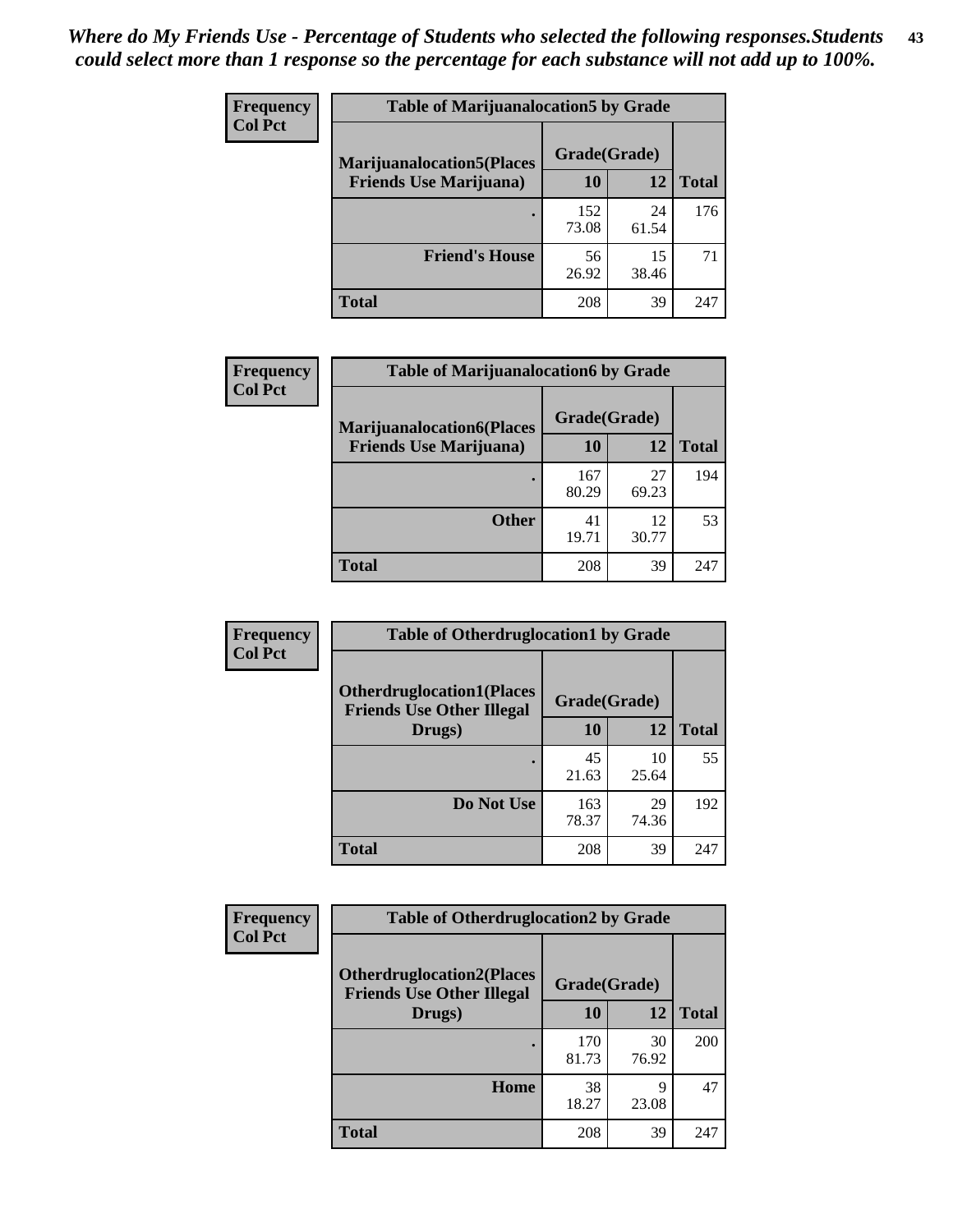| <b>Frequency</b> | <b>Table of Otherdruglocation 3 by Grade</b>                         |              |             |              |
|------------------|----------------------------------------------------------------------|--------------|-------------|--------------|
| <b>Col Pct</b>   | <b>Otherdruglocation3(Places</b><br><b>Friends Use Other Illegal</b> | Grade(Grade) |             |              |
|                  | Drugs)                                                               | 10           | 12          | <b>Total</b> |
|                  |                                                                      | 189<br>90.87 | 33<br>84.62 | 222          |
|                  | <b>School</b>                                                        | 19<br>9.13   | 6<br>15.38  | 25           |
|                  | <b>Total</b>                                                         | 208          | 39          | 247          |

| Frequency      | <b>Table of Otherdruglocation4 by Grade</b>                          |              |             |              |
|----------------|----------------------------------------------------------------------|--------------|-------------|--------------|
| <b>Col Pct</b> | <b>Otherdruglocation4(Places</b><br><b>Friends Use Other Illegal</b> | Grade(Grade) |             |              |
|                | Drugs)                                                               | 10           | 12          | <b>Total</b> |
|                |                                                                      | 187<br>89.90 | 33<br>84.62 | 220          |
|                | Car                                                                  | 21<br>10.10  | 6<br>15.38  | 27           |
|                | <b>Total</b>                                                         | 208          | 39          | 247          |

| <b>Frequency</b> | <b>Table of Otherdruglocation5 by Grade</b>                          |              |             |              |
|------------------|----------------------------------------------------------------------|--------------|-------------|--------------|
| <b>Col Pct</b>   | <b>Otherdruglocation5(Places</b><br><b>Friends Use Other Illegal</b> | Grade(Grade) |             |              |
|                  | Drugs)                                                               | <b>10</b>    | 12          | <b>Total</b> |
|                  |                                                                      | 175<br>84.13 | 30<br>76.92 | 205          |
|                  | <b>Friend's House</b>                                                | 33<br>15.87  | 9<br>23.08  | 42           |
|                  | <b>Total</b>                                                         | 208          | 39          | 247          |

| Frequency      | <b>Table of Otherdruglocation6 by Grade</b>                          |              |             |              |
|----------------|----------------------------------------------------------------------|--------------|-------------|--------------|
| <b>Col Pct</b> | <b>Otherdruglocation6(Places</b><br><b>Friends Use Other Illegal</b> | Grade(Grade) |             |              |
|                | Drugs)                                                               | 10           | 12          | <b>Total</b> |
|                |                                                                      | 175<br>84.13 | 29<br>74.36 | 204          |
|                | <b>Other</b>                                                         | 33<br>15.87  | 10<br>25.64 | 43           |
|                | <b>Total</b>                                                         | 208          | 39          | 247          |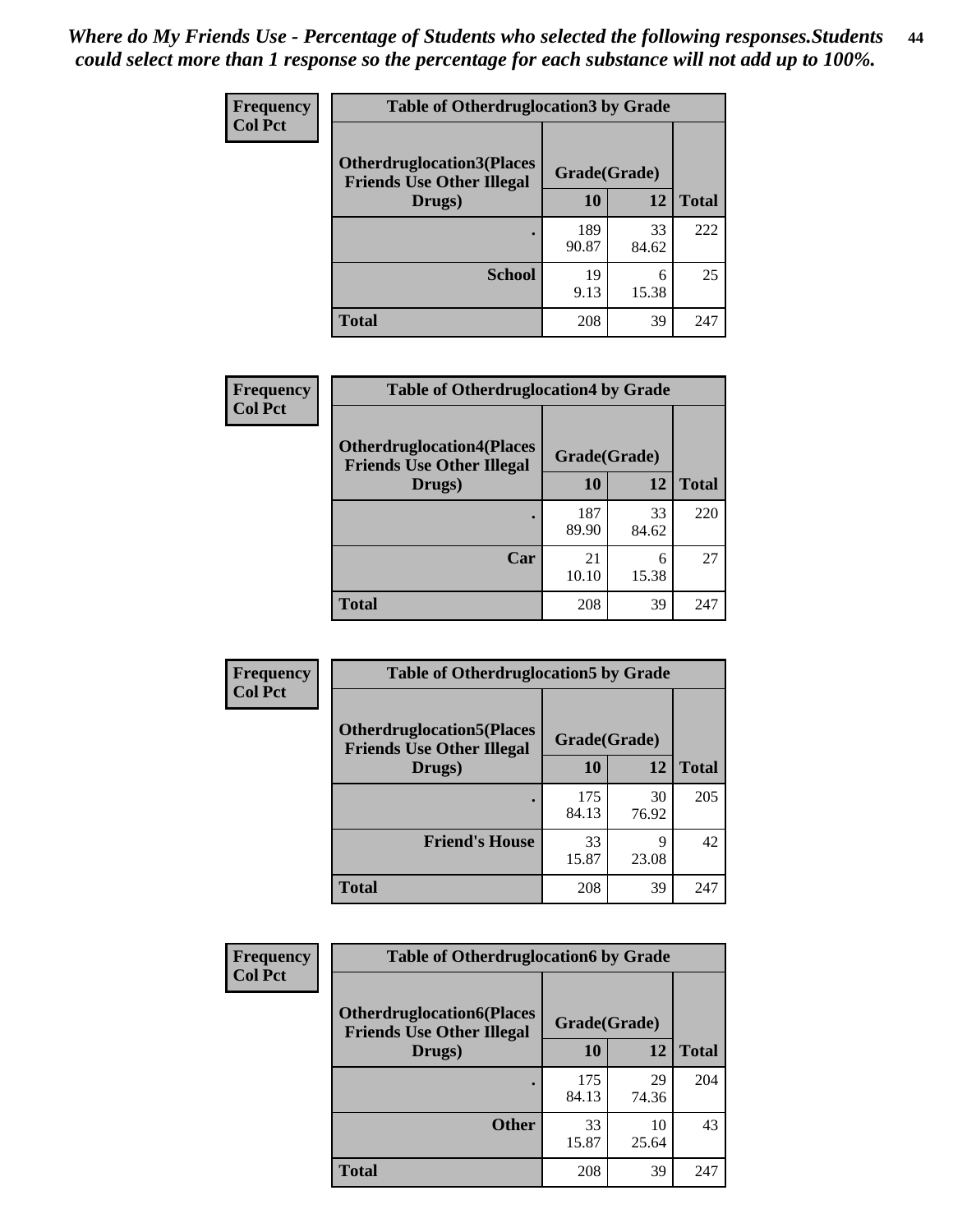| Frequency      | <b>Table of Alcoholtime1 by Grade</b>           |              |             |              |
|----------------|-------------------------------------------------|--------------|-------------|--------------|
| <b>Col Pct</b> | <b>Alcoholtime1(Times</b><br><b>Friends Use</b> | Grade(Grade) |             |              |
|                | Alcohol)                                        | 10           | <b>12</b>   | <b>Total</b> |
|                |                                                 | 108<br>51.92 | 26<br>66.67 | 134          |
|                | Do Not Use                                      | 100<br>48.08 | 13<br>33.33 | 113          |
|                | <b>Total</b>                                    | 208          | 39          | 247          |

| Frequency      | <b>Table of Alcoholtime2 by Grade</b>           |              |             |              |
|----------------|-------------------------------------------------|--------------|-------------|--------------|
| <b>Col Pct</b> | <b>Alcoholtime2(Times</b><br><b>Friends Use</b> | Grade(Grade) |             |              |
|                | Alcohol)                                        | 10           | 12          | <b>Total</b> |
|                |                                                 | 188<br>90.38 | 35<br>89.74 | 223          |
|                | <b>On Way to School</b>                         | 20<br>9.62   | 4<br>10.26  | 24           |
|                | <b>Total</b>                                    | 208          | 39          | 247          |

| Frequency      | <b>Table of Alcoholtime3 by Grade</b>           |              |             |              |
|----------------|-------------------------------------------------|--------------|-------------|--------------|
| <b>Col Pct</b> | <b>Alcoholtime3(Times</b><br><b>Friends Use</b> | Grade(Grade) |             |              |
|                | <b>Alcohol</b> )                                | 10           | 12          | <b>Total</b> |
|                |                                                 | 191<br>91.83 | 36<br>92.31 | 227          |
|                | <b>During School</b>                            | 17<br>8.17   | 3<br>7.69   | 20           |
|                | Total                                           | 208          | 39          | 247          |

| <b>Frequency</b> | <b>Table of Alcoholtime4 by Grade</b> |              |             |              |
|------------------|---------------------------------------|--------------|-------------|--------------|
| <b>Col Pct</b>   | <b>Alcoholtime4(Times</b>             | Grade(Grade) |             |              |
|                  | <b>Friends Use Alcohol)</b>           | 10           | 12          | <b>Total</b> |
|                  | ٠                                     | 187<br>89.90 | 35<br>89.74 | 222          |
|                  | <b>On Way Home From School</b>        | 21<br>10.10  | 10.26       | 25           |
|                  | <b>Total</b>                          | 208          | 39          | 247          |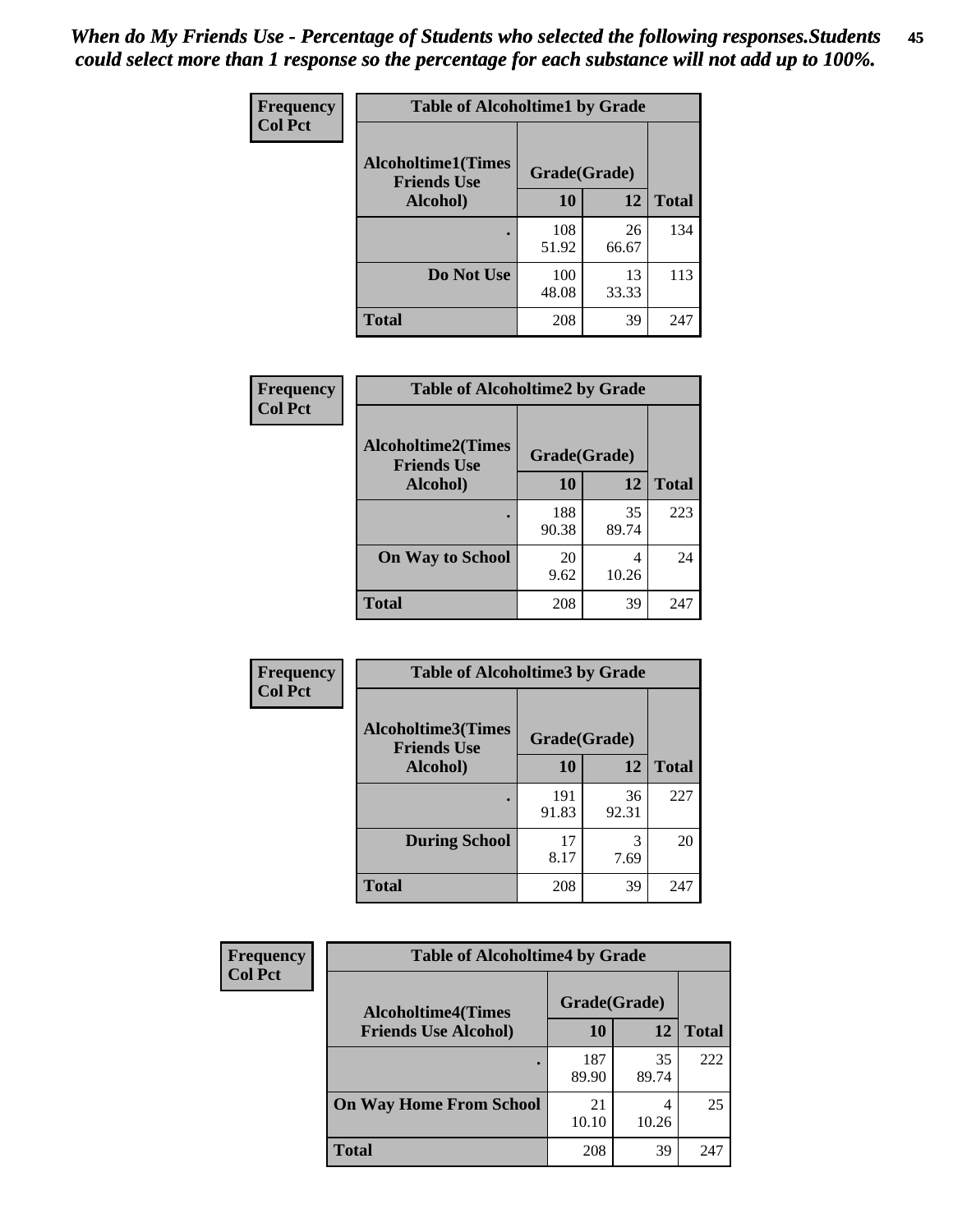*When do My Friends Use - Percentage of Students who selected the following responses.Students could select more than 1 response so the percentage for each substance will not add up to 100%.* **46**

| Frequency      | <b>Table of Alcoholtime5 by Grade</b>           |              |             |              |
|----------------|-------------------------------------------------|--------------|-------------|--------------|
| <b>Col Pct</b> | <b>Alcoholtime5(Times</b><br><b>Friends Use</b> | Grade(Grade) |             |              |
|                | Alcohol)                                        | 10           | 12          | <b>Total</b> |
|                |                                                 | 163<br>78.37 | 27<br>69.23 | 190          |
|                | Weeknights                                      | 45<br>21.63  | 12<br>30.77 | 57           |
|                | <b>Total</b>                                    | 208          | 39          | 247          |

| <b>Frequency</b> | <b>Table of Alcoholtime6 by Grade</b>           |              |             |              |
|------------------|-------------------------------------------------|--------------|-------------|--------------|
| <b>Col Pct</b>   | <b>Alcoholtime6(Times</b><br><b>Friends Use</b> | Grade(Grade) |             |              |
|                  | Alcohol)                                        | 10           | 12          | <b>Total</b> |
|                  |                                                 | 95<br>45.67  | 11<br>28.21 | 106          |
|                  | Weekends                                        | 113<br>54.33 | 28<br>71.79 | 141          |
|                  | <b>Total</b>                                    | 208          | 39          | 247          |

| Frequency      | <b>Table of Tobaccotime1 by Grade</b>           |              |             |              |
|----------------|-------------------------------------------------|--------------|-------------|--------------|
| <b>Col Pct</b> | <b>Tobaccotime1(Times</b><br><b>Friends Use</b> | Grade(Grade) |             |              |
|                | <b>Tobacco</b> )                                | 10           | 12          | <b>Total</b> |
|                | ٠                                               | 101<br>48.56 | 21<br>53.85 | 122          |
|                | Do Not Use                                      | 107<br>51.44 | 18<br>46.15 | 125          |
|                | <b>Total</b>                                    | 208          | 39          | 247          |

| <b>Frequency</b> | <b>Table of Tobaccotime2 by Grade</b>           |              |             |              |  |
|------------------|-------------------------------------------------|--------------|-------------|--------------|--|
| <b>Col Pct</b>   | <b>Tobaccotime2(Times</b><br><b>Friends Use</b> | Grade(Grade) |             |              |  |
|                  | <b>Tobacco</b> )                                | <b>10</b>    | 12          | <b>Total</b> |  |
|                  |                                                 | 145<br>69.71 | 18<br>46.15 | 163          |  |
|                  | <b>On Way to School</b>                         | 63<br>30.29  | 21<br>53.85 | 84           |  |
|                  | <b>Total</b>                                    | 208          | 39          | 247          |  |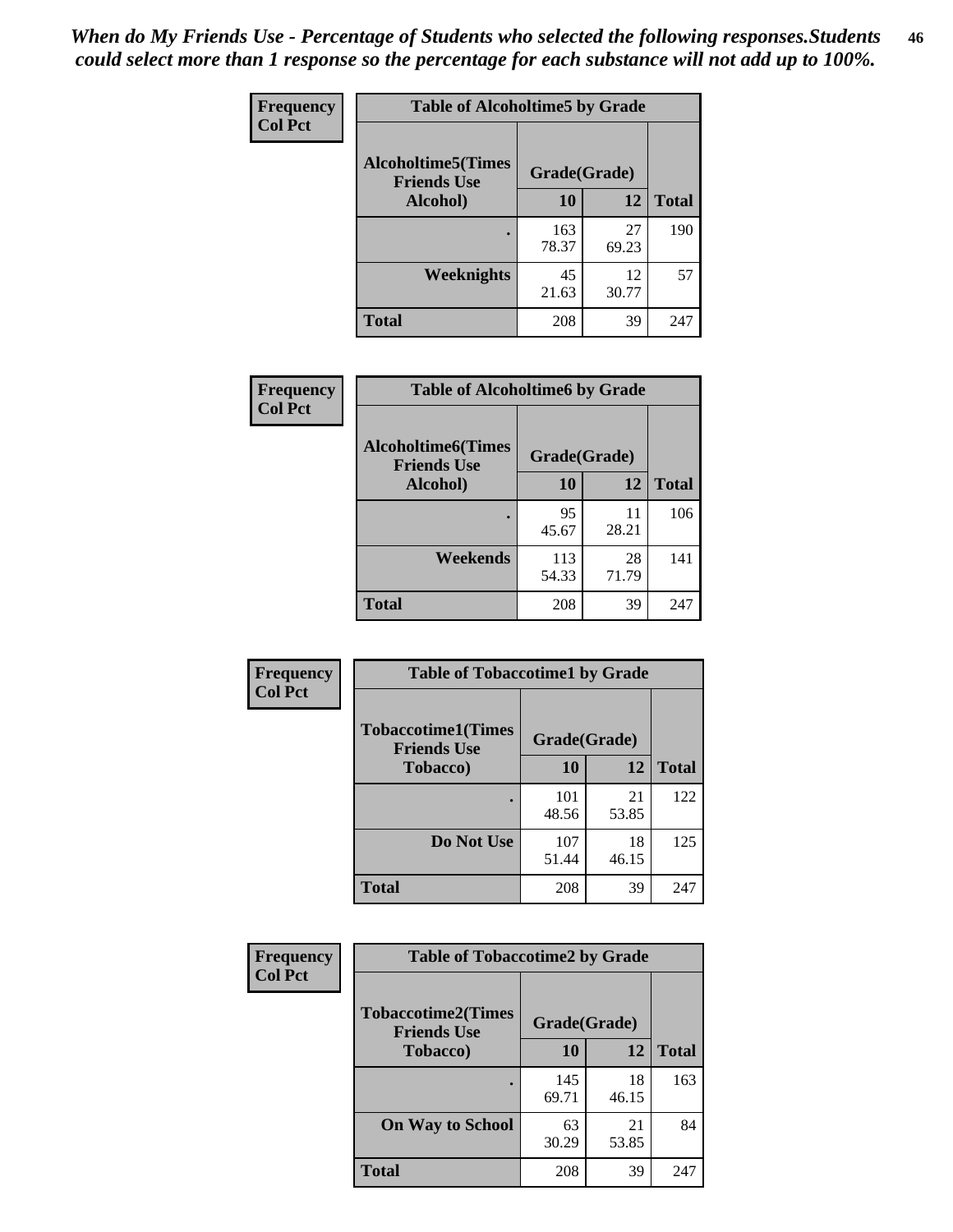*When do My Friends Use - Percentage of Students who selected the following responses.Students could select more than 1 response so the percentage for each substance will not add up to 100%.* **47**

| <b>Frequency</b> | <b>Table of Tobaccotime3 by Grade</b>           |              |             |              |  |
|------------------|-------------------------------------------------|--------------|-------------|--------------|--|
| <b>Col Pct</b>   | <b>Tobaccotime3(Times</b><br><b>Friends Use</b> | Grade(Grade) |             |              |  |
|                  | Tobacco)                                        | 10           | 12          | <b>Total</b> |  |
|                  |                                                 | 158<br>75.96 | 27<br>69.23 | 185          |  |
|                  | <b>During School</b>                            | 50<br>24.04  | 12<br>30.77 | 62           |  |
|                  | <b>Total</b>                                    | 208          | 39          | 247          |  |

| Frequency<br><b>Col Pct</b> | <b>Table of Tobaccotime4 by Grade</b> |              |             |              |
|-----------------------------|---------------------------------------|--------------|-------------|--------------|
|                             | <b>Tobaccotime4(Times</b>             | Grade(Grade) |             |              |
|                             | <b>Friends Use Tobacco)</b>           | 10           | 12          | <b>Total</b> |
|                             |                                       | 187<br>89.90 | 35<br>89.74 | 222          |
|                             | <b>On Way Home From School</b>        | 21<br>10.10  | 10.26       | 25           |
|                             | <b>Total</b>                          | 208          | 39          | 247          |

| <b>Frequency</b> | <b>Table of Tobaccotime5 by Grade</b>           |              |             |              |
|------------------|-------------------------------------------------|--------------|-------------|--------------|
| <b>Col Pct</b>   | <b>Tobaccotime5(Times</b><br><b>Friends Use</b> | Grade(Grade) |             |              |
|                  | <b>Tobacco</b> )                                | 10           | 12          | <b>Total</b> |
|                  |                                                 | 133<br>63.94 | 16<br>41.03 | 149          |
|                  | Weeknights                                      | 75<br>36.06  | 23<br>58.97 | 98           |
|                  | <b>Total</b>                                    | 208          | 39          | 247          |

| Frequency      | <b>Table of Tobaccotime6 by Grade</b>           |              |             |              |
|----------------|-------------------------------------------------|--------------|-------------|--------------|
| <b>Col Pct</b> | <b>Tobaccotime6(Times</b><br><b>Friends Use</b> | Grade(Grade) |             |              |
|                | <b>Tobacco</b> )                                | 10           | 12          | <b>Total</b> |
|                |                                                 | 121<br>58.17 | 15<br>38.46 | 136          |
|                | Weekends                                        | 87<br>41.83  | 24<br>61.54 | 111          |
|                | Total                                           | 208          | 39          | 247          |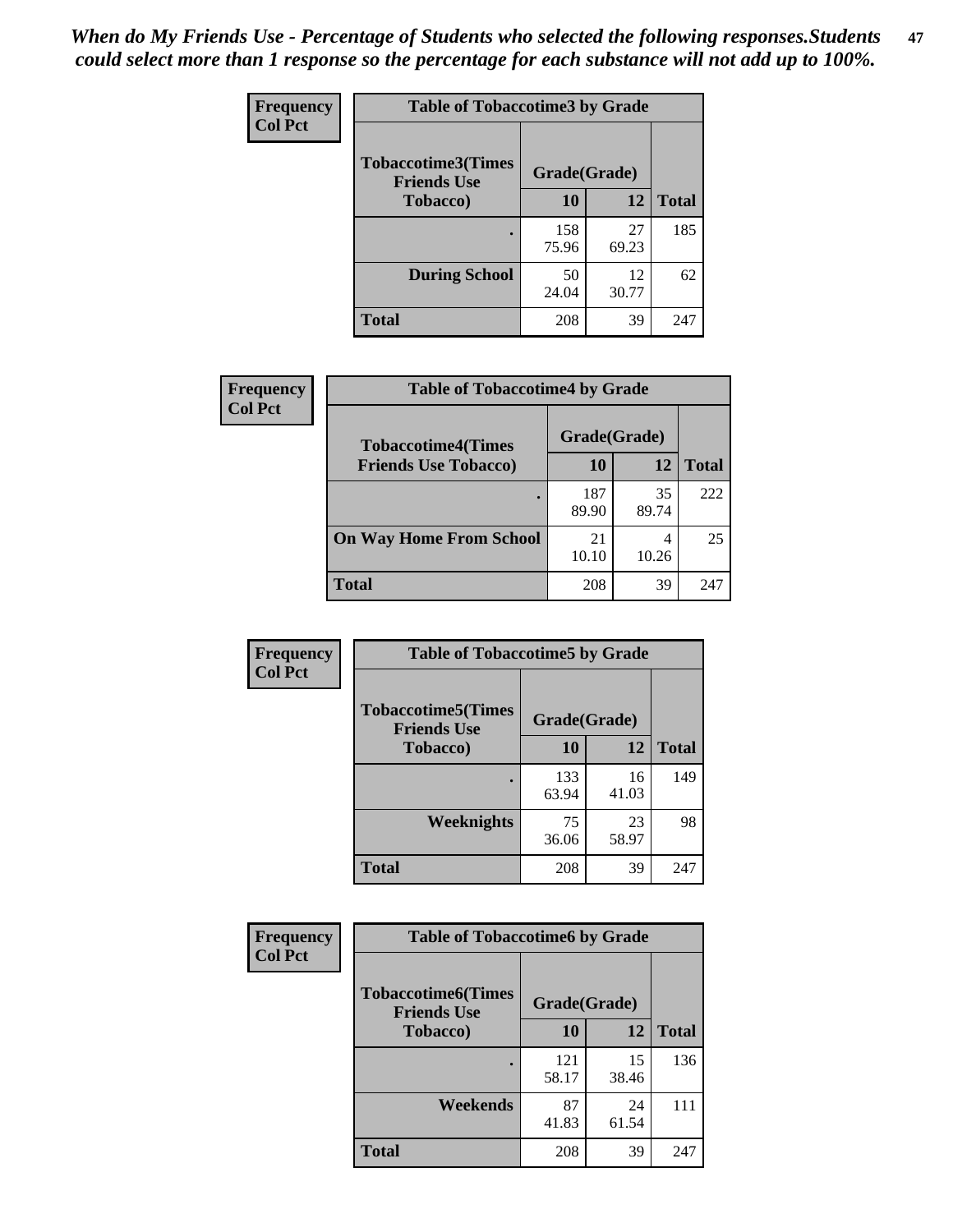| Frequency      | <b>Table of Marijuanatime1 by Grade</b>           |              |             |              |
|----------------|---------------------------------------------------|--------------|-------------|--------------|
| <b>Col Pct</b> | <b>Marijuanatime1(Times</b><br><b>Friends Use</b> | Grade(Grade) |             |              |
|                | Marijuana)                                        | 10           | 12          | <b>Total</b> |
|                |                                                   | 66<br>31.73  | 17<br>43.59 | 83           |
|                | Do Not Use                                        | 142<br>68.27 | 22<br>56.41 | 164          |
|                | <b>Total</b>                                      | 208          | 39          | 247          |

| <b>Frequency</b> | <b>Table of Marijuanatime2 by Grade</b>           |              |             |              |
|------------------|---------------------------------------------------|--------------|-------------|--------------|
| <b>Col Pct</b>   | <b>Marijuanatime2(Times</b><br><b>Friends Use</b> | Grade(Grade) |             |              |
|                  | Marijuana)                                        | 10           | 12          | <b>Total</b> |
|                  | ٠                                                 | 179<br>86.06 | 26<br>66.67 | 205          |
|                  | <b>On Way to School</b>                           | 29<br>13.94  | 13<br>33.33 | 42           |
|                  | <b>Total</b>                                      | 208          | 39          | 247          |

| Frequency      | <b>Table of Marijuanatime3 by Grade</b>    |              |             |              |
|----------------|--------------------------------------------|--------------|-------------|--------------|
| <b>Col Pct</b> | Marijuanatime3(Times<br><b>Friends Use</b> | Grade(Grade) |             |              |
|                | Marijuana)                                 | 10           | 12          | <b>Total</b> |
|                |                                            | 192<br>92.31 | 33<br>84.62 | 225          |
|                | <b>During School</b>                       | 16<br>7.69   | 6<br>15.38  | 22           |
|                | <b>Total</b>                               | 208          | 39          | 247          |

| <b>Frequency</b> | <b>Table of Marijuanatime4 by Grade</b>                       |              |             |              |
|------------------|---------------------------------------------------------------|--------------|-------------|--------------|
| <b>Col Pct</b>   | <b>Marijuanatime4(Times</b><br><b>Friends Use Marijuana</b> ) | Grade(Grade) |             |              |
|                  |                                                               | 10           | 12          | <b>Total</b> |
|                  |                                                               | 179<br>86.06 | 26<br>66.67 | 205          |
|                  | <b>On Way Home From School</b>                                | 29<br>13.94  | 13<br>33.33 | 42           |
|                  | <b>Total</b>                                                  | 208          | 39          | 247          |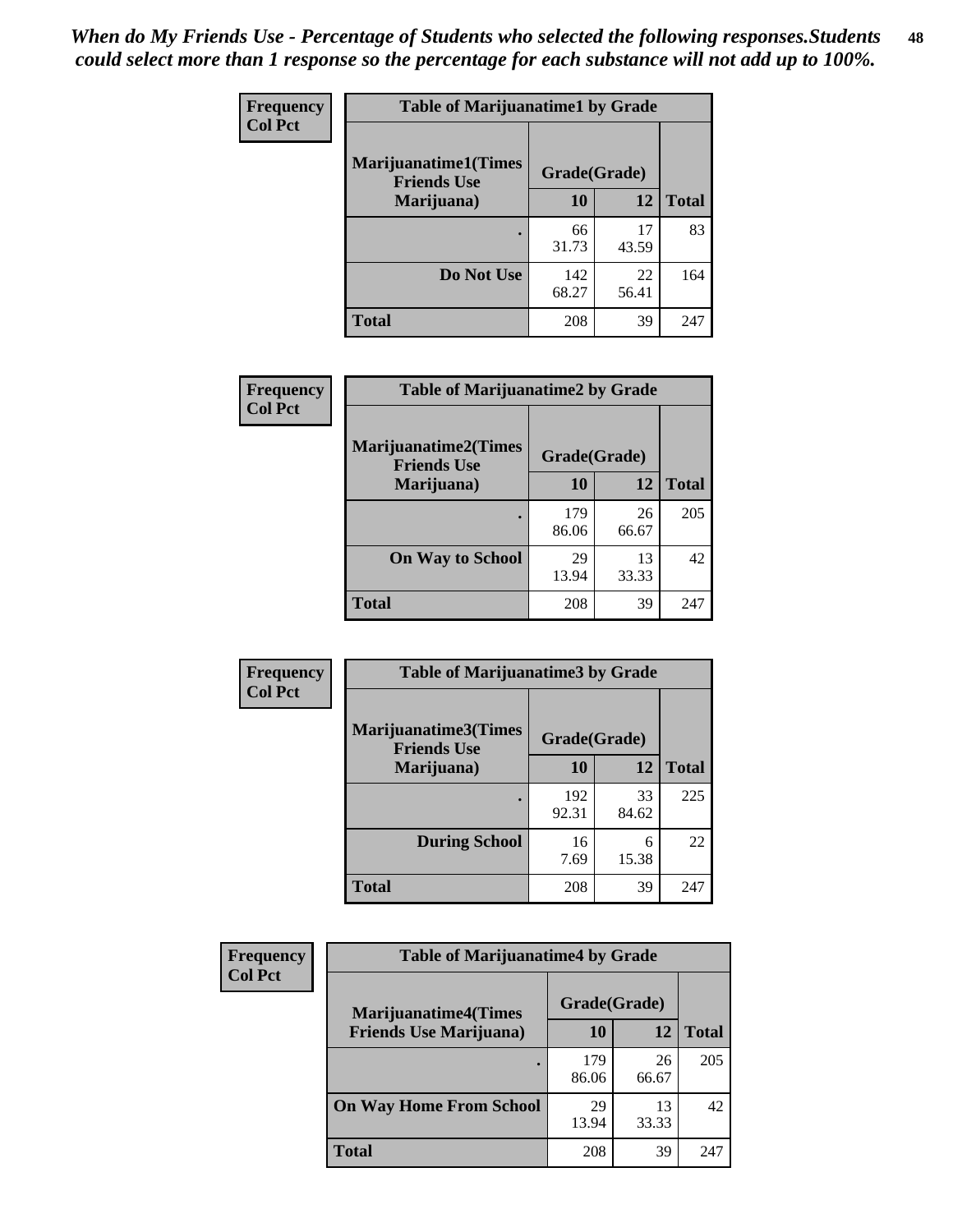| Frequency      | <b>Table of Marijuanatime5 by Grade</b>            |              |             |              |  |
|----------------|----------------------------------------------------|--------------|-------------|--------------|--|
| <b>Col Pct</b> | <b>Marijuanatime5</b> (Times<br><b>Friends Use</b> | Grade(Grade) |             |              |  |
|                | Marijuana)                                         | 10           | 12          | <b>Total</b> |  |
|                |                                                    | 163<br>78.37 | 22<br>56.41 | 185          |  |
|                | Weeknights                                         | 45<br>21.63  | 17<br>43.59 | 62           |  |
|                | <b>Total</b>                                       | 208          | 39          | 247          |  |

| Frequency      | <b>Table of Marijuanatime6 by Grade</b>           |              |             |              |
|----------------|---------------------------------------------------|--------------|-------------|--------------|
| <b>Col Pct</b> | <b>Marijuanatime6(Times</b><br><b>Friends Use</b> | Grade(Grade) |             |              |
|                | Marijuana)                                        | 10           | 12          | <b>Total</b> |
|                |                                                   | 146<br>70.19 | 23<br>58.97 | 169          |
|                | Weekends                                          | 62<br>29.81  | 16<br>41.03 | 78           |
|                | <b>Total</b>                                      | 208          | 39          | 247          |

| Frequency      | <b>Table of Otherdrugtime1 by Grade</b>                  |              |             |              |
|----------------|----------------------------------------------------------|--------------|-------------|--------------|
| <b>Col Pct</b> | <b>Otherdrugtime1</b> (Times<br><b>Friends Use Other</b> | Grade(Grade) |             |              |
|                | <b>Illegal Drugs</b> )                                   | 10           | 12          | <b>Total</b> |
|                |                                                          | 37<br>17.79  | 11<br>28.21 | 48           |
|                | Do Not Use                                               | 171<br>82.21 | 28<br>71.79 | 199          |
|                | Total                                                    | 208          | 39          | 247          |

| <b>Frequency</b><br><b>Col Pct</b> | <b>Table of Otherdrugtime2 by Grade</b>                 |              |             |              |
|------------------------------------|---------------------------------------------------------|--------------|-------------|--------------|
|                                    | <b>Otherdrugtime2(Times</b><br><b>Friends Use Other</b> | Grade(Grade) |             |              |
|                                    | <b>Illegal Drugs</b> )                                  | 10           | 12          | <b>Total</b> |
|                                    |                                                         | 189<br>90.87 | 30<br>76.92 | 219          |
|                                    | <b>On Way to School</b>                                 | 19<br>9.13   | 9<br>23.08  | 28           |
|                                    | <b>Total</b>                                            | 208          | 39          | 247          |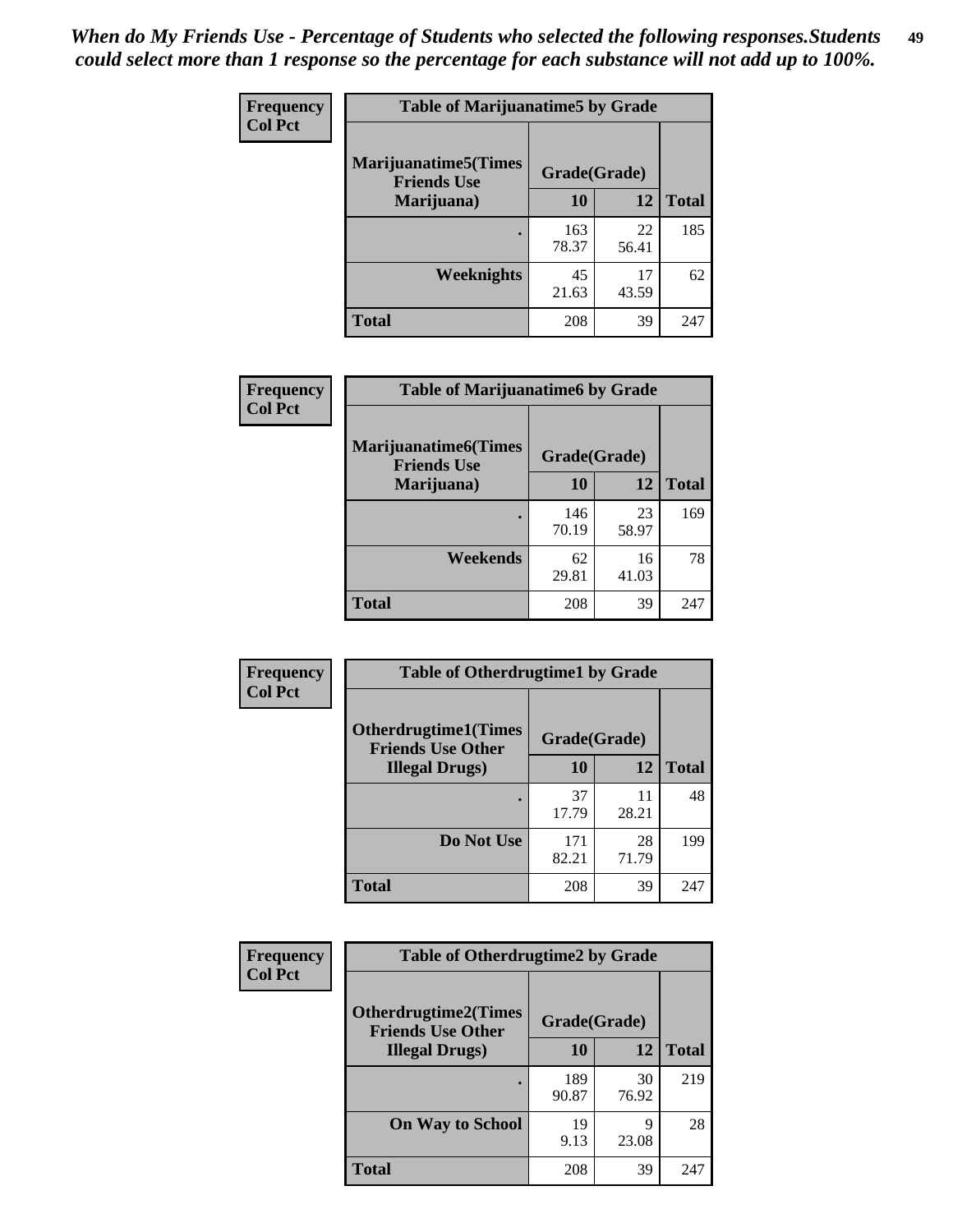| <b>Frequency</b> | <b>Table of Otherdrugtime3 by Grade</b>          |              |             |              |
|------------------|--------------------------------------------------|--------------|-------------|--------------|
| <b>Col Pct</b>   | Otherdrugtime3(Times<br><b>Friends Use Other</b> | Grade(Grade) |             |              |
|                  | <b>Illegal Drugs</b> )                           | 10           | 12          | <b>Total</b> |
|                  |                                                  | 189<br>90.87 | 32<br>82.05 | 221          |
|                  | <b>During School</b>                             | 19<br>9.13   | 7<br>17.95  | 26           |
|                  | Total                                            | 208          | 39          | 247          |

| Frequency      | <b>Table of Otherdrugtime4 by Grade</b>                         |              |             |              |
|----------------|-----------------------------------------------------------------|--------------|-------------|--------------|
| <b>Col Pct</b> | <b>Otherdrugtime4(Times</b><br><b>Friends Use Other Illegal</b> | Grade(Grade) |             |              |
|                | Drugs)                                                          | 10           | 12          | <b>Total</b> |
|                | $\bullet$                                                       | 192<br>92.31 | 30<br>76.92 | 222          |
|                | <b>On Way Home From School</b>                                  | 16<br>7.69   | 9<br>23.08  | 25           |
|                | <b>Total</b>                                                    | 208          | 39          | 247          |

| <b>Frequency</b> | <b>Table of Otherdrugtime5 by Grade</b>                  |              |             |              |
|------------------|----------------------------------------------------------|--------------|-------------|--------------|
| <b>Col Pct</b>   | <b>Otherdrugtime5</b> (Times<br><b>Friends Use Other</b> | Grade(Grade) |             |              |
|                  | <b>Illegal Drugs</b> )                                   | 10           | 12          | <b>Total</b> |
|                  |                                                          | 187<br>89.90 | 29<br>74.36 | 216          |
|                  | Weeknights                                               | 21<br>10.10  | 10<br>25.64 | 31           |
|                  | Total                                                    | 208          | 39          | 247          |

| <b>Frequency</b> | <b>Table of Otherdrugtime6 by Grade</b>                 |              |             |              |
|------------------|---------------------------------------------------------|--------------|-------------|--------------|
| <b>Col Pct</b>   | <b>Otherdrugtime6(Times</b><br><b>Friends Use Other</b> | Grade(Grade) |             |              |
|                  | <b>Illegal Drugs</b> )                                  | 10           | 12          | <b>Total</b> |
|                  |                                                         | 172<br>82.69 | 28<br>71.79 | 200          |
|                  | Weekends                                                | 36<br>17.31  | 11<br>28.21 | 47           |
|                  | Total                                                   | 208          | 39          | 247          |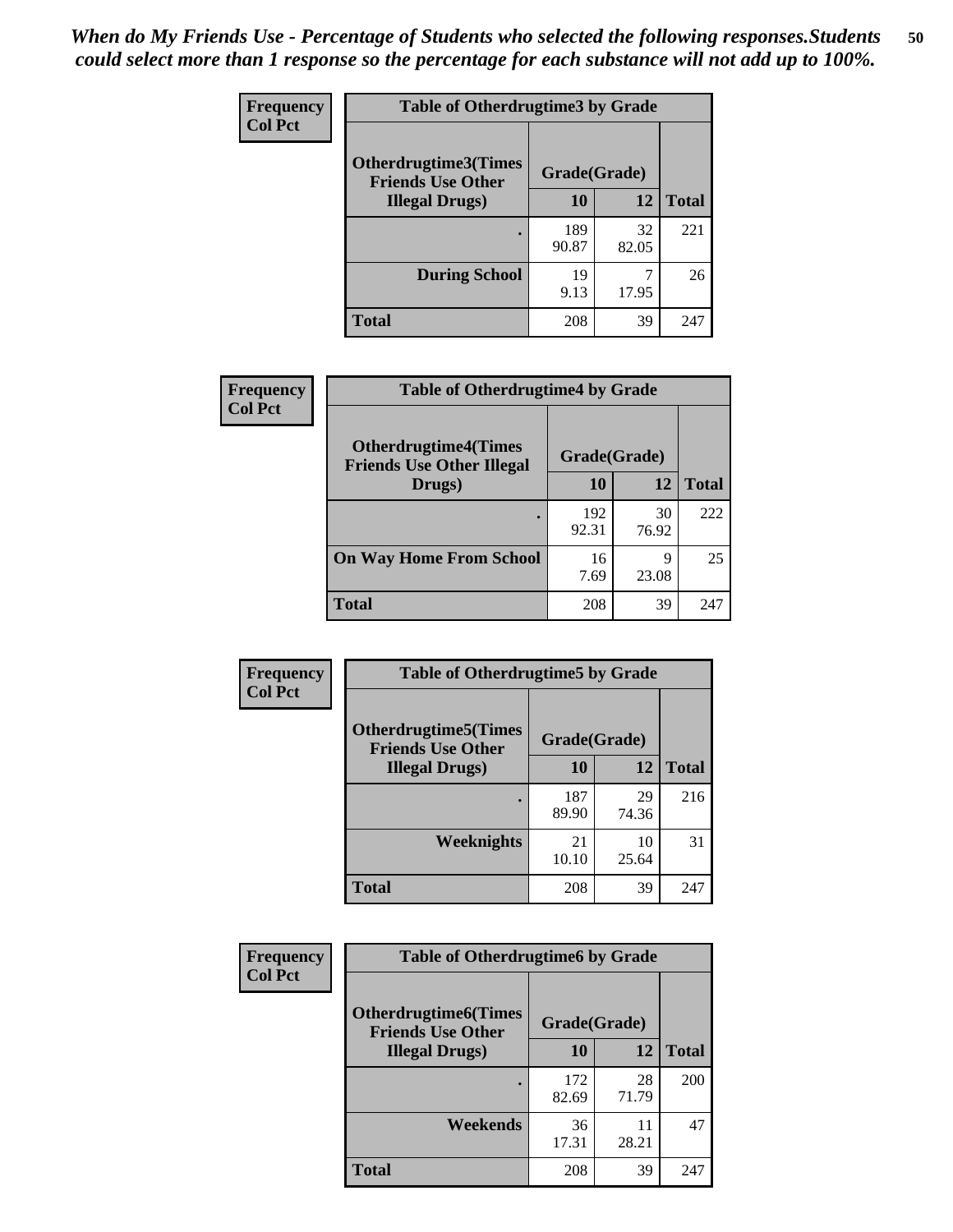| Frequency      | <b>Table of Educationalcohol by Grade</b>                                                                  |              |             |              |
|----------------|------------------------------------------------------------------------------------------------------------|--------------|-------------|--------------|
| <b>Col Pct</b> | Educationalcohol(I<br>have been taught<br>about alcohol,<br>tobacco,<br>and other drugs<br>within the last | Grade(Grade) |             |              |
|                | year at school)                                                                                            | 10           | 12          | <b>Total</b> |
|                | <b>Yes</b>                                                                                                 | 186<br>89.42 | 17<br>43.59 | 203          |
|                | N <sub>0</sub>                                                                                             | 22<br>10.58  | 22<br>56.41 | 44           |
|                | <b>Total</b>                                                                                               | 208          | 39          | 247          |

| Frequency      | <b>Table of Eversmoked by Grade</b> |              |             |              |
|----------------|-------------------------------------|--------------|-------------|--------------|
| <b>Col Pct</b> | Eversmoked(I<br>have smoked         | Grade(Grade) |             |              |
|                | a cigarette)                        | 10           | 12          | <b>Total</b> |
|                | <b>Yes</b>                          | 71<br>34.13  | 21<br>53.85 | 92           |
|                | N <sub>0</sub>                      | 137<br>65.87 | 18<br>46.15 | 155          |
|                | <b>Total</b>                        | 208          | 39          | 247          |

| Frequency<br><b>Col Pct</b> | <b>Table of Drovedrinking by Grade</b>                                                         |              |             |              |
|-----------------------------|------------------------------------------------------------------------------------------------|--------------|-------------|--------------|
|                             | Drovedrinking(In<br>the past 30 days I<br>have driven a car<br>or other vehicle<br>while I was | Grade(Grade) |             |              |
|                             | drinking alcohol)                                                                              | 10           | 12          | <b>Total</b> |
|                             | <b>Yes</b>                                                                                     | 3.37         | 2.56        | 8            |
|                             | N <sub>0</sub>                                                                                 | 201<br>96.63 | 38<br>97.44 | 239          |
|                             | <b>Total</b>                                                                                   | 208          | 39          | 247          |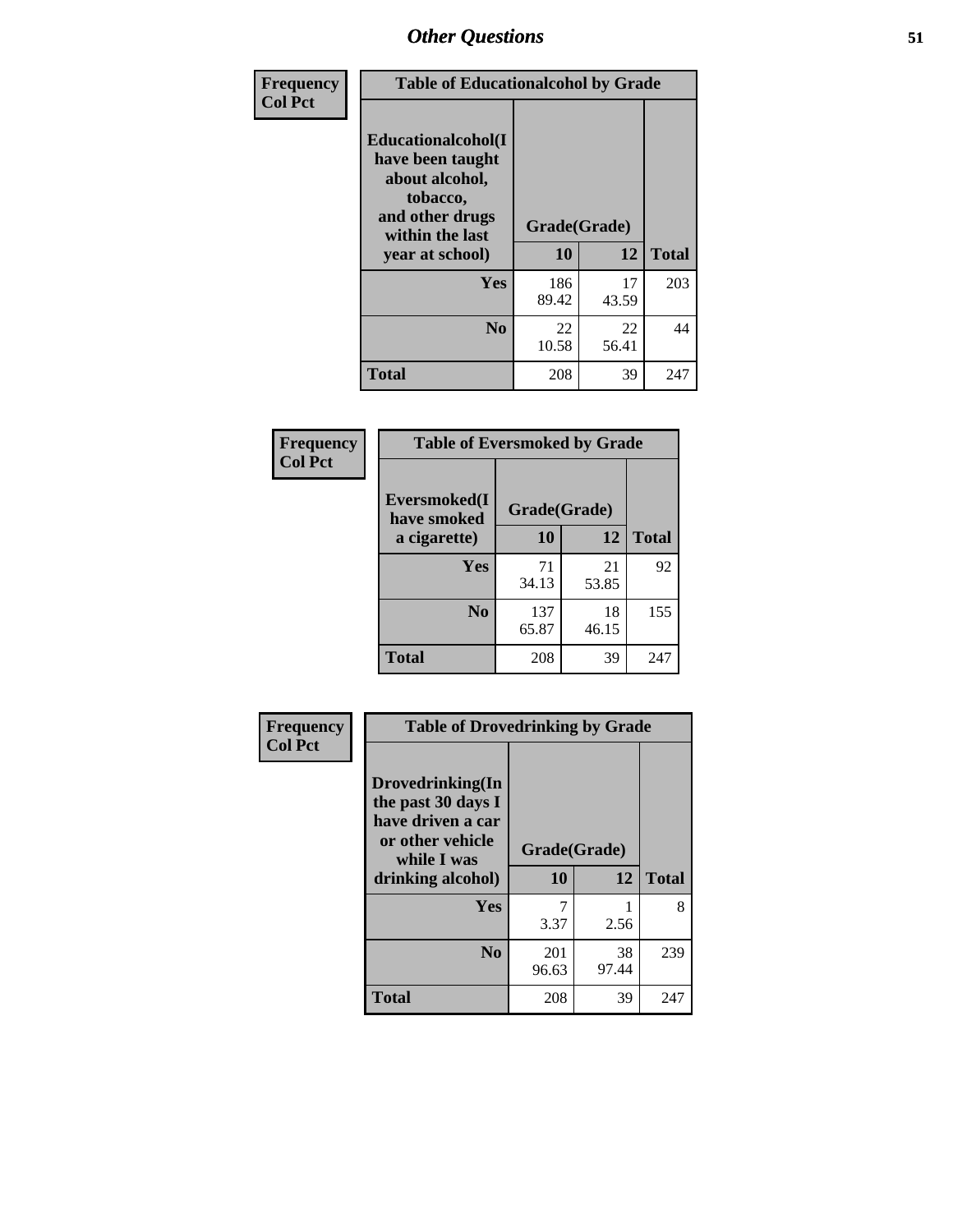| Frequency<br><b>Col Pct</b> | <b>Table of Rodedrinking by Grade</b>                                                                             |              |             |              |
|-----------------------------|-------------------------------------------------------------------------------------------------------------------|--------------|-------------|--------------|
|                             | <b>Rodedrinking(In</b><br>the past 30 days<br>I have ridden in<br>a car with a<br>driver who had<br>been drinking | Grade(Grade) |             |              |
|                             | alcohol)                                                                                                          | 10           | 12          | <b>Total</b> |
|                             | Yes                                                                                                               | 27<br>12.98  | 6<br>15.38  | 33           |
|                             | N <sub>0</sub>                                                                                                    | 181<br>87.02 | 33<br>84.62 | 214          |
|                             | <b>Total</b>                                                                                                      | 208          | 39          | 247          |

#### **Frequency Col Pct**

| <b>Table of Drugsschool by Grade</b>                                                                                      |              |       |              |
|---------------------------------------------------------------------------------------------------------------------------|--------------|-------|--------------|
| <b>Drugsschool</b> (During<br>the past 12 months,<br>I have been offered,<br>sold,<br>or given illegal<br>drugs on school | Grade(Grade) |       |              |
| property)                                                                                                                 | 10           | 12    | <b>Total</b> |
|                                                                                                                           |              |       |              |
| Yes                                                                                                                       | 44           |       | 51           |
|                                                                                                                           | 21.15        | 17.95 |              |
| N <sub>0</sub>                                                                                                            | 164          | 32    | 196          |
|                                                                                                                           | 78.85        | 82.05 |              |

| Frequency      | <b>Table of Helpbullied by Grade</b>                 |              |             |              |
|----------------|------------------------------------------------------|--------------|-------------|--------------|
| <b>Col Pct</b> | $Helpb$ ullied $(I$<br>would help<br>someone who was | Grade(Grade) |             |              |
|                | being bullied)                                       | <b>10</b>    | 12          | <b>Total</b> |
|                | <b>Strongly Agree</b>                                | 100<br>48.08 | 23<br>58.97 | 123          |
|                | <b>Somewhat Agree</b>                                | 79<br>37.98  | 10<br>25.64 | 89           |
|                | <b>Somewhat Disagree</b>                             | 20<br>9.62   | 2<br>5.13   | 22           |
|                | <b>Strongly Disagree</b>                             | 9<br>4.33    | 4<br>10.26  | 13           |
|                | <b>Total</b>                                         | 208          | 39          | 247          |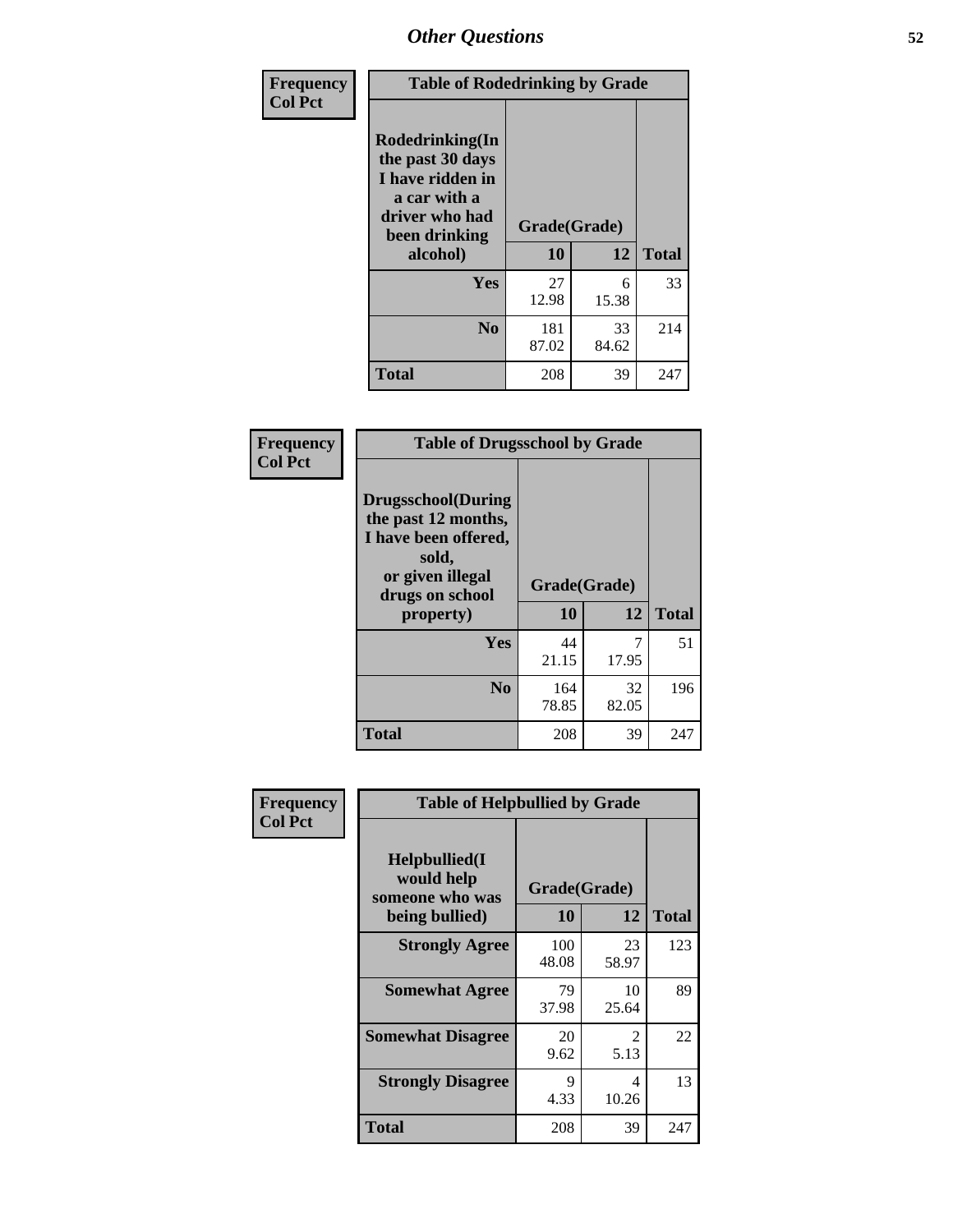| <b>Frequency</b> |  |
|------------------|--|
| <b>Row Pct</b>   |  |
|                  |  |

| <b>Table of Grade by Bingedrinking</b> |                             |                                                                                                         |              |                          |                        |                               |                   |              |
|----------------------------------------|-----------------------------|---------------------------------------------------------------------------------------------------------|--------------|--------------------------|------------------------|-------------------------------|-------------------|--------------|
|                                        |                             | Bingedrinking(I have drunk five or more<br>drinks of alcohol at one sitting during the<br>last 30 days) |              |                          |                        |                               |                   |              |
| Grade(Grade)                           | $\mathbf{0}$<br><b>Days</b> | 1 or<br>2<br>days                                                                                       | 3 to<br>days | <b>6 to</b><br>9<br>days | 10<br>to<br>19<br>days | <b>20</b><br>to<br>29<br>days | All<br>30<br>days | <b>Total</b> |
| 10                                     | 177<br>85.10                | 6<br>2.88                                                                                               | 5<br>2.40    | 4<br>1.92                | 9<br>4.33              | 3<br>1.44                     | 4<br>1.92         | 208          |
| 12                                     | 33                          | $\theta$                                                                                                | $\Omega$     | $\theta$                 |                        |                               | 4                 | 39           |
|                                        | 84.62                       | 0.00                                                                                                    | 0.00         | 0.00                     | 2.56                   | 2.56                          | 10.26             |              |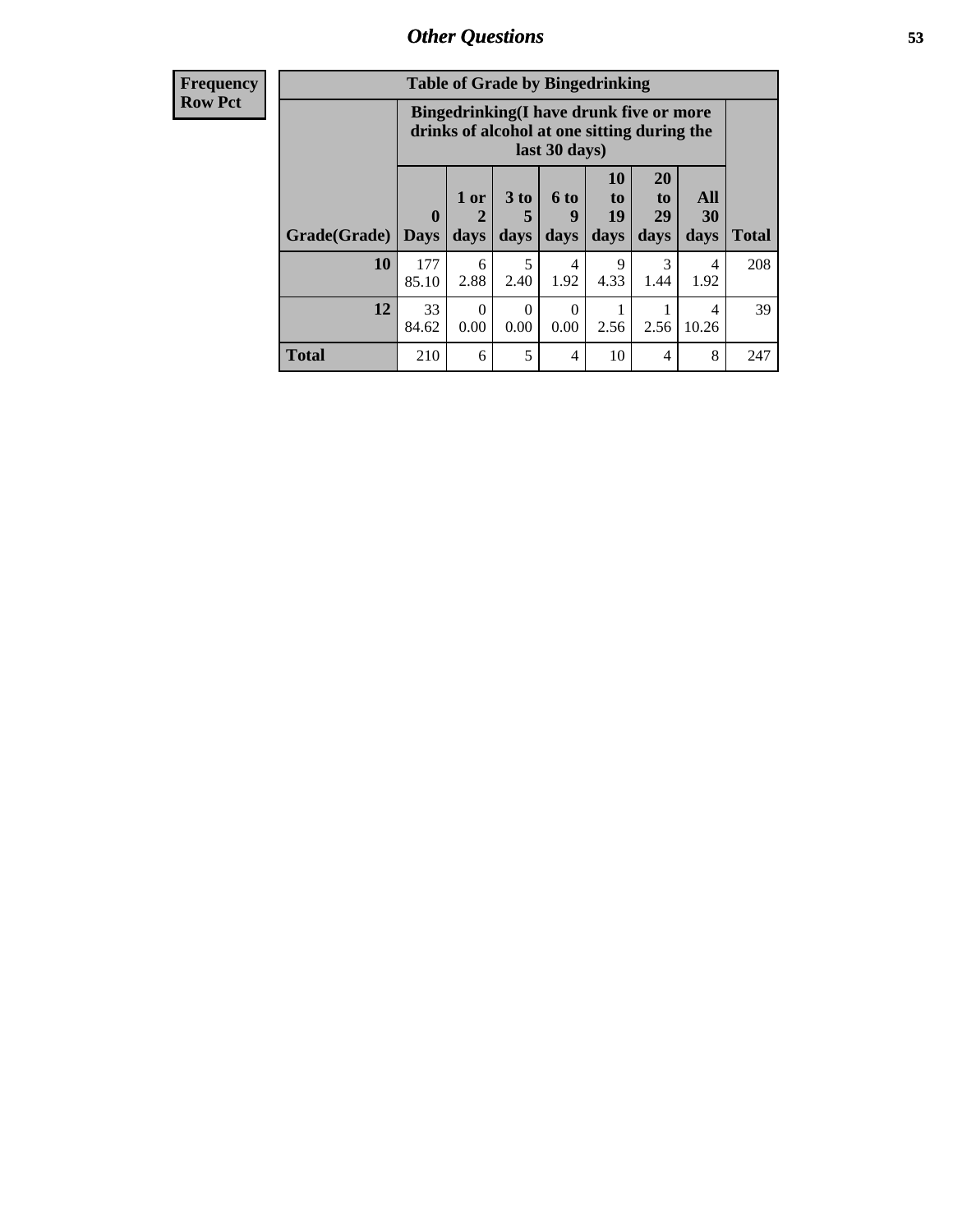## *Nutrition* **54**

| <b>Frequency</b> |
|------------------|
| <b>Row Pct</b>   |

| <b>Table of Grade by Dairy</b> |                          |                                                                 |                                    |                                    |              |  |  |  |
|--------------------------------|--------------------------|-----------------------------------------------------------------|------------------------------------|------------------------------------|--------------|--|--|--|
|                                |                          | Dairy (I eat at least 3 servings of dairy<br>products each day) |                                    |                                    |              |  |  |  |
| Grade(Grade)                   | <b>Strongly</b><br>Agree | Somewhat  <br>Agree                                             | <b>Somewhat</b><br><b>Disagree</b> | <b>Strongly</b><br><b>Disagree</b> | <b>Total</b> |  |  |  |
| 10                             | 51<br>24.52              | 82<br>39.42                                                     | 50<br>24.04                        | 25<br>12.02                        | 208          |  |  |  |
| 12                             | 8<br>20.51               | 13<br>33.33                                                     | 10<br>25.64                        | 8<br>20.51                         | 39           |  |  |  |
| <b>Total</b>                   | 59                       | 95                                                              | 60                                 | 33                                 | 247          |  |  |  |

| Frequency      |  |
|----------------|--|
| <b>Row Pct</b> |  |

| <b>Table of Grade by Fruitveg</b> |                          |                                                                          |                                               |                                    |              |  |  |  |
|-----------------------------------|--------------------------|--------------------------------------------------------------------------|-----------------------------------------------|------------------------------------|--------------|--|--|--|
|                                   |                          | Fruitveg(I eat at least 5 servings of fruits<br>and vegetables each day) |                                               |                                    |              |  |  |  |
| Grade(Grade)                      | <b>Strongly</b><br>Agree | Agree                                                                    | <b>Somewhat   Somewhat</b><br><b>Disagree</b> | <b>Strongly</b><br><b>Disagree</b> | <b>Total</b> |  |  |  |
| 10                                | 20<br>9.62               | 76<br>36.54                                                              | 72<br>34.62                                   | 40<br>19.23                        | 208          |  |  |  |
| 12                                | 4<br>10.26               | 9<br>23.08                                                               | 14<br>35.90                                   | 12<br>30.77                        | 39           |  |  |  |
| <b>Total</b>                      | 24                       | 85                                                                       | 86                                            | 52                                 | 247          |  |  |  |

| <b>Frequency</b> | <b>Table of Grade by Cafeteriahealthy</b> |                                                                       |             |                                      |                                    |              |  |
|------------------|-------------------------------------------|-----------------------------------------------------------------------|-------------|--------------------------------------|------------------------------------|--------------|--|
| <b>Row Pct</b>   |                                           | Cafeteriahealthy (School meals in my<br>school cafeteria are healthy) |             |                                      |                                    |              |  |
|                  | Grade(Grade)                              | <b>Strongly</b><br>Agree                                              | Agree       | Somewhat Somewhat<br><b>Disagree</b> | <b>Strongly</b><br><b>Disagree</b> | <b>Total</b> |  |
|                  | 10                                        | 12<br>5.77                                                            | 49<br>23.56 | 53<br>25.48                          | 94<br>45.19                        | 208          |  |
|                  | 12                                        | 4<br>10.26                                                            | 5<br>12.82  | Q<br>23.08                           | 21<br>53.85                        | 39           |  |
|                  | Total                                     | 16                                                                    | 54          | 62                                   | 115                                | 247          |  |

| <b>Frequency</b> |
|------------------|
| <b>Row Pct</b>   |

| <b>Table of Grade by Cafeterianutrition</b>                                               |                          |                   |                             |                                    |              |  |  |
|-------------------------------------------------------------------------------------------|--------------------------|-------------------|-----------------------------|------------------------------------|--------------|--|--|
| <b>Cafeterianutrition</b> (Facts about nutrition<br>are available in my school cafeteria) |                          |                   |                             |                                    |              |  |  |
| Grade(Grade)                                                                              | <b>Strongly</b><br>Agree | Somewhat<br>Agree | <b>Somewhat</b><br>Disagree | <b>Strongly</b><br><b>Disagree</b> | <b>Total</b> |  |  |
| 10                                                                                        | 18<br>8.65               | 47<br>22.60       | 58<br>27.88                 | 85<br>40.87                        | 208          |  |  |
| 12                                                                                        | 3<br>7.69                | 10<br>25.64       | 6<br>15.38                  | 20<br>51.28                        | 39           |  |  |
| <b>Total</b>                                                                              | 21                       | 57                | 64                          | 105                                | 247          |  |  |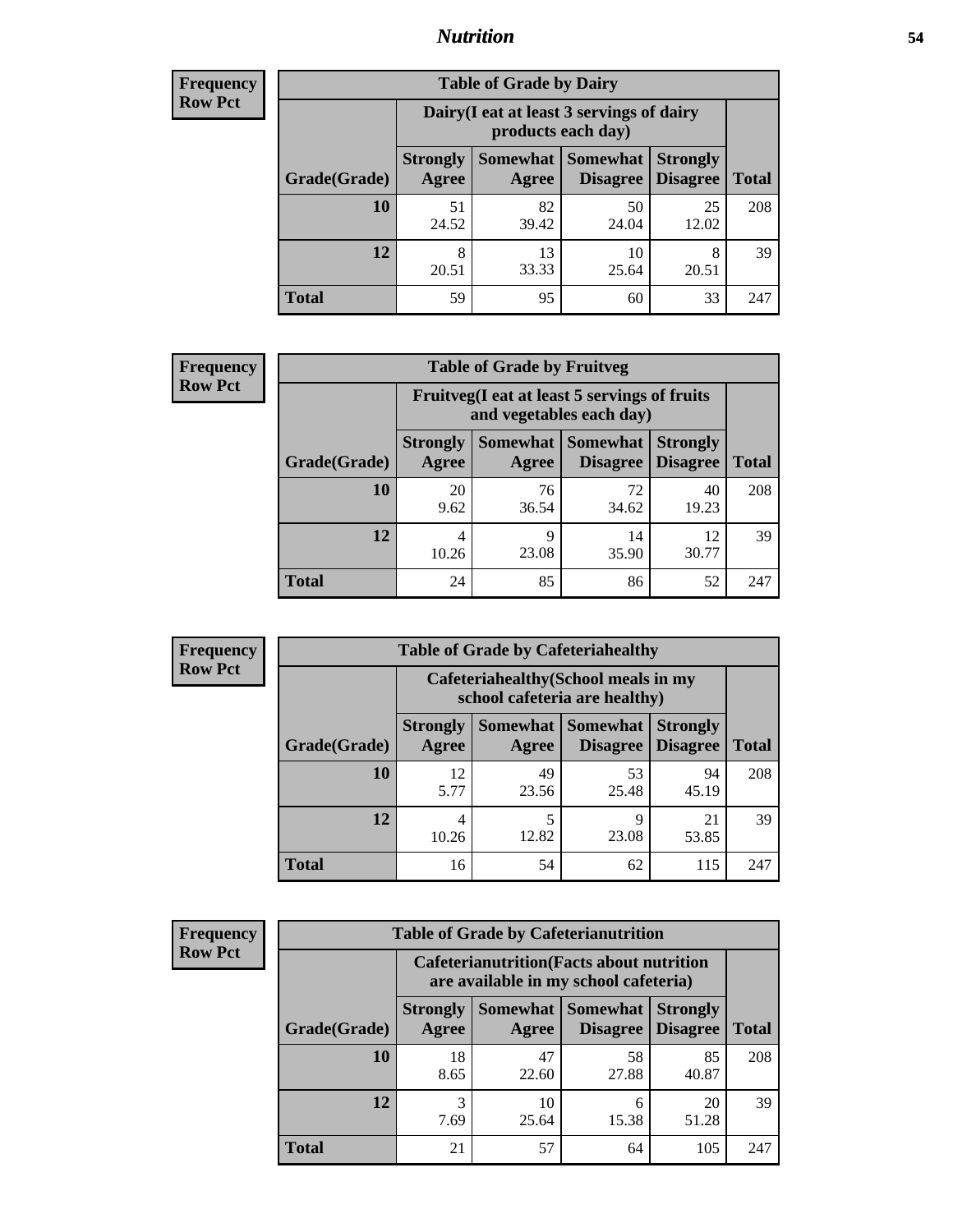## *Nutrition* **55**

| <b>Frequency</b> |
|------------------|
| Row Pct          |

| <b>Table of Grade by Schoollunch</b> |                          |                                                                 |                             |                                    |              |  |  |  |
|--------------------------------------|--------------------------|-----------------------------------------------------------------|-----------------------------|------------------------------------|--------------|--|--|--|
|                                      |                          | Schoollunch(I eat school lunch three or<br>more times per week) |                             |                                    |              |  |  |  |
| Grade(Grade)                         | <b>Strongly</b><br>Agree | Somewhat<br>Agree                                               | <b>Somewhat</b><br>Disagree | <b>Strongly</b><br><b>Disagree</b> | <b>Total</b> |  |  |  |
| 10                                   | 99<br>47.60              | 41<br>19.71                                                     | 21<br>10.10                 | 47<br>22.60                        | 208          |  |  |  |
| 12                                   | 18<br>46.15              | 6<br>15.38                                                      | 3<br>7.69                   | 12<br>30.77                        | 39           |  |  |  |
| <b>Total</b>                         | 117                      | 47                                                              | 24                          | 59                                 | 247          |  |  |  |

| <b>Frequency</b> |  |
|------------------|--|
| <b>Row Pct</b>   |  |

| <b>Table of Grade by Foodchoices</b> |                                                                            |             |                                        |                                    |              |  |  |
|--------------------------------------|----------------------------------------------------------------------------|-------------|----------------------------------------|------------------------------------|--------------|--|--|
|                                      | <b>Foodchoices</b> (I make healthy food choices in<br>my school cafeteria) |             |                                        |                                    |              |  |  |
| Grade(Grade)                         | <b>Strongly</b><br>Agree                                                   | Agree       | Somewhat   Somewhat<br><b>Disagree</b> | <b>Strongly</b><br><b>Disagree</b> | <b>Total</b> |  |  |
| 10                                   | 27<br>12.98                                                                | 83<br>39.90 | 43<br>20.67                            | 55<br>26.44                        | 208          |  |  |
| 12                                   | 6<br>15.38                                                                 | 6<br>15.38  | 17.95                                  | 20<br>51.28                        | 39           |  |  |
| <b>Total</b>                         | 33                                                                         | 89          | 50                                     | 75                                 | 247          |  |  |

| <b>Frequency</b> |              | <b>Table of Grade by Wholewheat</b>                                                                         |                     |                                    |                                    |              |  |
|------------------|--------------|-------------------------------------------------------------------------------------------------------------|---------------------|------------------------------------|------------------------------------|--------------|--|
| <b>Row Pct</b>   |              | Wholewheat (There are whole wheat and<br>multigrain breads and cereals available in<br>my school cafeteria) |                     |                                    |                                    |              |  |
|                  | Grade(Grade) | <b>Strongly</b><br>Agree                                                                                    | Somewhat  <br>Agree | <b>Somewhat</b><br><b>Disagree</b> | <b>Strongly</b><br><b>Disagree</b> | <b>Total</b> |  |
|                  | 10           | 40<br>19.23                                                                                                 | 65<br>31.25         | 47<br>22.60                        | 56<br>26.92                        | 208          |  |
|                  | 12           | ⇁<br>17.95                                                                                                  | 10<br>25.64         | 10<br>25.64                        | 12<br>30.77                        | 39           |  |
|                  | <b>Total</b> | 47                                                                                                          | 75                  | 57                                 | 68                                 | 247          |  |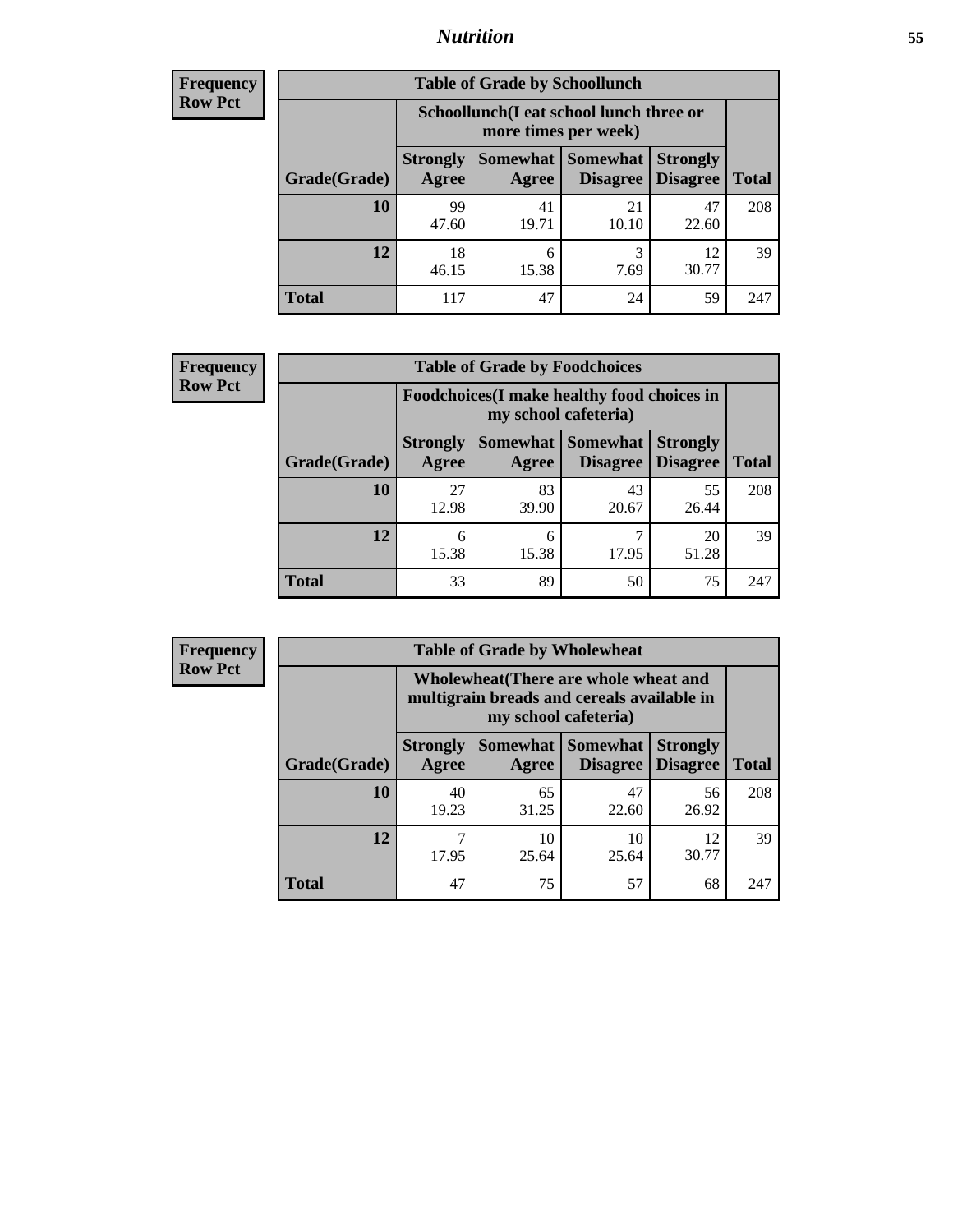## *Nutrition* **56**

**Frequency Row Pct**

| <b>Table of Grade by Healthyvending</b> |                                                                                                                                               |                          |                                    |                                    |              |  |
|-----------------------------------------|-----------------------------------------------------------------------------------------------------------------------------------------------|--------------------------|------------------------------------|------------------------------------|--------------|--|
|                                         | Healthyvending (If only healthy snacks and<br>beverages were available in the vending<br>machines during the school day,<br>I would buy them) |                          |                                    |                                    |              |  |
| Grade(Grade)                            | <b>Strongly</b><br>Agree                                                                                                                      | <b>Somewhat</b><br>Agree | <b>Somewhat</b><br><b>Disagree</b> | <b>Strongly</b><br><b>Disagree</b> | <b>Total</b> |  |
| 10                                      | 39<br>18.75                                                                                                                                   | 57<br>27.40              | 33<br>15.87                        | 79<br>37.98                        | 208          |  |
| 12                                      | 9<br>23.08                                                                                                                                    | 6<br>15.38               | 9<br>23.08                         | 15<br>38.46                        | 39           |  |
| Total                                   | 48                                                                                                                                            | 63                       | 42                                 | 94                                 | 247          |  |

**Frequency Row Pct**

| <b>Table of Grade by Schoolbreakfast</b> |                                                                                                                                         |             |                                        |                                    |              |  |
|------------------------------------------|-----------------------------------------------------------------------------------------------------------------------------------------|-------------|----------------------------------------|------------------------------------|--------------|--|
|                                          | Schoolbreakfast (If breakfast were<br>available at school,<br>but outside the cafeteria,<br>I would eat breakfast at school more often) |             |                                        |                                    |              |  |
| Grade(Grade)                             | <b>Strongly</b><br>Agree                                                                                                                | Agree       | Somewhat   Somewhat<br><b>Disagree</b> | <b>Strongly</b><br><b>Disagree</b> | <b>Total</b> |  |
| 10                                       | 64<br>30.77                                                                                                                             | 73<br>35.10 | 35<br>16.83                            | 36<br>17.31                        | 208          |  |
| 12                                       | 19<br>48.72                                                                                                                             | 9<br>23.08  | 4<br>10.26                             | 17.95                              | 39           |  |
| <b>Total</b>                             | 83                                                                                                                                      | 82          | 39                                     | 43                                 | 247          |  |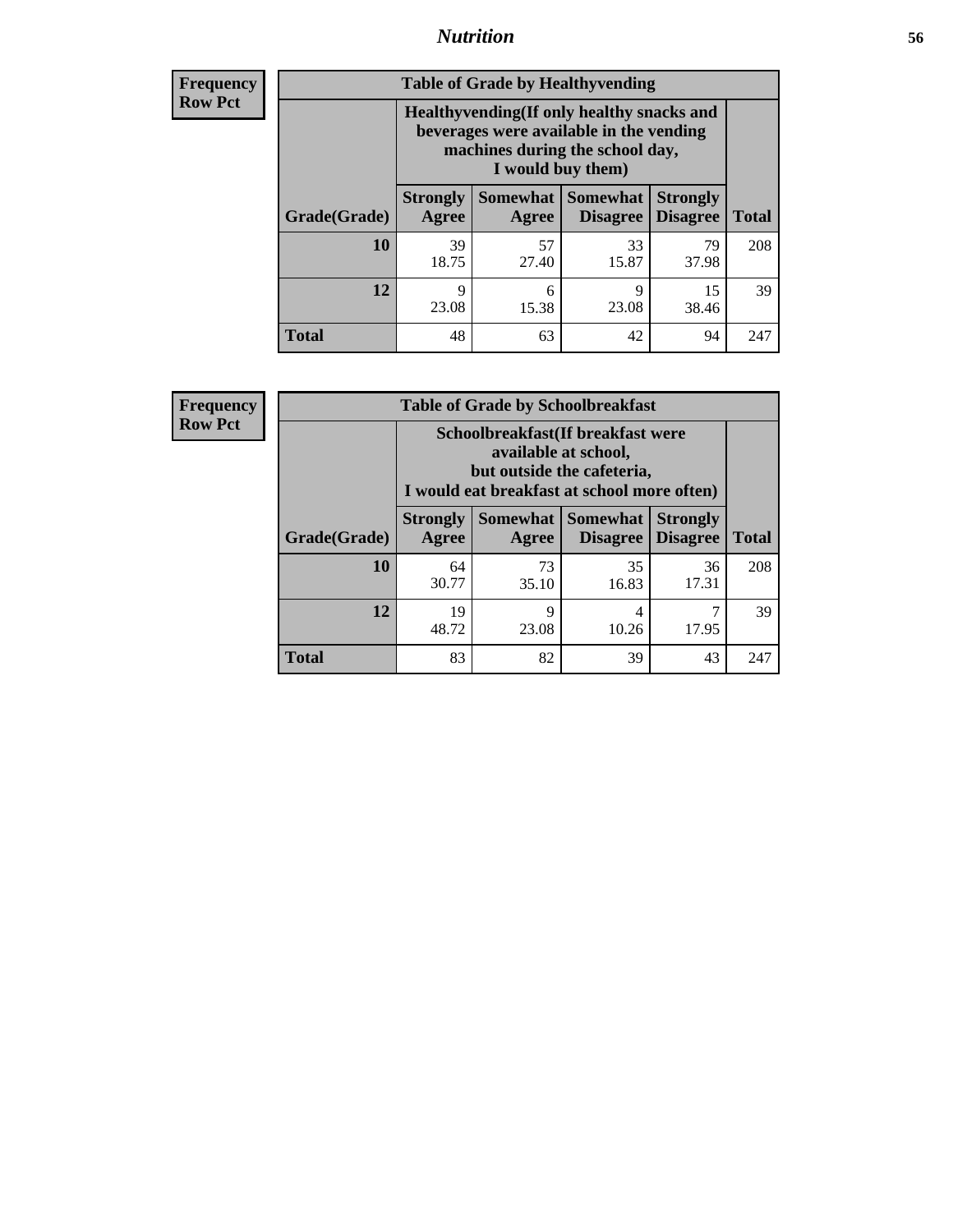| Frequency<br><b>Col Pct</b> | <b>Table of Educationaids by Grade</b>                                                                    |                    |             |              |  |
|-----------------------------|-----------------------------------------------------------------------------------------------------------|--------------------|-------------|--------------|--|
|                             | <b>Educationaids</b> (I<br>have been<br>taught about<br><b>HIV/AIDS</b> at<br>school in the<br>past year) | Grade(Grade)<br>10 | 12          | <b>Total</b> |  |
|                             | Yes                                                                                                       | 190<br>91.35       | 16<br>41.03 | 206          |  |
|                             | N <sub>0</sub>                                                                                            | 18<br>8.65         | 23<br>58.97 | 41           |  |
|                             | <b>Total</b>                                                                                              | 208                | 39          | 247          |  |

| <b>Frequency</b> | <b>Table of Educationcharacter by Grade</b>                 |              |             |              |
|------------------|-------------------------------------------------------------|--------------|-------------|--------------|
| <b>Col Pct</b>   | Educationcharacter(I<br>have been taught<br>about character |              |             |              |
|                  | education in the past                                       | Grade(Grade) |             |              |
|                  | year at school)                                             | 10           | 12          | <b>Total</b> |
|                  | Yes                                                         | 160<br>76.92 | 20<br>51.28 | 180          |
|                  | N <sub>0</sub>                                              | 48<br>23.08  | 19<br>48.72 | 67           |
|                  | <b>Total</b>                                                | 208          | 39          | 247          |

| Frequency      | <b>Table of Gradcoach1 by Grade</b> |              |             |              |
|----------------|-------------------------------------|--------------|-------------|--------------|
| <b>Col Pct</b> | Gradcoach1(I<br>know who my         | Grade(Grade) |             |              |
|                | <b>Graduation</b><br>Coach is)      | 10           | 12          | <b>Total</b> |
|                | Yes                                 | 25<br>12.02  | 17<br>43.59 | 42           |
|                | N <sub>0</sub>                      | 183<br>87.98 | 22<br>56.41 | 205          |
|                | <b>Total</b>                        | 208          | 39          | 247          |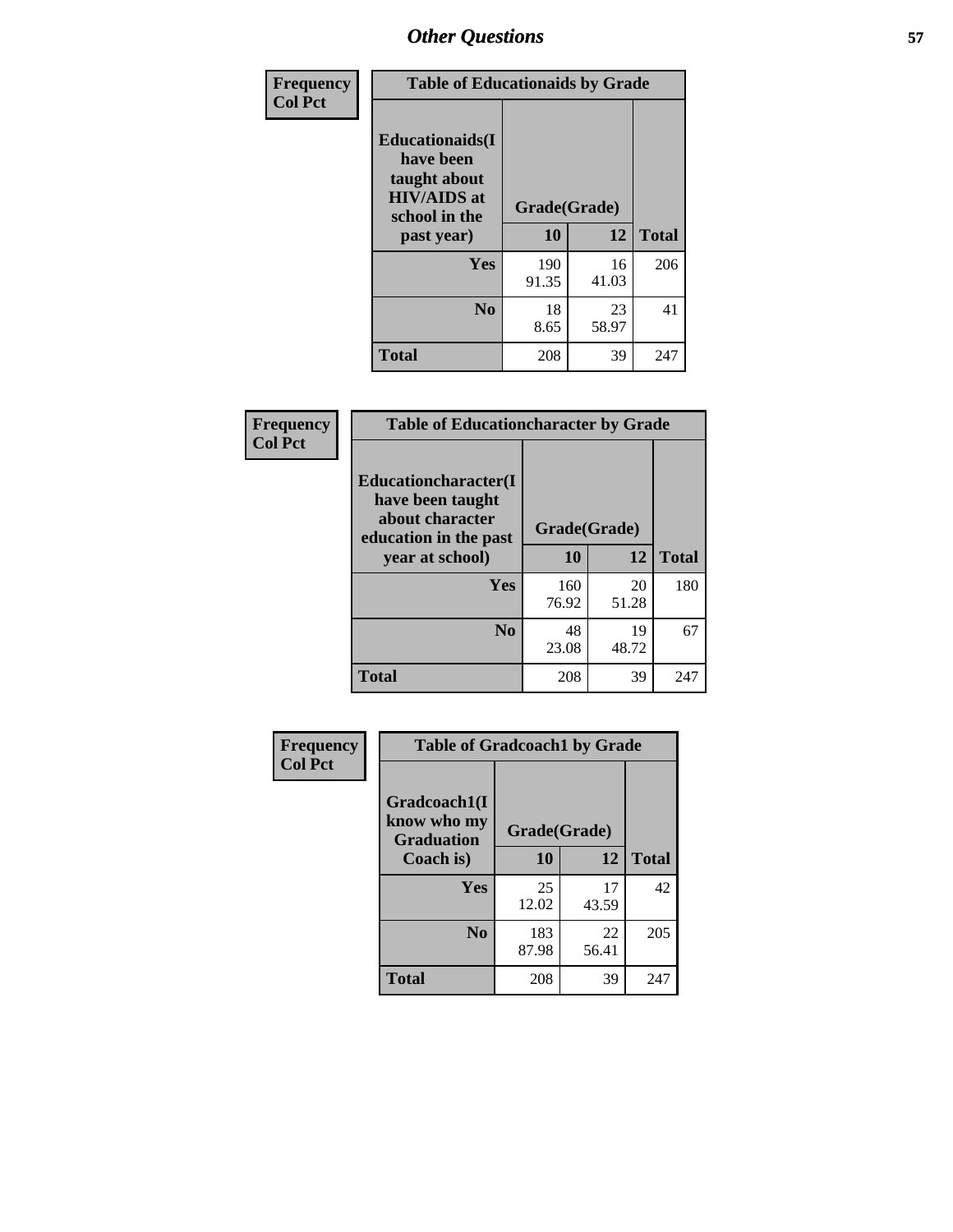| Frequency      | <b>Table of Gradcoach2 by Grade</b> |              |             |              |
|----------------|-------------------------------------|--------------|-------------|--------------|
| <b>Col Pct</b> | Gradcoach2(I<br>have                |              |             |              |
|                | contacted my<br><b>Graduation</b>   | Grade(Grade) |             |              |
|                | Coach)                              | 10           | 12          | <b>Total</b> |
|                | Yes                                 | 8<br>3.85    | 8<br>20.51  | 16           |
|                | N <sub>0</sub>                      | 200<br>96.15 | 31<br>79.49 | 231          |
|                | <b>Total</b>                        | 208          | 39          | 247          |

| <b>Frequency</b><br><b>Col Pct</b> | <b>Table of Gradcoach3 by Grade</b>                                         |              |             |              |
|------------------------------------|-----------------------------------------------------------------------------|--------------|-------------|--------------|
|                                    | Gradcoach3(I<br>have received<br>assistance<br>from my<br><b>Graduation</b> | Grade(Grade) |             |              |
|                                    | Coach)                                                                      | 10           | 12          | <b>Total</b> |
|                                    | Yes                                                                         | 8<br>3.85    | 5<br>12.82  | 13           |
|                                    | N <sub>0</sub>                                                              | 50<br>24.04  | 3<br>7.69   | 53           |
|                                    | Don't know                                                                  | 150<br>72.12 | 31<br>79.49 | 181          |
|                                    | <b>Total</b>                                                                | 208          | 39          | 247          |

| Frequency      | <b>Table of Selfharm by Grade</b>                                                                                                                                                      |                    |             |              |
|----------------|----------------------------------------------------------------------------------------------------------------------------------------------------------------------------------------|--------------------|-------------|--------------|
| <b>Col Pct</b> | <b>Selfharm</b> (During<br>the past 12<br>months,<br>I harmed myself<br>on purpose<br><b>Suicideconsider</b><br>During the past<br>12 months,<br>I seriously<br>considered<br>suicide) | Grade(Grade)<br>10 | 12          | <b>Total</b> |
|                | Yes                                                                                                                                                                                    | 20<br>9.62         | 2<br>5.13   | 22           |
|                | N <sub>0</sub>                                                                                                                                                                         | 188<br>90.38       | 37<br>94.87 | 225          |
|                | Total                                                                                                                                                                                  | 208                | 39          | 247          |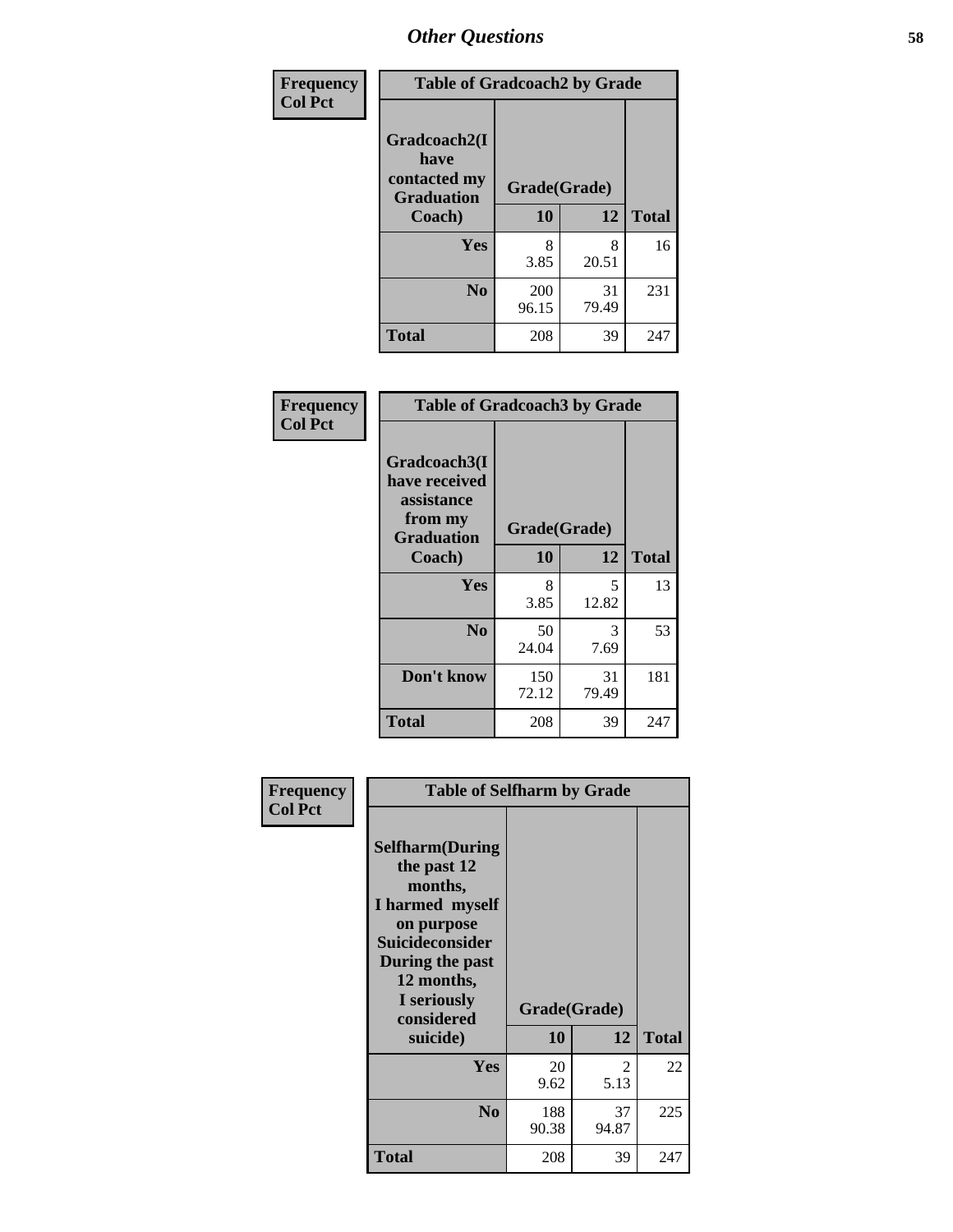| <b>Frequency</b> | <b>Table of Suicideconsider by Grade</b> |              |             |              |
|------------------|------------------------------------------|--------------|-------------|--------------|
| <b>Col Pct</b>   |                                          | Grade(Grade) |             |              |
|                  | Suicideconsider                          | <b>10</b>    | 12          | <b>Total</b> |
|                  | Yes                                      | 14<br>6.73   | 4<br>10.26  | 18           |
|                  | N <sub>0</sub>                           | 194<br>93.27 | 35<br>89.74 | 229          |
|                  | Total                                    | 208          | 39          | 247          |

| Frequency<br><b>Col Pct</b> | <b>Table of Suicideattempt by Grade</b>              |              |             |              |
|-----------------------------|------------------------------------------------------|--------------|-------------|--------------|
|                             | Suicideattempt(I<br>have attempted<br>suicide in the | Grade(Grade) |             |              |
|                             | last year)                                           | 10           | 12          | <b>Total</b> |
|                             | Yes                                                  | 15<br>7.21   | 3<br>7.69   | 18           |
|                             | N <sub>0</sub>                                       | 193<br>92.79 | 36<br>92.31 | 229          |
|                             | <b>Total</b>                                         | 208          | 39          | 247          |

| Frequency      | <b>Table of Instantmessaged by Grade</b>               |              |             |              |
|----------------|--------------------------------------------------------|--------------|-------------|--------------|
| <b>Col Pct</b> | Instantmessaged(I<br>have instant<br>messaged people I | Grade(Grade) |             |              |
|                | do not even know)                                      | 10           | 12          | <b>Total</b> |
|                | Yes                                                    | 75<br>36.06  | 13<br>33.33 | 88           |
|                | N <sub>0</sub>                                         | 133<br>63.94 | 26<br>66.67 | 159          |
|                | <b>Total</b>                                           | 208          | 39          | 247          |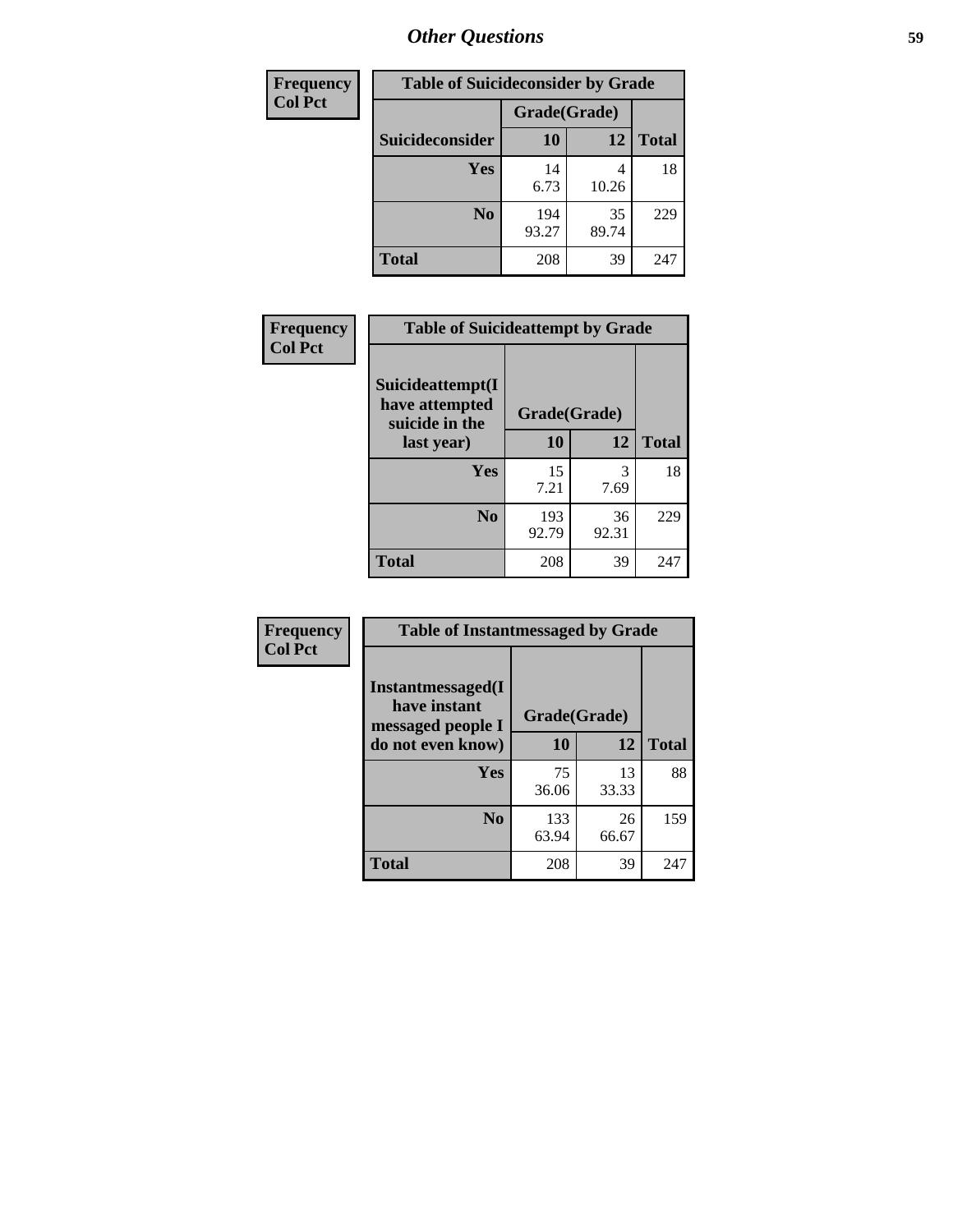| Frequency      | <b>Table of Getsalong by Grade</b>                          |              |             |              |  |  |  |
|----------------|-------------------------------------------------------------|--------------|-------------|--------------|--|--|--|
| <b>Col Pct</b> | <b>Getsalong</b> (I get<br>along with other<br>students and | Grade(Grade) |             |              |  |  |  |
|                | adults)                                                     | 10           | 12          | <b>Total</b> |  |  |  |
|                | <b>Strongly Agree</b>                                       | 93<br>44.71  | 17<br>43.59 | 110          |  |  |  |
|                | <b>Somewhat Agree</b>                                       | 93<br>44.71  | 15<br>38.46 | 108          |  |  |  |
|                | <b>Somewhat Disagree</b>                                    | 16<br>7.69   | 3<br>7.69   | 19           |  |  |  |
|                | <b>Strongly Disagree</b>                                    | 6<br>2.88    | 4<br>10.26  | 10           |  |  |  |
|                | <b>Total</b>                                                | 208          | 39          | 247          |  |  |  |

| Frequency      | <b>Table of Safehome by Grade</b> |                           |             |              |  |  |  |
|----------------|-----------------------------------|---------------------------|-------------|--------------|--|--|--|
| <b>Col Pct</b> | Safehome(I feel<br>safe at home)  | Grade(Grade)<br><b>10</b> | 12          | <b>Total</b> |  |  |  |
|                | <b>Strongly Agree</b>             | 148<br>71.15              | 27<br>69.23 | 175          |  |  |  |
|                | <b>Somewhat Agree</b>             | 45<br>21.63               | 10<br>25.64 | 55           |  |  |  |
|                | <b>Somewhat Disagree</b>          | 8<br>3.85                 | 2.56        | 9            |  |  |  |
|                | <b>Strongly Disagree</b>          | 7<br>3.37                 | 2.56        | 8            |  |  |  |
|                | <b>Total</b>                      | 208                       | 39          | 247          |  |  |  |

| Frequency<br><b>Col Pct</b> | <b>Table of Adulttalk by Grade</b>                                                                 |                    |             |              |  |  |  |  |
|-----------------------------|----------------------------------------------------------------------------------------------------|--------------------|-------------|--------------|--|--|--|--|
|                             | <b>Adulttalk</b> (I<br>know an<br>adult at<br>school that<br>I can talk<br>with if I<br>need help) | Grade(Grade)<br>10 | 12          | <b>Total</b> |  |  |  |  |
|                             |                                                                                                    |                    |             |              |  |  |  |  |
|                             | <b>Yes</b>                                                                                         | 150<br>72.12       | 25<br>64.10 | 175          |  |  |  |  |
|                             | N <sub>0</sub>                                                                                     | 58<br>27.88        | 14<br>35.90 | 72           |  |  |  |  |
|                             | <b>Total</b>                                                                                       | 208                | 39          | 247          |  |  |  |  |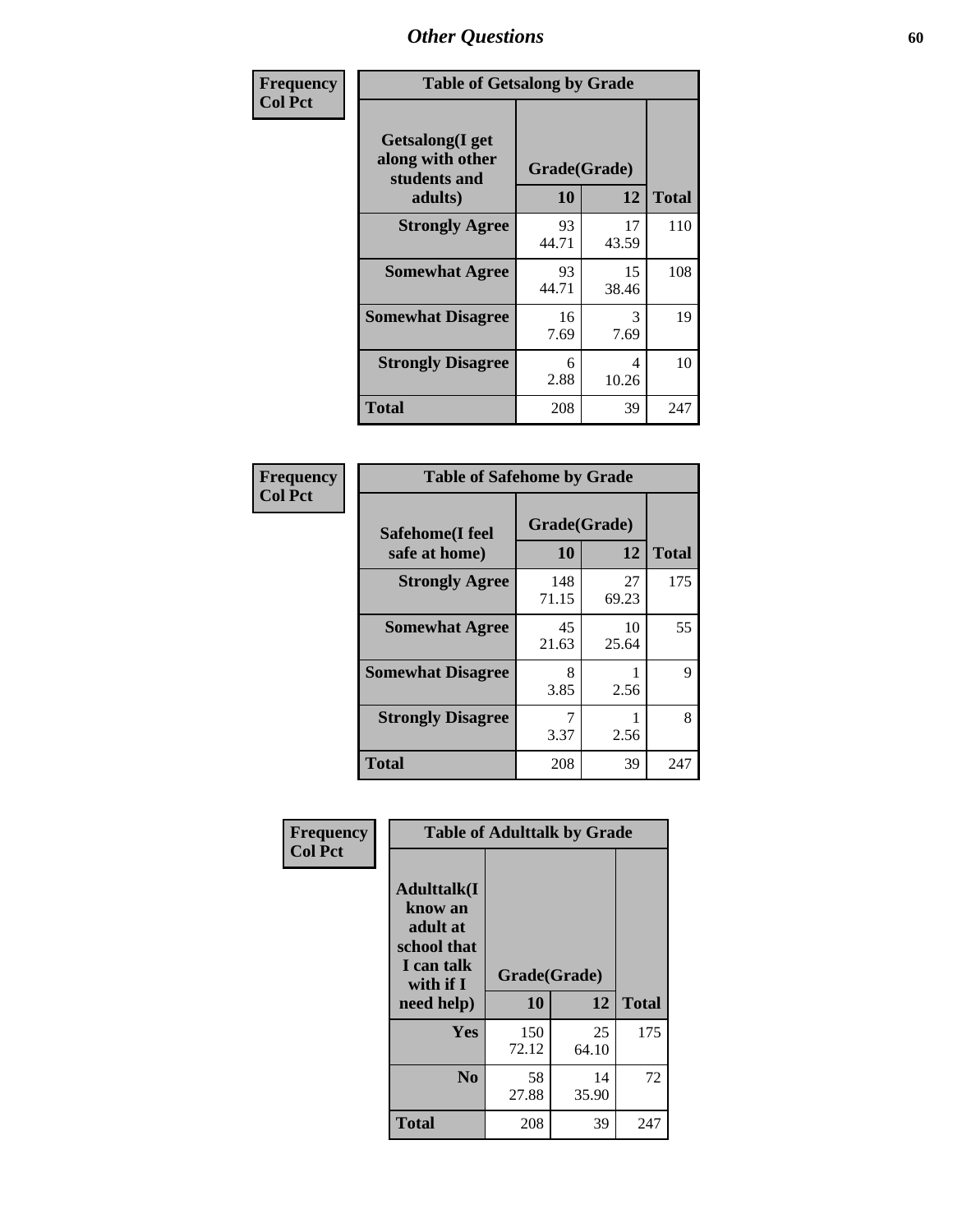**Frequency Row Pct**

| <b>Table of Grade by Tytime</b> |             |                                                                                                                              |             |             |             |            |     |  |  |  |
|---------------------------------|-------------|------------------------------------------------------------------------------------------------------------------------------|-------------|-------------|-------------|------------|-----|--|--|--|
|                                 |             | Tvtime (On an average school day,<br>how much unsupervised time do I spend watching TV)                                      |             |             |             |            |     |  |  |  |
| Grade(Grade)   None             |             | <b>Less that</b><br>$2 - 3$<br>$4 - 5$<br>$6+$<br>hour/day   hour/day   hours/day<br>  hours/day   hours/day<br><b>Total</b> |             |             |             |            |     |  |  |  |
| 10                              | 22<br>10.58 | 56<br>26.92                                                                                                                  | 43<br>20.67 | 46<br>22.12 | 23<br>11.06 | 18<br>8.65 | 208 |  |  |  |
| 12                              | 8<br>20.51  | 17.95                                                                                                                        | 10.26       | 12<br>30.77 | 10.26       | 10.26      | 39  |  |  |  |
| <b>Total</b>                    | 30          | 63                                                                                                                           | 47          | 58          | 27          | 22         | 247 |  |  |  |

**Frequency Row Pct**

| <b>Table of Grade by Computertime</b> |             |                                                                                                   |             |                      |                      |                   |              |  |  |  |
|---------------------------------------|-------------|---------------------------------------------------------------------------------------------------|-------------|----------------------|----------------------|-------------------|--------------|--|--|--|
|                                       |             | Computertime (On an average school day,<br>how much unsupervised time do I spend on the computer) |             |                      |                      |                   |              |  |  |  |
| Grade(Grade)                          | None        | <b>Less that</b><br>hour/day                                                                      | hour/day    | $2 - 3$<br>hours/day | $4 - 5$<br>hours/day | $6+$<br>hours/day | <b>Total</b> |  |  |  |
| 10                                    | 31<br>14.90 | 44<br>21.15                                                                                       | 37<br>17.79 | 54<br>25.96          | 29<br>13.94          | 13<br>6.25        | 208          |  |  |  |
| 12                                    | 4<br>10.26  | 8<br>10<br>6<br>20.51<br>15.38<br>17.95<br>10.26<br>25.64                                         |             |                      |                      |                   |              |  |  |  |
| <b>Total</b>                          | 35          | 52                                                                                                | 43          | 64                   | 36                   | 17                | 247          |  |  |  |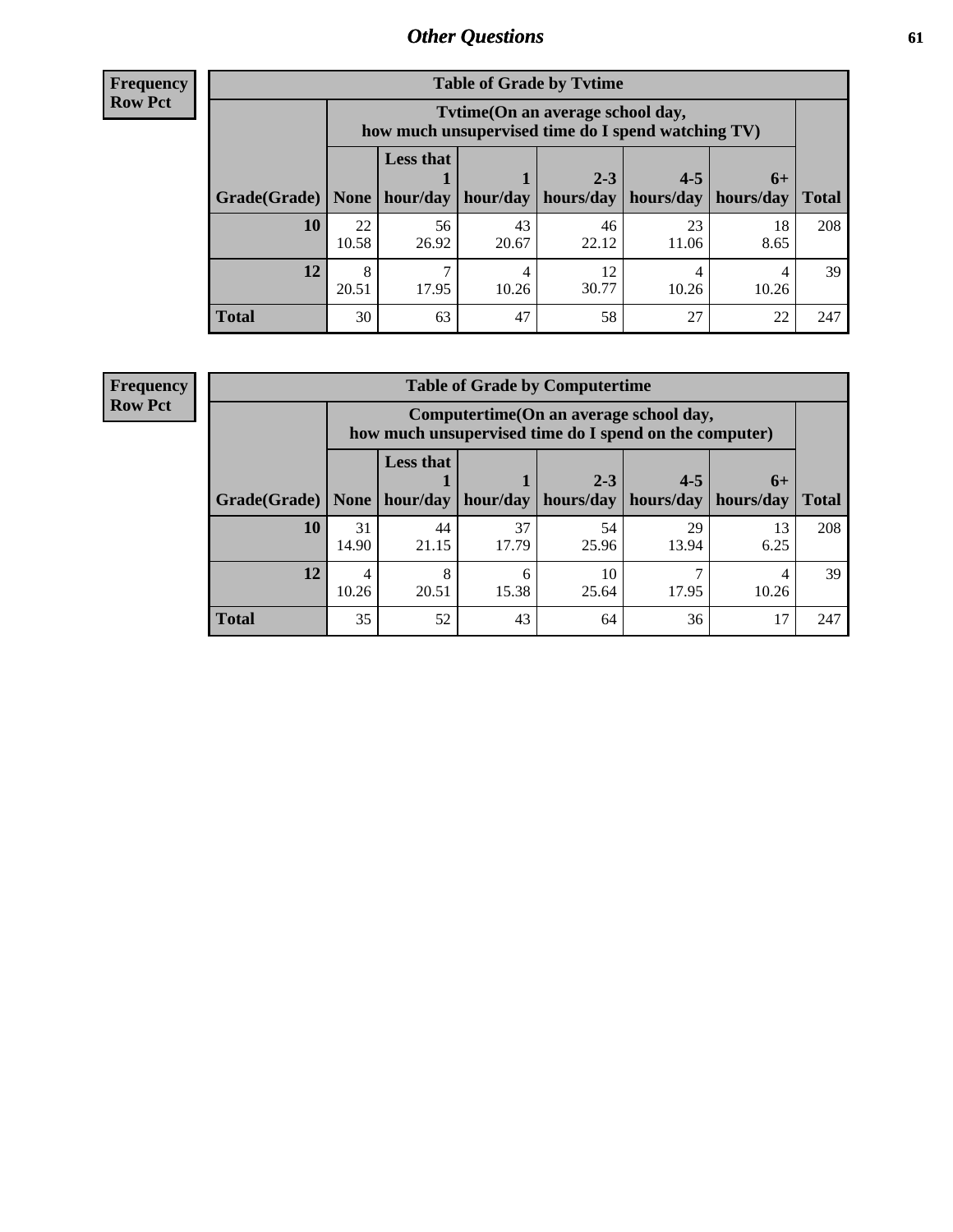#### *Questions about Driving Laws* **62** *Driving Questions were asked only of high school students.*

| <b>Frequency</b> |
|------------------|
| <b>Row Pct</b>   |

| <b>Table of Grade by License1</b> |                              |                                                                                                                                           |                |           |               |              |  |  |  |  |
|-----------------------------------|------------------------------|-------------------------------------------------------------------------------------------------------------------------------------------|----------------|-----------|---------------|--------------|--|--|--|--|
|                                   |                              | License1(During the first 6 months of driving<br>with a provisional license,<br>the only passengers who can ride with the<br>driver are:) |                |           |               |              |  |  |  |  |
| Grade(Grade)                      | <b>Parent or</b><br>Guardian | Family<br><b>Members</b>                                                                                                                  | <b>Friends</b> | Anyone    | Don't<br>Know | <b>Total</b> |  |  |  |  |
| 10                                | 41<br>19.71                  | 123<br>59.13                                                                                                                              | 4<br>1.92      | 8<br>3.85 | 32<br>15.38   | 208          |  |  |  |  |
| 12                                | 12.82                        | 2<br>30<br>76.92<br>2.56<br>5.13<br>2.56                                                                                                  |                |           |               |              |  |  |  |  |
| Total                             | 46                           | 153                                                                                                                                       | 5              | 10        | 33            | 247          |  |  |  |  |

| <b>Frequency</b> |                                                                                                                      | <b>Table of Grade by License2</b> |                              |                         |                                                      |                      |              |  |
|------------------|----------------------------------------------------------------------------------------------------------------------|-----------------------------------|------------------------------|-------------------------|------------------------------------------------------|----------------------|--------------|--|
| <b>Row Pct</b>   | License $2(17 \text{ yr})$ old drivers with a<br>provisional driver's license cannot<br>drive between the hours of:) |                                   |                              |                         |                                                      |                      |              |  |
|                  | Grade(Grade)                                                                                                         | <b>Midnight</b><br>to 6am         | 1am<br>t <sub>0</sub><br>5am | 1am<br>to<br><b>6am</b> | N <sub>0</sub><br>curfew<br>for $17$<br>vear<br>olds | Don't<br><b>Know</b> | <b>Total</b> |  |
|                  | 10                                                                                                                   | 123<br>59.13                      | 13<br>6.25                   | 17<br>8.17              | 12<br>5.77                                           | 43<br>20.67          | 208          |  |
|                  | 12                                                                                                                   | 31<br>79.49                       | $\overline{c}$<br>5.13       | $\mathfrak{D}$<br>5.13  | 2.56                                                 | 3<br>7.69            | 39           |  |
|                  | <b>Total</b>                                                                                                         | 154                               | 15                           | 19                      | 13                                                   | 46                   | 247          |  |

| Frequency      |              | <b>Table of Grade by License3</b> |                                                                                        |                        |            |             |               |              |  |  |
|----------------|--------------|-----------------------------------|----------------------------------------------------------------------------------------|------------------------|------------|-------------|---------------|--------------|--|--|
| <b>Row Pct</b> |              |                                   | License3(For drivers under the age of 21,<br>what level of alcohol is considered DUI?) |                        |            |             |               |              |  |  |
|                | Grade(Grade) | Any<br><b>Amount</b>              | 0.02                                                                                   | 0.04                   | 0.06       | 0.08        | Don't<br>know | <b>Total</b> |  |  |
|                | <b>10</b>    | 47<br>22.60                       | 58<br>27.88                                                                            | 21<br>10.10            | 12<br>5.77 | 24<br>11.54 | 46<br>22.12   | 208          |  |  |
|                | 12           | 12<br>30.77                       | 11<br>28.21                                                                            | $\mathfrak{D}$<br>5.13 | 2.56       | 17.95       | 6<br>15.38    | 39           |  |  |
|                | <b>Total</b> | 59                                | 69                                                                                     | 23                     | 13         | 31          | 52            | 247          |  |  |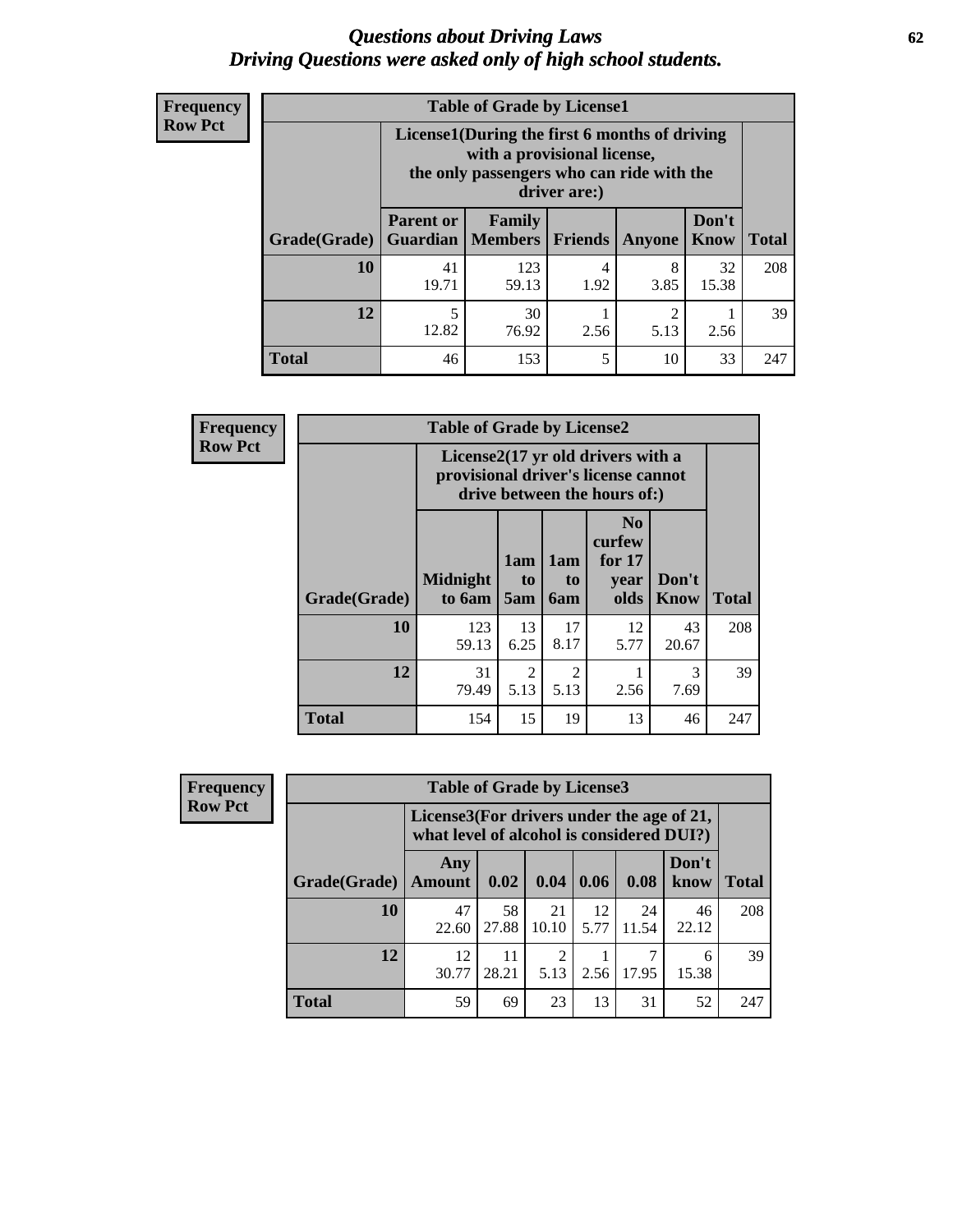#### *Questions about Driving Laws* **63** *Driving Questions were asked only of high school students.*

**Frequency Row Pct**

| <b>Table of Grade by License4</b> |                         |                                                                                                                                                                                                                                                                                       |             |            |            |             |     |  |  |
|-----------------------------------|-------------------------|---------------------------------------------------------------------------------------------------------------------------------------------------------------------------------------------------------------------------------------------------------------------------------------|-------------|------------|------------|-------------|-----|--|--|
|                                   |                         | License4(A driver under 21 automatically<br>loses his/her license if caught exceeding the<br>posted speet limit by:)<br>Can't<br>lose<br><b>Depends</b><br>license<br>$15+$<br>$25+$<br>$35+$<br>Don't<br>for<br><b>on</b><br><b>Total</b><br>mph<br>speeding<br>mph<br>know<br>judge |             |            |            |             |     |  |  |
| Grade(Grade)                      | mph                     |                                                                                                                                                                                                                                                                                       |             |            |            |             |     |  |  |
| 10                                | 43<br>20.67             | 37<br>17.79                                                                                                                                                                                                                                                                           | 24<br>11.54 | 20<br>9.62 | 15<br>7.21 | 69<br>33.17 | 208 |  |  |
| 12                                | $\overline{7}$<br>17.95 | 13<br>12<br>2<br>$\overline{4}$<br>5.13<br>33.33<br>10.26<br>2.56<br>30.77                                                                                                                                                                                                            |             |            |            |             |     |  |  |
| <b>Total</b>                      | 50                      | 50                                                                                                                                                                                                                                                                                    | 28          | 21         | 17         | 81          | 247 |  |  |

| Frequency<br><b>Row Pct</b> | <b>Table of Grade by License5</b> |             |                                                                                                                                      |                     |              |
|-----------------------------|-----------------------------------|-------------|--------------------------------------------------------------------------------------------------------------------------------------|---------------------|--------------|
|                             |                                   |             | License5(A)<br>Georgia teenager<br>with family<br>connections or a<br>good lawyer can<br>break a teen<br>driving law and<br>license) | keep their driver's |              |
|                             | Grade(Grade)                      | <b>Yes</b>  | N <sub>0</sub>                                                                                                                       | Don't<br>know       | <b>Total</b> |
|                             | 10                                | 21<br>10.10 | 99<br>47.60                                                                                                                          | 88<br>42.31         | 208          |
|                             | 12                                | 9<br>23.08  | 19<br>48.72                                                                                                                          | 11<br>28.21         | 39           |
|                             | Total                             | 30          | 118                                                                                                                                  | 99                  | 247          |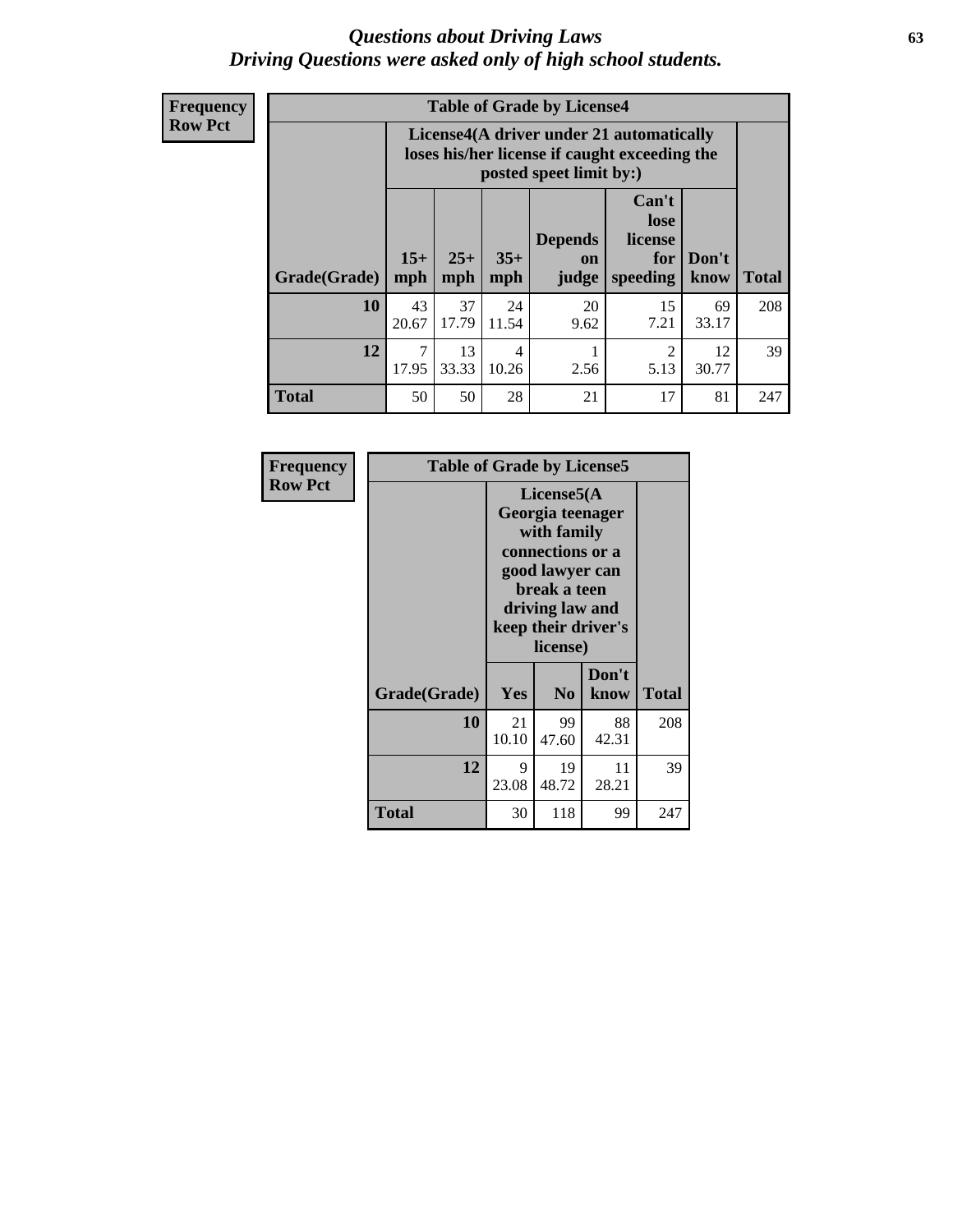#### *Questions about Driving Laws* **64** *Driving Questions were asked only of high school students.*

| <b>Frequency</b> | <b>Table of Grade by License6</b> |                                                                                                                                                 |                |               |              |
|------------------|-----------------------------------|-------------------------------------------------------------------------------------------------------------------------------------------------|----------------|---------------|--------------|
| <b>Row Pct</b>   |                                   | License <sub>6</sub> (I know a<br>friend or<br>classmate that<br>broke a teen<br>driving law,<br>but was allowed to<br>keep his/her<br>license) |                |               |              |
|                  | Grade(Grade)                      | Yes                                                                                                                                             | N <sub>0</sub> | Don't<br>know | <b>Total</b> |
|                  | 10                                | 38<br>18.27                                                                                                                                     | 91<br>43.75    | 79<br>37.98   | 208          |
|                  | 12                                | 16<br>8<br>15<br>41.03<br>20.51<br>38.46                                                                                                        |                |               | 39           |
|                  | <b>Total</b>                      | 54                                                                                                                                              | 99             | 94            | 247          |

| <b>Frequency</b> |              |                                                                             | <b>Table of Grade by License7</b>                                                             |                                                   |                        |              |  |
|------------------|--------------|-----------------------------------------------------------------------------|-----------------------------------------------------------------------------------------------|---------------------------------------------------|------------------------|--------------|--|
| <b>Row Pct</b>   |              |                                                                             | License7(A student under the age of 18 cam loser<br>his/her driving privileges if he or she:) |                                                   |                        |              |  |
|                  | Grade(Grade) | <b>Have</b><br>more than<br>10<br>unexcused<br>absences<br>per school<br>yr | Drop out<br>without  <br>graduating                                                           | <b>Bring</b><br>alcohol/drugs/weapon<br>to school | All of<br>the<br>above | <b>Total</b> |  |
|                  | 10           | 31<br>14.90                                                                 | 21<br>10.10                                                                                   | 11<br>5.29                                        | 145<br>69.71           | 208          |  |
|                  | 12           | 5<br>12.82                                                                  | 2.56                                                                                          | $\theta$<br>0.00                                  | 33<br>84.62            | 39           |  |
|                  | <b>Total</b> | 36                                                                          | 22                                                                                            | 11                                                | 178                    | 247          |  |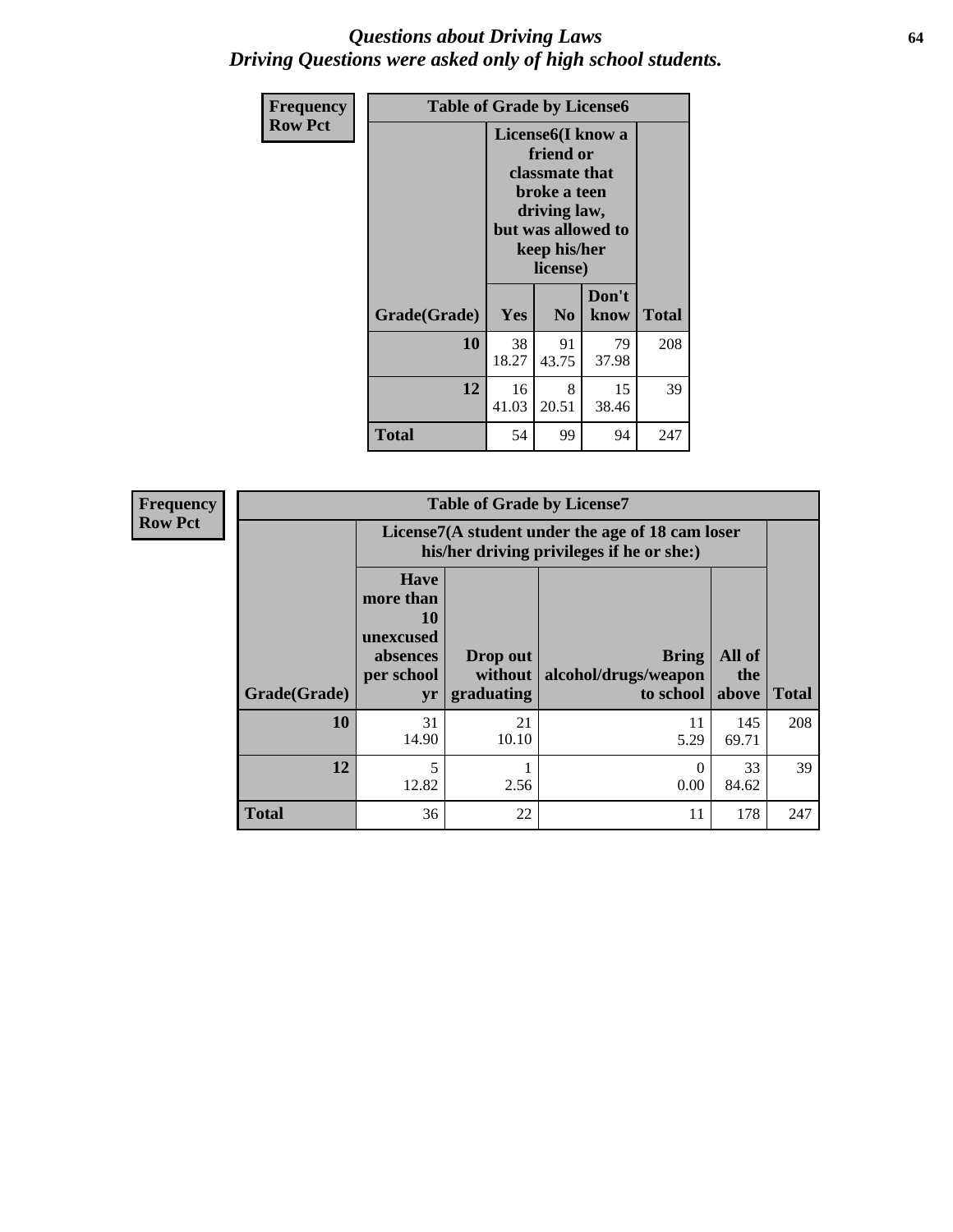# *Select Results by Gender* **65**

| Frequency      | <b>Table of SchoolClimate2 by Gender</b>          |                                 |             |              |
|----------------|---------------------------------------------------|---------------------------------|-------------|--------------|
| <b>Col Pct</b> | SchoolClimate2(I<br>feel successful at<br>school) | Gender(Gender)<br><b>Female</b> | <b>Male</b> | <b>Total</b> |
|                | <b>Strongly Agree</b>                             | 22<br>16.92                     | 34<br>29.06 | 56           |
|                | <b>Somewhat Agree</b>                             | 85<br>65.38                     | 66<br>56.41 | 151          |
|                | <b>Somewhat Disagree</b>                          | 18<br>13.85                     | 12<br>10.26 | 30           |
|                | <b>Strongly Disagree</b>                          | 5<br>3.85                       | 5.<br>4.27  | 10           |
|                | <b>Total</b>                                      | 130                             | 117         | 247          |

| <b>Frequency</b> | <b>Table of SchoolClimate6 by Gender</b>                 |                                 |             |              |
|------------------|----------------------------------------------------------|---------------------------------|-------------|--------------|
| <b>Col Pct</b>   | <b>SchoolClimate6(Teachers</b><br>treat me with respect) | Gender(Gender)<br><b>Female</b> | <b>Male</b> | <b>Total</b> |
|                  | <b>Strongly Agree</b>                                    | 29<br>22.31                     | 32<br>27.35 | 61           |
|                  | <b>Somewhat Agree</b>                                    | 61<br>46.92                     | 46<br>39.32 | 107          |
|                  | <b>Somewhat Disagree</b>                                 | 20<br>15.38                     | 24<br>20.51 | 44           |
|                  | <b>Strongly Disagree</b>                                 | 20<br>15.38                     | 15<br>12.82 | 35           |
|                  | <b>Total</b>                                             | 130                             | 117         | 247          |

| <b>Frequency</b> | <b>Table of SchoolClimate8 by Gender</b>                                             |                                 |             |              |
|------------------|--------------------------------------------------------------------------------------|---------------------------------|-------------|--------------|
| <b>Col Pct</b>   | <b>SchoolClimate8(Students</b><br>are frequently<br>recognized for good<br>behavior) | Gender(Gender)<br><b>Female</b> | <b>Male</b> | <b>Total</b> |
|                  | <b>Strongly Agree</b>                                                                | 20<br>15.38                     | 12<br>10.26 | 32           |
|                  | <b>Somewhat Agree</b>                                                                | 54<br>41.54                     | 49<br>41.88 | 103          |
|                  | <b>Somewhat Disagree</b>                                                             | 31<br>23.85                     | 28<br>23.93 | 59           |
|                  | <b>Strongly Disagree</b>                                                             | 25<br>19.23                     | 28<br>23.93 | 53           |
|                  | <b>Total</b>                                                                         | 130                             | 117         | 247          |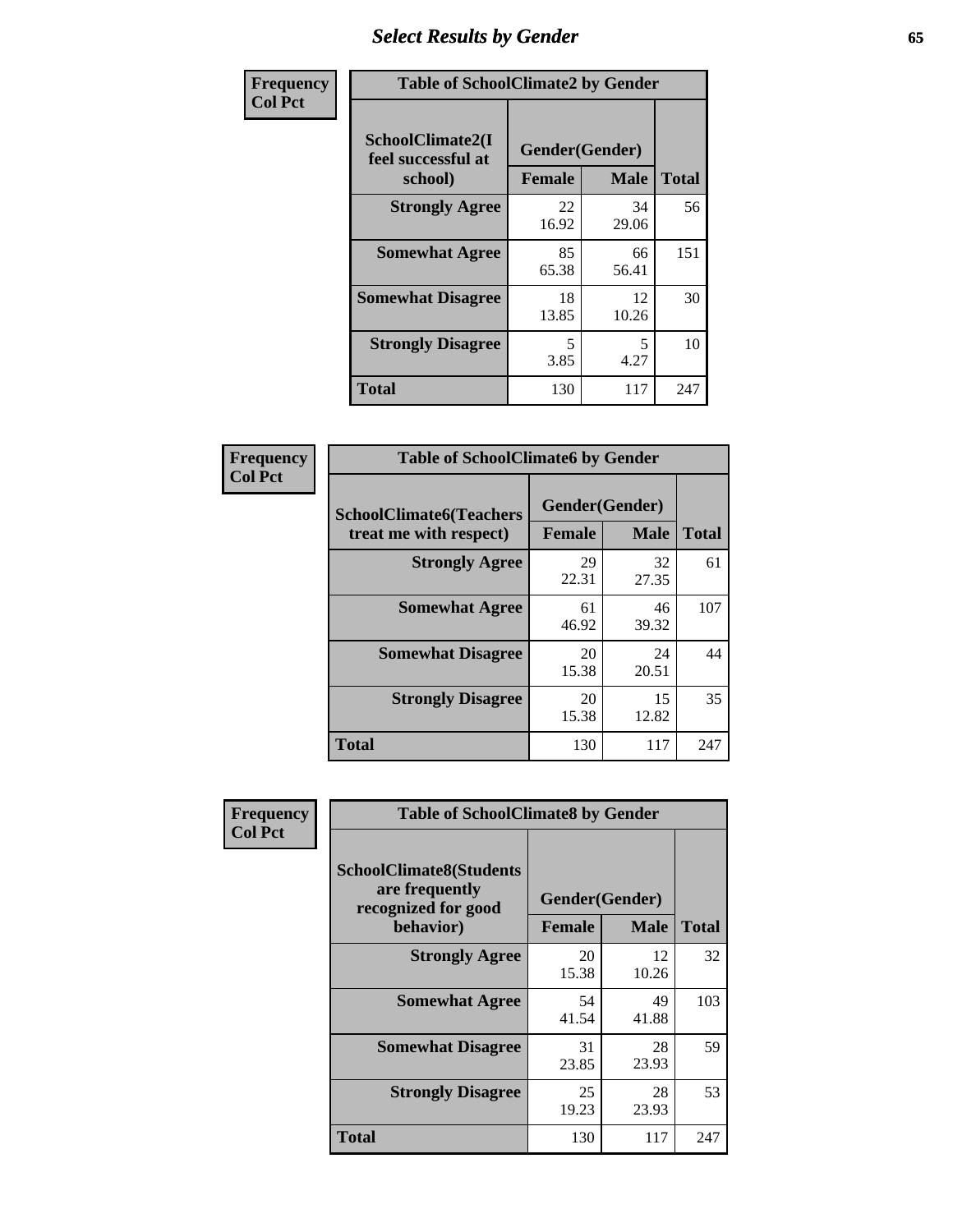# *Select Results by Gender* **66**

| <b>Frequency</b> | <b>Table of Gender by Dropout</b> |                                                                        |             |              |
|------------------|-----------------------------------|------------------------------------------------------------------------|-------------|--------------|
| <b>Row Pct</b>   |                                   | Dropout(I<br>have<br>thought<br>about<br>dropping<br>out of<br>school) |             |              |
|                  | Gender(Gender)                    | Yes                                                                    | No          | <b>Total</b> |
|                  | <b>Female</b>                     | 37<br>28.46                                                            | 93<br>71.54 | 130          |
|                  | <b>Male</b>                       | 26<br>22.22                                                            | 91<br>77.78 | 117          |
|                  | <b>Total</b>                      | 63                                                                     | 184         | 247          |

| <b>Frequency</b> | <b>Table of Gender by Dropoutreason</b> |                                                                    |              |                          |                                |              |              |
|------------------|-----------------------------------------|--------------------------------------------------------------------|--------------|--------------------------|--------------------------------|--------------|--------------|
| <b>Row Pct</b>   |                                         | Dropoutreason(If I dropped out the<br>reason would most likely be) |              |                          |                                |              |              |
|                  | Gender(Gender)                          | Won't<br><b>Drop</b><br>out                                        | <b>Bored</b> | Family<br><b>Reasons</b> | <b>Being</b><br><b>Bullied</b> | <b>Other</b> | <b>Total</b> |
|                  | Female                                  | 74<br>56.92                                                        | 16<br>12.31  | 8<br>6.15                | 0.77                           | 31<br>23.85  | 130          |
|                  | <b>Male</b>                             | 61<br>52.14                                                        | 26<br>22.22  | 10<br>8.55               | 3<br>2.56                      | 17<br>14.53  | 117          |
|                  | <b>Total</b>                            | 135                                                                | 42           | 18                       | 4                              | 48           | 247          |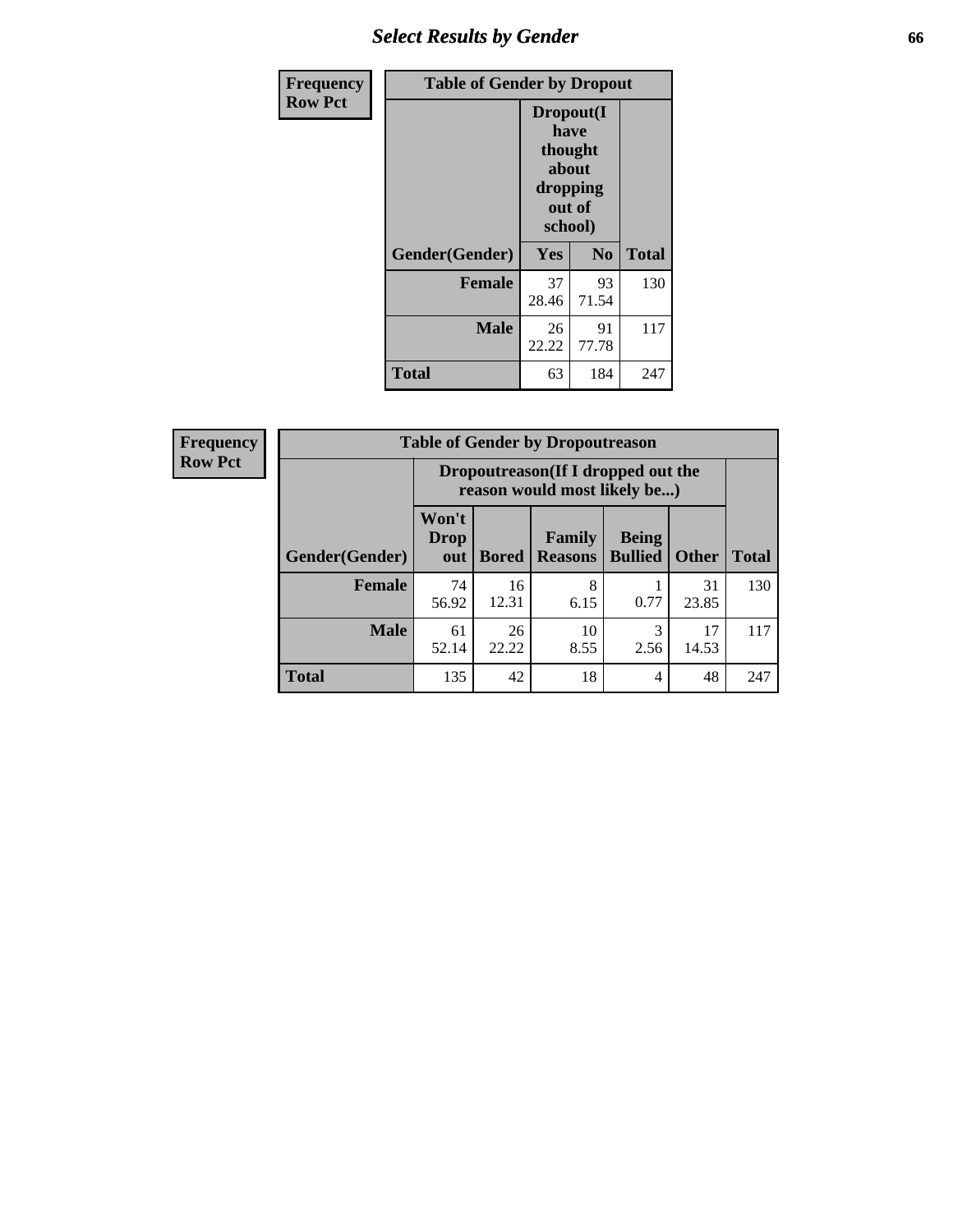*School Safety* **67**

| Frequency      | <b>Table of Gender by Bullied2</b> |                 |                |              |
|----------------|------------------------------------|-----------------|----------------|--------------|
| <b>Row Pct</b> |                                    | <b>Bullied2</b> |                |              |
|                | Gender(Gender)                     | Yes             | N <sub>0</sub> | <b>Total</b> |
|                | <b>Female</b>                      | 29<br>22.31     | 101<br>77.69   | 130          |
|                | <b>Male</b>                        | 15<br>12.82     | 102<br>87.18   | 117          |
|                | <b>Total</b>                       | 44              | 203            | 247          |

| Frequency      | <b>Table of Gender by Bulliedothers2</b> |                       |                |              |
|----------------|------------------------------------------|-----------------------|----------------|--------------|
| <b>Row Pct</b> |                                          | <b>Bulliedothers2</b> |                |              |
|                | Gender(Gender)                           | <b>Yes</b>            | N <sub>0</sub> | <b>Total</b> |
|                | <b>Female</b>                            | 17<br>13.08           | 113<br>86.92   | 130          |
|                | <b>Male</b>                              | 10<br>8.55            | 107<br>91.45   | 117          |
|                | <b>Total</b>                             | 27                    | 220            | 247          |

| Frequency      | <b>Table of Gender by Weaponschool2</b> |               |                |              |
|----------------|-----------------------------------------|---------------|----------------|--------------|
| <b>Row Pct</b> |                                         | Weaponschool2 |                |              |
|                | Gender(Gender)                          | Yes           | N <sub>0</sub> | <b>Total</b> |
|                | <b>Female</b>                           | 0.77          | 129<br>99.23   | 130          |
|                | <b>Male</b>                             | 6<br>5.13     | 111<br>94.87   | 117          |
|                | <b>Total</b>                            |               | 240            | 247          |

| Frequency      | <b>Table of Gender by Absentunsafe2</b> |               |                |              |
|----------------|-----------------------------------------|---------------|----------------|--------------|
| <b>Row Pct</b> |                                         | Absentunsafe2 |                |              |
|                | Gender(Gender)                          | Yes           | N <sub>0</sub> | <b>Total</b> |
|                | <b>Female</b>                           | 3.85          | 125<br>96.15   | 130          |
|                | <b>Male</b>                             | 3.42          | 113<br>96.58   | 117          |
|                | <b>Total</b>                            | 9             | 238            | 247          |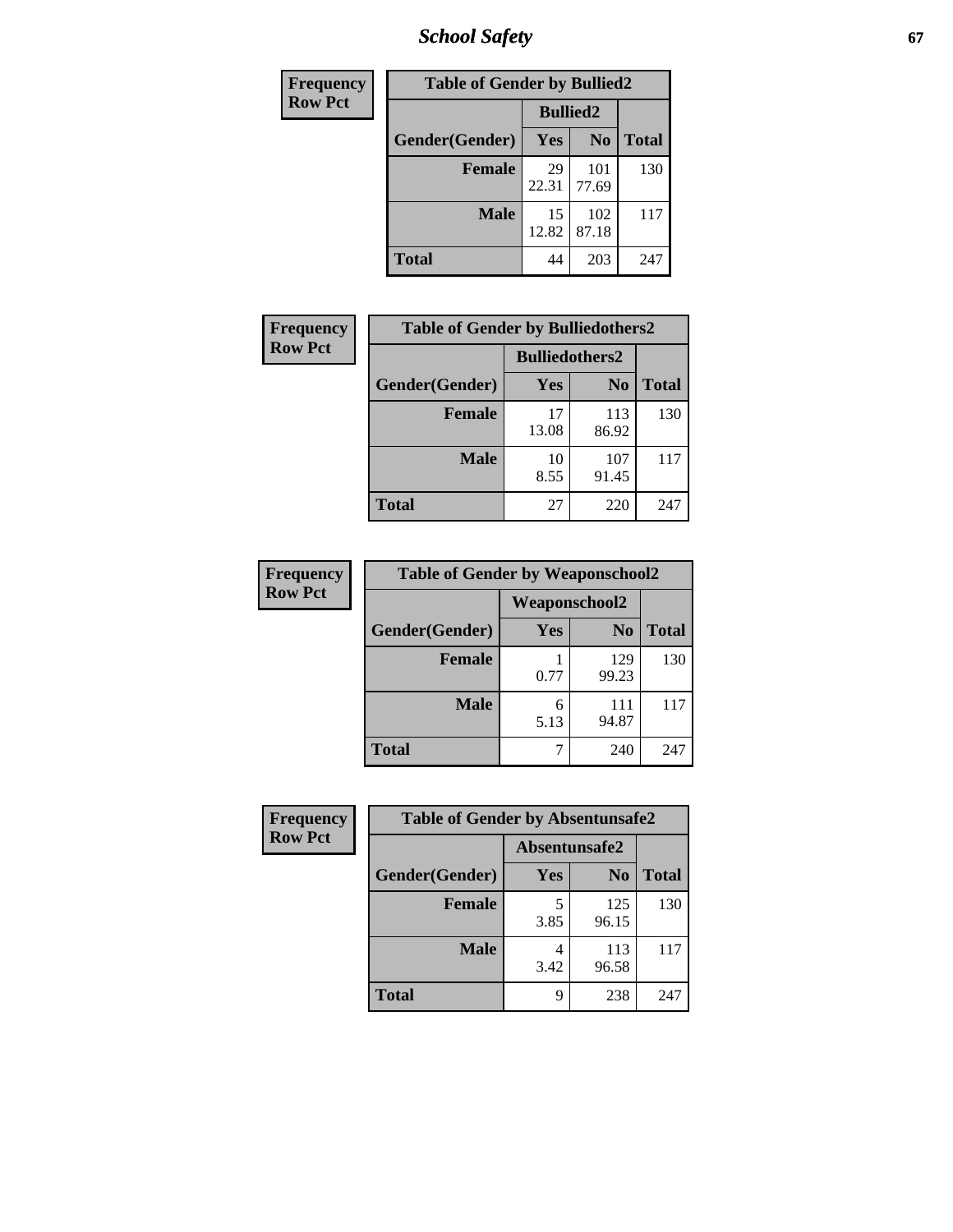*School Safety* **68**

| Frequency      | <b>Table of Gender by Gangself</b> |                                                                                                |                |              |
|----------------|------------------------------------|------------------------------------------------------------------------------------------------|----------------|--------------|
| <b>Row Pct</b> |                                    | Gangself(I<br>have<br>participated<br>in illegal gang<br>activities in<br>the past 30<br>days) |                |              |
|                | Gender(Gender)                     | Yes                                                                                            | N <sub>0</sub> | <b>Total</b> |
|                | <b>Female</b>                      | 7<br>5.38                                                                                      | 123<br>94.62   | 130          |
|                | <b>Male</b>                        | 7<br>5.98                                                                                      | 110<br>94.02   | 117          |
|                | <b>Total</b>                       | 14                                                                                             | 233            | 247          |

| Frequency      | <b>Table of Gender by Gangpeers</b> |                                                                                                                 |                |              |
|----------------|-------------------------------------|-----------------------------------------------------------------------------------------------------------------|----------------|--------------|
| <b>Row Pct</b> |                                     | <b>Gangpeers</b> (I<br>have friends<br>participated<br>in illegal gang<br>activities in<br>the past 30<br>days) | who have       |              |
|                | Gender(Gender)                      | Yes                                                                                                             | N <sub>0</sub> | <b>Total</b> |
|                | <b>Female</b>                       | 31<br>23.85                                                                                                     | 99<br>76.15    | 130          |
|                | <b>Male</b>                         | 26<br>22.22                                                                                                     | 91<br>77.78    | 117          |
|                | <b>Total</b>                        | 57                                                                                                              | 190            | 247          |

| Frequency      | <b>Table of Gender by Pickedon2</b> |             |                |              |  |
|----------------|-------------------------------------|-------------|----------------|--------------|--|
| <b>Row Pct</b> |                                     | Pickedon2   |                |              |  |
|                | Gender(Gender)                      | <b>Yes</b>  | N <sub>0</sub> | <b>Total</b> |  |
|                | <b>Female</b>                       | 36<br>27.69 | 94<br>72.31    | 130          |  |
|                | <b>Male</b>                         | 33<br>28.21 | 84<br>71.79    | 117          |  |
|                | <b>Total</b>                        | 69          | 178            | 247          |  |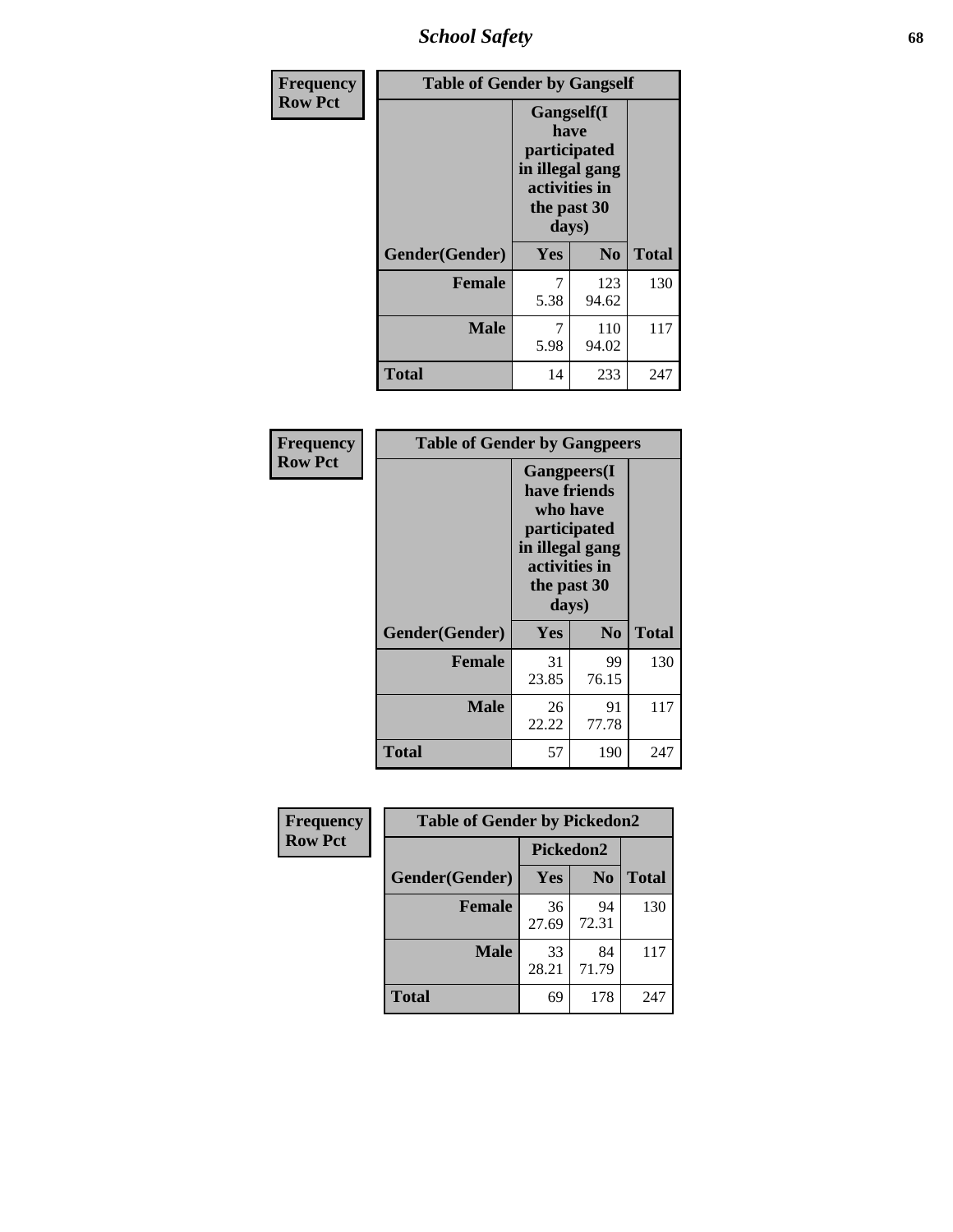*School Safety* **69**

| Frequency      | <b>Table of Gender by Safeschool2</b> |             |                |              |
|----------------|---------------------------------------|-------------|----------------|--------------|
| <b>Row Pct</b> |                                       | Safeschool2 |                |              |
|                | Gender(Gender)                        | Yes         | N <sub>0</sub> | <b>Total</b> |
|                | <b>Female</b>                         | 93<br>71.54 | 37<br>28.46    | 130          |
|                | <b>Male</b>                           | 78<br>66.67 | 39<br>33.33    | 117          |
|                | <b>Total</b>                          | 171         | 76             | 247          |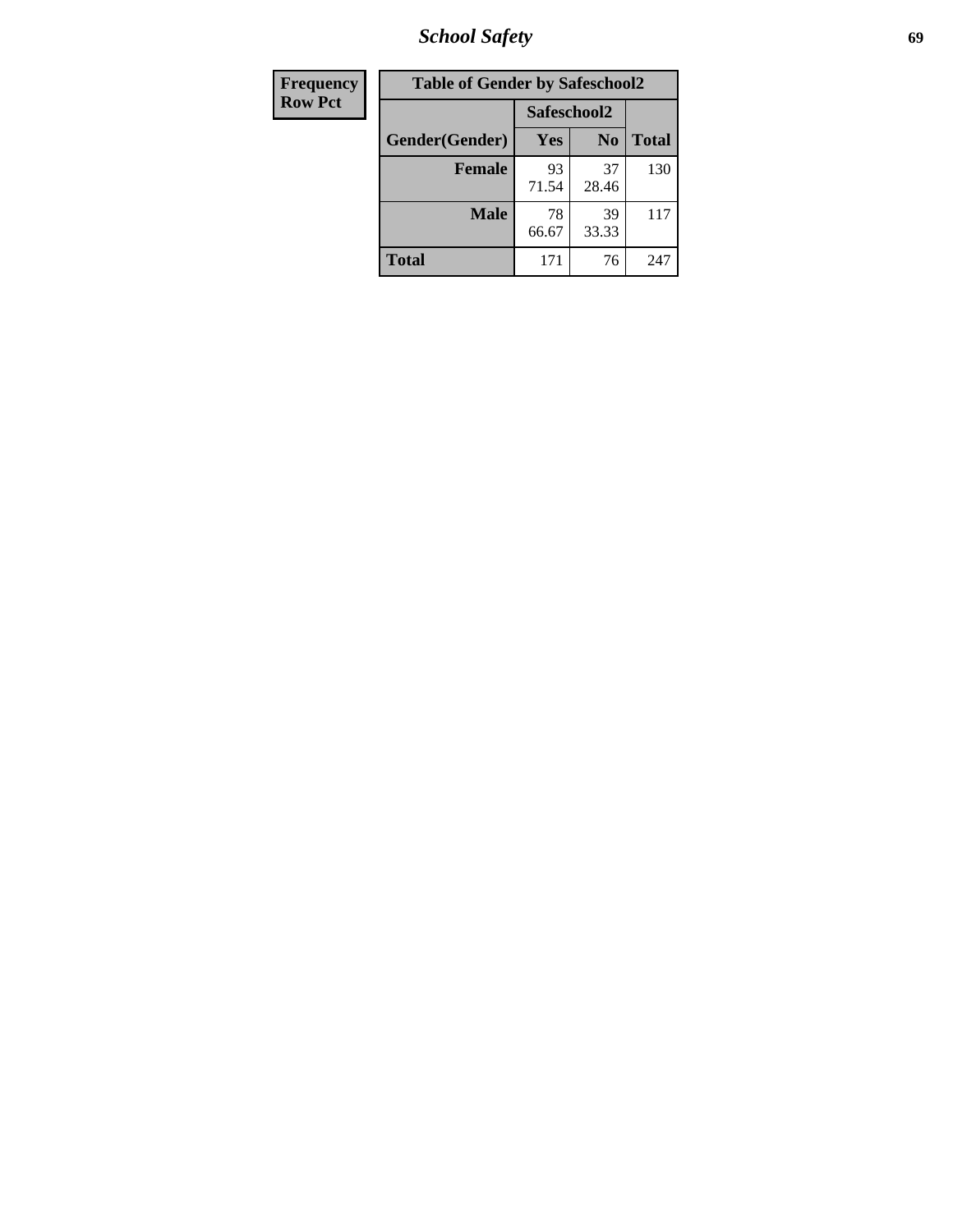# *Incidence of Drug Use* **70**

| <b>Frequency</b> | <b>Table of Gender by AlcoholAlt</b> |                                          |                |              |
|------------------|--------------------------------------|------------------------------------------|----------------|--------------|
| <b>Row Pct</b>   |                                      | AlcoholAlt(Alcohol<br>use, past 30 days) |                |              |
|                  | Gender(Gender)                       | <b>Yes</b>                               | N <sub>0</sub> | <b>Total</b> |
|                  | <b>Female</b>                        | 28<br>21.54                              | 102<br>78.46   | 130          |
|                  | <b>Male</b>                          | 30<br>25.64                              | 87<br>74.36    | 117          |
|                  | <b>Total</b>                         | 58                                       | 189            | 247          |

| <b>Frequency</b> | <b>Table of Gender by TobaccoAny</b> |                    |                    |              |  |
|------------------|--------------------------------------|--------------------|--------------------|--------------|--|
| <b>Row Pct</b>   |                                      | use, past 30 days) | TobaccoAny(Tobacco |              |  |
|                  | Gender(Gender)                       | Yes                | N <sub>0</sub>     | <b>Total</b> |  |
|                  | <b>Female</b>                        | 19<br>14.62        | 111<br>85.38       | 130          |  |
|                  | <b>Male</b>                          | 28<br>23.93        | 89<br>76.07        | 117          |  |
|                  | <b>Total</b>                         | 47                 | 200                | 247          |  |

| <b>Frequency</b> | <b>Table of Gender by MarijuanaAlt</b> |                                              |                |              |
|------------------|----------------------------------------|----------------------------------------------|----------------|--------------|
| <b>Row Pct</b>   |                                        | MarijuanaAlt(Marijuana<br>use, past 30 days) |                |              |
|                  | Gender(Gender)                         | <b>Yes</b>                                   | N <sub>0</sub> | <b>Total</b> |
|                  | <b>Female</b>                          | 16<br>12.31                                  | 114<br>87.69   | 130          |
|                  | <b>Male</b>                            | 12<br>10.26                                  | 105<br>89.74   | 117          |
|                  | <b>Total</b>                           | 28                                           | 219            | 247          |

| <b>Frequency</b> | <b>Table of Gender by OtherDrugAny</b> |                                                      |                |              |
|------------------|----------------------------------------|------------------------------------------------------|----------------|--------------|
| <b>Row Pct</b>   |                                        | <b>OtherDrugAny(Other</b><br>drug use, past 30 days) |                |              |
|                  | Gender(Gender)                         | <b>Yes</b>                                           | N <sub>0</sub> | <b>Total</b> |
|                  | <b>Female</b>                          | 13<br>10.00                                          | 117<br>90.00   | 130          |
|                  | <b>Male</b>                            | q<br>7.69                                            | 108<br>92.31   | 117          |
|                  | <b>Total</b>                           | 22                                                   | 225            | 247          |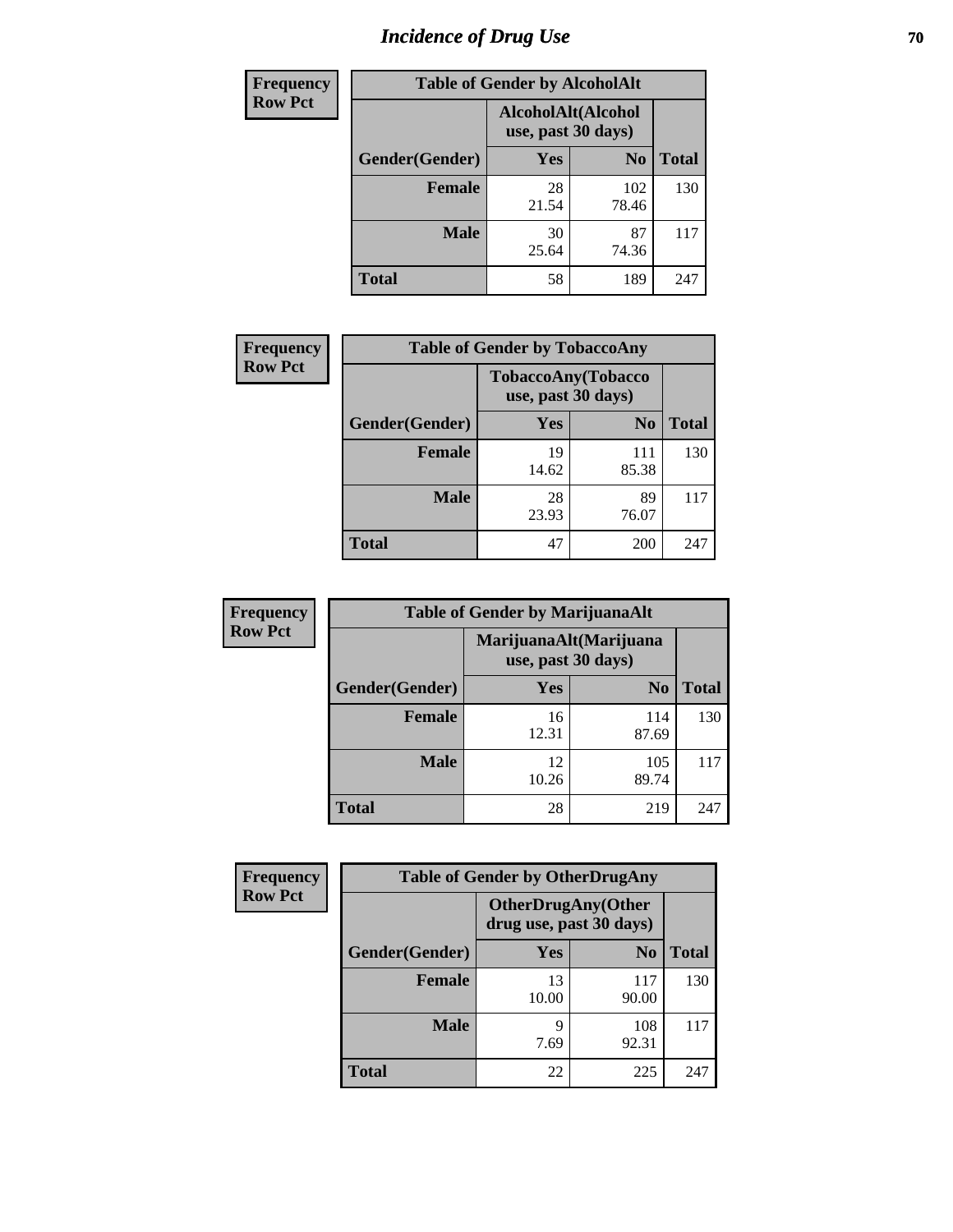#### *Average Age at Onset of Use* **71** *Results for "Average Age at Onset of Use" questions exclude students who said they did not use that substance*

#### **Gender=Female**

| <b>Variable</b>    | <b>Label</b>                                                       | <b>Mean</b> |
|--------------------|--------------------------------------------------------------------|-------------|
| Alcoholinit2       | I started using alcohol when I was                                 | 13.88       |
| Cigarettesinit2    | I started smoking tobacco when I was                               | 12.74       |
| Smokelessinit2     | I started chewing tobacco when I was                               | 12.20       |
| Marijuanainit2     | I started using marijuana when I was                               | 13.75       |
| Cocaineinit2       | I started using cocaine when I was                                 | 13.50       |
| Inhalantsinit2     | I started using inhalants when I was                               | 11.50       |
| Steroidsinit2      | I started using steroids when I was                                | 9.00        |
| Ecstasyinit2       | I started using ecstasy when I was                                 | 10.50       |
| Methinit2          | I started using methamphetamines when I was                        | 11.00       |
| Hallucinogensinit2 | I started using hallucinogens when I was                           | 14.50       |
| Prescription in t2 | I started using prescription drugs not prescribed to me when I was | 13.88       |

#### **Gender=Male**

| <b>Variable</b>                 | Label                                                              | <b>Mean</b> |
|---------------------------------|--------------------------------------------------------------------|-------------|
| Alcoholinit2                    | I started using alcohol when I was                                 | 12.82       |
| Cigarettesinit2                 | I started smoking tobacco when I was                               | 13.19       |
| Smokelessinit2                  | I started chewing tobacco when I was                               | 13.32       |
| Marijuanainit2                  | I started using marijuana when I was                               | 13.11       |
| Cocaineinit2                    | I started using cocaine when I was                                 | 12.33       |
| Inhalantsinit2                  | I started using inhalants when I was                               | 11.00       |
| Steroidsinit2                   | I started using steroids when I was                                | 10.00       |
| Ecstasyinit2                    | I started using ecstasy when I was                                 | 11.50       |
| Methinit2                       | I started using methamphetamines when I was                        | 11.00       |
| Hallucinogensinit2              | I started using hallucinogens when I was                           | 12.67       |
| Prescription in it <sub>2</sub> | I started using prescription drugs not prescribed to me when I was | 13.33       |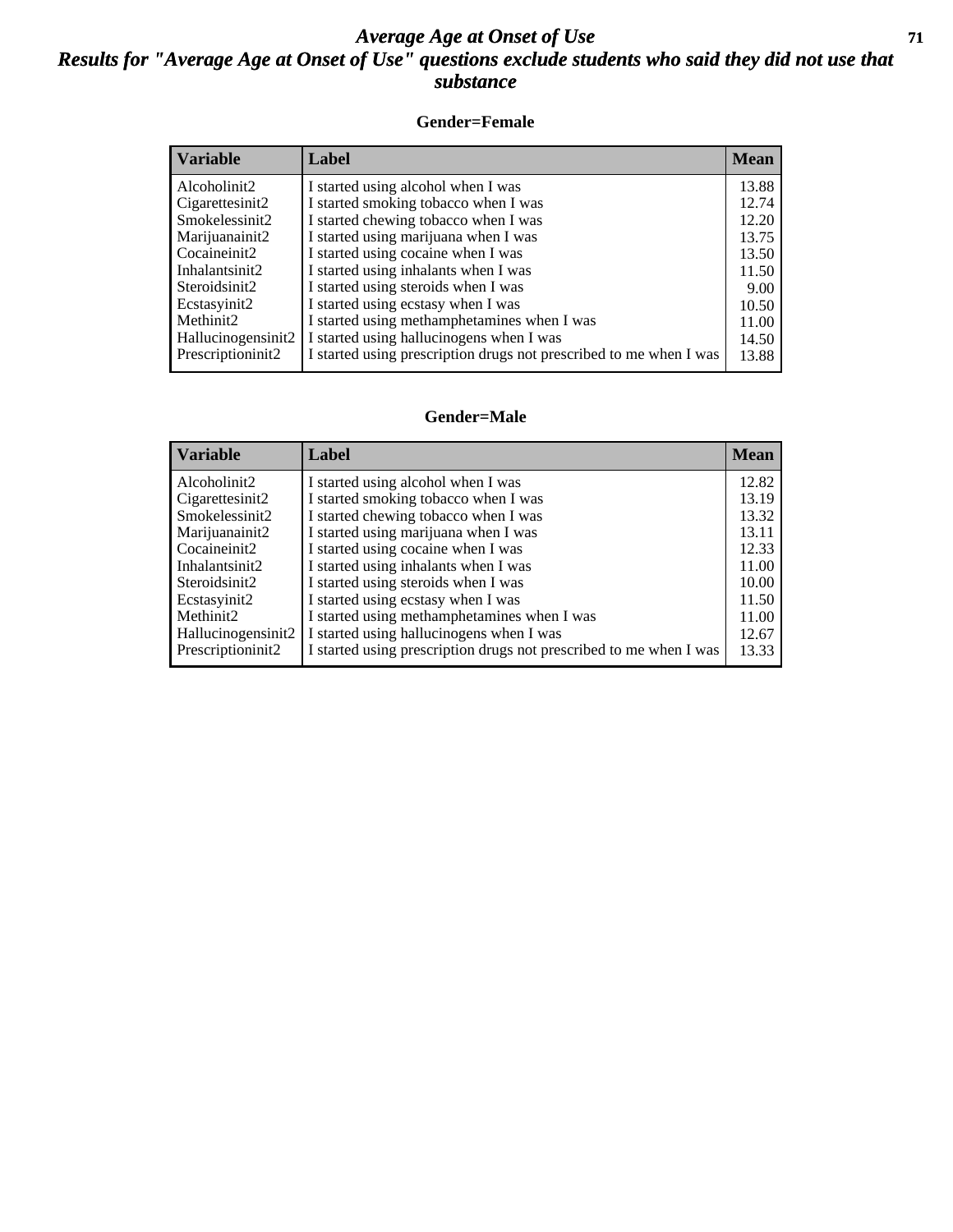# *I Think These Drugs are Harmful* **72**

| <b>Frequency</b> | <b>Table of Gender by Alcoholharmdich</b> |                                                   |                |              |
|------------------|-------------------------------------------|---------------------------------------------------|----------------|--------------|
| <b>Row Pct</b>   |                                           | Alcoholharmdich(I<br>think alcohol is<br>harmful) |                |              |
|                  | Gender(Gender)                            | Yes                                               | N <sub>0</sub> | <b>Total</b> |
|                  | <b>Female</b>                             | 109<br>83.85                                      | 21<br>16.15    | 130          |
|                  | <b>Male</b>                               | 90<br>76.92                                       | 27<br>23.08    | 117          |
|                  | Total                                     | 199                                               | 48             | 247          |

| Frequency      | <b>Table of Gender by Tobaccoharmdich</b> |                  |                               |              |
|----------------|-------------------------------------------|------------------|-------------------------------|--------------|
| <b>Row Pct</b> |                                           | think tobacco is | Tobaccoharmdich(I<br>harmful) |              |
|                | Gender(Gender)                            | <b>Yes</b>       | N <sub>0</sub>                | <b>Total</b> |
|                | <b>Female</b>                             | 122<br>93.85     | 8<br>6.15                     | 130          |
|                | <b>Male</b>                               | 104<br>88.89     | 13<br>11.11                   | 117          |
|                | <b>Total</b>                              | 226              | 21                            | 247          |

| Frequency      | <b>Table of Gender by Marijuanaharmdich</b> |                                                       |                |              |  |
|----------------|---------------------------------------------|-------------------------------------------------------|----------------|--------------|--|
| <b>Row Pct</b> |                                             | Marijuanaharmdich(I<br>think marijuana is<br>harmful) |                |              |  |
|                | Gender(Gender)                              | <b>Yes</b>                                            | N <sub>0</sub> | <b>Total</b> |  |
|                | <b>Female</b>                               | 109<br>83.85                                          | 21<br>16.15    | 130          |  |
|                | <b>Male</b>                                 | 92<br>78.63                                           | 25<br>21.37    | 117          |  |
|                | <b>Total</b>                                | 201                                                   | 46             | 247          |  |

| Frequency      | <b>Table of Gender by Otherdrugharmdich</b> |                                                          |                |              |
|----------------|---------------------------------------------|----------------------------------------------------------|----------------|--------------|
| <b>Row Pct</b> |                                             | Otherdrugharmdich(I<br>think other drugs are<br>harmful) |                |              |
|                | Gender(Gender)                              | <b>Yes</b>                                               | N <sub>0</sub> | <b>Total</b> |
|                | <b>Female</b>                               | 121<br>93.08                                             | 9<br>6.92      | 130          |
|                | <b>Male</b>                                 | 106<br>90.60                                             | 11<br>9.40     | 117          |
|                | <b>Total</b>                                | 227                                                      | 20             | 247          |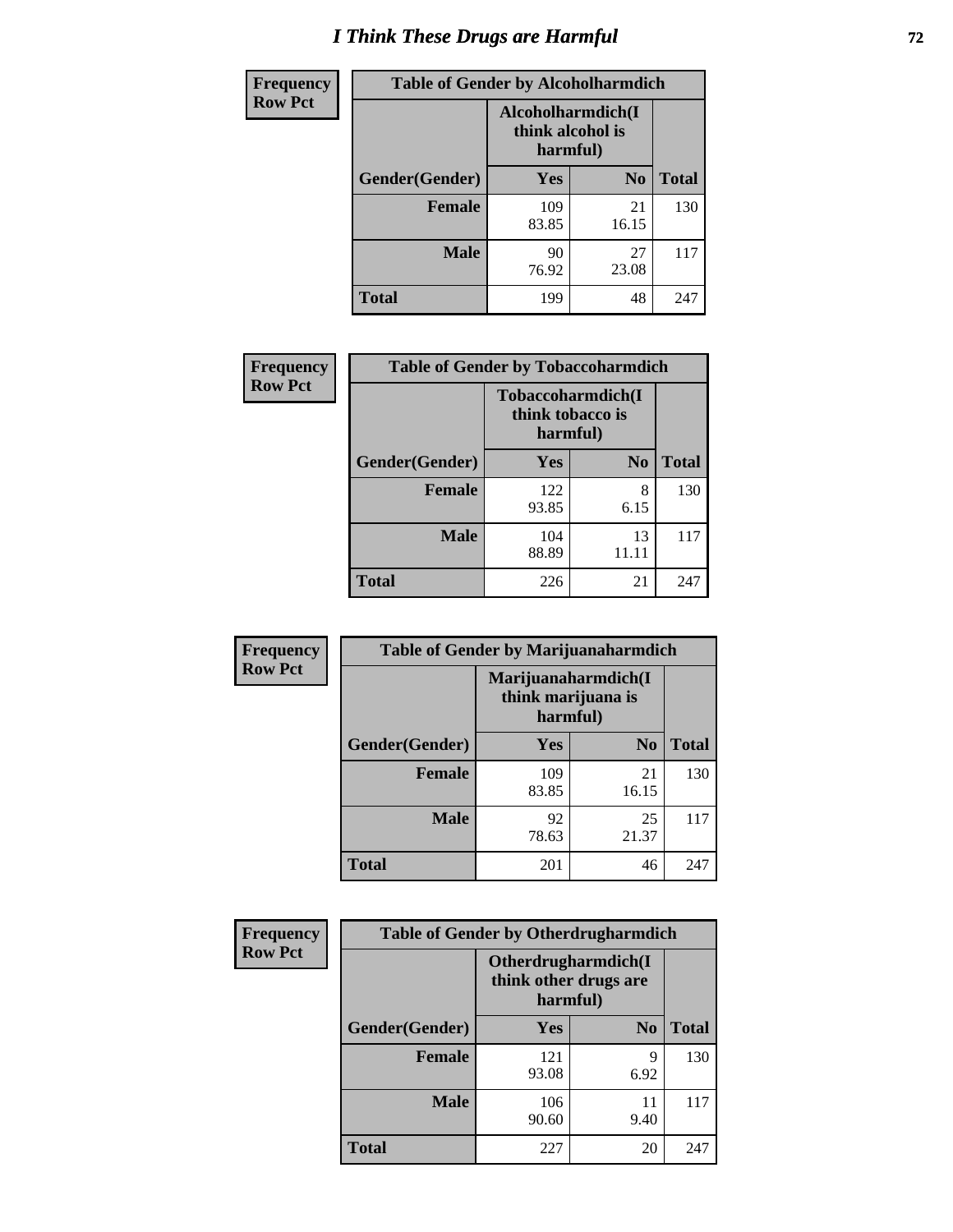| <b>Frequency</b> | <b>Table of Gender by Alcohollocation1</b>                    |             |             |              |
|------------------|---------------------------------------------------------------|-------------|-------------|--------------|
| <b>Row Pct</b>   | <b>Alcohollocation1(Places</b><br><b>Friends Use Alcohol)</b> |             |             |              |
|                  | Gender(Gender)                                                |             | Do Not Use  | <b>Total</b> |
|                  | <b>Female</b>                                                 | 70<br>53.85 | 60<br>46.15 | 130          |
|                  | <b>Male</b>                                                   | 61<br>52.14 | 56<br>47.86 | 117          |
|                  | <b>Total</b>                                                  | 131         | 116         | 247          |

| <b>Frequency</b> | <b>Table of Gender by Alcohollocation2</b> |                                                               |             |              |
|------------------|--------------------------------------------|---------------------------------------------------------------|-------------|--------------|
| <b>Row Pct</b>   |                                            | <b>Alcohollocation2(Places</b><br><b>Friends Use Alcohol)</b> |             |              |
|                  | Gender(Gender)                             |                                                               | Home        | <b>Total</b> |
|                  | <b>Female</b>                              | 70<br>53.85                                                   | 60<br>46.15 | 130          |
|                  | <b>Male</b>                                | 75<br>64.10                                                   | 42<br>35.90 | 117          |
|                  | <b>Total</b>                               | 145                                                           | 102         | 247          |

| Frequency      | <b>Table of Gender by Alcohollocation3</b> |                                                               |               |              |
|----------------|--------------------------------------------|---------------------------------------------------------------|---------------|--------------|
| <b>Row Pct</b> |                                            | <b>Alcohollocation3(Places</b><br><b>Friends Use Alcohol)</b> |               |              |
|                | Gender(Gender)                             |                                                               | <b>School</b> | <b>Total</b> |
|                | <b>Female</b>                              | 125<br>96.15                                                  | 3.85          | 130          |
|                | <b>Male</b>                                | 107<br>91.45                                                  | 10<br>8.55    | 117          |
|                | <b>Total</b>                               | 232                                                           | 15            | 247          |

| <b>Frequency</b> | <b>Table of Gender by Alcohollocation4</b> |                             |                                |              |  |
|------------------|--------------------------------------------|-----------------------------|--------------------------------|--------------|--|
| <b>Row Pct</b>   |                                            | <b>Friends Use Alcohol)</b> | <b>Alcohollocation4(Places</b> |              |  |
|                  | Gender(Gender)                             |                             | Car                            | <b>Total</b> |  |
|                  | <b>Female</b>                              | 114<br>87.69                | 16<br>12.31                    | 130          |  |
|                  | <b>Male</b>                                | 108<br>92.31                | q<br>7.69                      | 117          |  |
|                  | <b>Total</b>                               | 222                         | 25                             | 247          |  |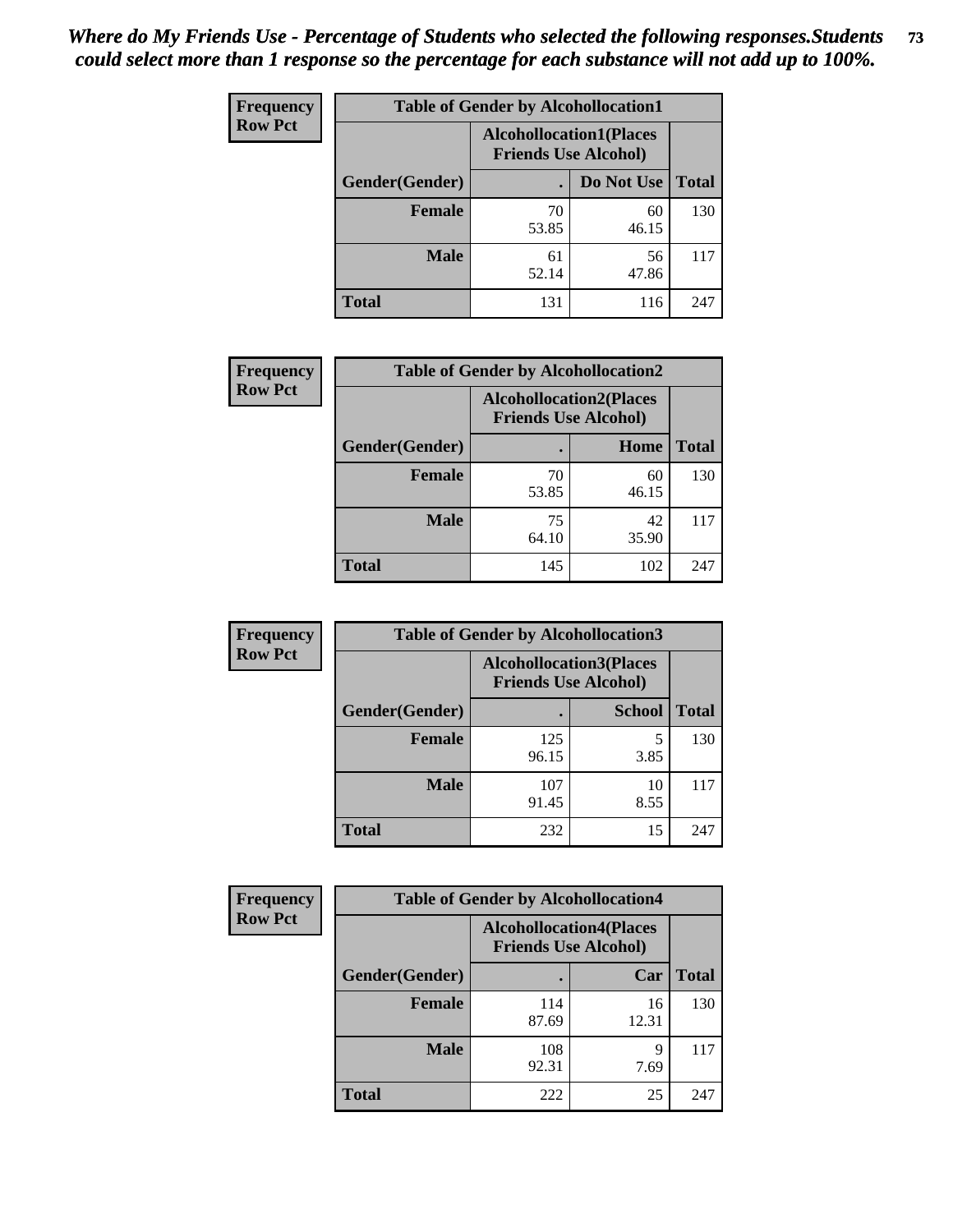| <b>Frequency</b> | <b>Table of Gender by Alcohollocation5</b> |                                                               |                                 |              |
|------------------|--------------------------------------------|---------------------------------------------------------------|---------------------------------|--------------|
| <b>Row Pct</b>   |                                            | <b>Alcohollocation5(Places</b><br><b>Friends Use Alcohol)</b> |                                 |              |
|                  | Gender(Gender)                             | $\bullet$                                                     | <b>Friend's</b><br><b>House</b> | <b>Total</b> |
|                  | <b>Female</b>                              | 63<br>48.46                                                   | 67<br>51.54                     | 130          |
|                  | <b>Male</b>                                | 77<br>65.81                                                   | 40<br>34.19                     | 117          |
|                  | <b>Total</b>                               | 140                                                           | 107                             | 247          |

| <b>Frequency</b> | <b>Table of Gender by Alcohollocation6</b> |                                                               |              |              |
|------------------|--------------------------------------------|---------------------------------------------------------------|--------------|--------------|
| <b>Row Pct</b>   |                                            | <b>Alcohollocation6(Places</b><br><b>Friends Use Alcohol)</b> |              |              |
|                  | <b>Gender</b> (Gender)                     |                                                               | <b>Other</b> | <b>Total</b> |
|                  | Female                                     | 87<br>66.92                                                   | 43<br>33.08  | 130          |
|                  | <b>Male</b>                                | 95<br>81.20                                                   | 22<br>18.80  | 117          |
|                  | <b>Total</b>                               | 182                                                           | 65           | 247          |

| Frequency      | <b>Table of Gender by Tobaccolocation1</b> |                                                               |             |              |  |
|----------------|--------------------------------------------|---------------------------------------------------------------|-------------|--------------|--|
| <b>Row Pct</b> |                                            | <b>Tobaccolocation1(Places</b><br><b>Friends Use Tobacco)</b> |             |              |  |
|                | Gender(Gender)                             |                                                               | Do Not Use  | <b>Total</b> |  |
|                | Female                                     | 62<br>47.69                                                   | 68<br>52.31 | 130          |  |
|                | <b>Male</b>                                | 63<br>53.85                                                   | 54<br>46.15 | 117          |  |
|                | <b>Total</b>                               | 125                                                           | 122         | 247          |  |

| <b>Frequency</b> | <b>Table of Gender by Tobaccolocation2</b> |                                                               |             |              |
|------------------|--------------------------------------------|---------------------------------------------------------------|-------------|--------------|
| <b>Row Pct</b>   |                                            | <b>Tobaccolocation2(Places</b><br><b>Friends Use Tobacco)</b> |             |              |
|                  | Gender(Gender)                             |                                                               | Home        | <b>Total</b> |
|                  | Female                                     | 74<br>56.92                                                   | 56<br>43.08 | 130          |
|                  | <b>Male</b>                                | 76<br>64.96                                                   | 41<br>35.04 | 117          |
|                  | <b>Total</b>                               | 150                                                           | 97          | 247          |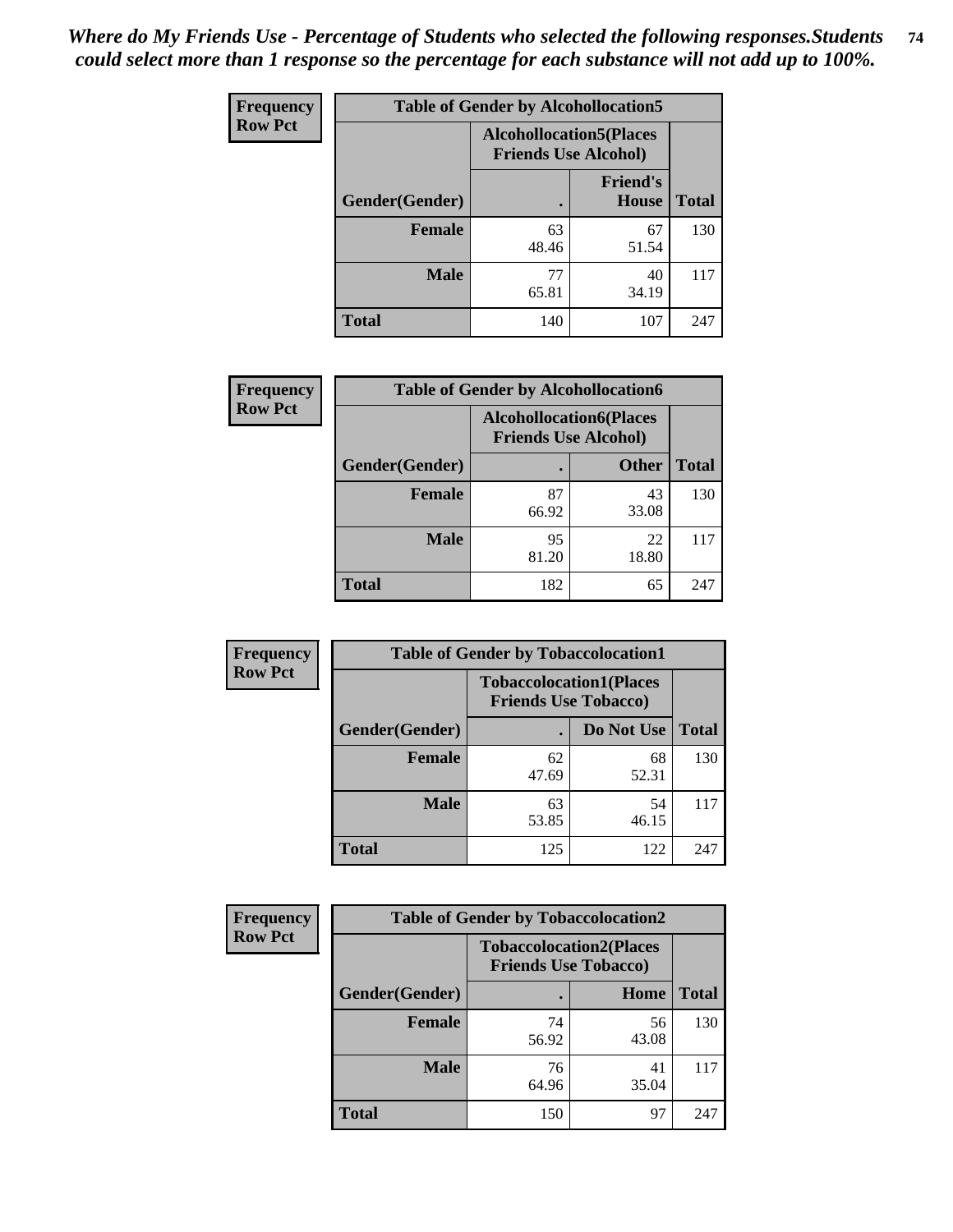| <b>Frequency</b> | <b>Table of Gender by Tobaccolocation3</b> |              |                                                               |              |
|------------------|--------------------------------------------|--------------|---------------------------------------------------------------|--------------|
| <b>Row Pct</b>   |                                            |              | <b>Tobaccolocation3(Places</b><br><b>Friends Use Tobacco)</b> |              |
|                  | Gender(Gender)                             |              | <b>School</b>                                                 | <b>Total</b> |
|                  | Female                                     | 100<br>76.92 | 30<br>23.08                                                   | 130          |
|                  | <b>Male</b>                                | 79<br>67.52  | 38<br>32.48                                                   | 117          |
|                  | <b>Total</b>                               | 179          | 68                                                            | 247          |

| <b>Frequency</b> | <b>Table of Gender by Tobaccolocation4</b> |             |                                                               |              |
|------------------|--------------------------------------------|-------------|---------------------------------------------------------------|--------------|
| <b>Row Pct</b>   |                                            |             | <b>Tobaccolocation4(Places</b><br><b>Friends Use Tobacco)</b> |              |
|                  | Gender(Gender)                             |             | Car                                                           | <b>Total</b> |
|                  | <b>Female</b>                              | 89<br>68.46 | 41<br>31.54                                                   | 130          |
|                  | <b>Male</b>                                | 87<br>74.36 | 30<br>25.64                                                   | 117          |
|                  | <b>Total</b>                               | 176         | 71                                                            | 247          |

| <b>Frequency</b> | <b>Table of Gender by Tobaccolocation5</b> |                                                               |                          |              |
|------------------|--------------------------------------------|---------------------------------------------------------------|--------------------------|--------------|
| <b>Row Pct</b>   |                                            | <b>Tobaccolocation5(Places</b><br><b>Friends Use Tobacco)</b> |                          |              |
|                  | Gender(Gender)                             |                                                               | <b>Friend's</b><br>House | <b>Total</b> |
|                  | <b>Female</b>                              | 82<br>63.08                                                   | 48<br>36.92              | 130          |
|                  | <b>Male</b>                                | 79<br>67.52                                                   | 38<br>32.48              | 117          |
|                  | <b>Total</b>                               | 161                                                           | 86                       | 247          |

| <b>Frequency</b> | <b>Table of Gender by Tobaccolocation6</b> |                                                               |              |              |
|------------------|--------------------------------------------|---------------------------------------------------------------|--------------|--------------|
| <b>Row Pct</b>   |                                            | <b>Tobaccolocation6(Places</b><br><b>Friends Use Tobacco)</b> |              |              |
|                  | Gender(Gender)                             |                                                               | <b>Other</b> | <b>Total</b> |
|                  | Female                                     | 93<br>71.54                                                   | 37<br>28.46  | 130          |
|                  | <b>Male</b>                                | 83<br>70.94                                                   | 34<br>29.06  | 117          |
|                  | <b>Total</b>                               | 176                                                           | 71           | 247          |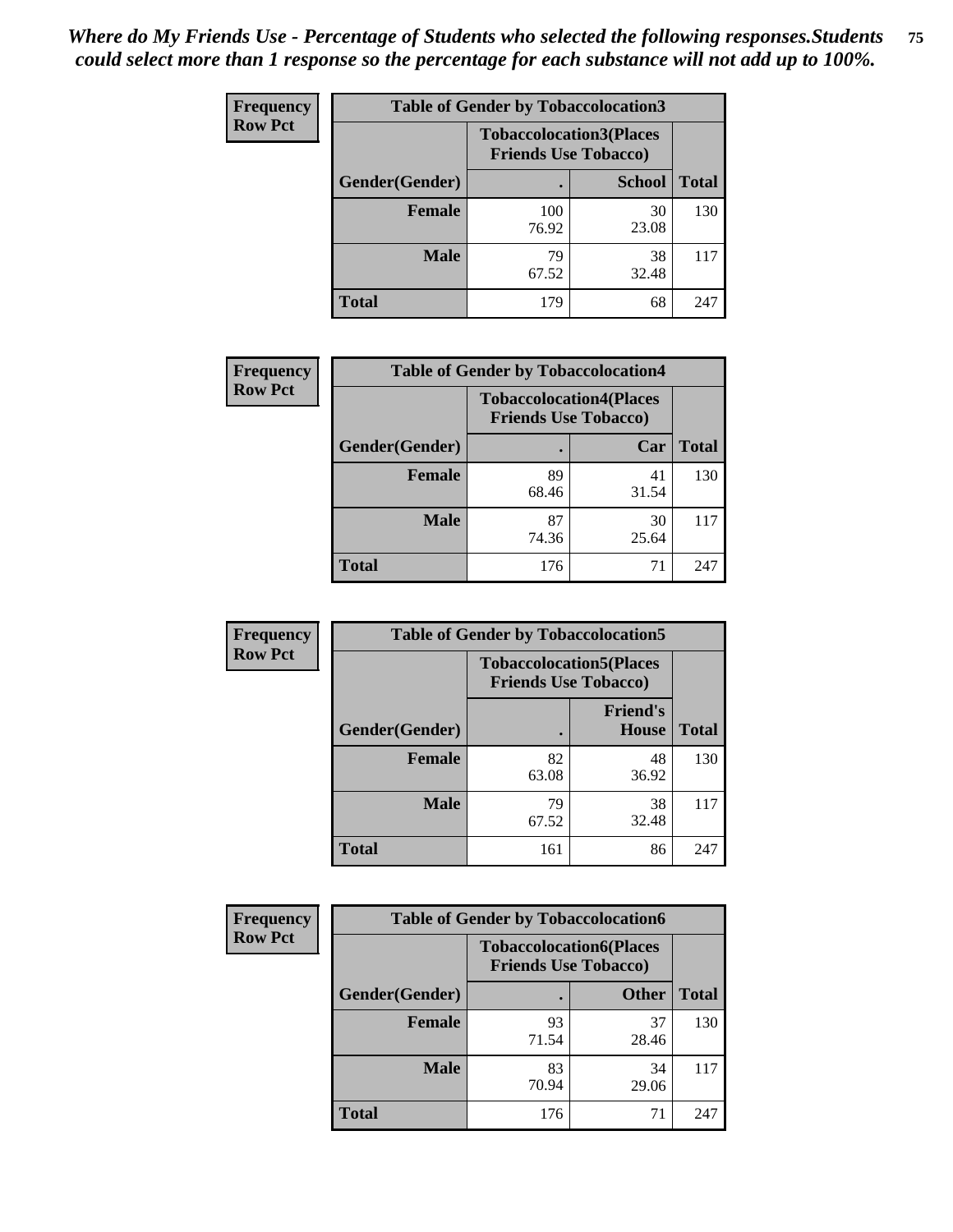| <b>Frequency</b> | <b>Table of Gender by Marijuanalocation1</b> |                                                                    |             |              |
|------------------|----------------------------------------------|--------------------------------------------------------------------|-------------|--------------|
| <b>Row Pct</b>   |                                              | <b>Marijuanalocation1(Places</b><br><b>Friends Use Marijuana</b> ) |             |              |
|                  | Gender(Gender)                               |                                                                    | Do Not Use  | <b>Total</b> |
|                  | <b>Female</b>                                | 49<br>37.69                                                        | 81<br>62.31 | 130          |
|                  | <b>Male</b>                                  | 42<br>35.90                                                        | 75<br>64.10 | 117          |
|                  | <b>Total</b>                                 | 91                                                                 | 156         | 247          |

| <b>Frequency</b> | <b>Table of Gender by Marijuanalocation2</b> |                                                                    |             |              |
|------------------|----------------------------------------------|--------------------------------------------------------------------|-------------|--------------|
| <b>Row Pct</b>   |                                              | <b>Marijuanalocation2(Places</b><br><b>Friends Use Marijuana</b> ) |             |              |
|                  | Gender(Gender)                               |                                                                    | Home        | <b>Total</b> |
|                  | Female                                       | 87<br>66.92                                                        | 43<br>33.08 | 130          |
|                  | <b>Male</b>                                  | 84<br>71.79                                                        | 33<br>28.21 | 117          |
|                  | <b>Total</b>                                 | 171                                                                | 76          | 247          |

| Frequency      | <b>Table of Gender by Marijuanalocation3</b> |              |                                                                     |              |
|----------------|----------------------------------------------|--------------|---------------------------------------------------------------------|--------------|
| <b>Row Pct</b> |                                              |              | <b>Marijuanalocation3(Places)</b><br><b>Friends Use Marijuana</b> ) |              |
|                | Gender(Gender)                               |              | <b>School</b>                                                       | <b>Total</b> |
|                | Female                                       | 118<br>90.77 | 12<br>9.23                                                          | 130          |
|                | <b>Male</b>                                  | 109<br>93.16 | 6.84                                                                | 117          |
|                | <b>Total</b>                                 | 227          | 20                                                                  | 247          |

| <b>Frequency</b> |                | <b>Table of Gender by Marijuanalocation4</b>                       |             |              |
|------------------|----------------|--------------------------------------------------------------------|-------------|--------------|
| <b>Row Pct</b>   |                | <b>Marijuanalocation4(Places</b><br><b>Friends Use Marijuana</b> ) |             |              |
|                  | Gender(Gender) |                                                                    | Car         | <b>Total</b> |
|                  | <b>Female</b>  | 102<br>78.46                                                       | 28<br>21.54 | 130          |
|                  | <b>Male</b>    | 99<br>84.62                                                        | 18<br>15.38 | 117          |
|                  | <b>Total</b>   | 201                                                                | 46          | 247          |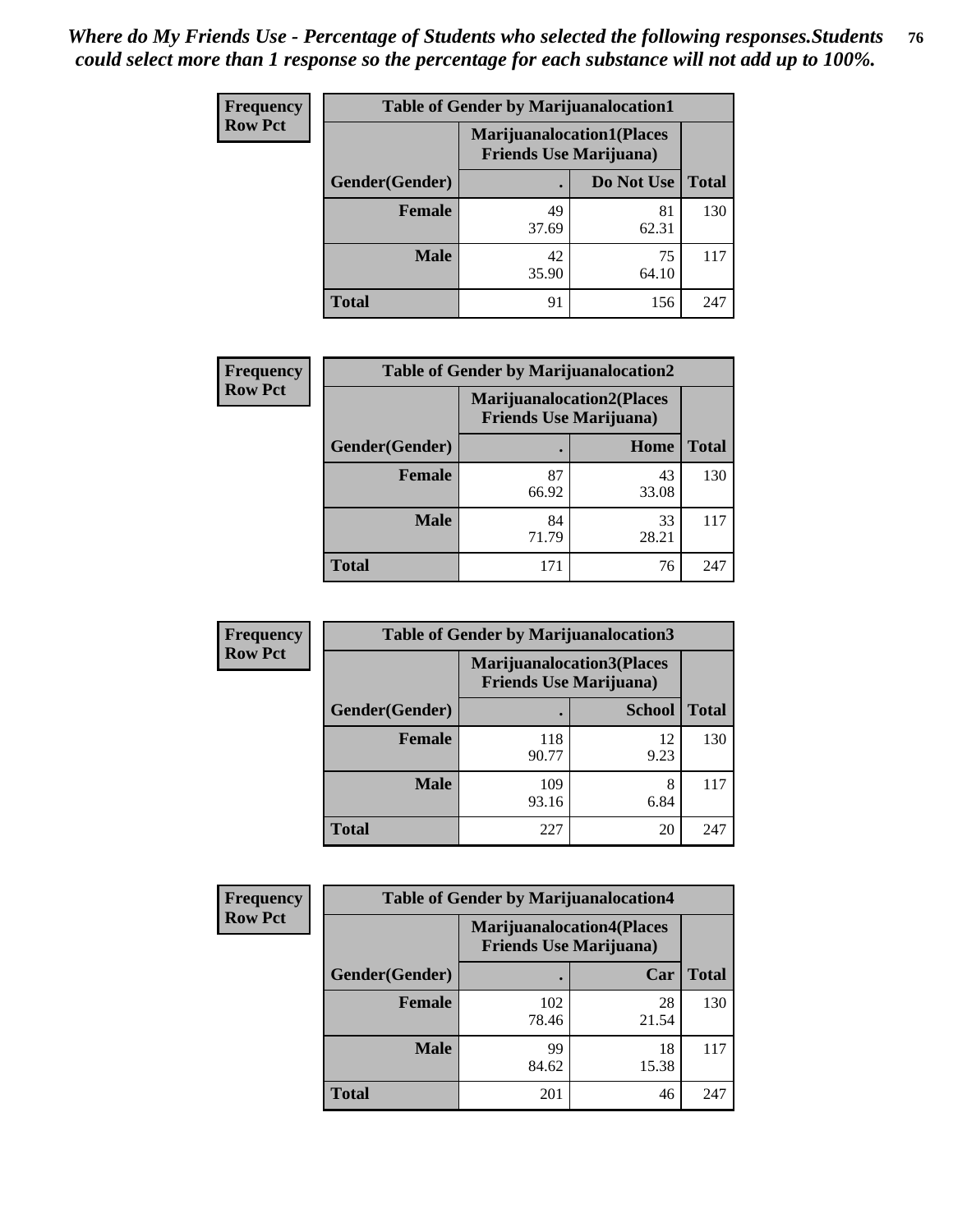| Frequency      | <b>Table of Gender by Marijuanalocation5</b> |                                                                    |                          |              |
|----------------|----------------------------------------------|--------------------------------------------------------------------|--------------------------|--------------|
| <b>Row Pct</b> |                                              | <b>Marijuanalocation5(Places</b><br><b>Friends Use Marijuana</b> ) |                          |              |
|                | Gender(Gender)                               |                                                                    | <b>Friend's</b><br>House | <b>Total</b> |
|                | <b>Female</b>                                | 87<br>66.92                                                        | 43<br>33.08              | 130          |
|                | <b>Male</b>                                  | 89<br>76.07                                                        | 28<br>23.93              | 117          |
|                | <b>Total</b>                                 | 176                                                                | 71                       | 247          |

| <b>Frequency</b> | <b>Table of Gender by Marijuanalocation6</b> |                                |                                  |              |
|------------------|----------------------------------------------|--------------------------------|----------------------------------|--------------|
| <b>Row Pct</b>   |                                              | <b>Friends Use Marijuana</b> ) | <b>Marijuanalocation6(Places</b> |              |
|                  | Gender(Gender)                               |                                | <b>Other</b>                     | <b>Total</b> |
|                  | <b>Female</b>                                | 98<br>75.38                    | 32<br>24.62                      | 130          |
|                  | <b>Male</b>                                  | 96<br>82.05                    | 21<br>17.95                      | 117          |
|                  | <b>Total</b>                                 | 194                            | 53                               | 247          |

| <b>Frequency</b> | <b>Table of Gender by Otherdruglocation1</b> |                                                                                |             |              |
|------------------|----------------------------------------------|--------------------------------------------------------------------------------|-------------|--------------|
| <b>Row Pct</b>   |                                              | <b>Otherdruglocation1(Places</b><br><b>Friends Use Other Illegal</b><br>Drugs) |             |              |
|                  | Gender(Gender)                               |                                                                                | Do Not Use  | <b>Total</b> |
|                  | Female                                       | 34<br>26.15                                                                    | 96<br>73.85 | 130          |
|                  | <b>Male</b>                                  | 21<br>17.95                                                                    | 96<br>82.05 | 117          |
|                  | <b>Total</b>                                 | 55                                                                             | 192         | 247          |

| <b>Frequency</b> | <b>Table of Gender by Otherdruglocation2</b> |                                            |                                  |              |
|------------------|----------------------------------------------|--------------------------------------------|----------------------------------|--------------|
| <b>Row Pct</b>   |                                              | <b>Friends Use Other Illegal</b><br>Drugs) | <b>Otherdruglocation2(Places</b> |              |
|                  | Gender(Gender)                               |                                            | Home                             | <b>Total</b> |
|                  | Female                                       | 100<br>76.92                               | 30<br>23.08                      | 130          |
|                  | <b>Male</b>                                  | 100<br>85.47                               | 17<br>14.53                      | 117          |
|                  | <b>Total</b>                                 | 200                                        | 47                               | 247          |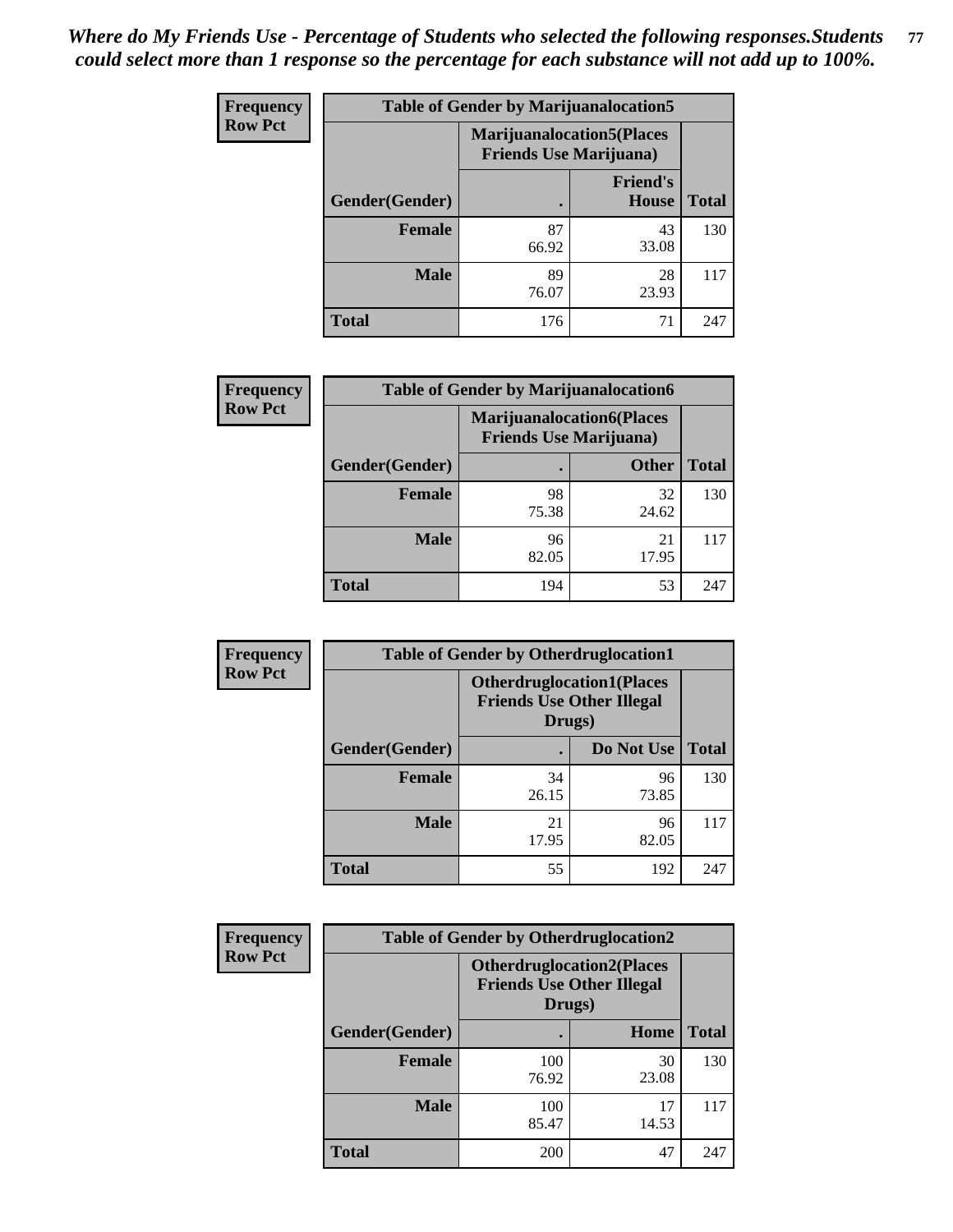| <b>Frequency</b> | <b>Table of Gender by Otherdruglocation3</b> |                                                                                |               |              |
|------------------|----------------------------------------------|--------------------------------------------------------------------------------|---------------|--------------|
| <b>Row Pct</b>   |                                              | <b>Otherdruglocation3(Places</b><br><b>Friends Use Other Illegal</b><br>Drugs) |               |              |
|                  | Gender(Gender)                               |                                                                                | <b>School</b> | <b>Total</b> |
|                  | <b>Female</b>                                | 117<br>90.00                                                                   | 13<br>10.00   | 130          |
|                  | <b>Male</b>                                  | 105<br>89.74                                                                   | 12<br>10.26   | 117          |
|                  | <b>Total</b>                                 | 222                                                                            | 25            | 247          |

| Frequency      | <b>Table of Gender by Otherdruglocation4</b> |                                            |                                  |              |
|----------------|----------------------------------------------|--------------------------------------------|----------------------------------|--------------|
| <b>Row Pct</b> |                                              | <b>Friends Use Other Illegal</b><br>Drugs) | <b>Otherdruglocation4(Places</b> |              |
|                | Gender(Gender)                               |                                            | Car                              | <b>Total</b> |
|                | Female                                       | 114<br>87.69                               | 16<br>12.31                      | 130          |
|                | <b>Male</b>                                  | 106<br>90.60                               | 9.40                             | 117          |
|                | <b>Total</b>                                 | 220                                        | 27                               | 247          |

| <b>Frequency</b> | <b>Table of Gender by Otherdruglocation5</b> |              |                                                                      |              |
|------------------|----------------------------------------------|--------------|----------------------------------------------------------------------|--------------|
| <b>Row Pct</b>   |                                              | Drugs)       | <b>Otherdruglocation5(Places</b><br><b>Friends Use Other Illegal</b> |              |
|                  | Gender(Gender)                               |              | <b>Friend's</b><br><b>House</b>                                      | <b>Total</b> |
|                  | <b>Female</b>                                | 101<br>77.69 | 29<br>22.31                                                          | 130          |
|                  | <b>Male</b>                                  | 104<br>88.89 | 13<br>11.11                                                          | 117          |
|                  | <b>Total</b>                                 | 205          | 42                                                                   | 247          |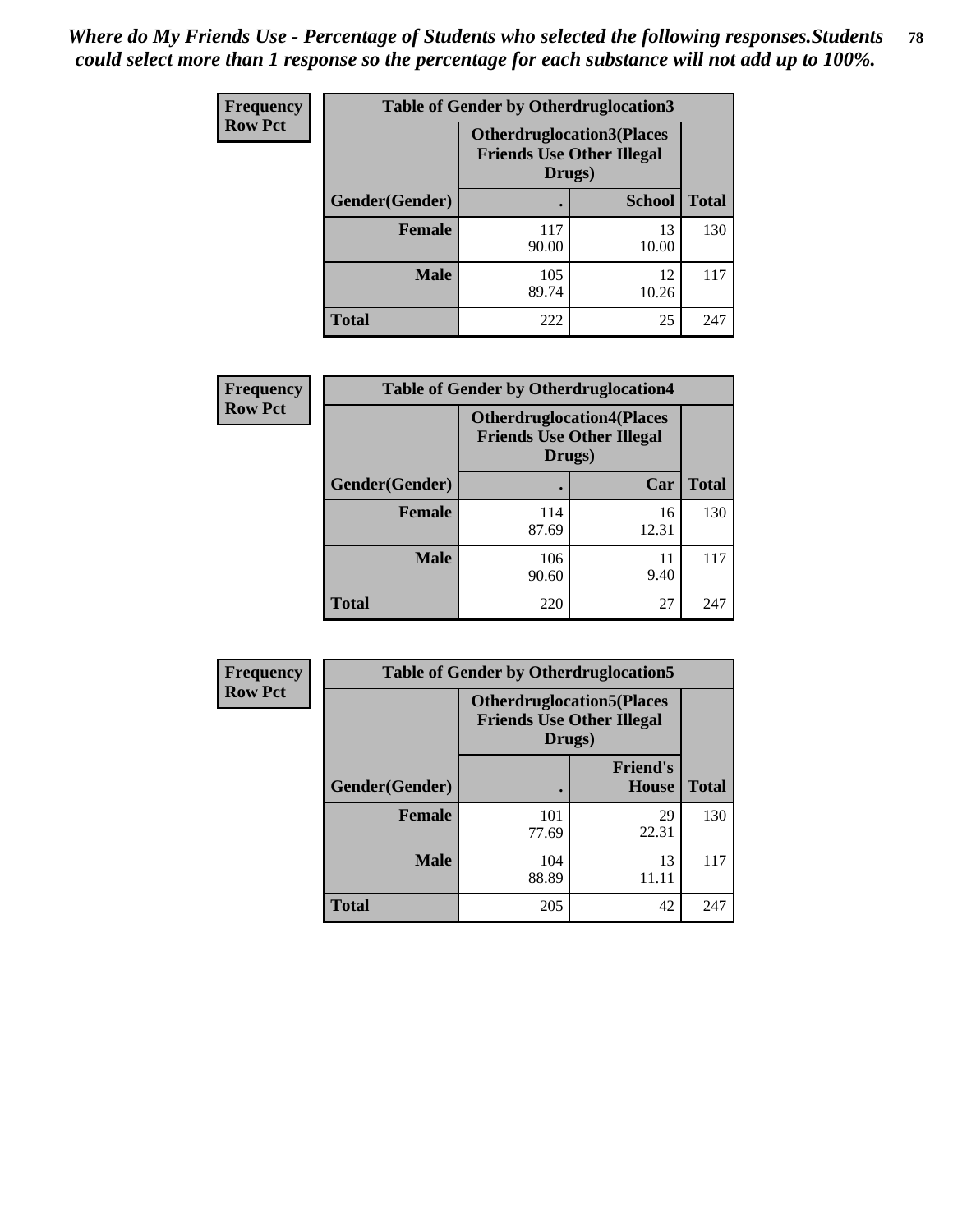| Frequency      | <b>Table of Gender by Otherdruglocation6</b> |                                                                                |              |              |
|----------------|----------------------------------------------|--------------------------------------------------------------------------------|--------------|--------------|
| <b>Row Pct</b> |                                              | <b>Otherdruglocation6(Places</b><br><b>Friends Use Other Illegal</b><br>Drugs) |              |              |
|                | Gender(Gender)                               |                                                                                | <b>Other</b> | <b>Total</b> |
|                | Female                                       | 106<br>81.54                                                                   | 24<br>18.46  | 130          |
|                | <b>Male</b>                                  | 98<br>83.76                                                                    | 19<br>16.24  | 117          |
|                | <b>Total</b>                                 | 204                                                                            | 43           | 247          |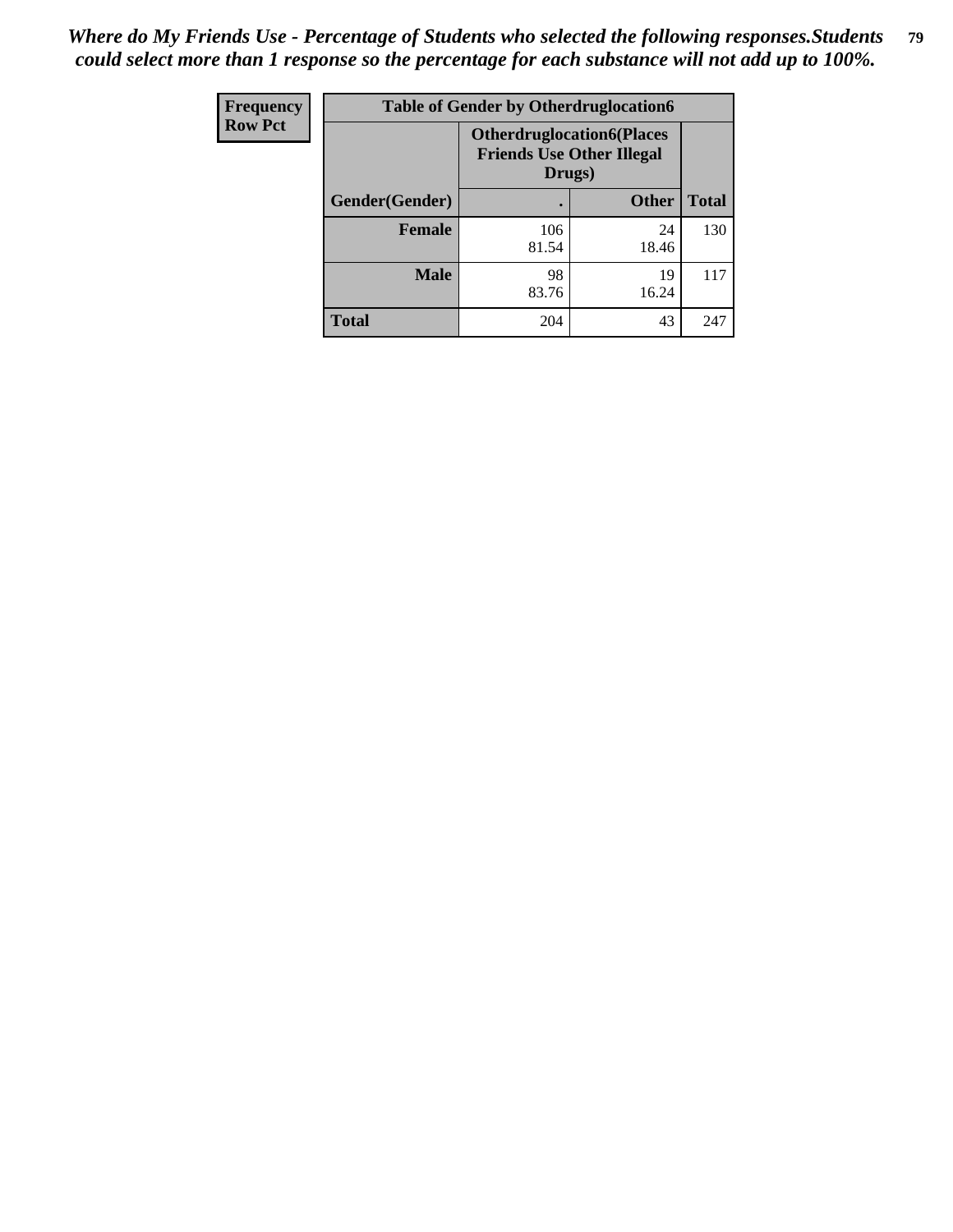| <b>Frequency</b> | <b>Table of Gender by Alcoholtime1</b> |                                                          |                      |              |
|------------------|----------------------------------------|----------------------------------------------------------|----------------------|--------------|
| <b>Row Pct</b>   |                                        | <b>Alcoholtime1(Times</b><br><b>Friends Use Alcohol)</b> |                      |              |
|                  | Gender(Gender)                         | $\bullet$                                                | Do Not<br><b>Use</b> | <b>Total</b> |
|                  | <b>Female</b>                          | 77<br>59.23                                              | 53<br>40.77          | 130          |
|                  | <b>Male</b>                            | 57<br>48.72                                              | 60<br>51.28          | 117          |
|                  | <b>Total</b>                           | 134                                                      | 113                  | 247          |

| <b>Frequency</b> | <b>Table of Gender by Alcoholtime2</b> |                                                          |                            |              |
|------------------|----------------------------------------|----------------------------------------------------------|----------------------------|--------------|
| <b>Row Pct</b>   |                                        | <b>Alcoholtime2(Times</b><br><b>Friends Use Alcohol)</b> |                            |              |
|                  | Gender(Gender)                         |                                                          | <b>On Way</b><br>to School | <b>Total</b> |
|                  | <b>Female</b>                          | 117<br>90.00                                             | 13<br>10.00                | 130          |
|                  | <b>Male</b>                            | 106<br>90.60                                             | 11<br>9.40                 | 117          |
|                  | <b>Total</b>                           | 223                                                      | 24                         | 247          |

| Frequency      | <b>Table of Gender by Alcoholtime3</b> |                                                   |                                |              |
|----------------|----------------------------------------|---------------------------------------------------|--------------------------------|--------------|
| <b>Row Pct</b> |                                        | Alcoholtime3(Times<br><b>Friends Use Alcohol)</b> |                                |              |
|                | Gender(Gender)                         |                                                   | <b>During</b><br><b>School</b> | <b>Total</b> |
|                | Female                                 | 121<br>93.08                                      | 9<br>6.92                      | 130          |
|                | <b>Male</b>                            | 106<br>90.60                                      | 11<br>9.40                     | 117          |
|                | <b>Total</b>                           | 227                                               | 20                             | 247          |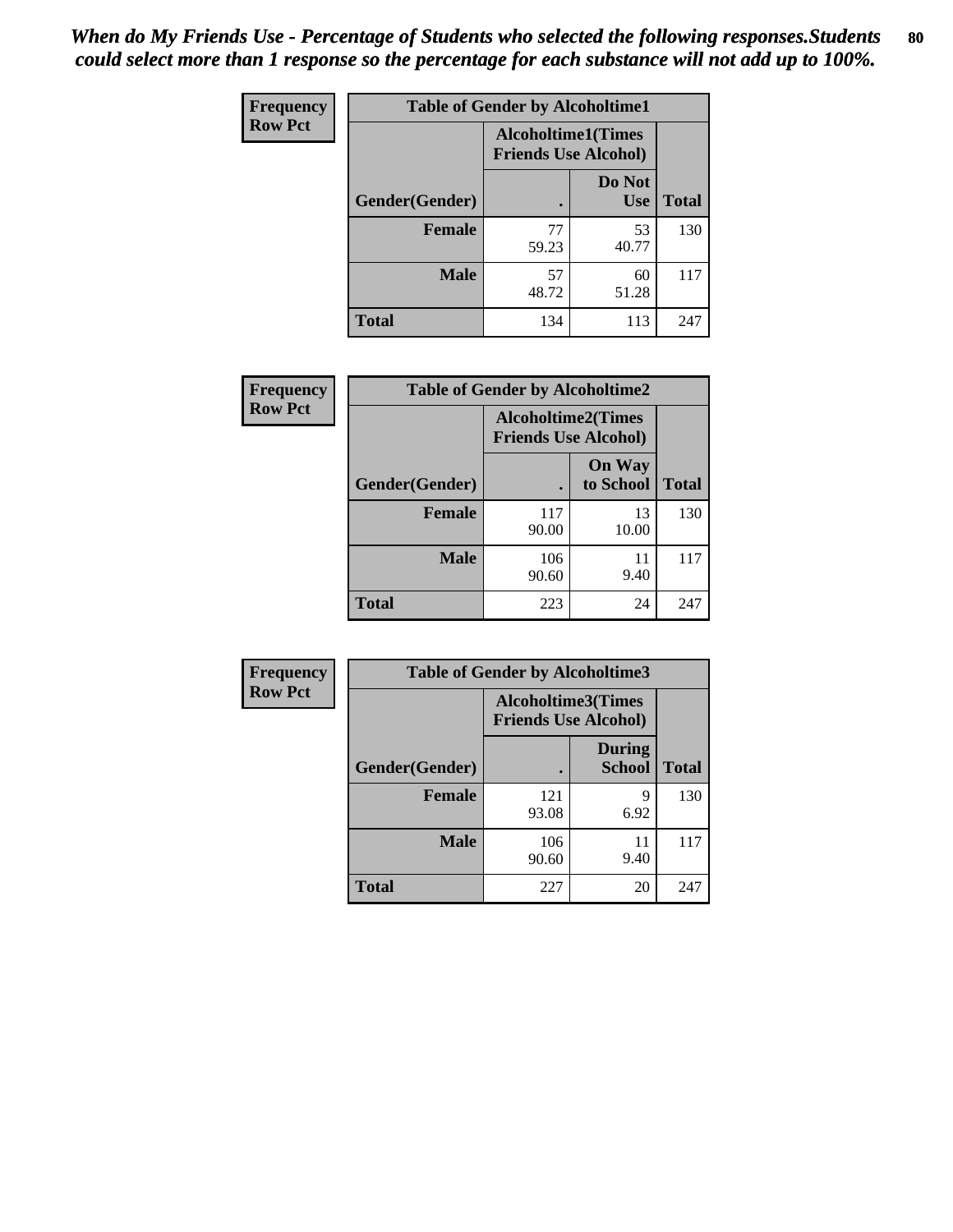*When do My Friends Use - Percentage of Students who selected the following responses.Students could select more than 1 response so the percentage for each substance will not add up to 100%.* **81**

| <b>Frequency</b> | <b>Table of Gender by Alcoholtime4</b> |                                                          |                                                |              |
|------------------|----------------------------------------|----------------------------------------------------------|------------------------------------------------|--------------|
| <b>Row Pct</b>   |                                        | <b>Alcoholtime4(Times</b><br><b>Friends Use Alcohol)</b> |                                                |              |
|                  | Gender(Gender)                         |                                                          | <b>On Way</b><br>Home<br>From<br><b>School</b> | <b>Total</b> |
|                  | <b>Female</b>                          | 115<br>88.46                                             | 15<br>11.54                                    | 130          |
|                  | <b>Male</b>                            | 107<br>91.45                                             | 10<br>8.55                                     | 117          |
|                  | <b>Total</b>                           | 222                                                      | 25                                             | 247          |

| <b>Frequency</b> | <b>Table of Gender by Alcoholtime5</b> |                                                           |             |              |  |
|------------------|----------------------------------------|-----------------------------------------------------------|-------------|--------------|--|
| <b>Row Pct</b>   |                                        | <b>Alcoholtime5</b> (Times<br><b>Friends Use Alcohol)</b> |             |              |  |
|                  | Gender(Gender)                         |                                                           | Weeknights  | <b>Total</b> |  |
|                  | <b>Female</b>                          | 92<br>70.77                                               | 38<br>29.23 | 130          |  |
|                  | <b>Male</b>                            | 98<br>83.76                                               | 19<br>16.24 | 117          |  |
|                  | <b>Total</b>                           | 190                                                       | 57          | 247          |  |

| <b>Frequency</b> |                | <b>Table of Gender by Alcoholtime6</b> |                                                          |              |
|------------------|----------------|----------------------------------------|----------------------------------------------------------|--------------|
| <b>Row Pct</b>   |                |                                        | <b>Alcoholtime6(Times</b><br><b>Friends Use Alcohol)</b> |              |
|                  | Gender(Gender) |                                        | Weekends                                                 | <b>Total</b> |
|                  | Female         | 45<br>34.62                            | 85<br>65.38                                              | 130          |
|                  | <b>Male</b>    | 61<br>52.14                            | 56<br>47.86                                              | 117          |
|                  | <b>Total</b>   | 106                                    | 141                                                      | 247          |

| Frequency      | <b>Table of Gender by Tobaccotime1</b> |                                                          |                      |              |
|----------------|----------------------------------------|----------------------------------------------------------|----------------------|--------------|
| <b>Row Pct</b> |                                        | <b>Tobaccotime1(Times</b><br><b>Friends Use Tobacco)</b> |                      |              |
|                | Gender(Gender)                         |                                                          | Do Not<br><b>Use</b> | <b>Total</b> |
|                | Female                                 | 63<br>48.46                                              | 67<br>51.54          | 130          |
|                | <b>Male</b>                            | 59<br>50.43                                              | 58<br>49.57          | 117          |
|                | <b>Total</b>                           | 122                                                      | 125                  | 247          |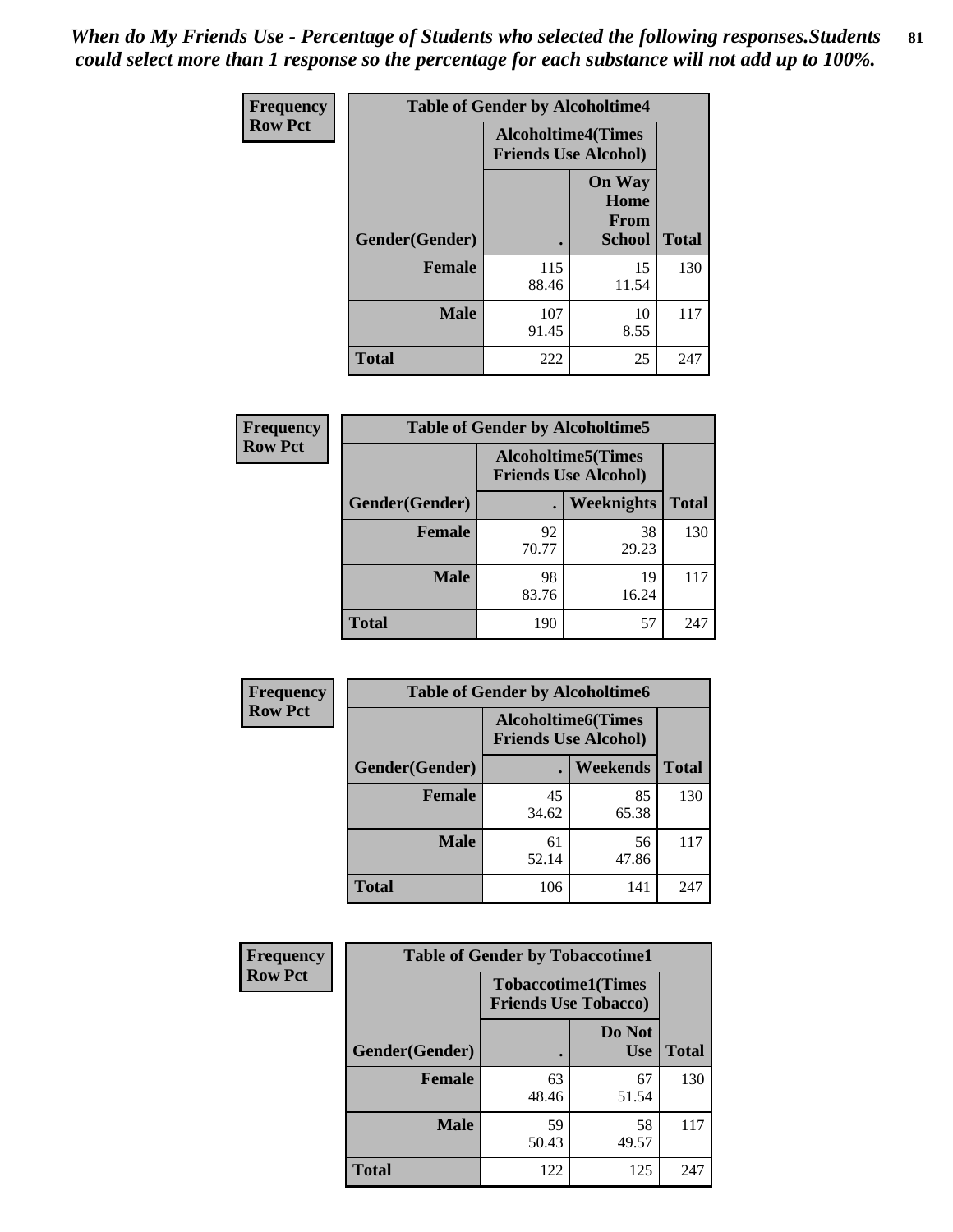| <b>Frequency</b> | <b>Table of Gender by Tobaccotime2</b> |                             |                            |              |
|------------------|----------------------------------------|-----------------------------|----------------------------|--------------|
| <b>Row Pct</b>   |                                        | <b>Friends Use Tobacco)</b> | <b>Tobaccotime2(Times</b>  |              |
|                  | Gender(Gender)                         |                             | <b>On Way</b><br>to School | <b>Total</b> |
|                  | <b>Female</b>                          | 85<br>65.38                 | 45<br>34.62                | 130          |
|                  | <b>Male</b>                            | 78<br>66.67                 | 39<br>33.33                | 117          |
|                  | <b>Total</b>                           | 163                         | 84                         | 247          |

| <b>Frequency</b> | <b>Table of Gender by Tobaccotime3</b> |                                                          |                                |              |
|------------------|----------------------------------------|----------------------------------------------------------|--------------------------------|--------------|
| <b>Row Pct</b>   |                                        | <b>Tobaccotime3(Times</b><br><b>Friends Use Tobacco)</b> |                                |              |
|                  | Gender(Gender)                         |                                                          | <b>During</b><br><b>School</b> | <b>Total</b> |
|                  | <b>Female</b>                          | 97<br>74.62                                              | 33<br>25.38                    | 130          |
|                  | <b>Male</b>                            | 88<br>75.21                                              | 29<br>24.79                    | 117          |
|                  | <b>Total</b>                           | 185                                                      | 62                             | 247          |

| <b>Frequency</b> | <b>Table of Gender by Tobaccotime4</b> |                                                          |                                                       |              |
|------------------|----------------------------------------|----------------------------------------------------------|-------------------------------------------------------|--------------|
| <b>Row Pct</b>   |                                        | <b>Tobaccotime4(Times</b><br><b>Friends Use Tobacco)</b> |                                                       |              |
|                  | Gender(Gender)                         |                                                          | <b>On Way</b><br>Home<br><b>From</b><br><b>School</b> | <b>Total</b> |
|                  | <b>Female</b>                          | 115<br>88.46                                             | 15<br>11.54                                           | 130          |
|                  | <b>Male</b>                            | 107<br>91.45                                             | 10<br>8.55                                            | 117          |
|                  | <b>Total</b>                           | 222                                                      | 25                                                    | 247          |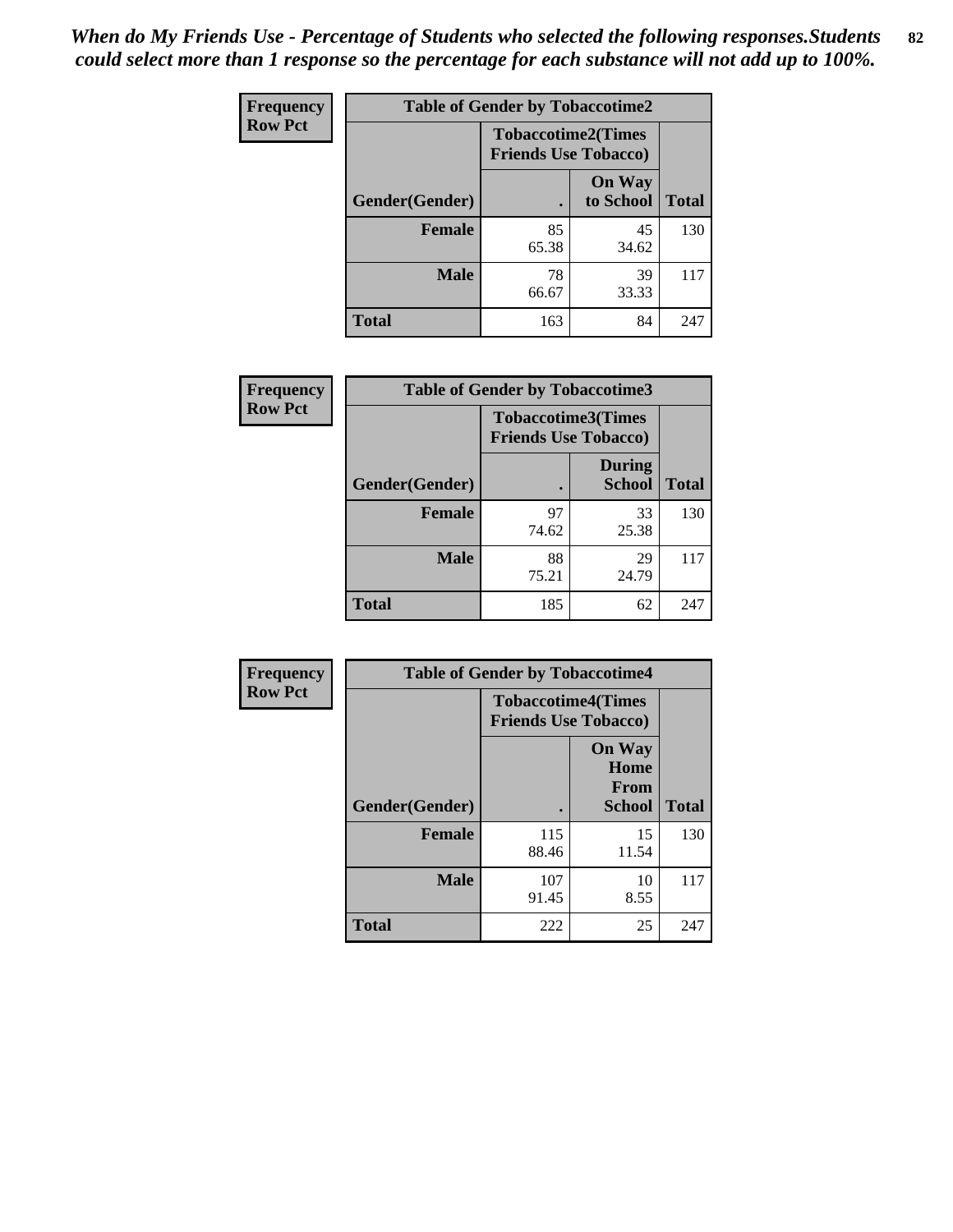| <b>Frequency</b> | <b>Table of Gender by Tobaccotime5</b> |             |                                                          |              |  |
|------------------|----------------------------------------|-------------|----------------------------------------------------------|--------------|--|
| <b>Row Pct</b>   |                                        |             | <b>Tobaccotime5(Times</b><br><b>Friends Use Tobacco)</b> |              |  |
|                  | <b>Gender</b> (Gender)                 |             | Weeknights                                               | <b>Total</b> |  |
|                  | <b>Female</b>                          | 76<br>58.46 | 54<br>41.54                                              | 130          |  |
|                  | <b>Male</b>                            | 73<br>62.39 | 44<br>37.61                                              | 117          |  |
|                  | <b>Total</b>                           | 149         | 98                                                       | 247          |  |

| <b>Frequency</b> | <b>Table of Gender by Tobaccotime6</b> |                                                          |                 |              |
|------------------|----------------------------------------|----------------------------------------------------------|-----------------|--------------|
| <b>Row Pct</b>   |                                        | <b>Tobaccotime6(Times</b><br><b>Friends Use Tobacco)</b> |                 |              |
|                  | Gender(Gender)                         |                                                          | <b>Weekends</b> | <b>Total</b> |
|                  | Female                                 | 65<br>50.00                                              | 65<br>50.00     | 130          |
|                  | <b>Male</b>                            | 71<br>60.68                                              | 46<br>39.32     | 117          |
|                  | <b>Total</b>                           | 136                                                      | 111             | 247          |

| <b>Frequency</b> | <b>Table of Gender by Marijuanatime1</b> |                                                               |             |              |
|------------------|------------------------------------------|---------------------------------------------------------------|-------------|--------------|
| <b>Row Pct</b>   |                                          | <b>Marijuanatime1(Times</b><br><b>Friends Use Marijuana</b> ) |             |              |
|                  | Gender(Gender)                           |                                                               | Do Not Use  | <b>Total</b> |
|                  | <b>Female</b>                            | 45<br>34.62                                                   | 85<br>65.38 | 130          |
|                  | <b>Male</b>                              | 38<br>32.48                                                   | 79<br>67.52 | 117          |
|                  | <b>Total</b>                             | 83                                                            | 164         | 247          |

| <b>Frequency</b> | <b>Table of Gender by Marijuanatime2</b> |                                                               |                            |              |
|------------------|------------------------------------------|---------------------------------------------------------------|----------------------------|--------------|
| <b>Row Pct</b>   |                                          | <b>Marijuanatime2(Times</b><br><b>Friends Use Marijuana</b> ) |                            |              |
|                  | Gender(Gender)                           |                                                               | On Way to<br><b>School</b> | <b>Total</b> |
|                  | Female                                   | 103<br>79.23                                                  | 27<br>20.77                | 130          |
|                  | <b>Male</b>                              | 102<br>87.18                                                  | 15<br>12.82                | 117          |
|                  | <b>Total</b>                             | 205                                                           | 42                         | 247          |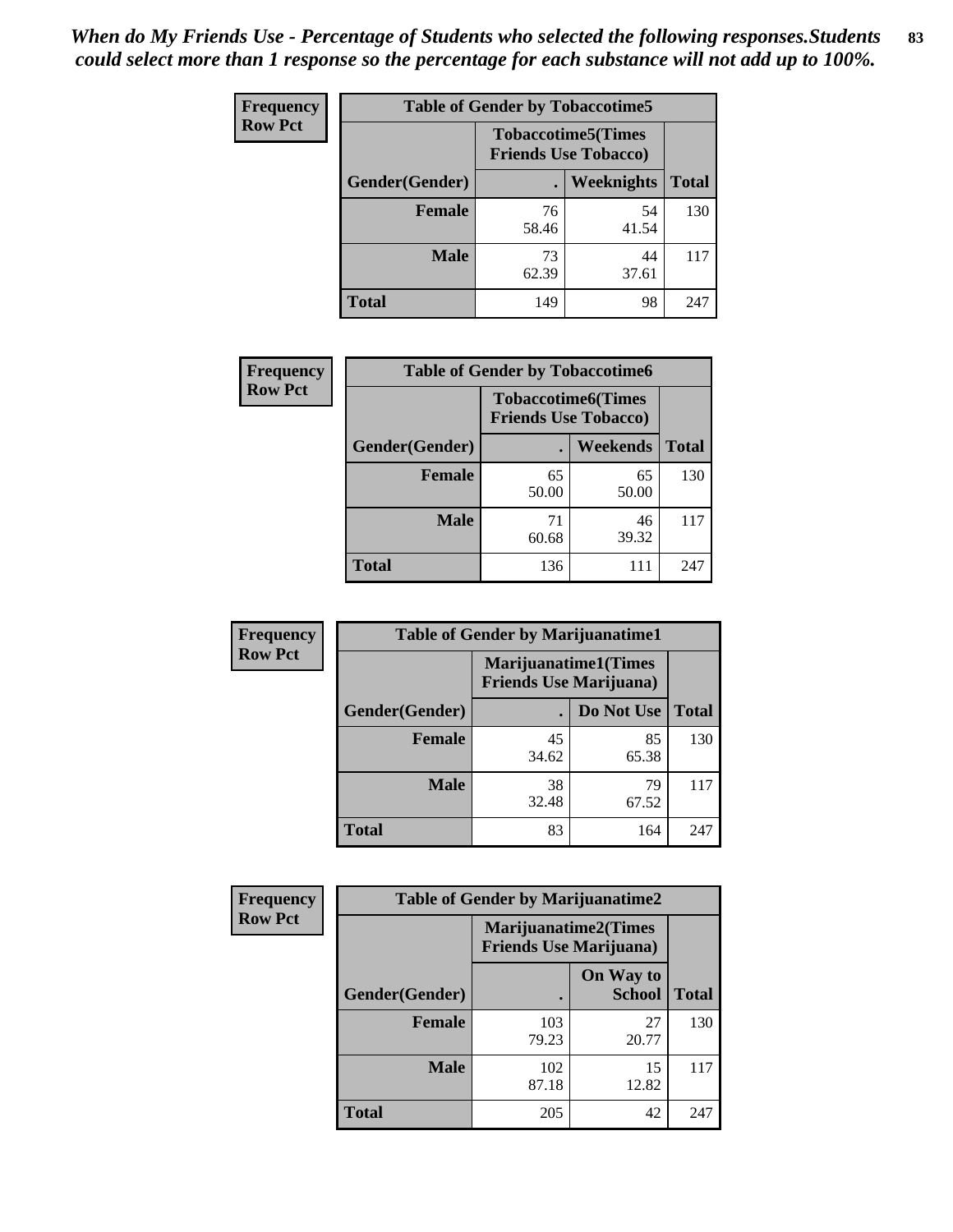*When do My Friends Use - Percentage of Students who selected the following responses.Students could select more than 1 response so the percentage for each substance will not add up to 100%.* **84**

| <b>Frequency</b> | <b>Table of Gender by Marijuanatime3</b> |                                                        |                                |              |
|------------------|------------------------------------------|--------------------------------------------------------|--------------------------------|--------------|
| <b>Row Pct</b>   |                                          | Marijuanatime3(Times<br><b>Friends Use Marijuana</b> ) |                                |              |
|                  | Gender(Gender)                           |                                                        | <b>During</b><br><b>School</b> | <b>Total</b> |
|                  | Female                                   | 118<br>90.77                                           | 12<br>9.23                     | 130          |
|                  | <b>Male</b>                              | 107<br>91.45                                           | 10<br>8.55                     | 117          |
|                  | <b>Total</b>                             | 225                                                    | 22                             | 247          |

| Frequency      | <b>Table of Gender by Marijuanatime4</b> |                                                               |                                                       |              |
|----------------|------------------------------------------|---------------------------------------------------------------|-------------------------------------------------------|--------------|
| <b>Row Pct</b> |                                          | <b>Marijuanatime4(Times</b><br><b>Friends Use Marijuana</b> ) |                                                       |              |
|                | Gender(Gender)                           |                                                               | <b>On Way</b><br>Home<br><b>From</b><br><b>School</b> | <b>Total</b> |
|                | <b>Female</b>                            | 103<br>79.23                                                  | 27<br>20.77                                           | 130          |
|                | <b>Male</b>                              | 102<br>87.18                                                  | 15<br>12.82                                           | 117          |
|                | <b>Total</b>                             | 205                                                           | 42                                                    | 247          |

| Frequency      | <b>Table of Gender by Marijuanatime5</b> |             |                                                                |              |
|----------------|------------------------------------------|-------------|----------------------------------------------------------------|--------------|
| <b>Row Pct</b> |                                          |             | <b>Marijuanatime5</b> (Times<br><b>Friends Use Marijuana</b> ) |              |
|                | Gender(Gender)                           |             | <b>Weeknights</b>                                              | <b>Total</b> |
|                | <b>Female</b>                            | 92<br>70.77 | 38<br>29.23                                                    | 130          |
|                | <b>Male</b>                              | 93<br>79.49 | 24<br>20.51                                                    | 117          |
|                | <b>Total</b>                             | 185         | 62                                                             | 247          |

| Frequency      | <b>Table of Gender by Marijuanatime6</b> |                                                               |                 |              |
|----------------|------------------------------------------|---------------------------------------------------------------|-----------------|--------------|
| <b>Row Pct</b> |                                          | <b>Marijuanatime6(Times</b><br><b>Friends Use Marijuana</b> ) |                 |              |
|                | Gender(Gender)                           |                                                               | <b>Weekends</b> | <b>Total</b> |
|                | <b>Female</b>                            | 81<br>62.31                                                   | 49<br>37.69     | 130          |
|                | <b>Male</b>                              | 88<br>75.21                                                   | 29<br>24.79     | 117          |
|                | <b>Total</b>                             | 169                                                           | 78              | 247          |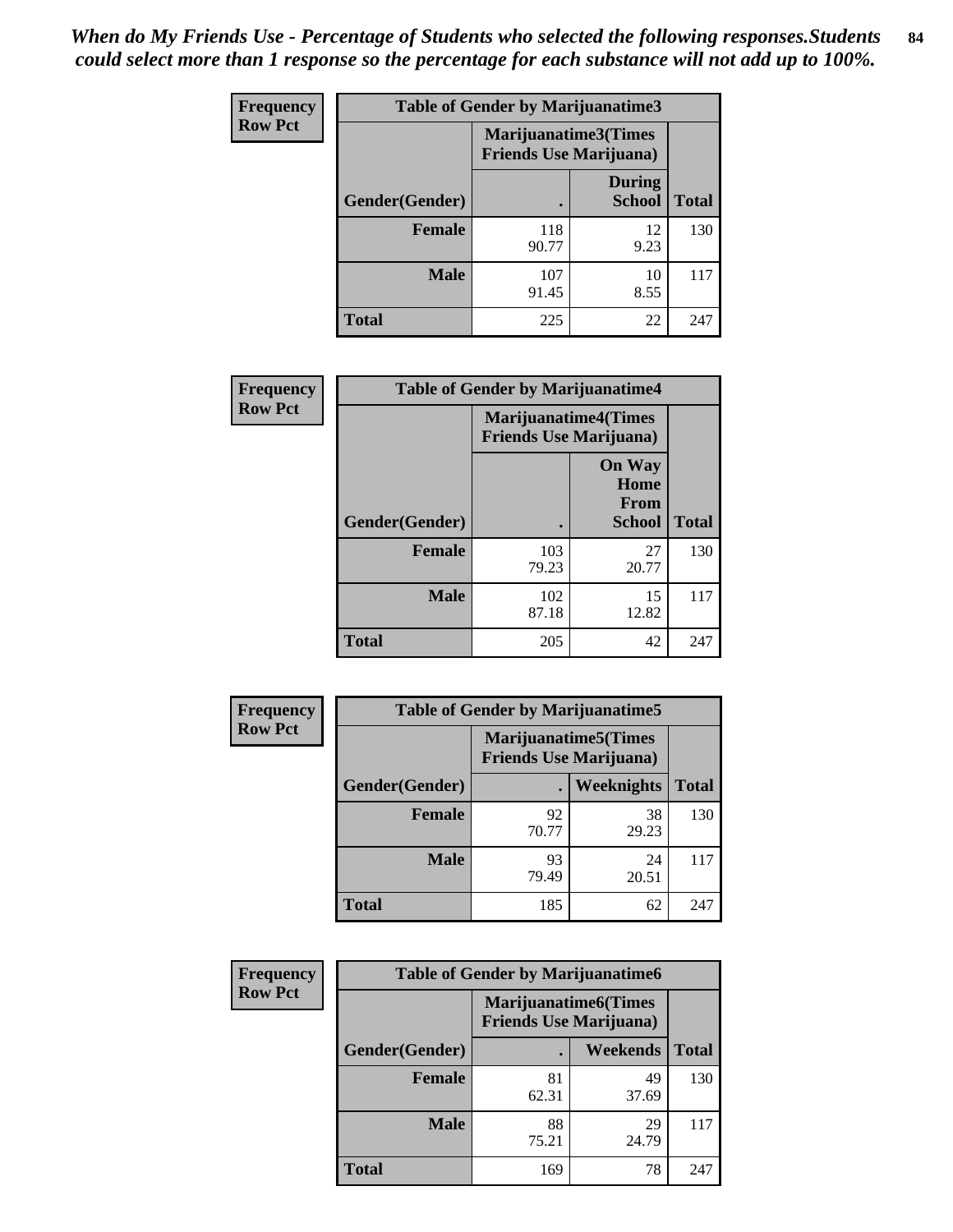*When do My Friends Use - Percentage of Students who selected the following responses.Students could select more than 1 response so the percentage for each substance will not add up to 100%.* **85**

| <b>Frequency</b> | <b>Table of Gender by Otherdrugtime1</b> |                                                                                   |                    |     |
|------------------|------------------------------------------|-----------------------------------------------------------------------------------|--------------------|-----|
| <b>Row Pct</b>   |                                          | <b>Otherdrugtime1(Times</b><br><b>Friends Use Other</b><br><b>Illegal Drugs</b> ) |                    |     |
|                  | Gender(Gender)                           |                                                                                   | Do Not Use   Total |     |
|                  | <b>Female</b>                            | 27<br>20.77                                                                       | 103<br>79.23       | 130 |
|                  | <b>Male</b>                              | 21<br>17.95                                                                       | 96<br>82.05        | 117 |
|                  | <b>Total</b>                             | 48                                                                                | 199                | 247 |

| Frequency      |                        | <b>Table of Gender by Otherdrugtime2</b>                                          |                            |              |
|----------------|------------------------|-----------------------------------------------------------------------------------|----------------------------|--------------|
| <b>Row Pct</b> |                        | <b>Otherdrugtime2(Times</b><br><b>Friends Use Other</b><br><b>Illegal Drugs</b> ) |                            |              |
|                | <b>Gender</b> (Gender) |                                                                                   | On Way to<br><b>School</b> | <b>Total</b> |
|                | <b>Female</b>          | 114<br>87.69                                                                      | 16<br>12.31                | 130          |
|                | <b>Male</b>            | 105<br>89.74                                                                      | 12<br>10.26                | 117          |
|                | <b>Total</b>           | 219                                                                               | 28                         | 247          |

| <b>Frequency</b> | <b>Table of Gender by Otherdrugtime3</b> |                        |                                                  |              |
|------------------|------------------------------------------|------------------------|--------------------------------------------------|--------------|
| <b>Row Pct</b>   |                                          | <b>Illegal Drugs</b> ) | Otherdrugtime3(Times<br><b>Friends Use Other</b> |              |
|                  | Gender(Gender)                           |                        | <b>During</b><br><b>School</b>                   | <b>Total</b> |
|                  | <b>Female</b>                            | 116<br>89.23           | 14<br>10.77                                      | 130          |
|                  | <b>Male</b>                              | 105<br>89.74           | 12<br>10.26                                      | 117          |
|                  | <b>Total</b>                             | 221                    | 26                                               | 247          |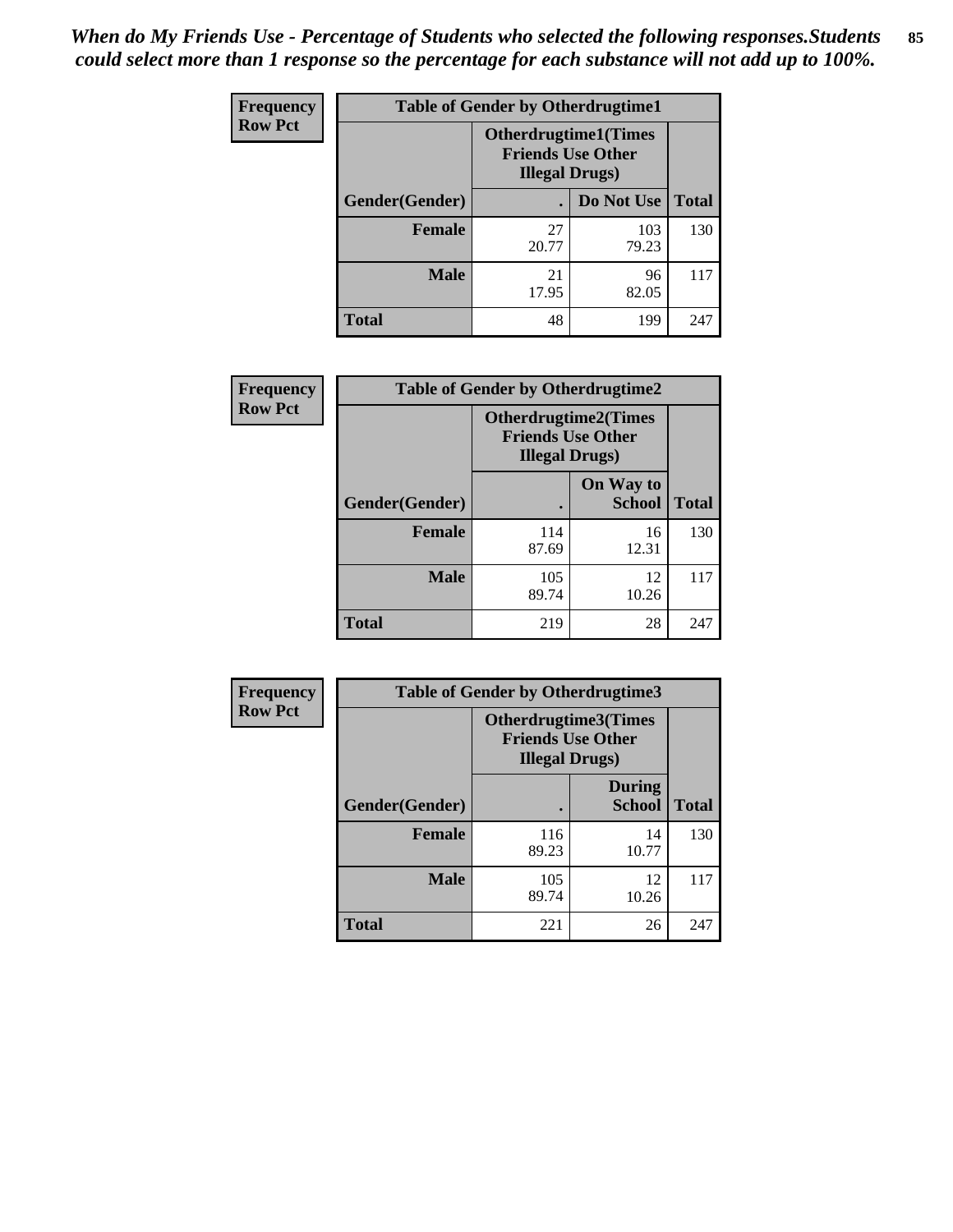*When do My Friends Use - Percentage of Students who selected the following responses.Students could select more than 1 response so the percentage for each substance will not add up to 100%.* **86**

| <b>Frequency</b> | <b>Table of Gender by Otherdrugtime4</b> |                                                    |                                                       |              |
|------------------|------------------------------------------|----------------------------------------------------|-------------------------------------------------------|--------------|
| <b>Row Pct</b>   |                                          | <b>Friends Use Other</b><br><b>Illegal Drugs</b> ) | <b>Otherdrugtime4(Times</b>                           |              |
|                  | Gender(Gender)                           |                                                    | <b>On Way</b><br>Home<br><b>From</b><br><b>School</b> | <b>Total</b> |
|                  | Female                                   | 114<br>87.69                                       | 16<br>12.31                                           | 130          |
|                  | <b>Male</b>                              | 108<br>92.31                                       | 9<br>7.69                                             | 117          |
|                  | <b>Total</b>                             | 222                                                | 25                                                    | 247          |

| Frequency      | <b>Table of Gender by Otherdrugtime5</b> |                                                                                    |             |              |
|----------------|------------------------------------------|------------------------------------------------------------------------------------|-------------|--------------|
| <b>Row Pct</b> |                                          | <b>Otherdrugtime5</b> (Times<br><b>Friends Use Other</b><br><b>Illegal Drugs</b> ) |             |              |
|                | Gender(Gender)                           |                                                                                    | Weeknights  | <b>Total</b> |
|                | <b>Female</b>                            | 109<br>83.85                                                                       | 21<br>16.15 | 130          |
|                | <b>Male</b>                              | 107<br>91.45                                                                       | 10<br>8.55  | 117          |
|                | <b>Total</b>                             | 216                                                                                | 31          | 247          |

| Frequency      | <b>Table of Gender by Otherdrugtime6</b> |                                                                                   |             |              |
|----------------|------------------------------------------|-----------------------------------------------------------------------------------|-------------|--------------|
| <b>Row Pct</b> |                                          | <b>Otherdrugtime6(Times</b><br><b>Friends Use Other</b><br><b>Illegal Drugs</b> ) |             |              |
|                | Gender(Gender)                           |                                                                                   | Weekends    | <b>Total</b> |
|                | <b>Female</b>                            | 100<br>76.92                                                                      | 30<br>23.08 | 130          |
|                | <b>Male</b>                              | 100<br>85.47                                                                      | 17<br>14.53 | 117          |
|                | <b>Total</b>                             | 200                                                                               | 47          | 247          |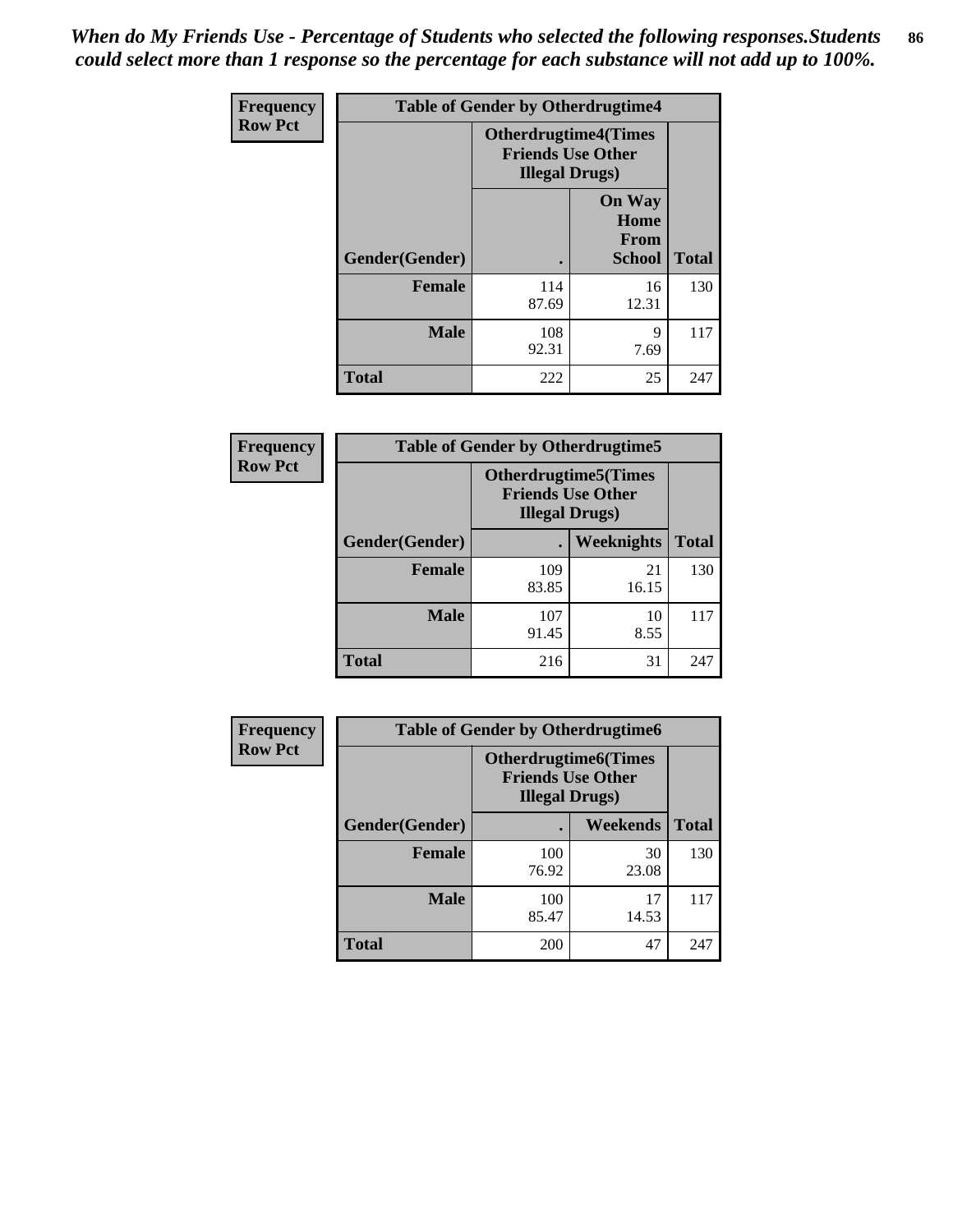# *Other Questions* **87**

| <b>Frequency</b> | <b>Table of Gender by Educationalcohol</b> |                                                                                                                                       |                |              |  |
|------------------|--------------------------------------------|---------------------------------------------------------------------------------------------------------------------------------------|----------------|--------------|--|
| <b>Row Pct</b>   |                                            | <b>Educationalcohol</b> (I<br>have been taught<br>about alcohol,<br>tobacco,<br>and other drugs<br>within the last year<br>at school) |                |              |  |
|                  | Gender(Gender)                             | <b>Yes</b>                                                                                                                            | N <sub>0</sub> | <b>Total</b> |  |
|                  | <b>Female</b>                              | 106<br>81.54                                                                                                                          | 24<br>18.46    | 130          |  |
|                  | <b>Male</b>                                | 97<br>82.91                                                                                                                           | 20<br>17.09    | 117          |  |
|                  | <b>Total</b>                               | 203                                                                                                                                   | 44             | 247          |  |

| Frequency      |                | <b>Table of Gender by Rodedrinking</b>                                                                              |                |              |
|----------------|----------------|---------------------------------------------------------------------------------------------------------------------|----------------|--------------|
| <b>Row Pct</b> |                | Rodedrinking(In<br>the past 30 days I<br>have ridden in a<br>car with a driver<br>who had been<br>drinking alcohol) |                |              |
|                | Gender(Gender) | Yes                                                                                                                 | N <sub>0</sub> | <b>Total</b> |
|                | <b>Female</b>  | 17<br>13.08                                                                                                         | 113<br>86.92   | 130          |
|                | <b>Male</b>    | 16<br>13.68                                                                                                         | 101<br>86.32   | 117          |
|                | <b>Total</b>   | 33                                                                                                                  | 214            | 247          |

| Frequency      | <b>Table of Gender by Drugsschool</b> |                                                                                                                                     |                |              |  |
|----------------|---------------------------------------|-------------------------------------------------------------------------------------------------------------------------------------|----------------|--------------|--|
| <b>Row Pct</b> |                                       | <b>Drugsschool</b> (During<br>the past 12 months,<br>I have been offered,<br>sold,<br>or given illegal drugs<br>on school property) |                |              |  |
|                | Gender(Gender)                        | Yes                                                                                                                                 | N <sub>0</sub> | <b>Total</b> |  |
|                | <b>Female</b>                         | 27<br>20.77                                                                                                                         | 103<br>79.23   | 130          |  |
|                | <b>Male</b>                           | 24<br>20.51                                                                                                                         | 93<br>79.49    | 117          |  |
|                | <b>Total</b>                          | 51                                                                                                                                  | 196            | 247          |  |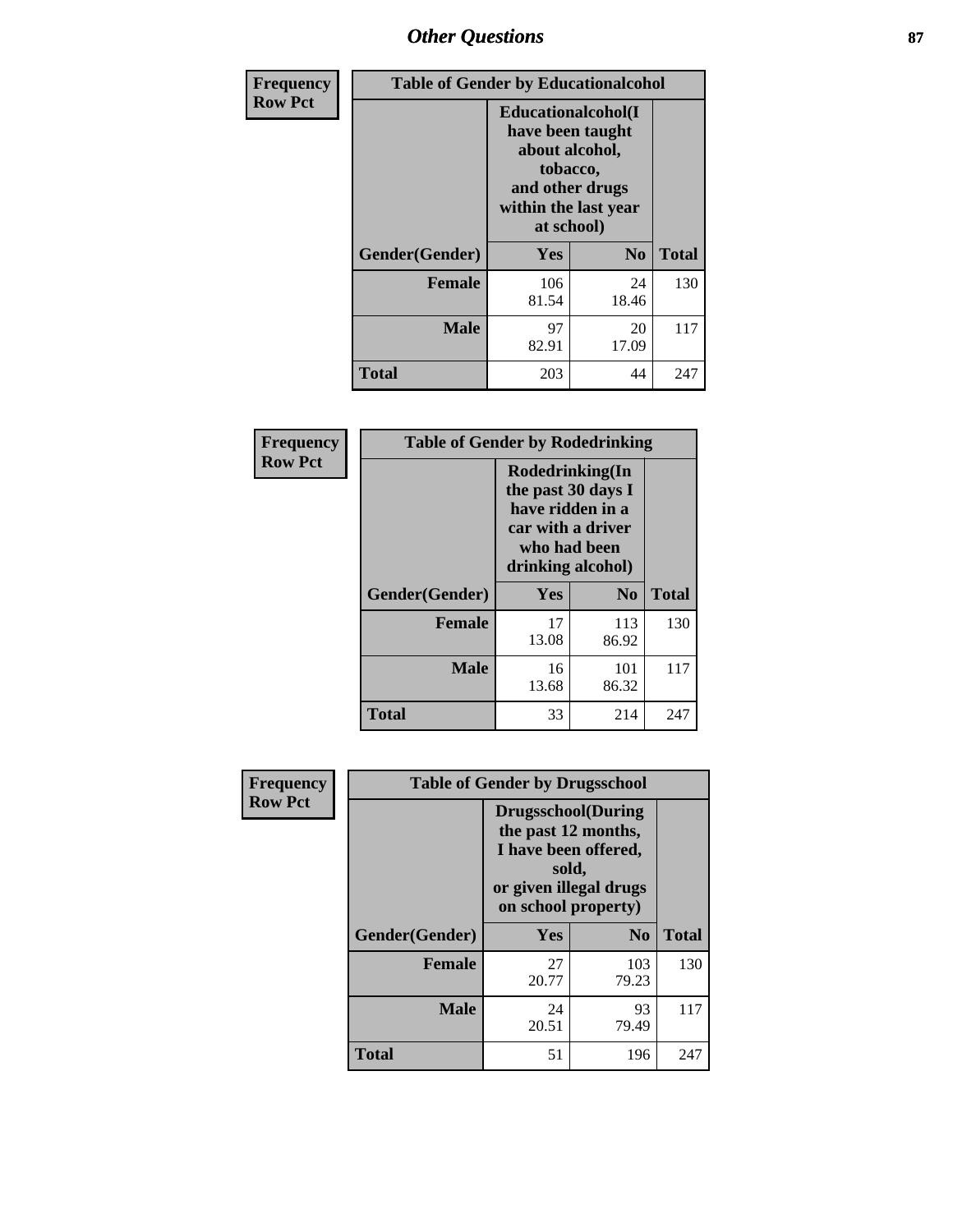# *Other Questions* **88**

**Frequency Row Pct**

| <b>Table of Gender by Bingedrinking</b> |                         |                                                                                                         |                        |                   |                               |                               |                   |              |
|-----------------------------------------|-------------------------|---------------------------------------------------------------------------------------------------------|------------------------|-------------------|-------------------------------|-------------------------------|-------------------|--------------|
|                                         |                         | Bingedrinking(I have drunk five or more<br>drinks of alcohol at one sitting during the<br>last 30 days) |                        |                   |                               |                               |                   |              |
| <b>Gender</b> (Gender)                  | $\bf{0}$<br><b>Days</b> | 1 or<br>days                                                                                            | 3 to<br>5<br>days      | 6 to<br>9<br>days | <b>10</b><br>to<br>19<br>days | <b>20</b><br>to<br>29<br>days | All<br>30<br>days | <b>Total</b> |
| <b>Female</b>                           | 110<br>84.62            | $\mathfrak{D}$<br>1.54                                                                                  | $\overline{2}$<br>1.54 | 0.00              | 7<br>5.38                     | 4<br>3.08                     | 5<br>3.85         | 130          |
| <b>Male</b>                             | 100<br>85.47            | 4<br>3.42                                                                                               | 3<br>2.56              | 4<br>3.42         | 3<br>2.56                     | $\Omega$<br>0.00              | 3<br>2.56         | 117          |
| <b>Total</b>                            | 210                     | 6                                                                                                       | 5                      | $\overline{4}$    | 10                            | 4                             | 8                 | 247          |

| Frequency      | <b>Table of Gender by Educationaids</b> |                                                                                                 |                |              |  |
|----------------|-----------------------------------------|-------------------------------------------------------------------------------------------------|----------------|--------------|--|
| <b>Row Pct</b> |                                         | <b>Educationaids</b> (I<br>have been taught<br>about HIV/AIDS<br>at school in the<br>past year) |                |              |  |
|                | Gender(Gender)                          | Yes                                                                                             | N <sub>0</sub> | <b>Total</b> |  |
|                | <b>Female</b>                           | 108<br>83.08                                                                                    | 22<br>16.92    | 130          |  |
|                | <b>Male</b>                             | 98<br>83.76                                                                                     | 19<br>16.24    | 117          |  |
|                | <b>Total</b>                            | 206                                                                                             | 41             | 247          |  |

| <b>Frequency</b> | <b>Table of Gender by Suicideconsider</b> |                 |                |              |  |
|------------------|-------------------------------------------|-----------------|----------------|--------------|--|
| <b>Row Pct</b>   |                                           | Suicideconsider |                |              |  |
|                  | Gender(Gender)                            | Yes             | N <sub>0</sub> | <b>Total</b> |  |
|                  | <b>Female</b>                             | 10<br>7.69      | 120<br>92.31   | 130          |  |
|                  | <b>Male</b>                               | 8<br>6.84       | 109<br>93.16   | 117          |  |
|                  | Total                                     | 18              | 229            | 247          |  |